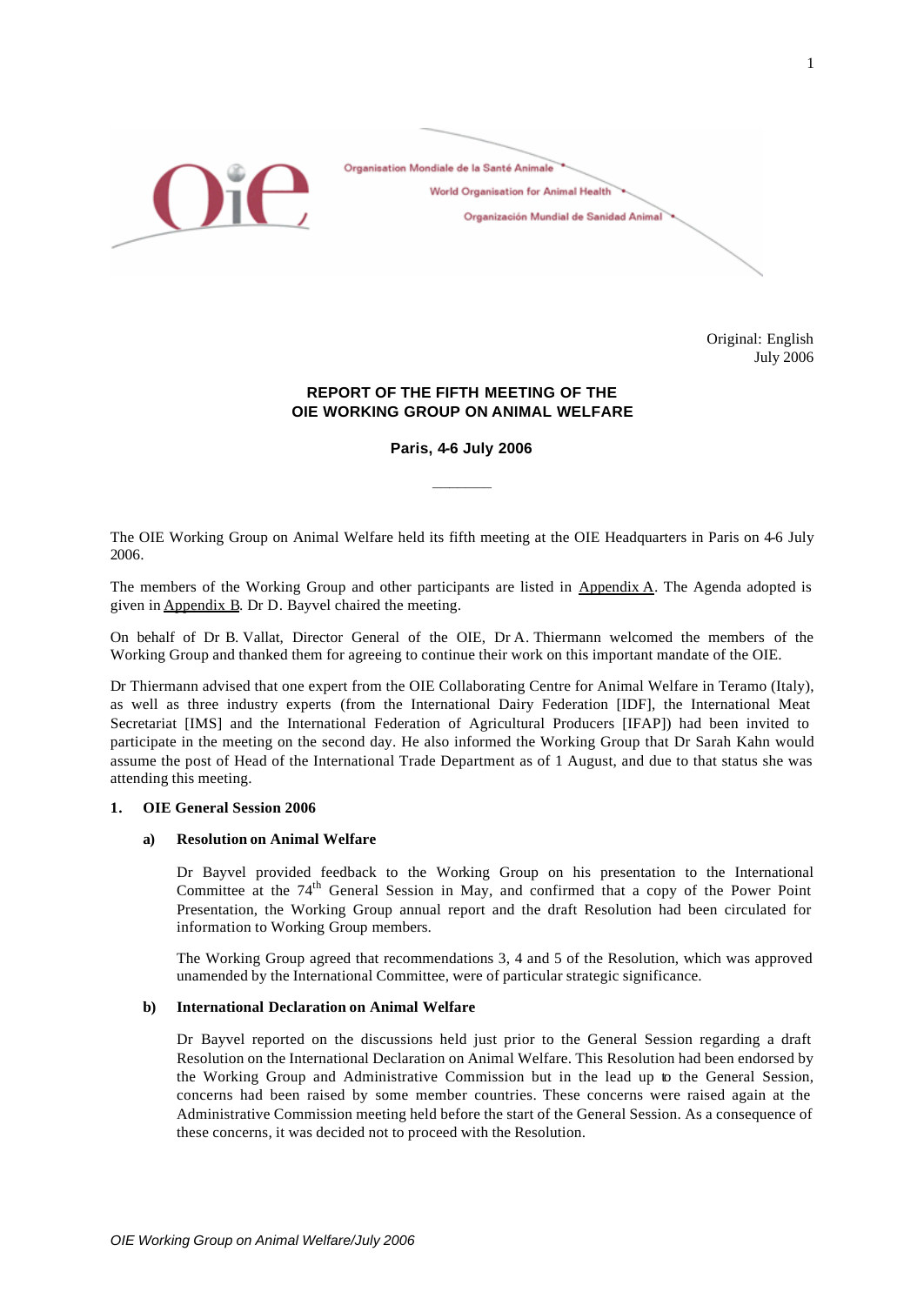Dr D. Wilkins then reported on other activities regarding the global promotion of the International Declaration on Animal Welfare. A Resolution supporting the principle of a universal Declaration had been put before the June meeting of EU Agriculture Ministers by the Czech Minister of Agriculture. This Resolution had been agreed unanimously by all 25 Member States.

Following discussion, Dr. Wilkins suggested that an Animal Welfare Resolution which could be put before next year's General Session, might include reference to basic animal welfare principles including animal sentience. Dr Wilkins reported that planning was under way to hold a Ministerial Conference in New York during 2007. There was optimism that many countries would agree to participate.

#### **c) Updating of four chapters on terrestrial animal welfare**

Dr Thiermann reported to the Working Group that revisions on four chapters on animal welfare for terrestrial animals, together with a list of new definitions related to animal welfare, were adopted by the International Committee unamended, except for the definition of "animal handler" of which the second sentence was indicated as "under study" for further consideration of the Working Group.

#### **d) Other issues**

Dr Bayvel also updated the Working Group on the following specific issues:

- i) Dr Vallat's confirmation at the General Session of the Working Group membership, which would continue unchanged
- ii) An "opportunistic meeting" at which certain Working Group members (Drs A. Gavinelli, Wilkins and Bayvel) met with Drs D. Wilson and J. Pinto during the General Session, with subsequent circulation of meeting minutes to all Working Group members
- iii) Farewell and expression of appreciation to Drs Wilson and Pinto
- iv) CIWF/WSPA presentations on long distance transport and avian influenza.

#### **2. Revision of adopted standards**

The Working Group examined comments received on, and changes proposed to, the four terrestrial animal welfare standards that had been adopted at the 2006 General Session. Dr T. Ishibashi explained that most of the comments from Member Countries and international organisations had been received in February, prior to the March meeting of the Terrestrial Animal Health Code Commission (the Terrestrial Code Commission). Comments of an editorial nature had been addressed by the Terrestrial Code Commission and reflected in the texts proposed and adopted at the 74<sup>th</sup> General Session, while comments of a technical nature remained in the working document for consideration by the Working Group.

The Working Group reviewed the outstanding comments and recommended that each one be addressed according to one of the following options:

- a) working to be reviewed and incorporated by the Central Bureau;
- b) Working Group to agree a consensus position;
- c) matter to be referred to relevant *ad hoc* Group.

The Working Group agreed that draft chapters reflecting comments classified under 1 or 2 above would be submitted to the Terrestrial Code Commission, while text containing comments classified in 3 above would be examined by the relevant *ad hoc* Group before being sent back to the Working Group for approval then forwarding to the Terrestrial Code Commission.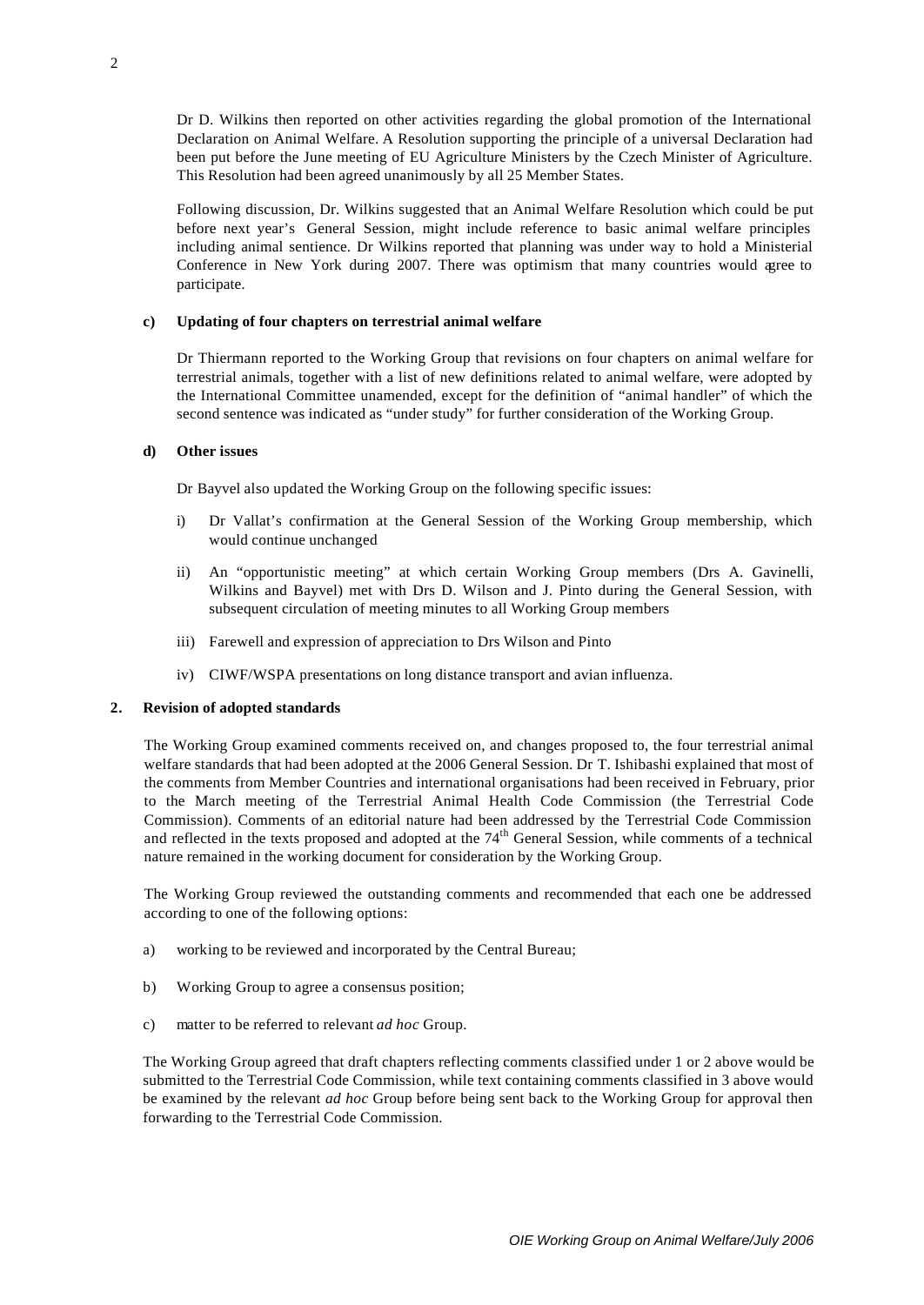3

With respect to the "under study" status of the definition of "animal handler," the Working Group reviewed comments from Member Countries as well as the discussion at the General Session, and considered that it might be necessary to define animal handlers according to two specific options, i.e. certified animal handler for high risk situations and anima l handler for all other circumstances. The Working Group requested that the Central Bureau examine all references to "animal handler" in the chapters and advise on the appropriateness of adopting this risk-based distinction throughout.

The draft chapters with modifications recommended by the Working Group are at Appendices C-G.

The Working Group requested that the Central Bureau obtain material to update the figures in Article 3.7.5.7. to indicate the exact sites of stunning recommended in the Article.

For future distribution of documents among Working Group members, certain members confirmed their preference to receive the same in both hard and soft copy.

#### **3. Development of the chapters on aquatic animal welfare**

Prof. T. Håstein briefed the Working Group on progress with the draft documents "Introduction to OIE guidelines for the welfare of aquatic animals," "Guidelines for the transport of fish by boat," "Guidelines for the land transport of fish," "Guidelines on slaughter of farmed fish for human consumption," and "Guidelines for the humane killing of fish for disease control purposes."

The drafts had been slightly amended after the Working Group meeting in September 2005 and the updates were presented to the Aquatic Animal Health Standards Commission (the Aquatic Animal Commission) in March 2006. The Aquatic Animal Commission acknowledged the work and made a few amendments, and the drafts were sent to Member Countries for comments with a deadline of 10 September 2006.

Prof. Hastein noted that no final decision had been taken to establish an ad hoc group on Aquatic Production Standards as referred to in the 2006 Work Programme.

In addition to these drafts, species specific articles on land transport of *Channel Catfish* and *Cyprinids* and a species specific draft on *Salmonids* are being developed.

The Working Group discussed what further work is needed on the drafts in order to seek approval at the General Session 2007 and acknowledged the progress made to date.

It was also noted that a draft on air transport of ornamental fish was planned: discussions would be carried out with experts in that field.

#### **4. Comments from non-OIE Delegate sources**

The Working Group discussed the best way to address comments received from non-OIE Delegates, such as animal welfare NGOs and industry organisations. It was confirmed that the formal policy position is available on the OIE website (http://www.oie.int/tahsc/eng/transparency%20\_eng.pdf).

It was noted that the OIE Central Bureau is receiving an ever-increasing volume of international correspondence on animal welfare issues. It was agreed that Working Group members would forward directly to the Central Bureau any such items they may receive. Working Group members als o confirmed their availability to prepare responses on specific regional issues or on issues where they possess particular experience or expertise.

### **5. 2006-2007 Animal Welfare Working Group Work Plan**

It was agreed that Dr Bayvel would prepare a first draft of the 2007 Work Plan by November 2006 for comment by Working Group members and Central Bureau staff. The OIE International Trade Department will prepare a complementary Central Bureau Work Plan by December 2006. The practice of using two monthly teleconferences to monitor Work Plan implementation will continue, involving Drs Kahn, Bayvel, Thiermann and Ishibashi.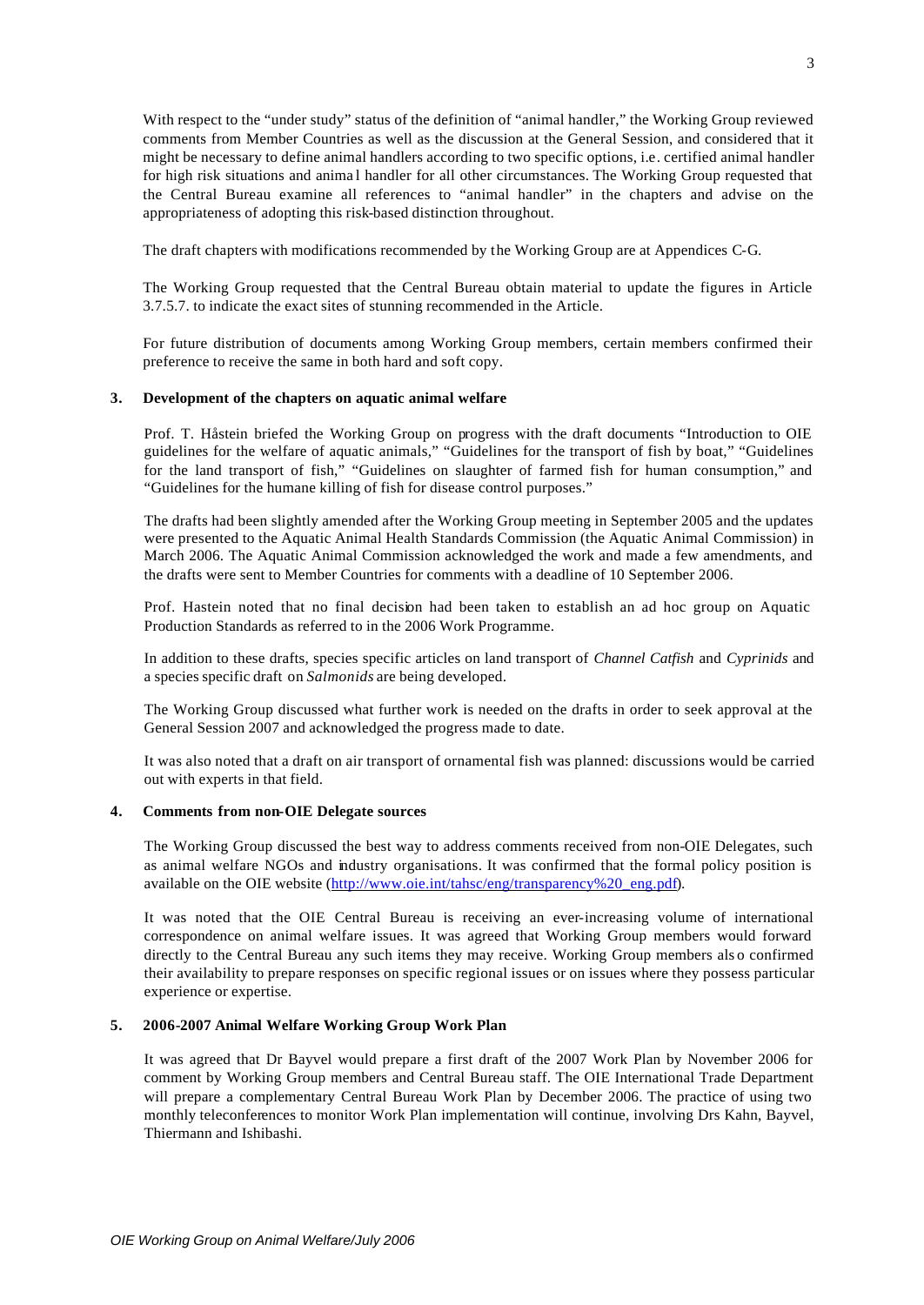#### **6. Actions on other issues raised at the meeting in September 2005**

It was agreed that Dr Wilkins will prepare a one-page position paper to support his proposal that OIE develop overarching ethical principles for specific animal welfare issues, e.g. whether, as a matter of principle, animals should be slaughtered as near as possible to the point of production. The position paper will be circulated to Working Group members for consideration and comment. If the Working Group reaches consensus, Dr Thiermann will raise the issue at the next meeting of the Administrative Commission. Otherwise, it will be discussed again at the next Working Group meeting.

Drs Wilkins and Gavinelli will prepare, by mid October, an "issues and options discussion paper" regarding the promulgation and implementation of OIE Guidelines. It was envisaged that Regional Commissions could play an important role in this regard.

#### **7. Working Group Terms of Reference and Strategy Development**

The paper entitled "Issues and Options Regarding Role Clarity and Strategic Direction" was discussed and it was agreed to develop recommendations for consideration by the Director General based on the experience gained by the Working Group. The following actions were agreed:

- a) All Working Group members to pass comments to Dr Bayvel by end August,
- b) Dr Bayvel to prepare a revised 'recommendations document' by end September,
- c) Drs Thiermann and Kahn to discuss an agreed version of this document with the Director General by end November.

### **8. Outcome-based versus prescriptive standards**

The Working Group considered country recommendations and discussed how to improve the incorporation of outcome-based recommendations rather than prescriptive standards wherever relevant. Difficulties in choosing between outcome based and prescriptive standards were discussed and it was agreed that outcome-based recommendations are not always the best approach. In cases where prescriptive standards are chosen, it was decided to include an explanation of how the standard could achieve the desired outcome, to provide for consideration of equivalent approaches.

#### **9. Animal production/housing and management**

Prof. D. Fraser provided background on this issue and on the Discussion Paper entitled "Terrestrial animal welfare – housing/production systems" by Profs H. Aidaros and Fraser. He noted that this will be a challenging area because it includes economic, cultural and political dimensions and a large body of scientific literature.

The interpretation of scientific information has in some cases created difficulties because various standardsetting organizations have tended to emphasize different criteria for animal welfare. For example, criteria can relate to freedom from pain and distress, the maintenance of basic health, or the ability to live in a "natural" manner. Proponents of certain standards generally claim that their standards are science-based, but because the standards vary, critics may question the interpretation of the science or the involvement of non-scientific considerations. Moreover, there is as yet no basic agreement on whether animal welfare standards should be based on criteria relating to the animal (e.g. survival rate, disease status) or design of the production/management unit (e.g. size of pen).

The Working Group agreed to recommend that the Director General begin by creating an *ad hoc* Group to develop a guidance document that would provide background on relevant issues (including those mentioned above) and suggest a framework for the development of animal production/management guidelines.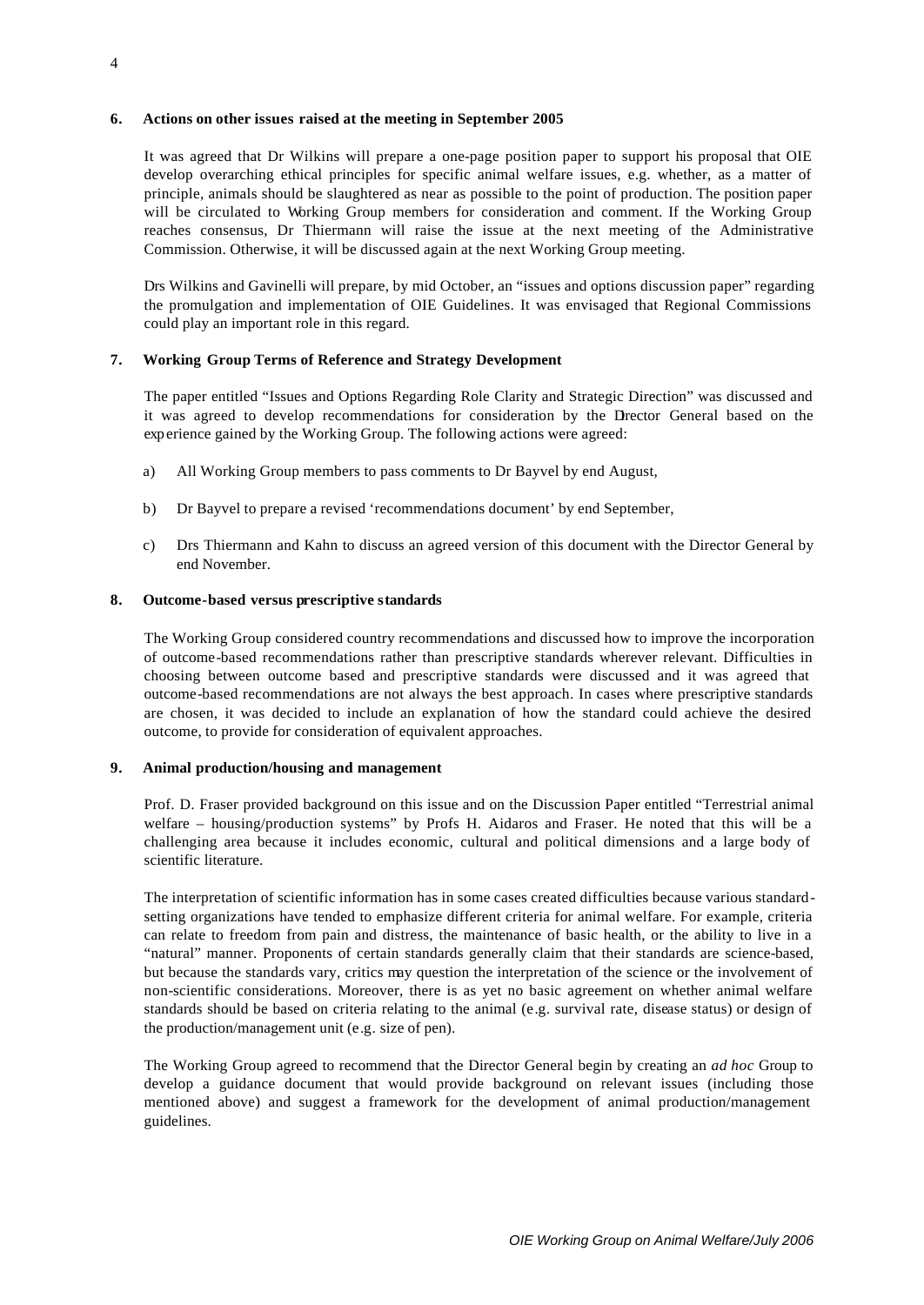The *ad hoc* Group should include scientists experienced in developing animal welfare standards for various species and regulators experienced in the implementation of standards. Membership should be broadly representative of regions and should include representatives of less developed countries.

The *ad hoc* Group should report on the following:

- a) appropriate goals (generic standards) that should be followed in OIE production/management guidelines
- b) the advantages and disadvantages of animal-based and design-based criteria
- c) how to ensure that the process is relevant to all OIE Member Countries
- d) the relationship between animal welfare standards and animal health
- e) a strategy to follow in future, including whether to approach the development of guidelines on the basis of species (e.g. chickens) or production system (e.g. cage systems for laying hens)
- f) areas for priority attention (i.e. species and production system) and a process for undertaking this work.

As a general approach, the Working Group recommends that the development of guidelines and standards begin, in all cases, with a review of the scientific literature and a clear statement of the generic guiding principles.

Upon Dr Vallat joining the meeting, Prof. Fraser outlined the conceptual approach taken by himself and Prof. Aidaros in drafting the discussion paper considered by the group earlier in the meeting. Dr Vallat confirmed his support for the careful and considered approach being adopted and emphasized the following points :

- g) That OIE membership includes around 120 developing or transition countries
- h) That animal protection rather than animal welfare promotion is, at this juncture, the strategic priority in many of those countries
- i) That extensive farming, without housing, is the norm in many countries for the most economically important species
- j) That the linkage between health and welfare should be stressed in any future Working Group deliberations
- k) That the composition of any future *ad hoc* Group should include a balance of scientific expertise and the experience and perspective of regulators, including veterinary managers with field experience.
- l) It was agreed that Profs Fraser and Aidaros would produce a revised version of the discussion paper, which was likely to recommend the establishment of an *ad hoc* Group to prepare an initial guidance document.

#### **10. Wildlife and zoo animal welfare**

Dr Wilkins reported that the planned discussion paper on welfare in wildlife would be prepared by Dr S.A. Rahman, Dr W. Masiga and himself for consideration at the next meeting of the Working Group.

#### **11. Laboratory Animal Welfare: OIE/ICLAS meeting**

Dr Bayvel summarised the sequence of events and dialogue with ICLAS and the Central Bureau leading up to the despatch of the joint invitation letter on 1 July 2006. It was agreed that the OIE Central Bureau is also to be represented at this meeting by Dr Kahn and that the European Community would be represented by either Dr Gavinelli or a US-based representative.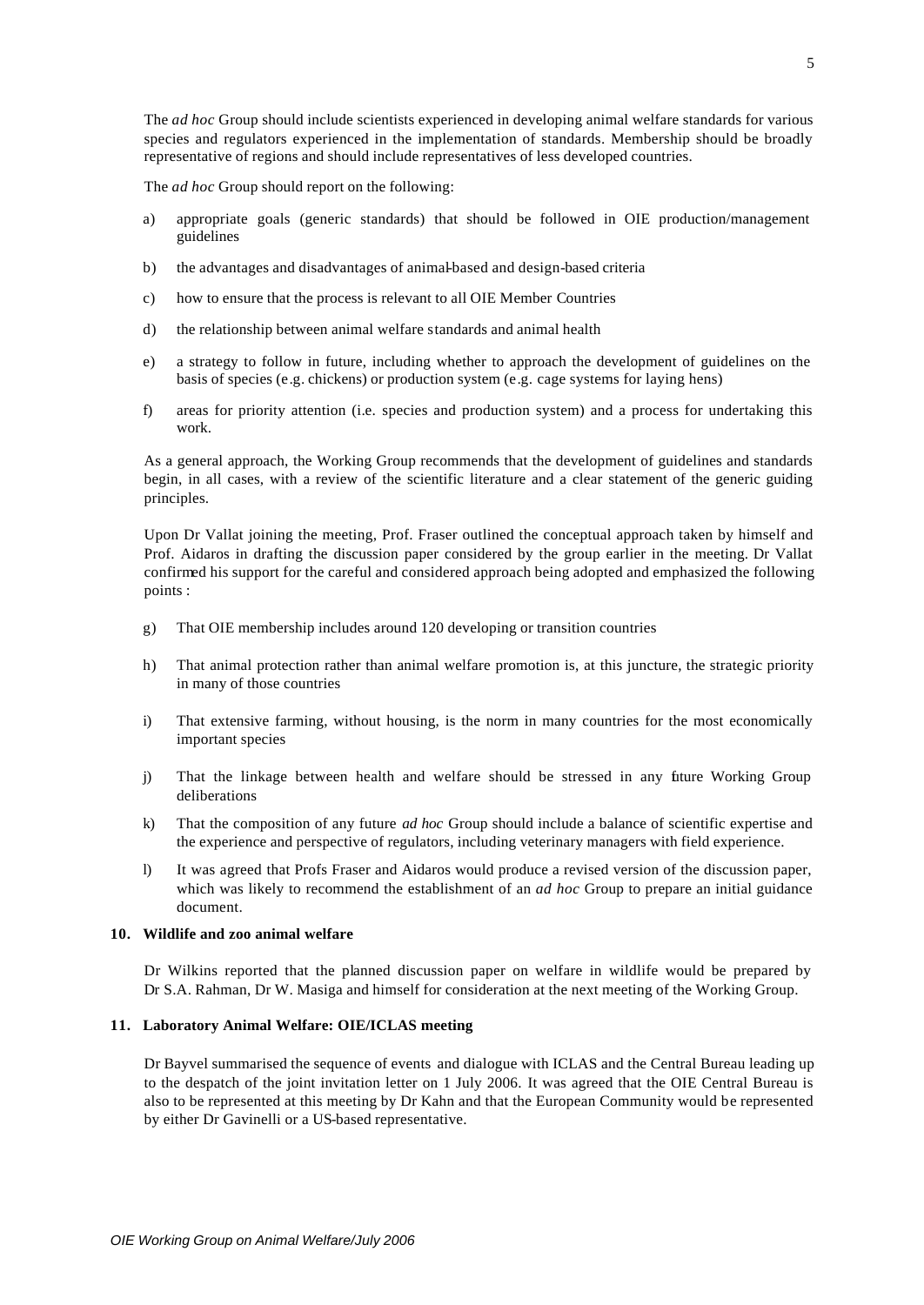#### **12. Stray animal control**

Dr Rahman, the Chairman of the *ad hoc* Group on stray animal control, gave a brief report on the outcome of the *ad hoc* Group meeting held on 10-12 May 2006. Dr Rahman expressed some misgivings regarding input from some members and differences in the terms of reference between what was agreed at the Working Group meeting in September 2005 and what was presented to the *ad hoc* Group. Dr Rahman also mentioned that the *ad hoc* Group's expertise focused more on philosophical rather than on practical considerations and because of this the consideration of practical issues associated with stray dog control and zoonotic diseases, especially rabies, was compromised. He also noted that the absence of Dr A. Wandeler (WHO zoonosis expert) from the meeting and his subsequent lack of response to all electronic mails contributed to this imbalance.

The Working Group discussed the report of Dr Rahman and the following recommendations were made:

- a) Report of the *ad hoc* Group to be reviewed and modified by Dr Rahman, Prof. Aidaros and Dr Wilkins
- b) The terms of reference be modified to concentrate on dog population control programmes and not control of all stray animals
- c) The membership of the *ad hoc* Group be modified to include:
	- a) An expert in zoonotic diseases, in particular rabies, be identified and invited as a member
	- b) A public sector veterinarian from a country with experience in controlling a significant canine rabies problem be identified and invited as a member
	- c) Dr P. Dalla Villa be invited as a member
	- d) Dr Rahman to continue as Chairman
	- e) Dr E. Hiby to be retained as an animal welfare expert.

When Dr Vallat joined the meeting, Dr Wilkins reviewed a number of key issues which influenced the outcome of the May meeting of the *ad hoc* Group. It was agreed that Dr Wilkins, Dr Rahman and Prof. Aidaros would review and modify the *ad hoc* Group report and that the Central Bureau would reconstitute the *ad hoc* Group.

Dr Vallat supported this approach and recommended the inclusion of veterinarians with practical regulatory experience in the control of stray dogs and canine rabies. With around 50,000 people dying of rabies, world -wide each year from dog-transmitted rabies, he said that this work and associated liaison with, and input from, the WHO was of the highest priority.

#### **13. Draft guidelines for crustaceans**

Prof. Håstein presented draft guidelines for slaughter of crustaceans for human consumption and for the humane killing of crustaceans for disease control purposes, both of which had been circulated to Working Group members prior to the meeting. He informed the Working Group that these drafts had been discussed with Prof. D. Lightner (USA) and would be discussed at a meeting with lobster scientists and lobster handlers/producers in Canada in July 2006.

The Working Group discussed these drafts briefly. The Working Group considered the pros and cons of establishing an *ad hoc* Group to review these drafts. In the first instance it was of the view that a physical meeting might not be necessary.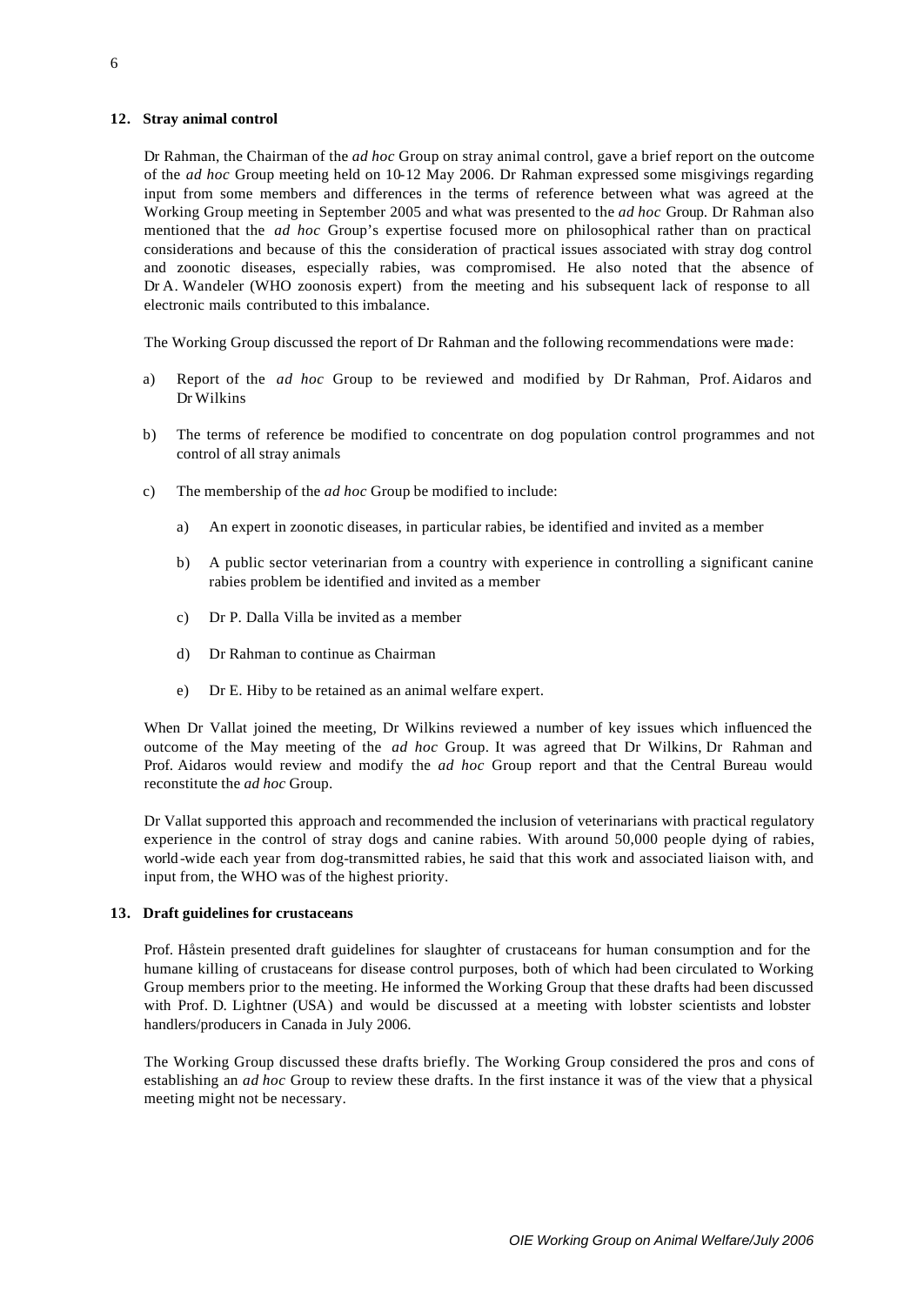It was agreed that Drs Kahn and Bayvel would discuss further the establishment of such an *ad hoc* group along with the proposed *ad hoc* group for aquatic animal production standards (Refer agenda item 3) and advise by end September. The Working Group acknowledged and supported the quality of the work done so far. It was agreed that comments from Working Group members on these drafts should be provided to Prof. Håstein within approximately one month. It was also noted that a draft report on transport of crustaceans is in progress.

### **14. EU Five -Year Action Plan**

A short presentation was given on the European Community Action Plan on the Protection and Welfare of Animals 2006-2010 (AWAP).

The scope of the AWAP is to cover all fields of animal protection as specified in the European Union Treaty, from the protection of animals used in experiments to the protection of farm animals. The action plan contains five main elements and provides a comprehensive map of the Commission's planned animal welfare initiatives in coming years.

The action plan focuses on specific actions to promote and maintain high animal welfare standards in the EU and raise awareness and implementation of animal welfare standards at the international level in particular, taking fully into account the OIE guidelines and their important role in relation to bilateral and multilateral veterinary and trade agreements.

Simplification and clarification of existing European legislation, incorporation of specific measurable farm indicators for animal welfare and the improvement of marketing and communication strategies are some of the main objectives of the Action Plan.

In order to better achieve these objectives the Commission will consider the outcomes of an EU wide research project, 'Welfare Quality'. Welfare Quality (www.welfarequality.net) is an EU funded project promoting the integration of animal welfare within the food quality chain. Research projects outside the EU may also be funded to reflect the importance of animal welfare internationally.

## **15. EU contribution to the OIE trust fund for the purpose of Animal Welfare training**

In March 2006 a letter was sent from Dr Jaana Husu Kallio, Deputy Director General of DG SANCO in the European Commission, to Dr Vallat, Director General of the OIE, announcing willingness to investigate the possibility of the European Community making a contribution of 200,000 Euros to the Animal Health and Welfare Fund. This contribution would facilitate the Fund's objectives of promo ting training, especially with regard to the communication and application of the OIE's agreed Animal Welfare standards for animal slaughter.

The abovementioned letter highlights the importance of the OIE Collaborating Centre for Animal Welfare in Teramo playing an active role in developing training tools, in particular for countries that have experienced difficulties in implementing OIE Animal Welfare guidelines.

The Advisory Committee of the Fund consisting of the representatives of donors is scheduled in October. The Working Group will be kept informed of developments and consulted on the specifications related to the funding initiative in order to provide appropriate assistance to the Advisory Committee of the Fund.

#### **16. Education resources in the area of Animal Welfare**

a) Michigan State University E-Learning Course

Dr Bayvel referred to a recent MSU request for assistance in promoting its OIE Elearning course, in which animal welfare is one of ten modules. It was agreed that Dr Bayvel would pass details of this request to Dr Kahn, who would in turn discuss it with the OIE Communications Dept and other Central Bureau colleagues.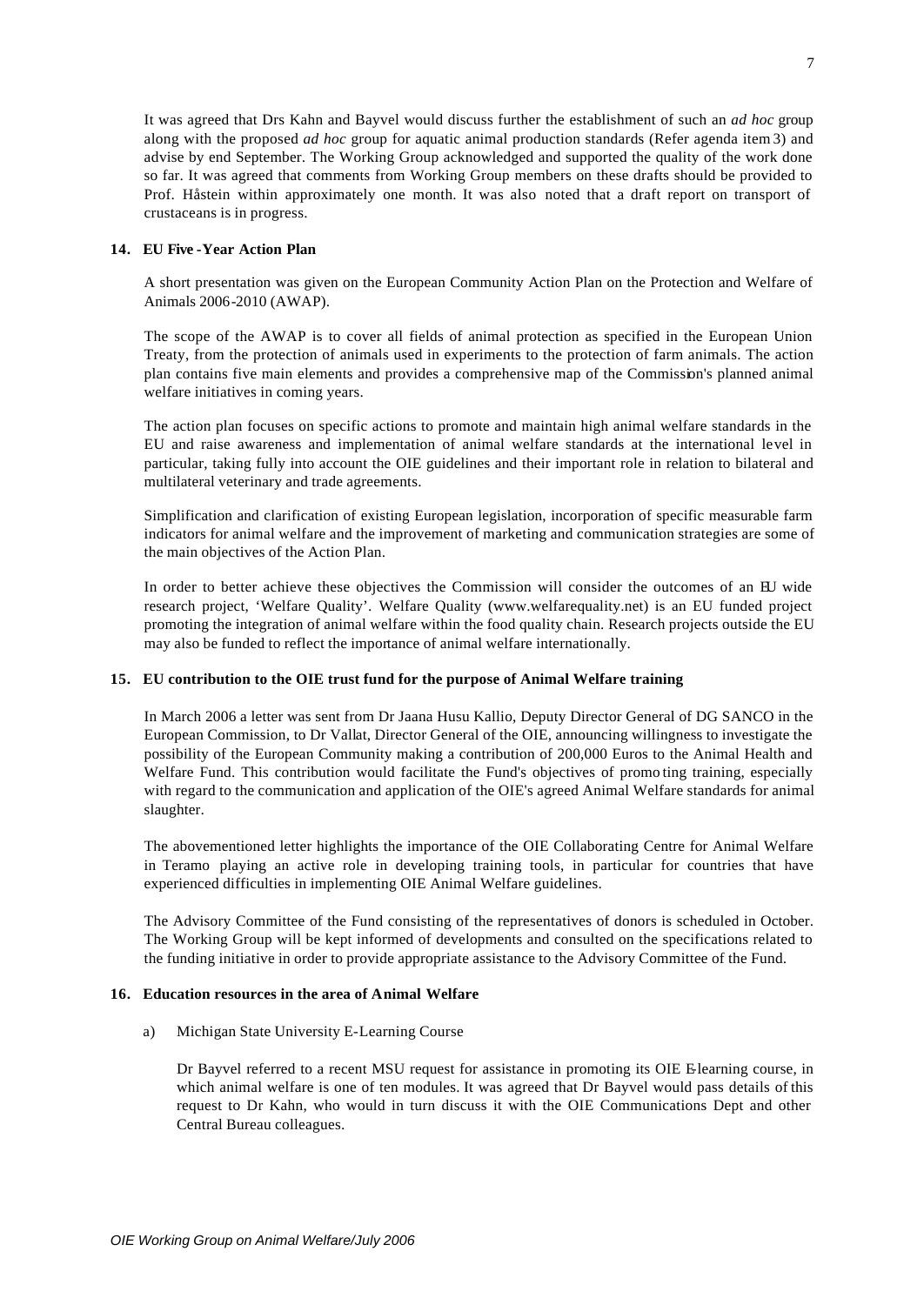b) Letters regarding OIE support for animal welfare research and teaching

Dr Bayvel referred to letters drafted in 2003, but not yet finalized, to be despatched over the signature of the Director General. It was agreed that Dr Bayvel would revise and update these draft letters for consideration and appropriate action by the Central Bureau.

c) Sabbatical – Dr Ed Pajor, University of Purdue

The proposal that Dr Pajor undertake a sabbatical in Paris, in early 2007, and assist with implementing Working Group proposals in relation to animal welfare and education was supported by the Working Group and, in principle, by the Director General. Prof. Fraser will liaise with Dr Kahn to firm up any outstanding administrative arrangements.

#### **17. World Bank Group/International Finance Corporation and Animal Welfare**

Dr Gavinelli confirmed strong EC support for the work undertaken recently by the IFC and proposed that the OIE liaise further with the IFC to promote international awareness. Dr Vallat confirmed that a conference was planned for Washington in December 2006 at which it would be possible to include animal welfare and the IFC initiative on the agenda. It was agreed that Dr Gavinelli would liaise with Dr Kahn on this opportunity and that Dr Kahn would communicate with IFC to confirm possibilities for further World Bank/OIE collaboration.

### **18. International Training in Animal Welfare and Slaughter**

Dr Gavinelli provided an update on the purpose of this meeting, which will be held in Bristol on  $26 - 29$ September. It was agreed that Dr Gavinelli would liaise with Dr Kahn re appropriate Central Bureau staff involvement and proposed linkage with the OIE website.

#### **19. 2004 Global Conference follow up**

Dr Gavinelli confirmed EC support for such a conference, which was also supported by the Director General. An indicative theme "Towards International Implementation of Animal Welfare Standards – Challenges and Opportunities" was discussed and it was agreed in principle to recommend that the conference be held outside Europe or North America to reflect the broad range of OIE Member Countries' interests, experiences and needs in regard to animal welfare. 2008 was agreed to be a realistic time to hold the conference, to enable necessary planning activities to take place, and Cairo and Bangalore were suggested as two possible venues.

It was agreed that the planning modus operandi used for the successful 2004 conference would be repeated, with a steering committee comprising Profs Fraser and Aidaros and Drs Rahman, Wilkins, Gavinelli and Bayvel. Dr Bayvel will liaise with Dr Kahn, with a view to preparing a draft conference project plan by October 2006.

#### **20. Regional Commission involve ment**

Working Group members confirmed their interest in actively participating in Regional Commission meetings. This would generally assist with promoting awareness and adoption of guidelines and could specifically assist in promoting the update of educational activities such as the Bristol/WSPA "Concepts in Animal Welfare" programme. Such involvement was supported by the Director General and it was agreed that Dr Kahn would liaise with Central Bureau colleges and Working Group members, as appropriate.

### **21. SATRS 24(2) Promotion**

Dr Bayvel noted that initial sales of the OIE *Scientific and Technical Revue* Series publication "Animal Welfare: Global Issues, Trend and Challenges" have been very good and he had been liaising with the OIE Publications Department regarding additional journal and conference promotional opportunities. It was agreed that the Publications Department (Ms. Annie Souyri) would liaise directly with Working Group members to identify additional regional marketing opportunities.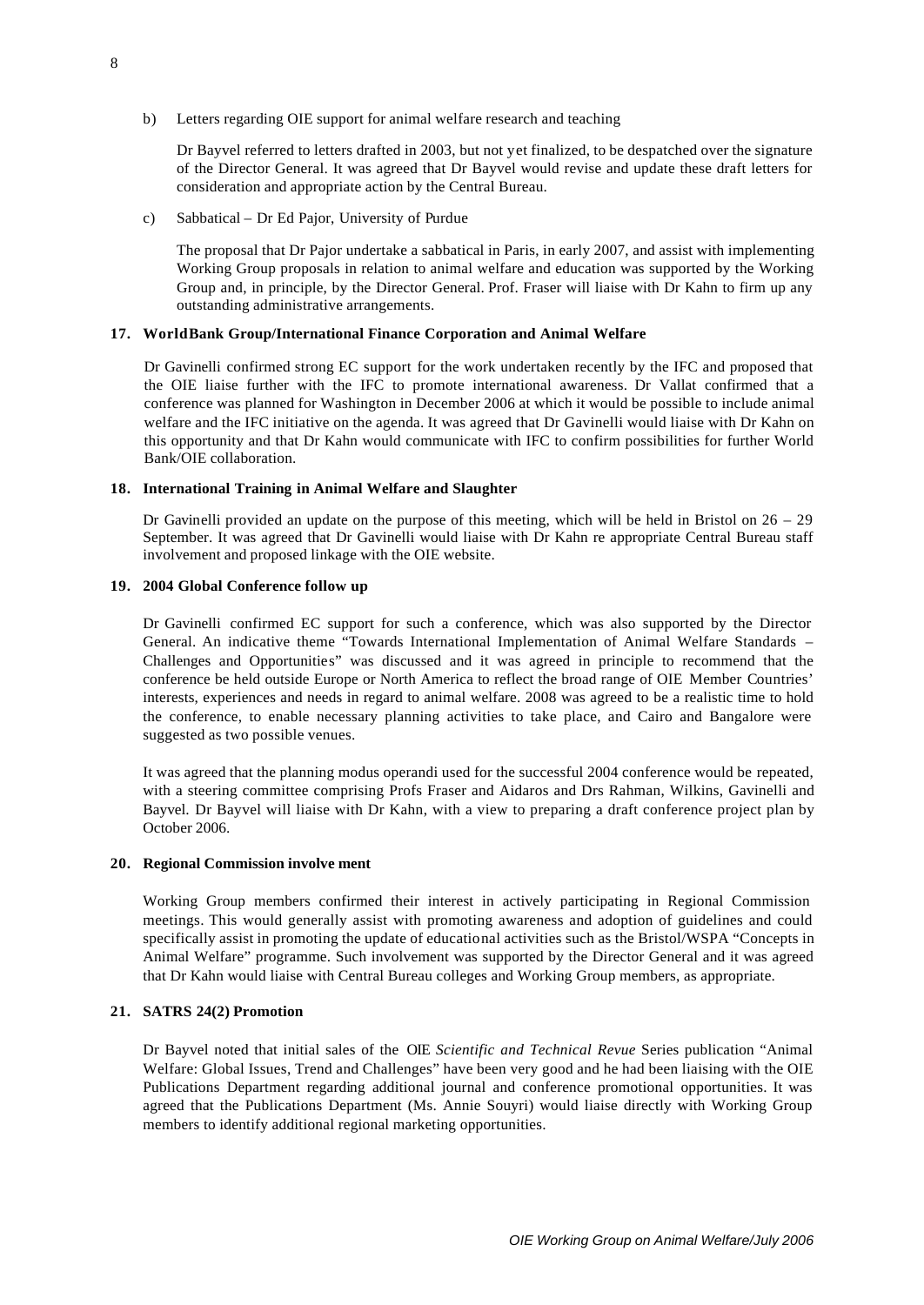#### **22. New OIE Collaborating Centres**

As per discussions at the 2005 Working Group meeting, and as per the 2006 work programme, it was agreed that Prof. Fraser, Dr Bayvel and the Central Bureau would review collaborating centre qualifying criteria to ensure that animal welfare is appropriately addressed and with a view to encouraging centres which meet the criteria to apply for OIE recognition. It was agreed that Prof. Fraser would prepare an initial review by end September.

### **23. Membership of Animal Welfare Working Group**

Dr Vallat confirmed the policies and process relating to Working Group membership. A number of options to address the most appropriate method of ongoing involvement of IFAP, IMS, IDF, Teramo and other international stakeholder groups (e.g. aquatic industry and laboratory animal science stakeholders) were discussed. It was agreed that Dr Vallat and Central Bureau staff would meet again with IFAP, IMS and IDF senior management and that the outcome of these discussions would be communicated to the Working Group by end 2006. This would ensure that a revised modus operandi was agreed for the next meeting of the Working Group in 2007.

#### **24. Relationship with other organisations**

The relationships with other organisations worldwide has made possible the successful participation in relevant conferences and seminars, presenting the OIE modus operandi and raising awareness of OIE initiatives. Due to the increasing number of topics dealt by the Working Group and the foreseen increase in number of contacts related in particular to the new area of work on the protection of laboratory animals, the Working Group suggested that the OIE Central Bureau compile a list of the main organisations with world and regional importance that are already cooperating with the OIE, to be shared and updated by the members of the Working Group. This list for internal use could contribute to prioritizing the activities and the contribution to future initiatives where OIE participation will be demanded.

#### **25. Animal Welfare Conference in Uruguay**

Dr Wilkins reported on negotiations for an animal welfare conference for MERCOSUR countries to be held in Uruguay in 2007. The European Commission and WSPA have agreed to support administratively and financially the Uruguayan initiative to hold an animal welfare conference. A meeting took place during the OIE General Session with the representatives of the Uruguay State Veterinary Service. Progress was made in ensuring that all interested parties in Uruguay were involved in the organisation. It was also decided that the programme should include presentations from other South American countries and the OIE.

### **26. Other business**

During her two months stay at the OIE Central Bureau, it was agreed that Ms Sonja Rosic-Banjanin, a stagiaire from Ontario Veterinary College, Guelph, Canada, would support the Working Group in the following areas:

- a) Review of animal handler definition and certification requirements and necessary amendments to adopted guidelines based on the recommendations from the Working Group
- b) Letters regarding OIE support for animal welfare research and teaching
- c) *ad hoc* Group on Stray Animal Control
- d) Stakeholder database
- e) Support for the proposed 2008 conference steering committee is a further possible area of activity.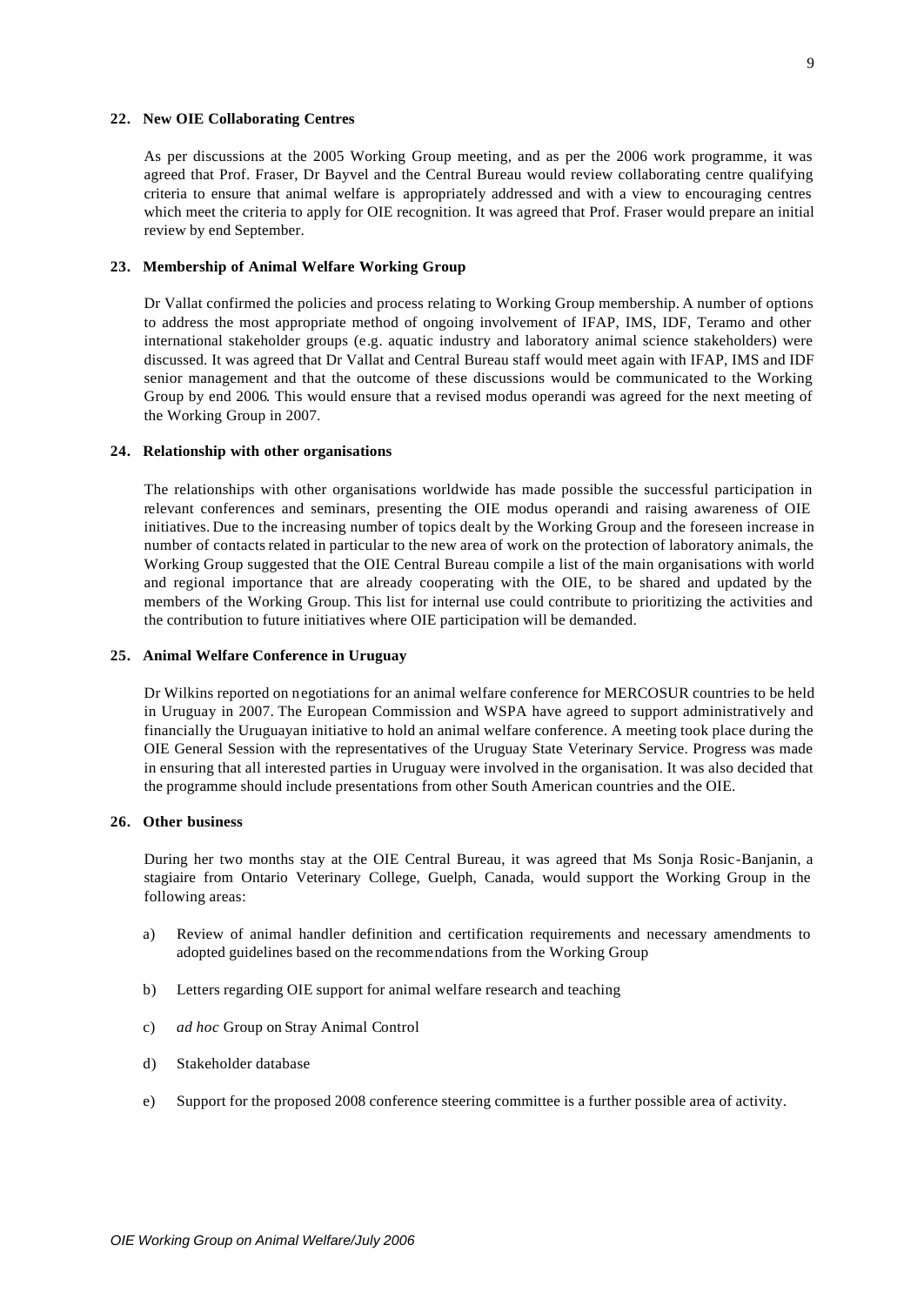### **27. Next Meeting**

Working Group members confirmed that they would appreciate as early as possible advice on the date of the next meeting in 2007. Dr Thiermann suggested that an early September date was most likely. It was agreed that Dr Bayvel would liaise with Drs Thiermann and Kahn to ensure a date was agreed by end 2006. This timing would align with proposals on involvement of industry stakeholders in the Working Group. Working Group members also confirmed interest in receiving background documents at least two weeks prior to the meeting and that the agenda be structured to ensure that meeting effectiveness is not adversely influenced by the participation of multiple observers.

.../Appendices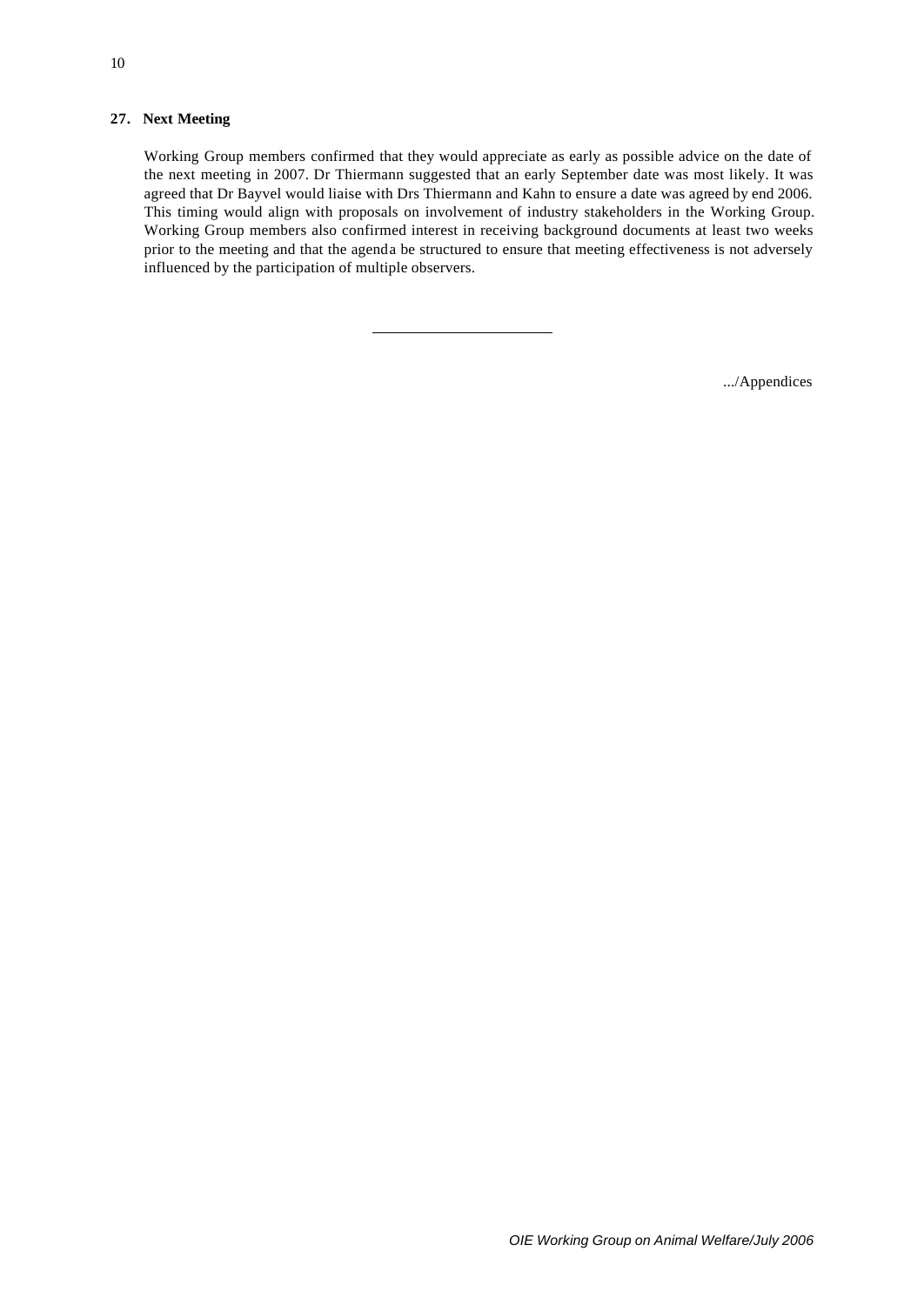Appendix A

### **FIFTH MEETING OF THE OIE WORKING GROUP ON ANIMAL WELFARE**

#### **Paris, 4-6 July 2006**

**\_\_\_\_\_**

### **List of participants**

### **MEMBERS OF THE OIE WORKING GROUP**

### **Dr David Bayvel (Chair)**

Director Animal Welfare MAF Biosecurity New Zealand Box 2526 **Wellington** NEW ZEALAND Tel.: (64-4) 8190368 Fax: (64-4) 8190728 E-mail: bayveld@maf.govtnz

#### **Prof. Dr Tore Håstein**

Past President of the OIE Fish Diseases Commission National Veterinary Institute Ullevålsveien 68 P.O. Box 8156 Dep. 0033 Oslo NORWAY Tel.: (47-23) 21 61 50 Fax: (47-23) 21 60 01 E-mail: tore.hastein@vetinst.no

#### **Prof. Hassan Aidaros**

Professor of Hygiene and Preventive Medicine Faculty of Veterinary Medicine Banha University 5 Mossadak Street 12311 Dokki - Cairo EGYPT Tel.: (202) 218 51 66 Fax: (202) 760 70 55 E-mail: Haidaros@netscape.net

#### **Prof. David Fraser**

Professor and Chair in Animal Welfare Faculty of Agricultural Sciences and Centre for Applied Ethics University of British Columbia 2357 Main Mall-Suite 248 Vancouver V6T 1Z4 CANADA Tel.: (1-604) 822 2040 Fax: (1-604) 822 4400 E-mail: dfraser@interchg.ubc.ca

#### **Dr Walter N. Masiga**

Retired Director of African Union Animal Resources (AU/IBA) Box 47926 Nairobi KENYA E-mail: masiga@iconnect.co.ke

#### **Dr Andrea Gavinelli**

Deputy Head of Unit European Commission Directorate General Health and Consumer Protection Unit E2 – Animal Health and Welfare, Zootechnics Rue Froissart 101 – 2/54 1040 Brussels BELGIUM Tel.: (32-2) 2966426 Fax: (32-2) 2953144 E-mail: Andrea.Gavinelli@cec.eu.int

#### **Dr Sira Abdul Rahman**

Retd. Dean Bangalore Veterinary College No 123, 7th B Main Road 4th Block(West) Jayanagar, Bangalore 560 011 **INDIA** Tel. & Fax: (91-80) 6635210 E-mail: shireen@blr.vsnl.net.in

### **Dr David Wilkins**

**Secretary** ICFAW c/o WSPA, 89, Albert Embankment London SE1 7TP UNITED KINGDOM Tel.: (44) 1243 585011 Fax: (44) 1243 585011 Email: wilkinsvet@btinternet.com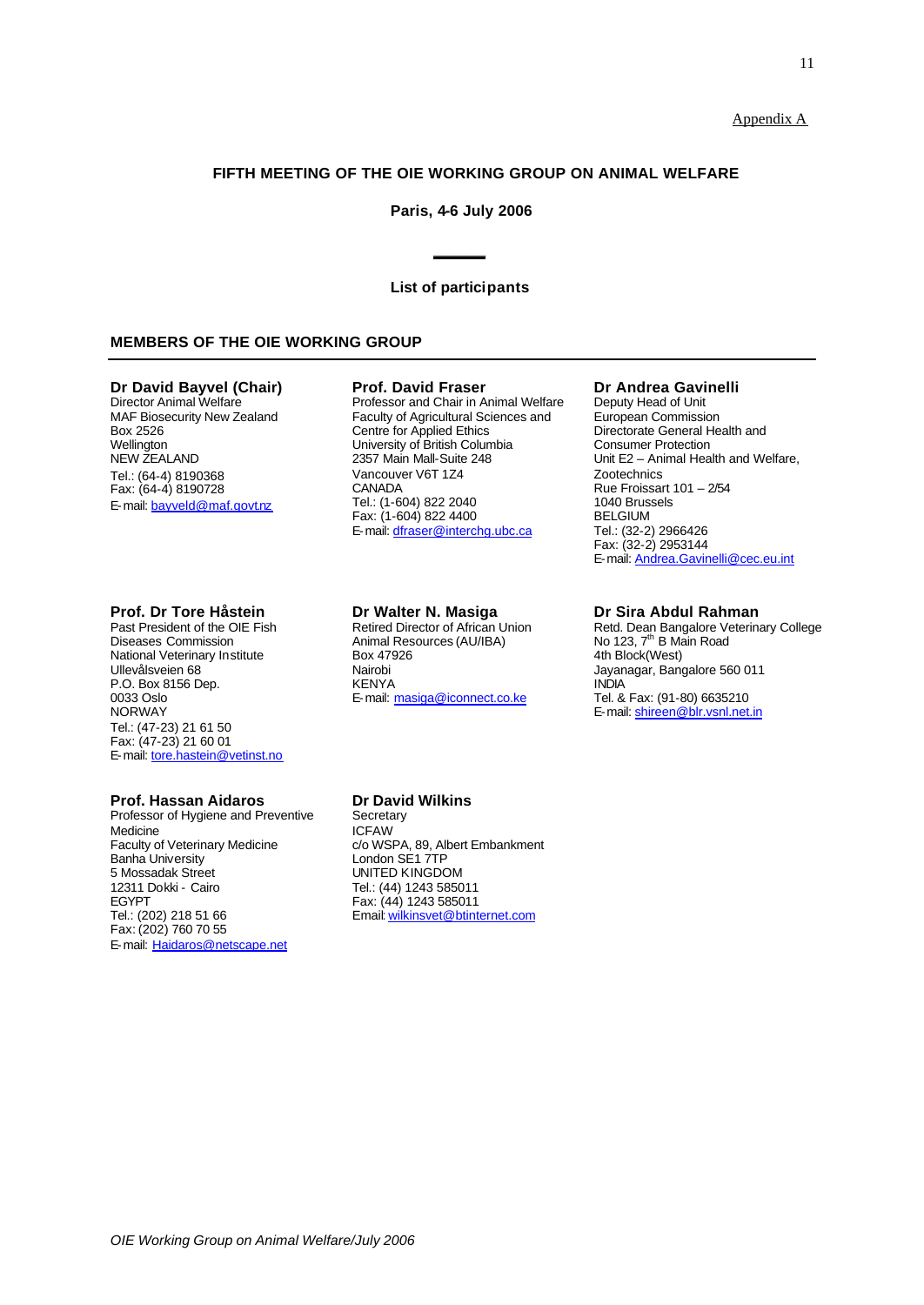#### **OTHER PARTICIPANTS**

#### **Dr Alex Thiermann**

*President of the Terrestrial Animal Health Standards Commission* OIE 12, rue de Prony 75017 Paris FRANCE Tel.: 33-(0)1 44 15 18 69 Fax: 33-(0)1 42 67 09 87 E-mail: a.thiermann@oie.int

#### **Dr Per Olsen**

Chief veterinary adviser Danish Agricultural Council Axeltorv 3 DK-1609 Copenhagen V DENMARK Tel.: +45 33 39 42 81 Fax: + 45 33 39 41 50 E-mail: pol@agriculture.dk

#### **Dr Nils Beaumond**

INTERBEV - Relations internationales Tel.: 33-6 8608 4369 E-mail: n.beaumond@interbev.asso.fr

#### **Mrs Laura Kulkas**

Chair of IDF Standing Committee on Animal Health DVM Head Health Veterinarian E-mail: Laura.Kulkas@valio.fi

#### **Dr Paolo Dalla Villa**

Istituto Zooprofilattico Sperimentale dell'Abruzzo e del Molise "G. Caporale" OIE Collaborating Centre for Veterinary Training, Epidemiology, Food Safety and Animal Welfare Campo Boario 64100 Teramo ITALY Tel.: +33 0861332280 Fax: +33 0861332251 E-mail: p.dallavilla@izs.it

#### **Dr Sarah Kahn**

Department of Agriculture, Fisheries and Forestry, Australia GPO Box 858 Barton ACT 2601 AUSTRALIA Tel.: 612 6272 3243 Fax: 512 5272 4118 Email: sarah.kahn@daff.gov.au

### **OIE HEADQUARTERS**

#### **Dr Bernard Vallat**

Director General 12, rue de Prony 75017 Paris FRANCE Tel.: 33-(0)1 44 15 18 88 Fax: 33-(0)1 42 67 09 87 E-mail: *oie* @oie.int

**Dr Tomoko Ishibashi** Chargée de mission International Trade Department OIE

Tel.: 33-(0)1 44.15.18.92 Fax: 33-(0)1 42.67.09.87 E-mail: t.ishibashi@oie.int

### **Ms Sonja Rosic-Banjanin**

**Stagiaire** International Trade Department OIE Tel.: 33-(0)1 44.15.18.88 Fax: 33-(0)1 42.67.09.87 E-mail: s.rosic@oie.int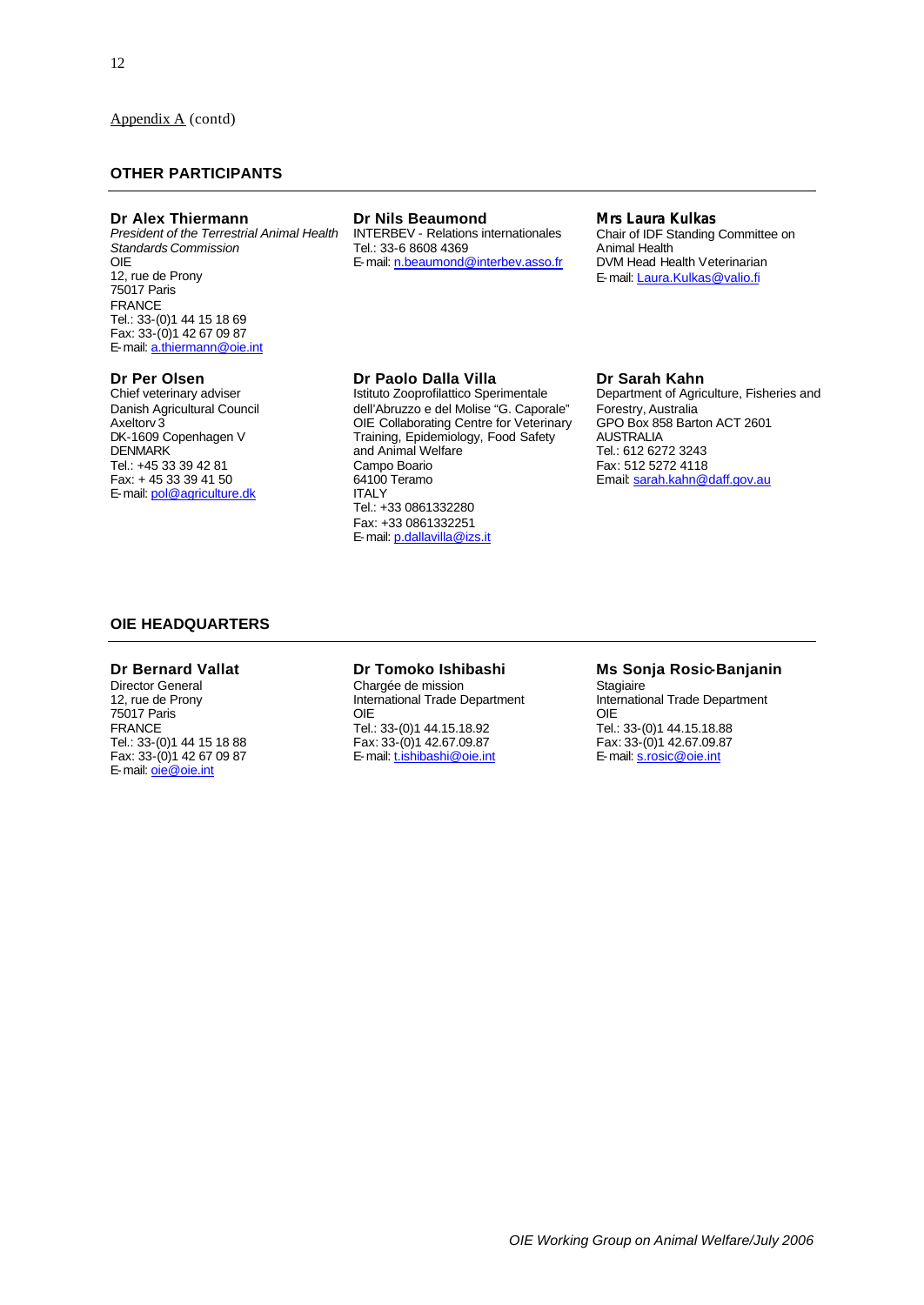### Appendix B

### **FIFTH MEETING OF THE OIE WORKING GROUP ON ANIMAL WELFARE**

### **Paris, 4-6 July 2006**  $\frac{1}{2}$

### **Adopted agenda**

### 1. Introduction

- 2. OIE General Session 2006 outcomes
	- Resolution on Animal Welfare
	- International Declaration on Animal Welfare
	- Updating of four chapters on Animal Welfare in the OIE *Terrestrial Animal Health Code*
	- Other issues raised
- 3. Work of the OIE Terrestrial and Aquatic Animal Health Standards Commissions
	- Member Countries' comments on the chapters on terrestrial animal welfare
	- Development of the chapters on aquatic animal welfare
	- Addressing comments from non-OIE Delegate sources

### 4. Current issues

- 2006-2007 AWWG Work Plan
- Other Teramo Meeting Actions
- Working Group TOR and Strategy Development
- Outcome-based versus Perscriptive Standard
- Discussion paper on 'housing/production; generic housing systems'
- Discussion paper on wildlife and zoo animal welfare
- Laboratory Animal Welfare: OIE/ICLAS/IACLAM meeting (AALAS, Salt Lake City, 15 October 2006) (D. Bayvel, EU representative, OIE Central Bureau and D. Fraser)
- Outputs from the meeting of the *ad hoc* Group on stray animal control
- Draft guidelines for crustaceans
- EU Five Year Action Plan
- EU contribution to the OIE trust fund for the purpose of Animal Welfare training
- Educational resources in the area of AW (Sabbatical Dr. Ed Pajor)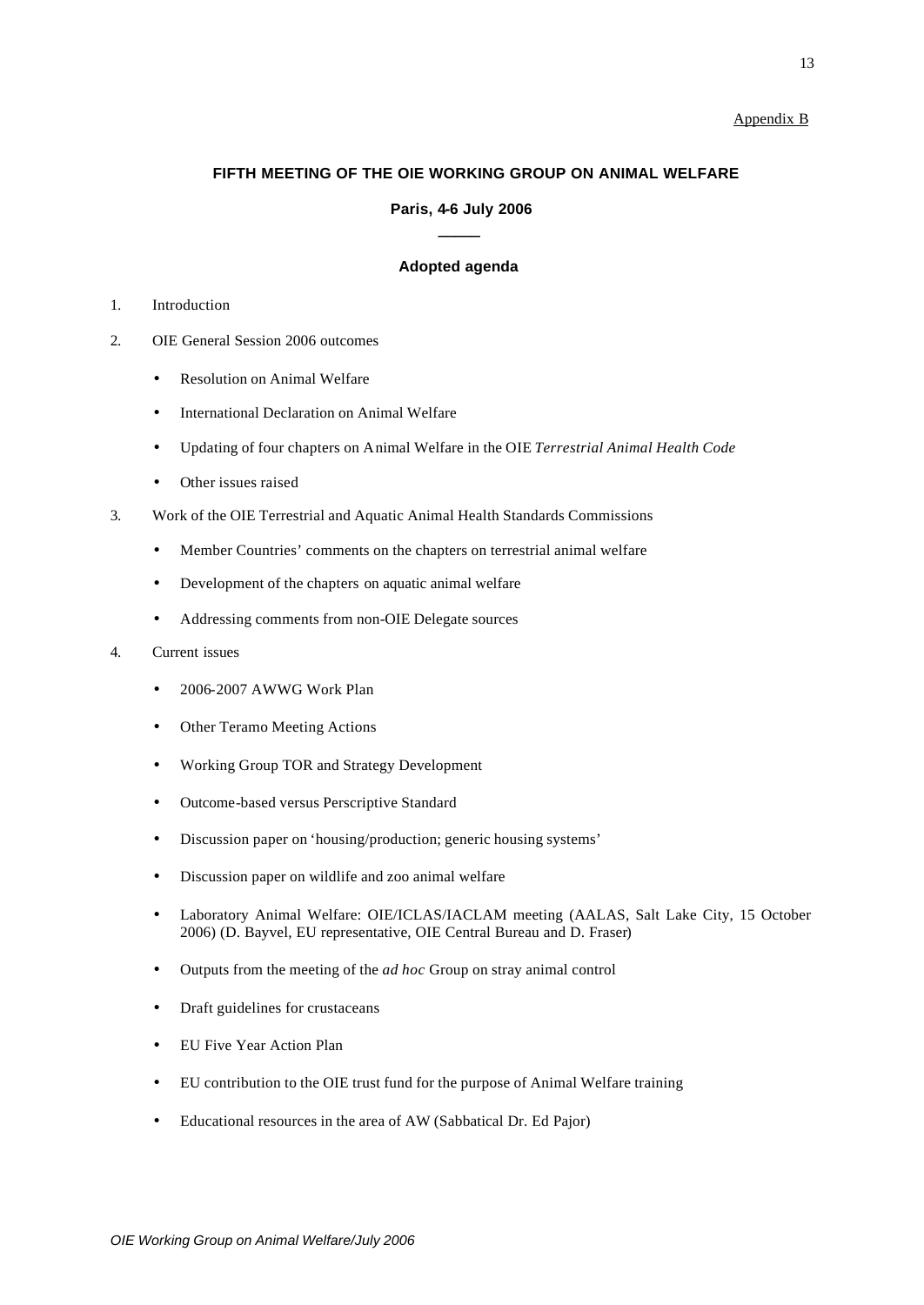• International Finance Corporation Guide Note on Animal Welfare and Business

### 5. Other Business

- International Training on Animal Welfare at Slaughter
- 2004 Global Conference Follow up
- Animal Health and Welfare Fund
- Regional Commission Involvement
- SATRS 24(2) Promotion Follow up of the OIE Global Conference 2004
- New OIE collaborating centres for animal welfare
- Membership AWWG
- Relationships with other organisations/associations (IDF, IMS, IFAP, AATA, WSPA, CIWF, etc.)
- 6. Next meeting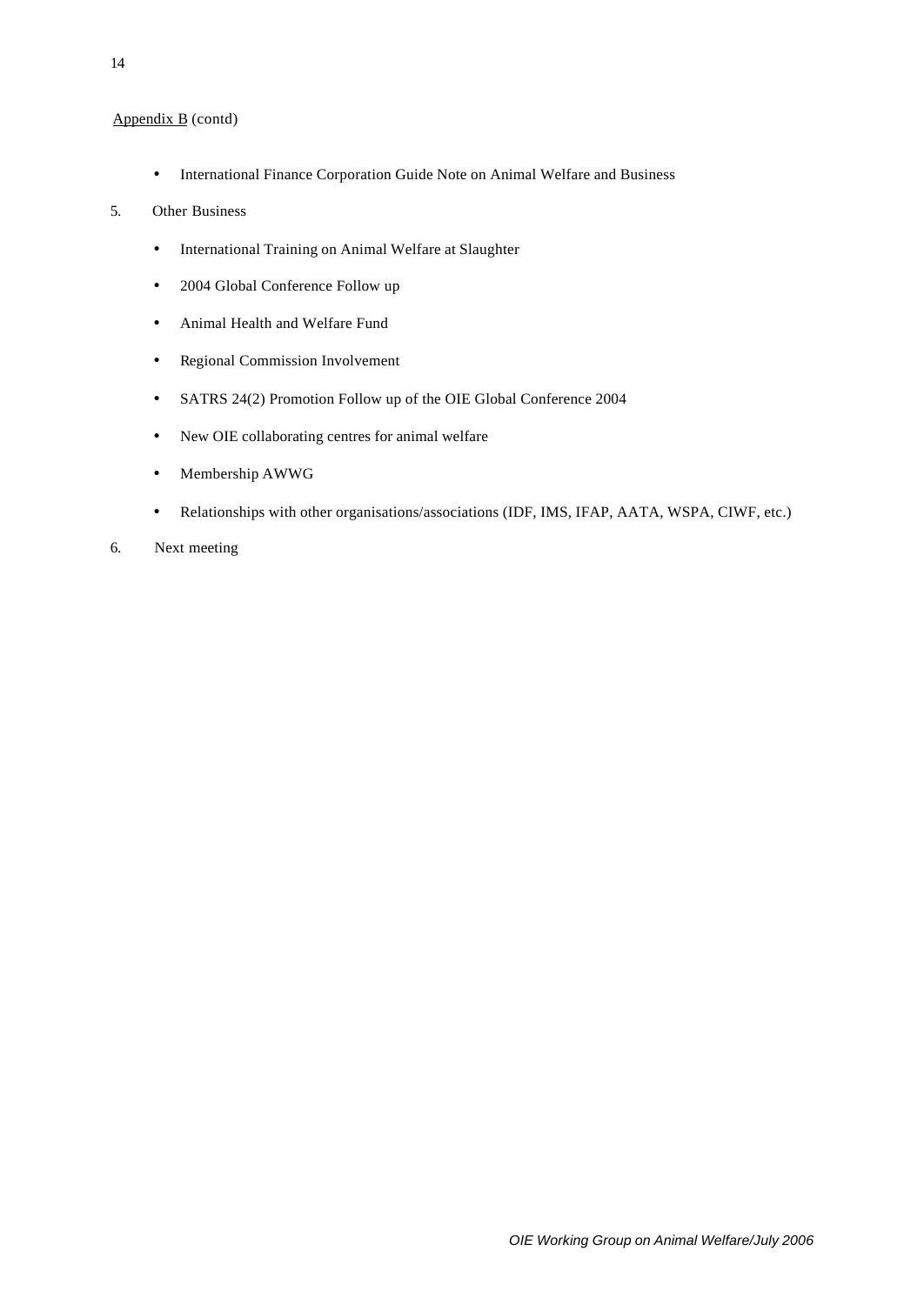# Appendix C

# CHAPTER 1.1.1.

# GENERAL DEFINITIONS

### Article 1.1.1.1.

For the purposes of the *Terrestrial Code*:

# *Animal handler*

means a person with a knowledge of the behaviour and needs of animals which, who with appropriate experience and a professional and positive response to an animal's needs, results in can <u>achieve</u> effective management and good welfare. <u>In cases during animal transport by land in</u> individual trucks, the truck driver may be the animal handler if a designated animal handler is not present (under study). Their competence should be demonstrated through independent assessment and certification from the *Competent Authority* or from an independent body accredited by the *Competent Authority* (under study)*.*

# *Accredited/Certified animal handler*

means a person with a knowledge of the behaviour and needs of animals, who with appropriate experience and a professional and positive response to an animal's needs, can achieve in effective management and good welfare. Their competence should be demonstrated through independent assessment and certification from the *Competent Authority* or from an independent body accredited by the *Competent Authority* (under study)*.*

#### *Container*

means a non-self-propelled receptacle or other rigid structure for holding animals during a *journey* by one or several means of transport.

### *Death*

means the irreversible loss of brain activity demonstrable by the loss of brain stem reflexes.

#### *Journey*

an animal transport journey commences when the first animal is loaded onto a *vehicle/vessel* or into a *container* and ends when the last animal is unloaded, and includes any stationary resting / holding periods. The same animals do not commence a new journey until after a suitable period for rest and recuperation, with adequate feed and water.

#### *Killing*

means any procedure which causes the *death* of an animal.

### *Lairage*

means pens, yards and other holding areas used for accommodating animals in order to give them necessary attention (such as water, feed, rest) before they are moved on or used for specific purposes including slaughter.

#### *Loading/Unloading*

loading means the procedure of moving animals onto a *vehicle/vessel* or into a *container* for transport purposes, whereas unloading: means the procedure of moving animals off a *vehicle/vessel* or out of a *container*.

### *Post-journey period*

means the period between *unloading* and either recovery from the effects of the *journey* or slaughter (if this occurs before recovery).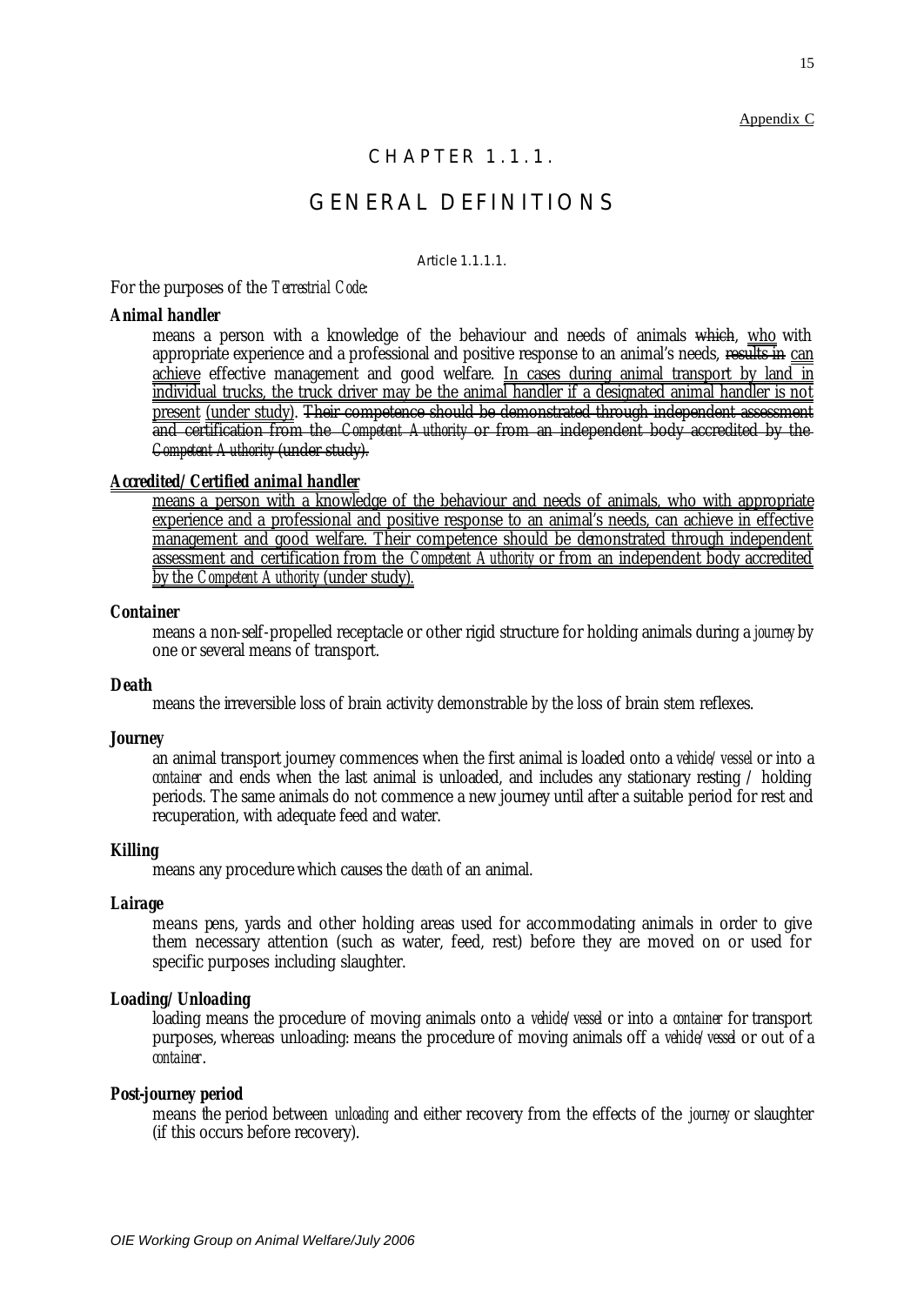#### *Pre-journey period*

means the period during which animals are identified, and often assembled for the purpose of loading them.

#### *Resting point*

means a place where the *journey* is interrupted to rest, feed or water the animals; the animals may remain in the *vehicle*/*vessel* or *container*, or be unloaded for these purposes.

### *Restraint*

means the application to an animal of any procedure designed to restrict its movements.

### *Slaughter*

means any procedure which causes the *death* of an animal by bleeding.

### *Slaughterhouse/abattoir*

means premises, including facilities for moving or lairaging animals, used for the slaughter of *animals* to produce animal products, and approved by the *Veterinary Services* or other *Competent Authority*.

### *Space allowance*

means the measure of the floor area and height allocated per individual or body weight of animals.

### *Stocking density*

means the number or body weight of animals per unit area on a *vehicle/vessel* or *container*.

### *Stunning*

means any mechanical, electrical, chemical or other procedure which causes immediate loss of consciousness; when used before slaughter, the loss of consciousness lasts until *death* from the slaughter process; in the absence of slaughter, the procedure would allow the animal to recover consciousness.

#### *Transport*

means the procedures associated with the carrying of animals for commercial purposes from one location to another by any means.

### *Transporter*

means the person licensed by the *Competent Authority* to transport animals.

#### *Travel*

means the movement of a *vehicle/vessel* or *container* carrying animals from one location to another.

#### *Vehicle/vessel*

means any means of conveyance including train, truck, aircraft or ship that is used for carrying animal(s).

#### *Quarantine station*

means a facility under the control of the *Veterinary Authority* where animals are maintained in isolation with no direct or indirect contact with other animals, to prevent the transmission of specified pathogen(s) while the animals are undergoing observation for a specified length of time and, if appropriate, testing and treatment.

- - - - - - - - - - - - - - -

**-** text deleted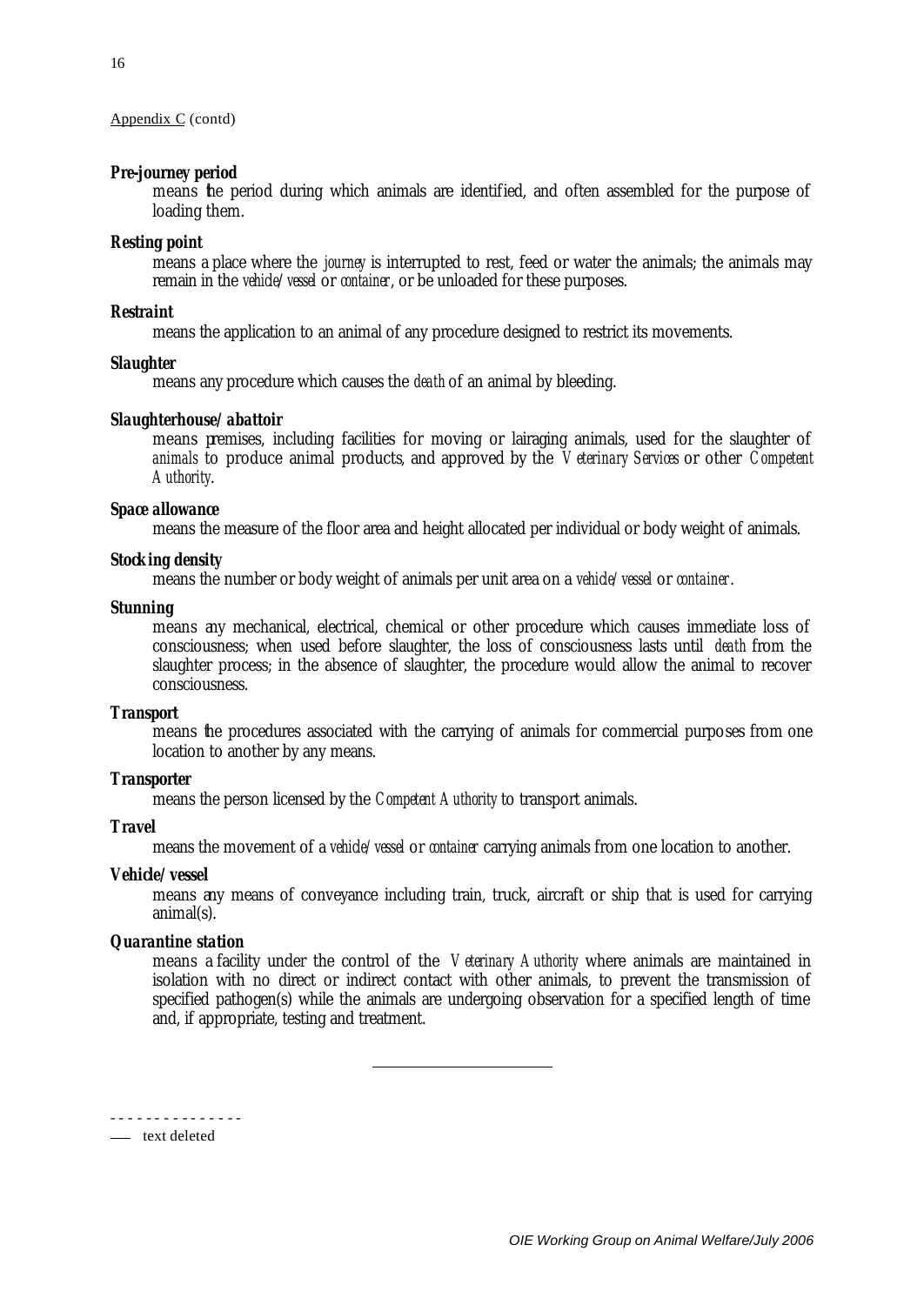Appendix D

# APPENDIX 3.7.2.

# GUIDELINES FOR THE TRANSPORT OF ANIMALS BY SEA

**Preamble**: These guidelines apply to the following live domesticated animals: cattle, buffalo, deer, camelids, sheep, goats, pigs and equines. They may also be applicable to other domesticated animals.

### Article 3.7.2.1.

The amount of time animals spend on a *journey* should be kept to the minimum.

### Article 3.7.2.1. bis

# 1. Animal behaviour

*Accredited animal handlers* and *animal handlers* should be experienced and competent in handling and moving farm livestock and understand the behaviour patterns of animals and the underlying principles necessary to carry out their tasks.

The behaviour of individual animals or groups of animals will vary, depending on their breed, sex, temperament and age and the way in which they have been reared and handled. Despite these differences, the following behaviour patterns which are always present to some degree in domestic animals, should be taken into consideration in handling and moving the animals.

Most domestic livestock are kept in herds and follow a leader by instinct.

Animals which are likely to be hostile to each other in a group situation should not be mixed.

The desire of some animals to control their personal space should be taken into account in designing *loading* and *unloading* facilities, transport *vessels* and *containers*.

Domestic animals will try to escape if any person approaches closer than a certain distance. This critical distance, which defines the flight zone, varies among species and individuals of the same species, and depends upon previous contact with humans. Animals reared in close proximity to humans (i.e. tame) have a smaller flight zone, whereas those kept in free range or extensive systems may have flight zones which may vary from one metre to many metres. *Accredited animal handlers*  and/or *animal handlers* should avoid sudden penetration of the flight zone which may cause a panic reaction which could lead to aggression or attempted escape.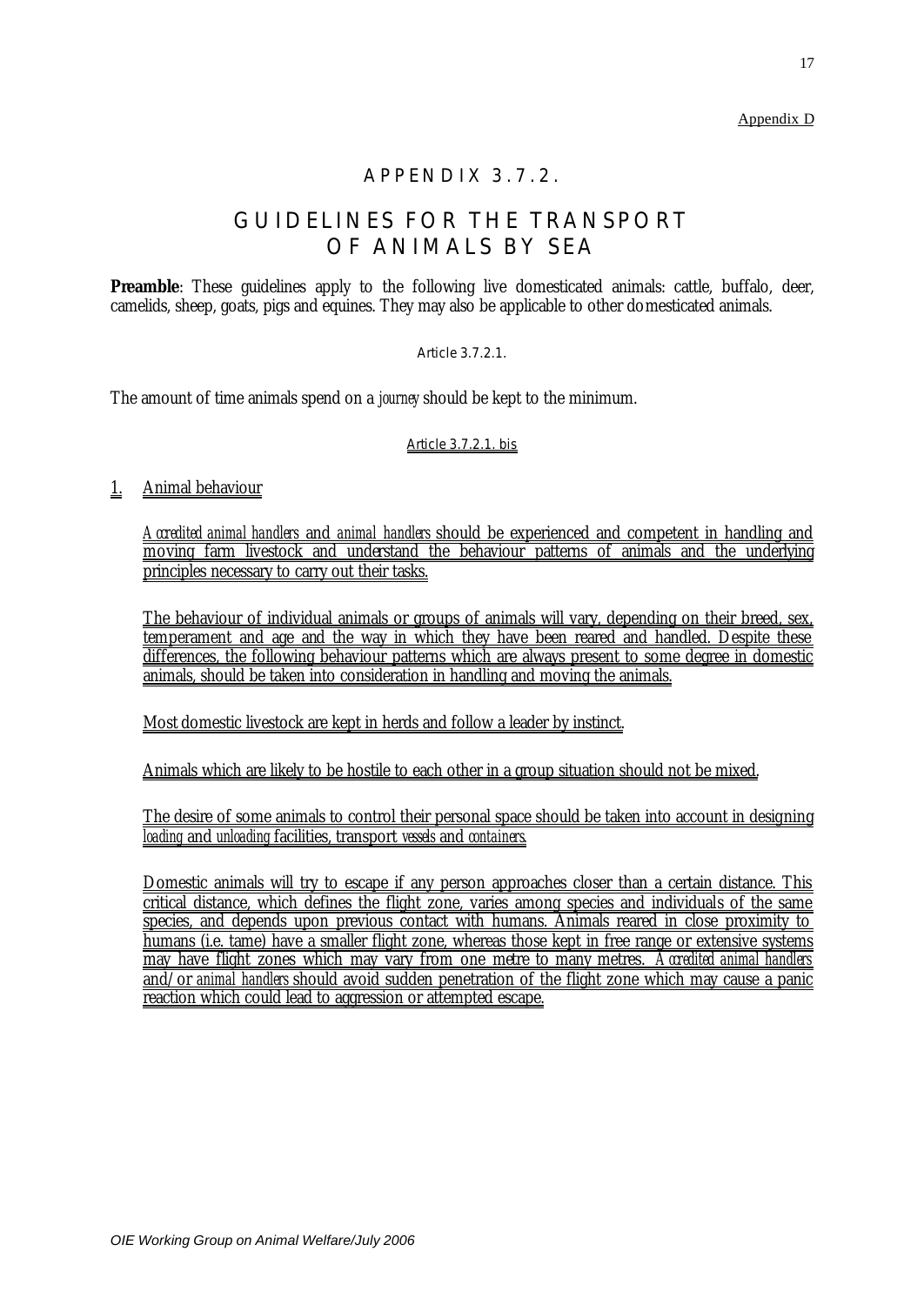# **Blind spot** shaded grav Edge of flight zone Handler position  $\Lambda$ to stop movement  $60^\circ$  $\overline{B}$ Handler position  $45^\circ$ to start movement Point of balance

**An example of a flight zone (cattle)**

# **Animal handler movement pattern to move cattle forward**



*Accredited animal handlers* and *animal handlers* should use the point of balance at the animal's shoulder to move animals, adopting a position behind the point of balance to move an animal forward and in front of the point of balance to move it backward.

Domestic animals have wide-angle vision but only have limited forward binocular vision and poor perception of depth. This means that they can detect objects and movements beside and behind them, but can only judge distances directly ahead.

Although all domestic animals have a highly sensitive sense of smell, they may react differently to the smells encountered during travel. Smells which cause fear or other negative responses should be taken into consideration when managing animals.

Domestic animals can hear over a greater range of frequencies than humans and are more sensitive to higher frequencies. They tend to be alarmed by constant loud noise and by sudden noises, which may cause them to panic. Sensitivity to such noises should also be taken into account when handling animals.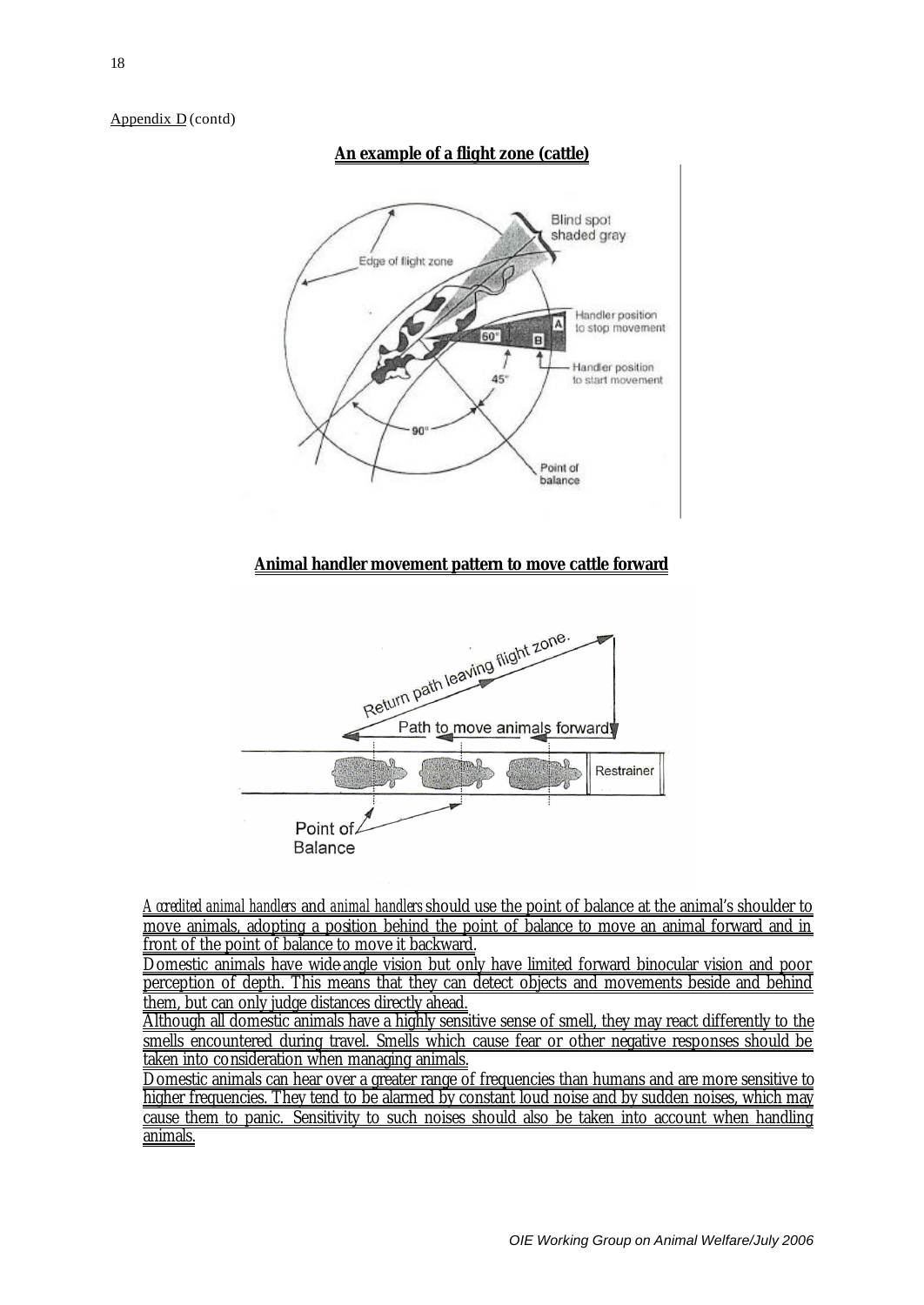# 2. Distractions and their removal

Distractions that may cause approaching animals to stop, baulk or turn back should be designed out from new *loading* and *unloading* facilities or removed from existing ones. Below are examples of common distractions and methods for eliminating them:

- a) reflections on shiny metal or wet floors move a lamp or change lighting;
- b) dark entrances illuminate with indirect lighting which does not shine directly into the eyes of approaching animals;
- c) animals seeing moving people or equipment up ahead install solid sides on chutes and races or install shields;
- d) chains or other loose objects hanging in chutes or on fences remove them;
- e) uneven floors or a sudden drop in floor levels avoid uneven floor surfaces or install a solid false floor to provide an illusion of a solid and continuous walking surface;
- f) sounds of air hissing from pneumatic equipment install silencers or use hydraulic equipment or vent high pressure to the external environment using flexible hosing;
- g) clanging and banging of metal objects install rubber stops on gates and other devices to reduce metal to metal contact;
- h) air currents from fans or air curtains blowing into the face of animals redirect or reposition equipment.

Article 3.7.2.2.

# **Responsibilities**

Once the decision to transport the animals by sea has been made, the welfare of the animals during their *journey* is the paramount consideration and is the joint responsibility of all people involved. with Tthe individual responsibilities of those persons involved being will be described in more detail in this Article. These guidelines may also be applied to the transport of animals by water within a country.

The management of animals at post-discharge facilities is outside the scope of this Appendix.

# The roles of each of those responsible are defined below:

- 1. General considerations
	- a) Exporters, importers, owners of animals, business or buying/selling agents, shipping companies, masters of *vessels* and managers of facilities are jointly responsible for the general health of the animals and their fitness for the *journey*, and for their overall welfare during the *journey*, regardless of whether duties are subcontracted to other parties during transport.
	- b) The Exporters, the shipping companies, business or buying/selling agents, and the masters of the *vessels* are jointly responsible for planning the *journey* to ensure the care of the animals, including: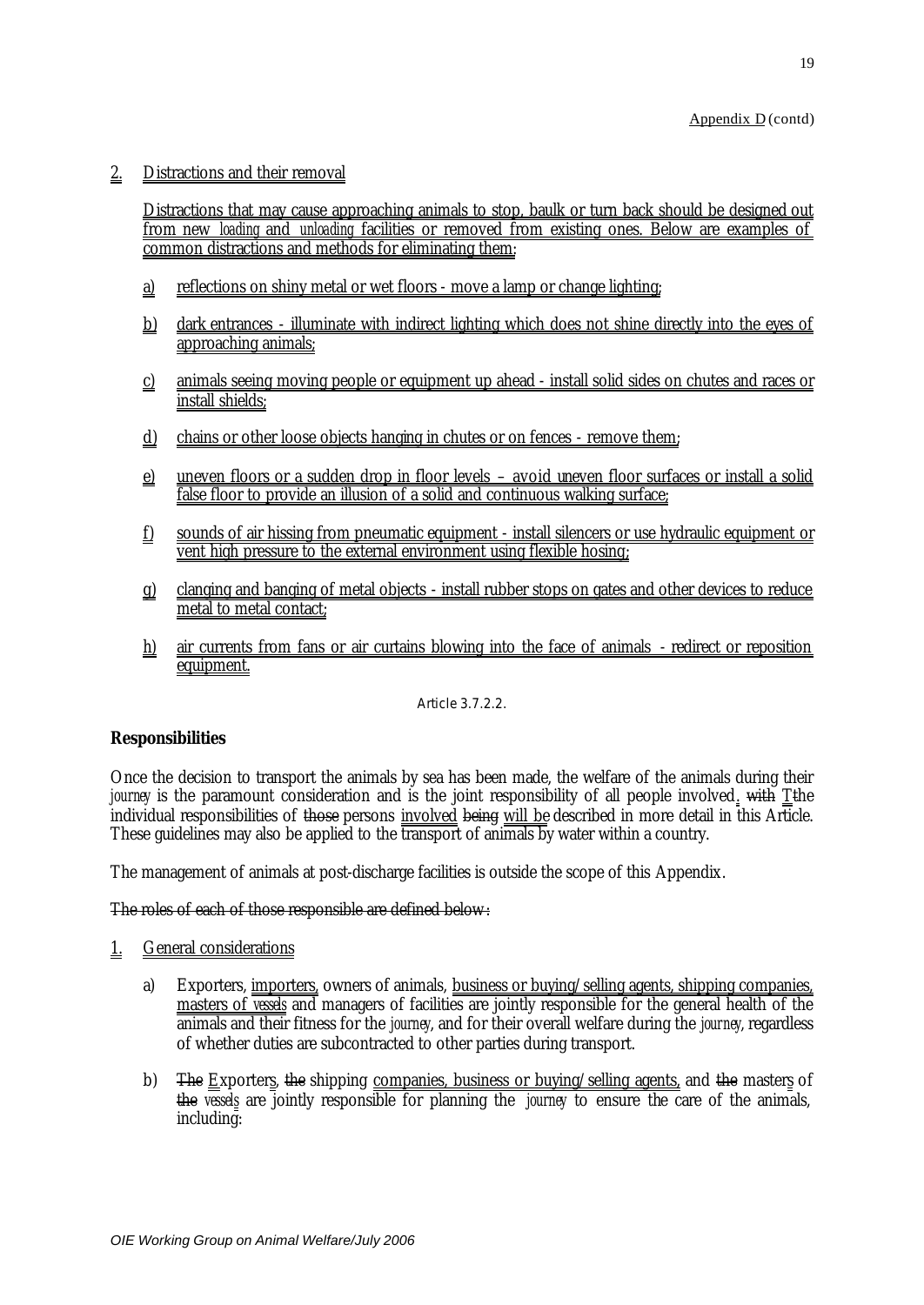- i) choosing appropriate *vessels* and ensuring that at least one *accredited animal handler* and the appropriate number of *animal handlers* are available to care for the animals;
- ii) developing and keeping up to date contingency plans to address emergencies (including adverse weather conditions) and minimise stress during transport;
- iii) correct *loading* of the ship, regular inspections during the *journey* and for appropriate responses to problems arising;
- iv) disposal of carcasses according to international law.
- c) To carry out these the above mentioned responsibilities, the people parties involved should be competent regarding transport regulations, equipment usage, and the humane handling and care of animals.

# 2. Specific considerations

# a) The responsibilities of the exporters include:

- 2. The exporter has overall responsibility for the organisation, carrying out and completion of the journey, regardless of whether duties are subcontracted to other parties during transport. The exporter is also responsible for ensuring that equipment and medication are provided as appropriate for the species and journey, and for the presence during the journey of at least one *animal handler* competent for the species being transported. The exporter is also responsible for ensuring compliance of the animals with any required veterinary certification and, in the case of animals for export, any other requirements of the *importing* and *exporting countries*.
	- i) the organisation, carrying out and completion of the *journey*, regardless of whether duties are subcontracted to other parties during transport;
	- ii) ensuring that equipment and medication are provided as appropriate for the species and the *journey*;
	- iii) securing the presence of at least one *accredited animal handler* and the appropriate number of *animal handlers* competent for the species being transported;
	- iv) ensuring compliance of the animals with any required veterinary certification, and their fitness to travel;
	- v) in case of animals for export, ensuring compliance with any requirements of the *importing* and *exporting countries*.
	- b) The responsibilities of the importers include:

### (under study)

- c) The responsibilities of the owners of the animals include the selection of animals that are fit to travel based on veterinary recommendations.
- 3. Business or buying/selling agents have a joint responsibility with owners for the selection of animals that are fit to travel. They have a joint responsibility with masters of vessels and managers of facilities at the start and at the end of the journey for the availability of suitable facilities for the assembly, *loading*, transport, *unloading* and holding of animals, and for emergencies.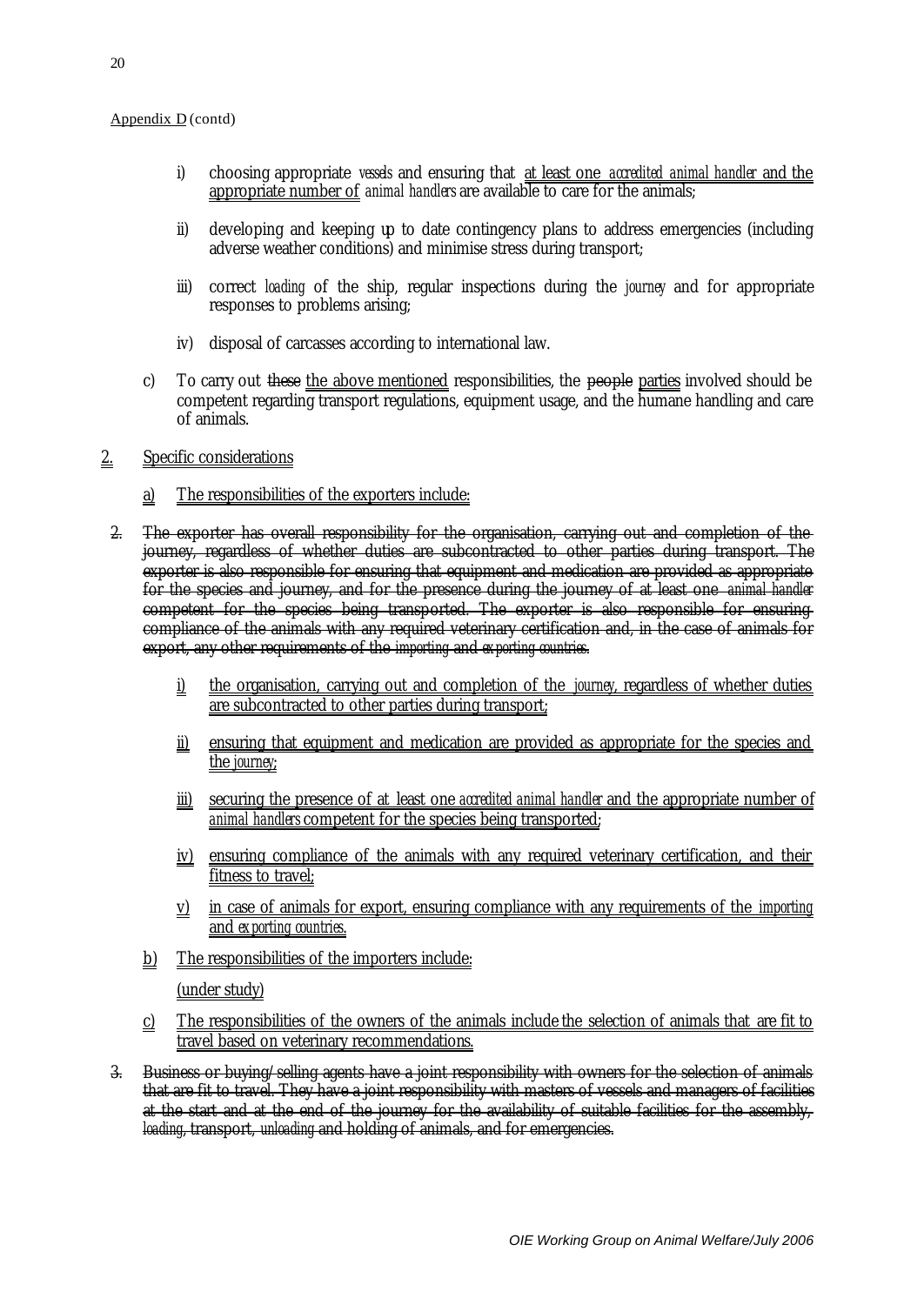- d) The responsibilities of the business or buying/selling agent include:
	- i) selection of animals that are fit to travel based on veterinary recommendations;
	- ii) availability of suitable facilities for the assembly, *loading*, transport, *unloading* and holding of animals at the start and at the end of the *journey*, and for emergencies.
- e) The responsibilities of shipping companies include:

# (under study)

- f) The responsibilities of masters of *vessels* include the provision of suitable premises for animals on the *vessel*.
- g) The responsibilities of managers of facilities during *loading* include:
	- i) Managers of facilities during *loading* of the animals are responsible for:
	- i) providing suitable premises for *loading* the animals;
	- ii) providing at least one *accredited animal handler* and an appropriate number of *animal handlers*  to load the animals with minimum stress and the avoidance of injury;
	- iii) minimising the opportunities for disease transmission while the animals are in the facilities;
	- iv) providing appropriate facilities for emergencies;
	- v) providing facilities, and *veterinarians* and/or *accredited animal handlers* capable of *killing* animals humanely when required.
- h) The responsibilities of managers of facilities during *unloading* include:
	- ii) Managers of facilities at the end of the journey are responsible for:
	- i) providing suitable facilities for *unloading* the animals onto transport *vehicles* for immediate movement or securely holding the animals in *lairage*, with shelter, water and feed, when required, for transit;
	- ii) providing at least one *accredited animal handler* and an appropriate number of *animal handlers* to unload the animals with minimum stress and injury;
	- iii) minimising the opportunities for disease transmission while the animals are in the facilities;
	- iv) providing appropriate facilities for emergencies;
	- v) providing facilities, and *veterinarians* and/or *accredited animal handlers* capable of *killing* animals humanely when required.
- 4. Animal handlers are responsible for the humane handling and care of animals, especially during *loading* and *unloading*. To carry out these responsibilities, accredited animal handlers (they) should have the authority to take prompt action.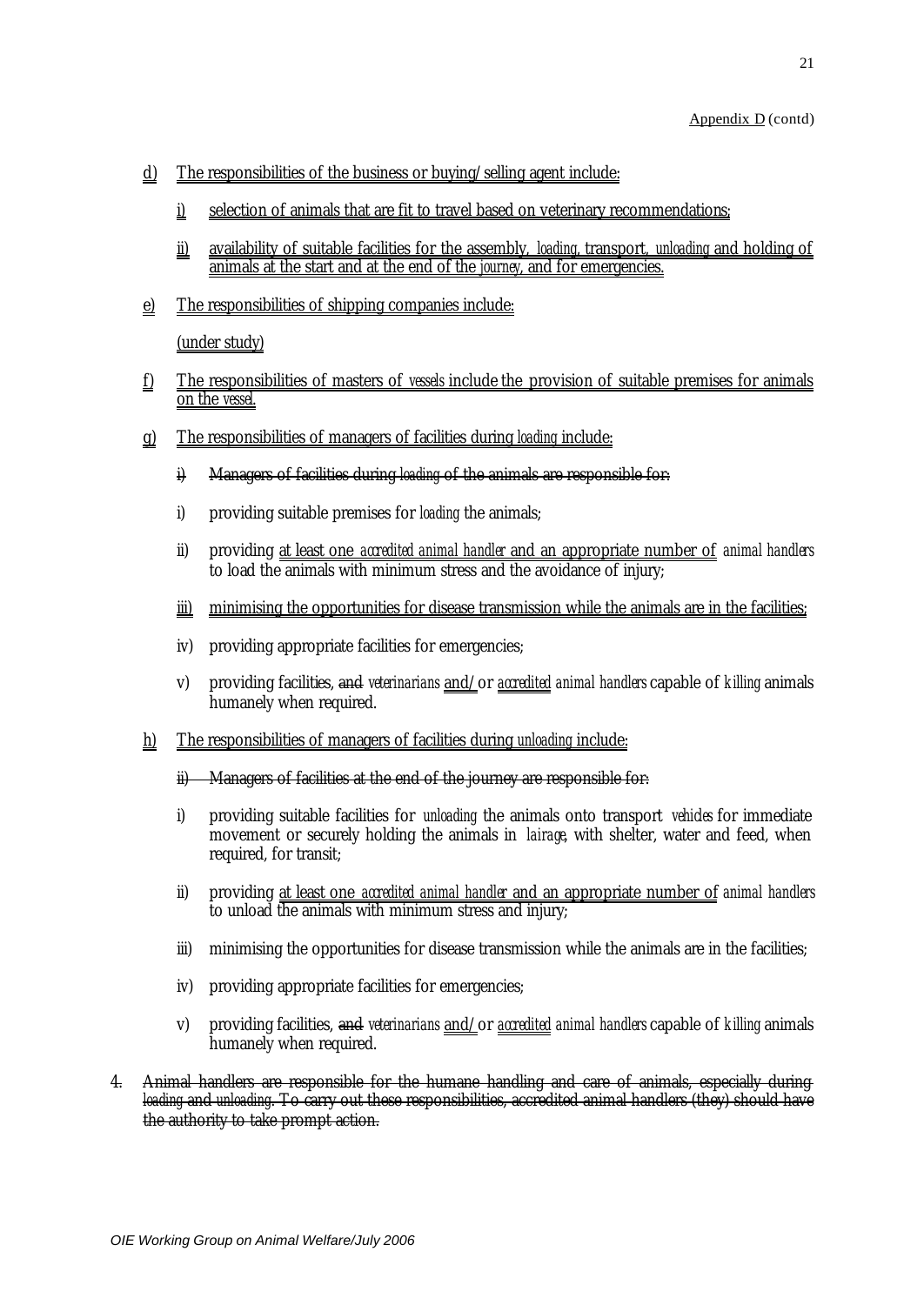- i) The responsibilities of the *accredited animal handlers* include:
	- i) humane handling and care of the animals, especially during *loading* and *unloading*;
	- ii) possess authority to take prompt action in order to maintain the required level of animal care and handling by the *animal handlers*.
- j) The responsibilities of the *animal handlers* include humane handling and care of the animals, especially during *loading* and *unloading*.
- k) The responsibilities of the *Competent Authority* of the *exporting country* include:
	- i) establishing minimum standards for animal welfare, including requirements for inspection of animals before and during their travel, and for certification and record keeping;
	- ii) establishing requirements for a *veterinarian* and/or an *accredited animal handler* qualified to approveing facilities, *containers*, *vehicles/vessels* for the holding and transport of animals, including that of the *importing country*;
	- iii) setting competence standards for *accredited animal handlers* and *animal handlers* and managers of facilities:
	- iv) ensuring that the vessel transporting animals meets the required standards, including those of the *importing country*;
	- v) implementation of the standards, including through accreditation of  $\ell$  interaction with other organisations and *Competent Authorities*;
	- vi) establishing requirements for a *veterinarian* and/or an *accredited animal handler* to monitoring and evaluaten health and welfare performance, including the use of any veterinary medications.
- l) The responsibilities of the *Competent Authority* of the *importing country* include:
	- i) establishing minimum standards for animal welfare, including requirements for inspection of animals after their travel, and for certification and record keeping;
	- ii) establishing requirements for a *veterinarian* and/or an *accredited animal handler* qualified to approveing facilities, *containers*, *vehicles/vessels* for the holding and transport of animals;
	- iii) setting competence standards for *accredited animal handlers* and *animal handlers* and managers of facilities;
	- iv) implementation of the standards, including through accreditation of  $\ell$  interaction with other organisations and *Competent Authorities*;
	- v) ensuring that the *exporting country* is aware of the required standards for the *vessel* transporting the animals;
	- vi) establishing requirements for a *veterinarian* and/or an *accredited animal handler* to monitoring and evaluateing health and welfare performance, including the use of any veterinary medications.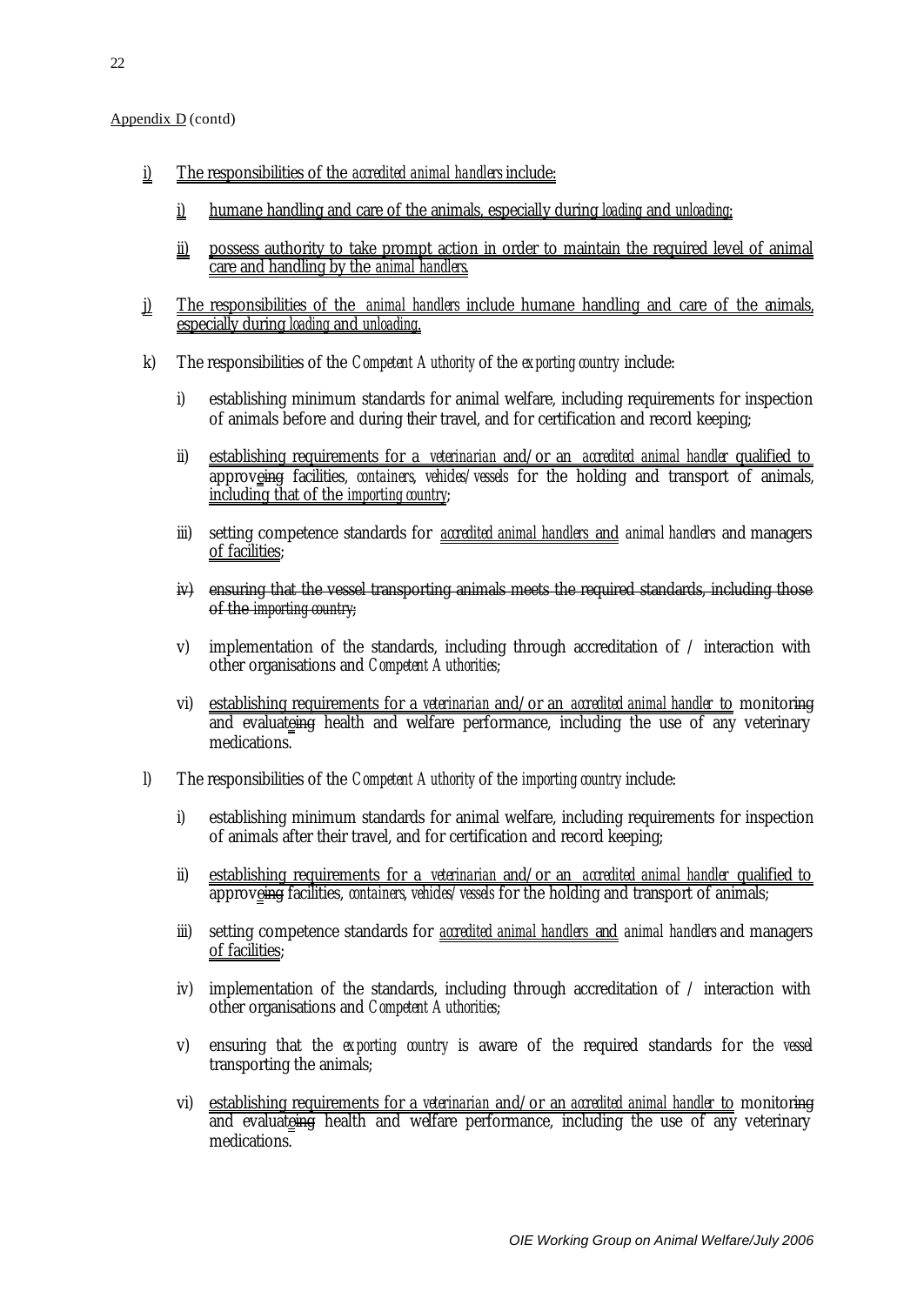12. When travelling on vessels with the animals, veterinarians are responsible for the humane handling and treatment of the animals during the journey. To carry out these responsibilities, they should have the authority to act and report independently. The veterinarian should meet with the Master, Chief Officer and the *senior accredited animal handler(senior animal handler)* on a daily basis.

- m) The responsibilities of *veterinarians* travelling on the *vessel* with the animals include:
	- i) humane handling and treatment of animals during the *journey*, including in emergencies, such as euthanasia;
	- ii) possess ability to report and act independently;
	- iii) meet daily with the master of the *vessel* and the *accredited animal handler* to obtain up-to-date information on animal health and welfare status.
- n) The receiving *Competent Authority* should report back to the sending *Competent Authority* on significant animal welfare problems which occurred during the *journey*.

Article 3.7.2.3.

# **Competence**

- 1. All people responsible for animals during *journeys*, should be competent according to their responsibilities listed in Article 3.7.2.2. Competence in areas other than animal welfare would need to be addressed separately. Competence may be gained through formal training and/or practical experience.
- 2. The competence of *accredited animal handlers* should be demonstrated through a current certificate from the *Competent Authority* or from an independent body accredited by the *Competent Authority.* The certificate should be in one of the OIE official languages if the international transport of animals is involved.
- 3. The assessment of competence of *accredited animal handlers* should at a minimum address knowledge, and ability to apply that knowledge, in the following areas:
	- a) planning a *journey*, including appropriate *space allowance*, feed, water and ventilation requirements;
	- b) responsibilities for animals during the *journey*, including *loading* and *unloading*;
	- c) sources of advice and assistance;
	- d) animal behaviour, general signs of disease, and indicators of poor animal welfare such as stress, pain and fatigue, and their alleviation;
	- e) assessment of fitness to travel; if fitness to travel is in doubt, the animal should be examined by a *veterinarian*;
	- f) relevant authorities and applicable transport regulations, and associated documentation requirements;
	- g) general disease prevention procedures, including cleaning and *disinfection*;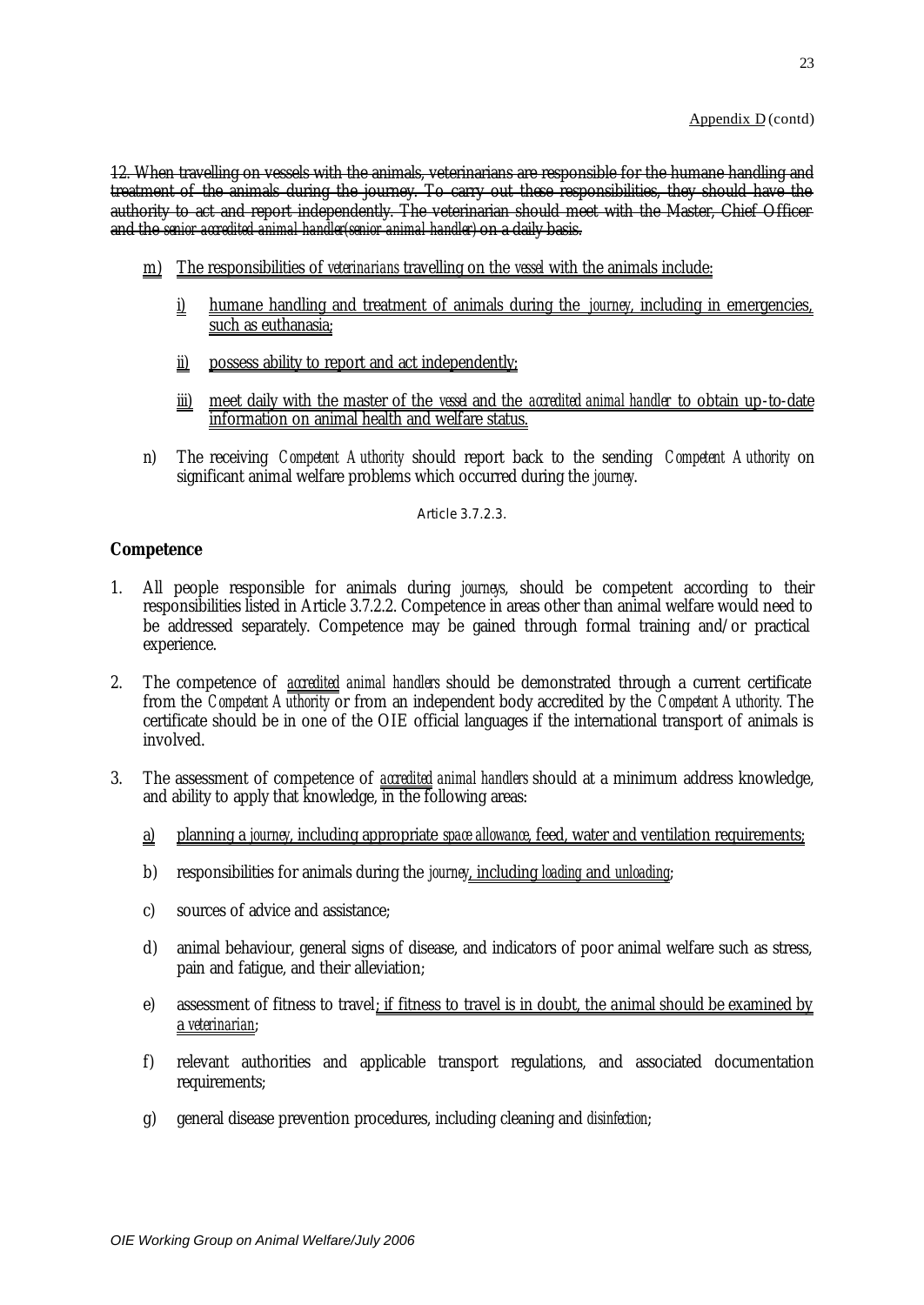- h) appropriate methods of animal handling during transport and associated activities such as assembling, *loading*, and *unloading*;
- i) methods of inspecting animals, managing situations frequently encountered during transport such as adverse weather conditions, and dealing with emergencies, including euthanasia;
- j) species-specific aspects and age-specific aspects of animal handling and care, including feeding, watering and inspection; and
- k) maintaining a *journey* log and other records.
- 4. The assessment of competence of *animal handlers* should at a minimum address knowledge, and ability to apply that knowledge, in the following areas:
	- a) planning a *journey*, including appropriate *space allowance*, and feed, water and ventilation requirements;
	- b) responsibilities for animals during the *journey*, including *loading* and *unloading*;
	- c) sources of advice and assistance;
	- d) animal behaviour, general signs of disease, and indicators of poor animal welfare such as stress, pain and fatigue, and their alleviation;
	- e) general disease prevention procedures, including cleaning and *disinfection*;
	- f) appropriate methods of animal handling during transport and associated activities such as assembling, *loading*, and *unloading*;
	- g) methods of inspecting animals and managing situations frequently encountered during transport such as adverse weather conditions;
	- h) species-specific aspects and age-specific aspects of animal handling and care, including feeding, watering and inspection; and
	- i) maintaining a *journey* log and other records.
- 5. Assessment of competence for exporters, importers, owners of animals, business or buying/selling agents, shipping companies, masters of *vessels* and managers of facilities should at a minimum address knowledge, and ability to apply that knowledge, in the following areas:
	- a) planning a *journey*, including appropriate *space allowances*, and feed, water and ventilation requirements;
	- b) relevant authorities and applicable transport regulations, and associated documentation requirements;
	- c) appropriate methods of animal handling during transport and associated activities such as cleaning and *disinfection*, assembling, *loading*, and *unloading*;
	- d) species-specific aspects of animal handling and care, including appropriate equipment and medication;
	- e) sources of advice and assistance;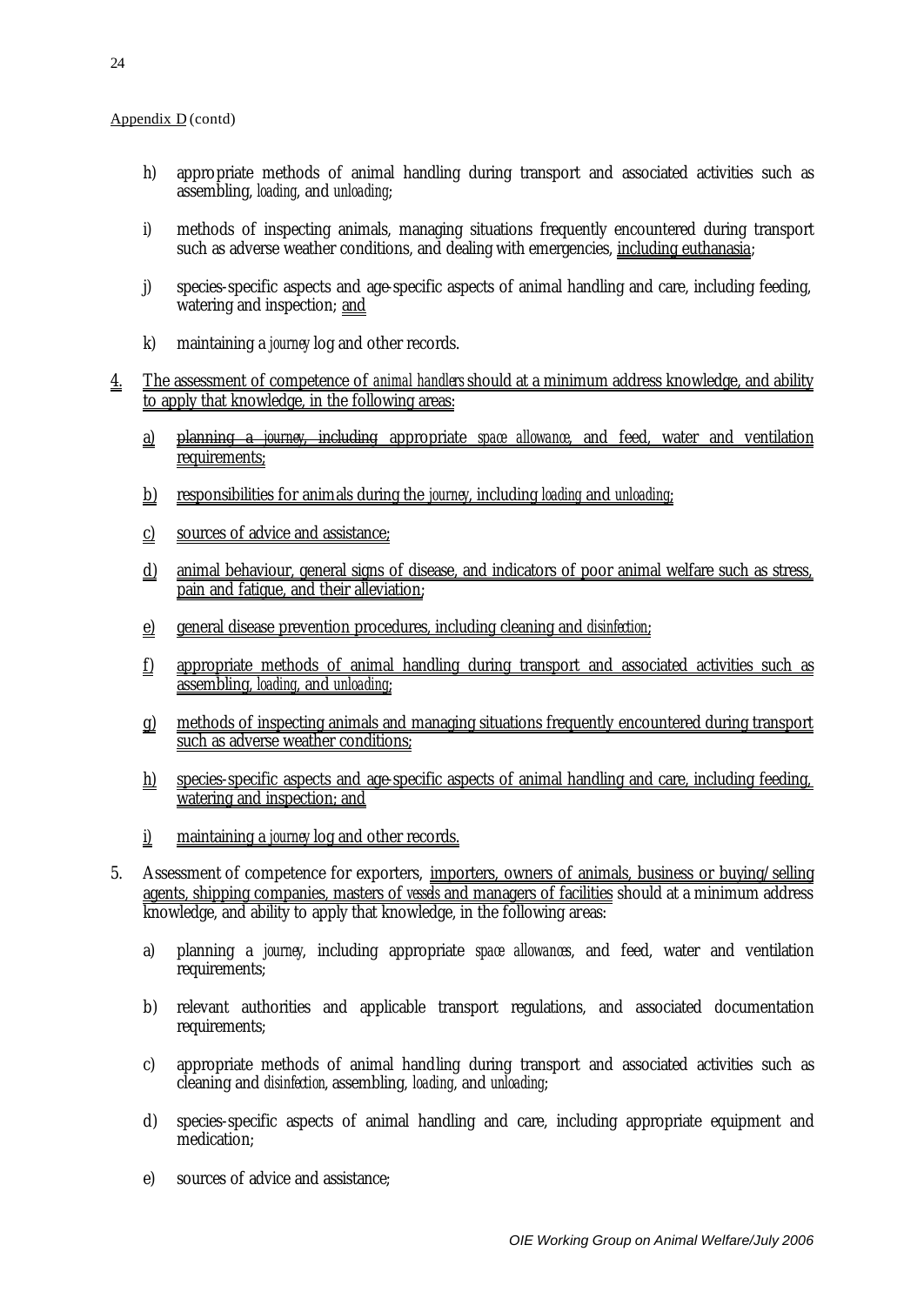- f) appropriate record keeping; and
- g) managing situations frequently encountered during transport, such as adverse weather conditions, and dealing with emergencies.

Article 3.7.2.4.

# **Planning the journey**

- 1. General considerations
	- a) Adequate planning is a key factor affecting the welfare of animals during a *journey*.
	- b) Before the *journey* starts, plans should be made in relation to:
		- i) preparation of animals for the *journey*;
		- ii) type of transport *vessel* required;
		- iii) route, taking into account distance, expected weather and sea conditions;
		- iv) nature and duration of *journey*;
		- v) daily care and management of the animals, including presence of at least one *accredited animal handler* and the appropriate number of *animal handlers*, to help ensure the health and welfare of all the animals;
		- vi) avoiding the mixing of animals from different sources in a single pen group;
		- vii) provision of appropriate equipment and medication for the numbers and species carried; and
		- viii) emergency response procedures.

# 2. Preparation of animals for the journey

- a) When animals are to be provided with a novel diet or unfamiliar methods of supplying of feed or water, they should be preconditioned.
- b) There should be planning for water and feed availability during the *journey*. Feed should be of appropriate quality and composition for the species, age, condition of the animals, etc.
- c) Extreme weather conditions are hazards for animals undergoing transport and require appropriate *vessel* design to minimise risks. Special precautions should be taken for animals that have not been acclimatised or which are unsuited to either hot or cold conditions. In some extreme conditions of heat or cold, animals should not be transported at all.
- d) Animals more accustomed to contact with humans and with being handled are likely to be less fearful of being loaded and transported. Animals should be handled and loaded in a manner that reduces their fearfulness and improves their approachability.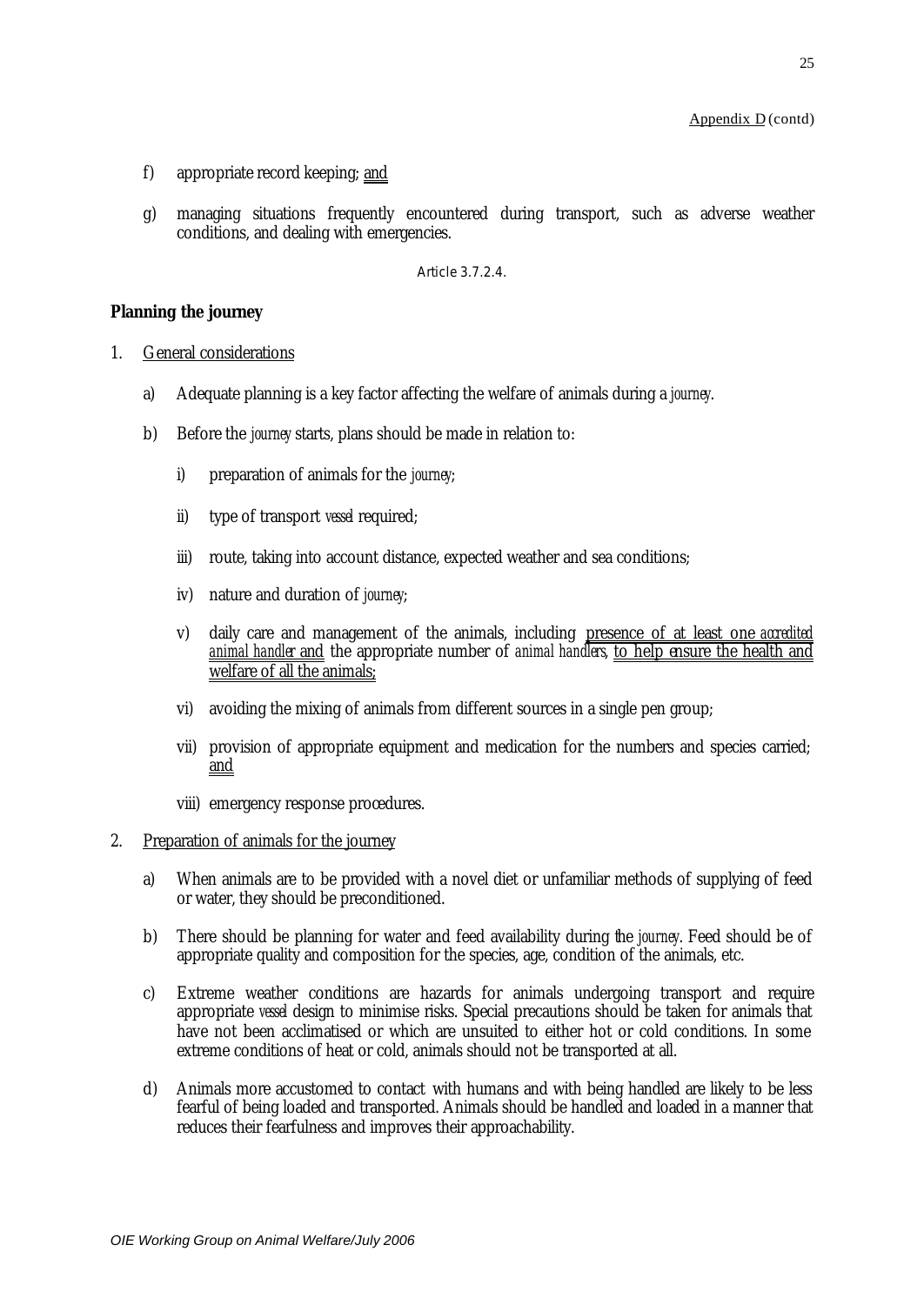e) Behaviour-modifying (such as tranquillisers) or other medication should not be used routinely during transport. Such medicines should only be administered when a problem exists in an individual animal, and should be administered by a *veterinarian* or other person who has been instructed in their use by a *veterinarian*, such as an *accredited animal handler*. Treated animals should be placed in a dedicated area.

# 3. Control of disease

As animal transport is often a significant factor in the spread of infectious diseases, *journey* planning should take into account the following:

- a) When possible and agreed by the *Veterinary Authority* of the *importing country*, animals should be vaccinated against diseases to which they are likely to be exposed at their destination.
- b) Medications used prophylactically or therapeutically should only be administered by a *veterinarian* or other person who has been instructed in their use by a *veterinarian*, such as an *accredited animal handler*.
- c) Mixing of animals from different sources in a single consignment should be minimized.

### 4. Vessel and container design and maintenance

- a) *Vessels* used for the sea transport of animals should be designed, constructed and fitted as appropriate to the species, size and weight of the animals to be transported. Special attention should be paid to the avoidance of injury to animals through the use of secure smooth fittings free from sharp protrusions and the provision of non-slip flooring. The avoidance of injury to *accredited animal handlers* or *animal handlers* while carrying out their responsibilities should be emphasised.
- b) *Vessels* should be properly illuminated to allow animals to be observed and inspected.
- c) *Vessels* should be designed to permit thorough cleaning and *disinfection*, and the management of faeces and urine.
- d) *Vessels* and their fittings should be maintained in good mechanical and structural condition.
- e) *Vessels* should have adequate ventilation to meet variations in climate and the thermo-regulatory needs of the animal species being transported. The ventilation system should be effective when the *vessel* is stationary. An emergency power supply should be available to maintain ventilation in the case of primary machinery breakdown.
- f) The feeding and watering system should be designed to permit adequate access to feed and water appropriate to the species, size and weight of the animals, and to minimise soiling of pens.
- g) *Vessels* should be designed so that the faeces or urine from animals on upper levels do not soil animals on lower levels, or their feed or water.
- h) Loading and stowage of feed and bedding should be carried out in such a way to ensure protection from fire hazards, the elements and sea water.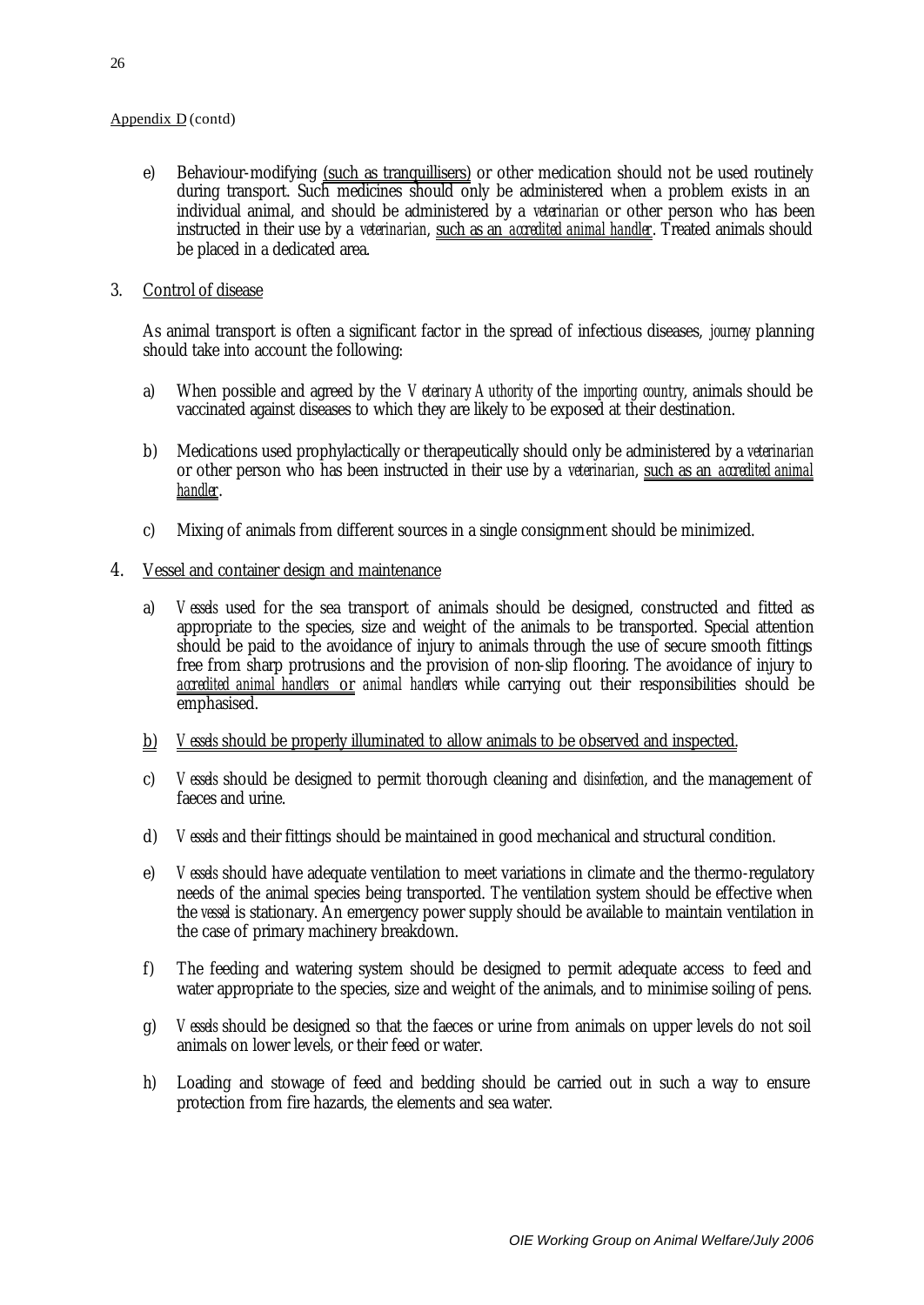27

- i) Where appropriate, suitable bedding, such as straw or sawdust, should be added to *vessel* floors to assist absorption of urine and faeces, provide better footing for animals and protect animals (especially young animals) from hard or rough flooring surfaces and adverse weather conditions.
- j) The above principles apply also to *containers* used for the transport of animals.
- 5. Special provisions for transport in road vehicles on roll-on/roll-off vessels or for containers
	- a) Road *vehicles* and *containers* should be equipped with a sufficient number of adequately designed, positioned and maintained securing points enabling them to be securely fastened to the *vessel*.
	- b) Road *vehicles* and *containers* should be secured to the *vessel* before the start of the sea *journey* to prevent them being displaced by the motion of the *vessel*.
	- c) *Vessels* should have adequate ventilation to meet variations in climate and the thermo-regulatory needs of the animal species being transported, especially where the animals are transported in a secondary *vehicle/container* on enclosed decks.
	- d) Due to the risk of limited airflow on certain vessels' decks of a *vessel*, a road *vehicle* or *container* may require a forced ventilation system of greater capacity than that provided by natural ventilation.

# 6) Nature and duration of the journey

The maximum duration of a *journey* should be determined according to taking into account factors that determine the overall welfare of animals, such as:

- a) the ability of the animals to cope with the stress of transport (such as very young, old, lactating or pregnant animals);
- b) the **animals** previous transport experience of the animals;
- c) the likely onset of fatigue;
- d) the need for special attention;
- e) the need for feed and water;
- f) the increased susceptibility to injury and disease;
- g) *space allowance* and *vessel* design;
- h) weather conditions.
- 7. Space allowance
	- a) The number of animals which should be transported on a *vessel* and their allocation to different pens on the *vessel* should be determined before *loading*.
	- b) The amount of space required, including headroom, depends on the species of animal and should allow the necessary thermoregulation. Each animal should be able to assume its natural position for transport (including during *loading* and *unloading*) without coming into contact with the roof or upper deck of the *vessel*. When animals lie down, there should be enough space for every animal to adopt a normal lying posture.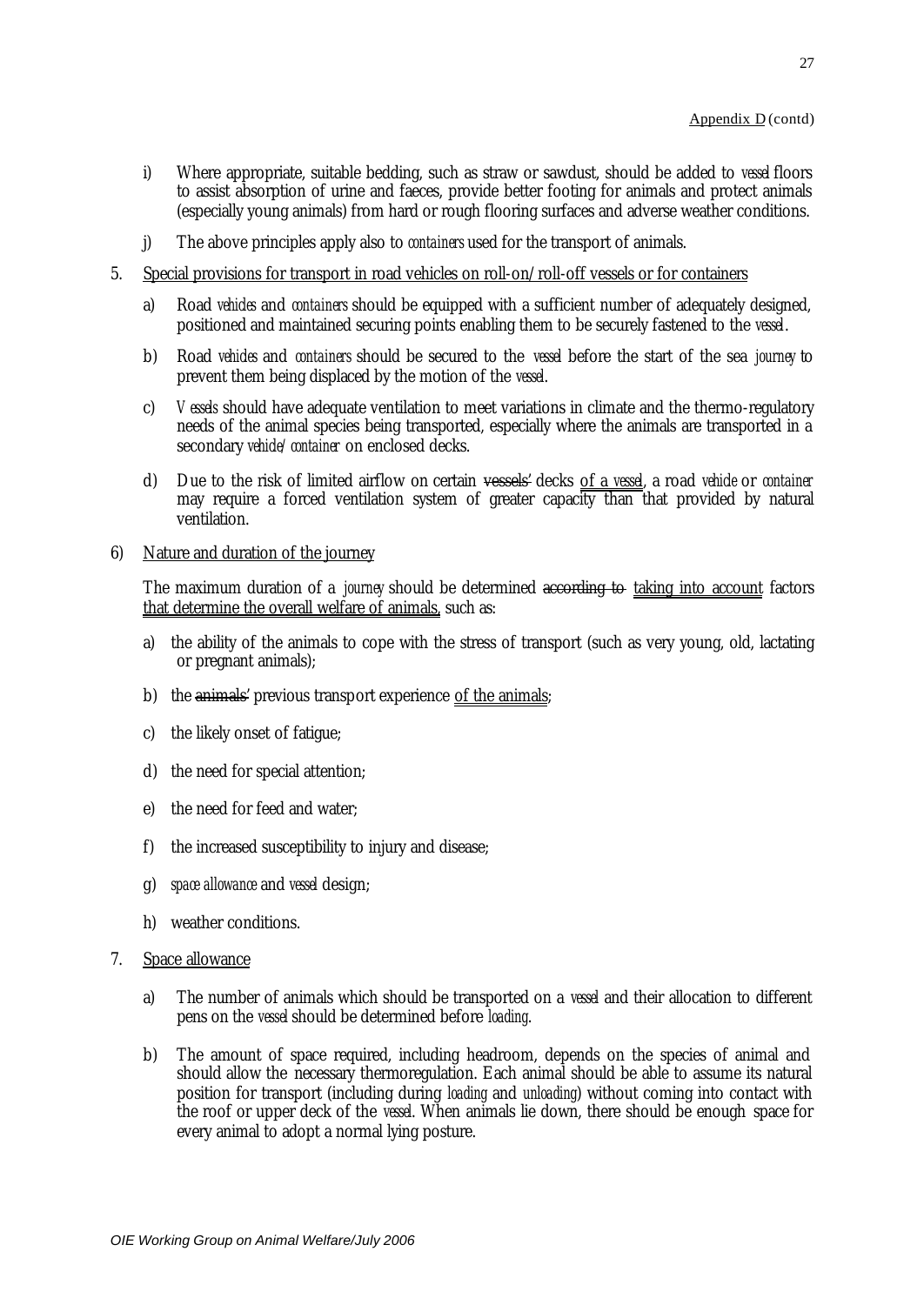- c) Calculations for the *space allowance* for each animal should be carried out, using the figures given in Appendix XX.X. or, in their absence, in a relevant national or international document. The size of pens will affect the number of animals in each.
- d) The same principles apply when animals are transported in *containers*.
- 8. Ability to observe animals during the journey

Animals should be positioned to enable each animal to be observed regularly and clearly by the *accredited animal handler* or *animal handler* or other responsible person, during the *journey* to ensure their safety and good welfare.

9. Emergency response procedures

There should be an emergency management plan that identifies the important adverse events that may be encountered during the *journey*, the procedures for managing each event and the action to be taken in an emergency. For each important event, the plan should document the actions to be undertaken and the responsibilities of all parties involved, including communications and record keeping.

Article 3.7.2.5.

# **Documentation**

- 1. Animals should not be loaded until the documentation required to that point is complete.
- 2. The documentation accompanying the consignment should include:
	- a) *journey* travel plan <del>(including</del> and an emergency management plan);
	- b) time, date and place of *loading*;
	- c) the *journey* log a daily record of inspection and important events which includes records of morbidity and mortality and actions taken, climatic conditions, food and water consumed, medication provided, mechanical defects;
	- d) expected time, date and place of arrival and *unloading*;
	- e) veterinary certification, when required;
	- f) *animal identification* to allow traceback *animal traceability* of individual animals to the premises of departure, and, where possible, to the premises of origin;
	- g) details of any animals considered 'at risk' at particular risk of suffering poor welfare during transport (point 3e) of Article 3.7.2.6.);
	- h) number of *accredited animal handlers* and *animal handlers* on board, and their competencies; and
	- i) *stocking density* estimate for each load in the consignment.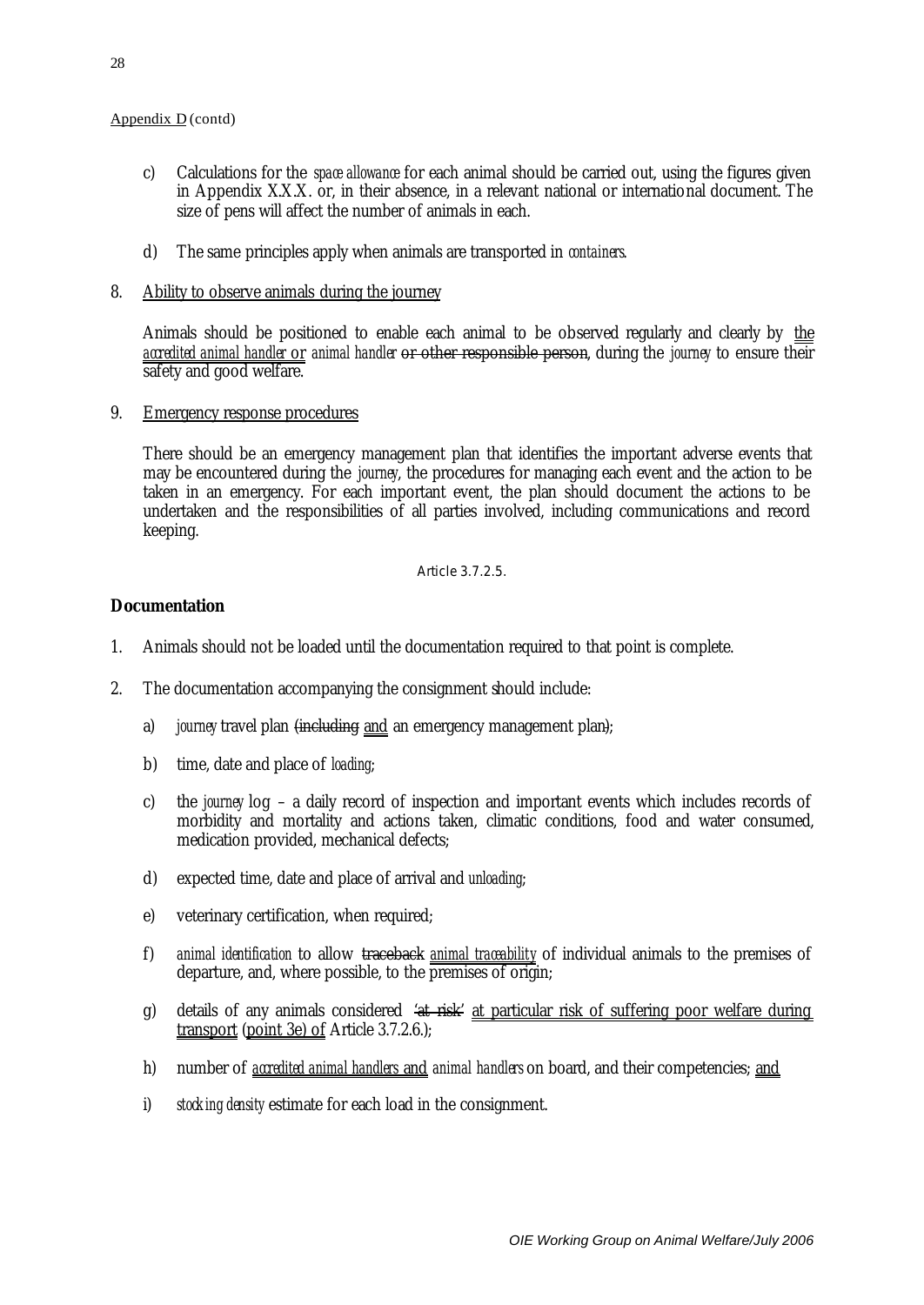- 3. When veterinary certification is required to accompany consignments of animals, it should address:
	- a) when required, details of *disinfection* carried out;
	- b) fitness of the animals to travel;
	- c) *animal identification* (description, number, etc.); and
	- d) health status including any tests, treatments and vaccinations carried out.

Article 3.7.2.6.

# **Pre-journey period**

# 1. General considerations

- a) Before each *journey*, *vessels* should be thoroughly cleaned and, if necessary, treated for animal and public health purposes, using chemicals approved by the *Competent Authority.* When cleaning is necessary during a *journey*, this should be carried out with the minimum of stress to the animals.
- b) In some circumstances, animals may require pre-*journey* assembly. In these circumstances, the following points should be considered:
	- i) Pre-*journey* rest is necessary if the welfare of animals has become poor during the collection period because of the physical environment or the social behaviour of the animals.
	- ii) For animals such as pigs which are susceptible to motion sickness, and in order to reduce urine and faeces production during the *journey*, a species-specific short period of feed deprivation prior to *loading* is desirable.
	- iii) When animals are to be provided with a novel diet or unfamiliar methods of supplying feed or water, they should be preconditioned.
- c) Where an *accredited animal handler* or *animal handler* believes that there is a significant risk of disease among the animals to be loaded or significant doubt as to their fitness to travel, the animals should be examined by a *veterinarian*.
- d) Pre-*journey* assembly / holding areas should be designed to:
	- i) securely contain the animals;
	- ii) maintain an environment safe from hazards, including predators and disease;
	- iii) protect animals from exposure to adverse weather conditions;
	- iv) allow for maintenance of social groups; and
	- v) allow for rest, watering and feeding.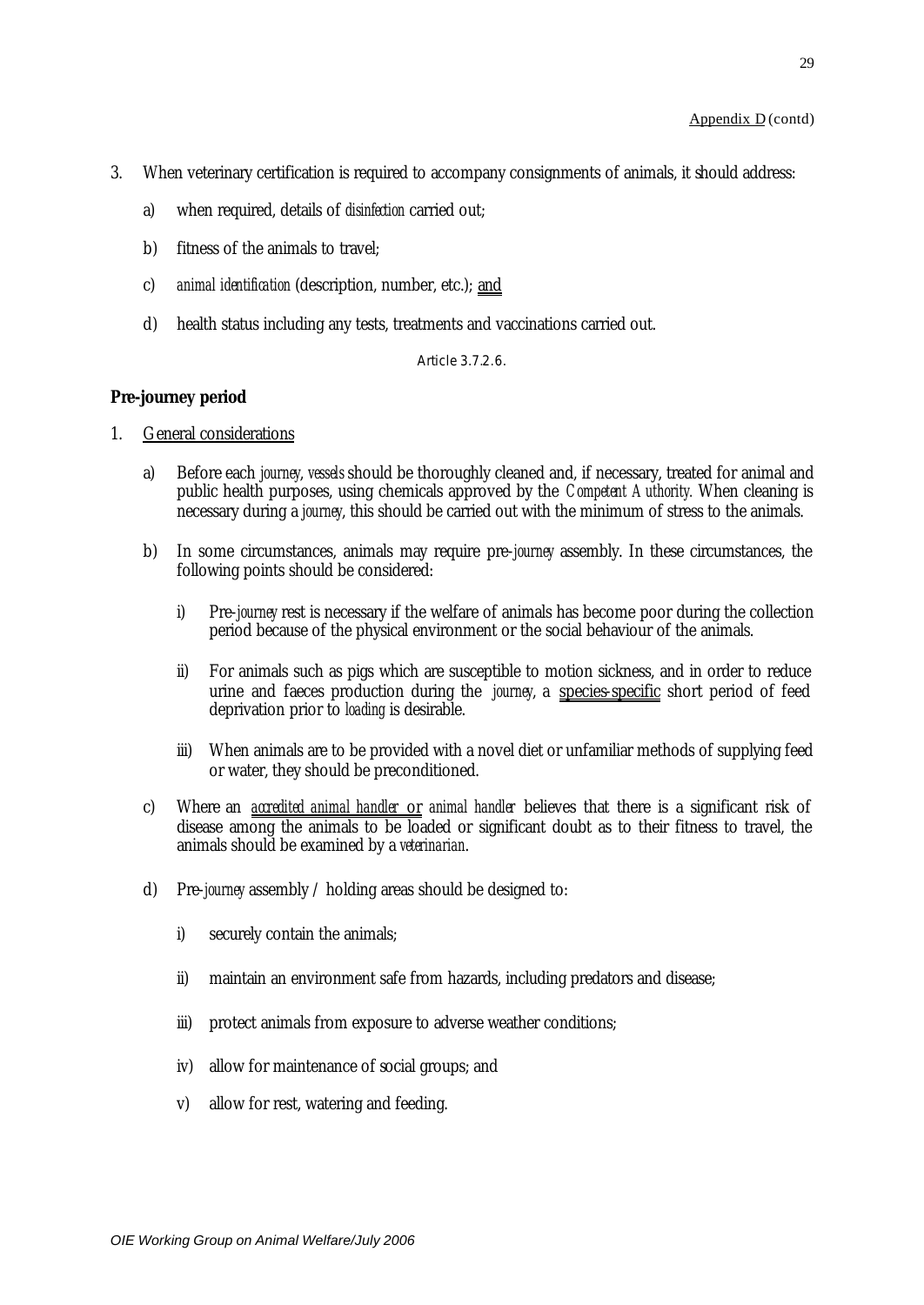### 2. Selection of compatible groups

Compatible groups should be selected before transport to avoid adverse animal welfare consequences. The following guidelines should be applied when assembling groups of animals:

- a) animals of different species should not be mixed unless they are judged to be compatible;
- b) animals of the same species can be mixed unless there is a significant likelihood of aggression; aggressive individuals should be segregated (recommendations for specific species are described in detail in Article 3.7.2.11.). For some species, animals from different groups should not be mixed because poor welfare occurs unless they have established a social structure;
- c) young or small animals may need to be separated from older or larger animals, with the exception of nursing mothers with young at foot;
- d) animals with horns or antlers should not be mixed with animals lacking horns or antlers, unless judged to be compatible; and
- e) animals reared together should be maintained as a group; animals with a strong social bond, such as a dam and offspring, should be transported together.
- 3. Fitness to travel
	- a) Animals should be inspected by a *veterinarian* or an *accredited animal handler* to assess fitness to travel. If its fitness to travel is in doubt, the animal should be examined by a veterinarian it is the responsibility of a *veterinarian* to determine its ability to travel. Animals found unfit to travel should not be loaded onto a *vessel*.
	- b) Humane and effective arrangements should be made by the owner or agent for the handling and care of any animal rejected as unfit to travel.
	- c) Animals that are unfit to travel include, but may not be limited to:
		- i) those that are sick, injured, weak, disabled or fatigued;
		- ii) those that are unable to stand unaided or bear weight on each leg;
		- iii) those that are blind in both eyes;
		- iv) those that cannot be moved without causing them additional suffering;
		- v) newborn with an unhealed navel;
		- vi) females travelling without young which have given birth within the previous 48 hours;
		- vii) pregnant animals which would be in the final 10% of their gestation period at the planned time of *unloading*.
	- d) Risks during transport can be reduced by selecting animals best suited to the conditions of travel and those that are acclimatised to expected weather conditions.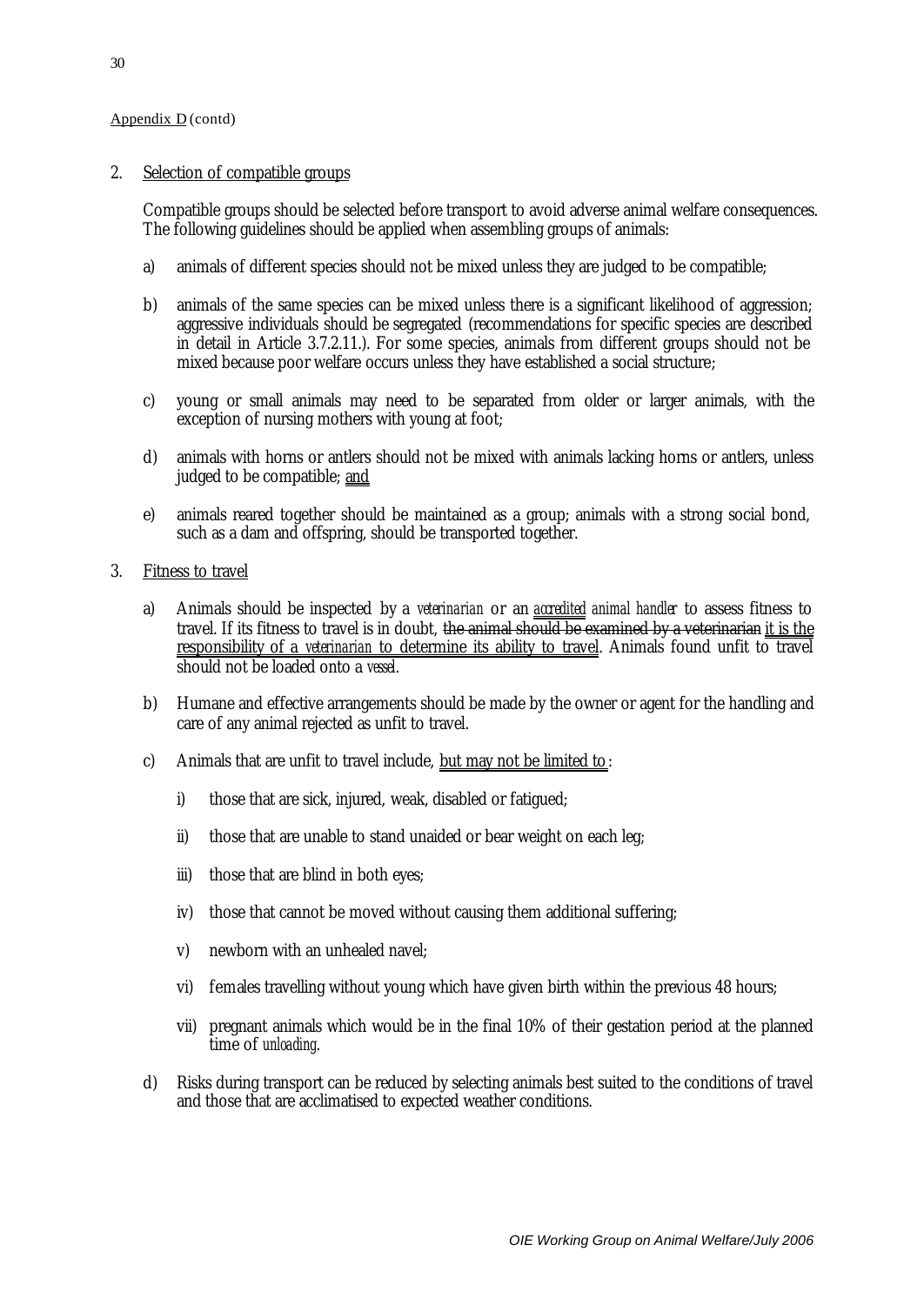- e) Animals 'at risk' at particular risk of suffering poor welfare during transport and which require special conditions (such as in the design of facilities and *vehicles*, and the length of the *journey*) and additional attention during transport, may include: Animals at particular risk of suffering poor welfare during transport, and requiring better conditions and additional attention during transport may include:
	- i) very large or obese individuals;
	- ii) very young or old animals;
	- iii) excitable or aggressive animals;
	- iv) animals subject to motion sickness;
	- v) animals which have had little contact with humans;
	- vi) females in the last third of pregnancy or in heavy lactation.
- f) Hair or wool length should be considered in relation to the weather conditions expected during transport.

Article 3.7.2.7

# **Loading**

- 1. Competent supervision
	- a) *Loading* should be carefully planned as it has the potential **b** be the cause of poor welfare in transported animals.
	- b) *Loading* should be supervised by the *Competent Authority* and conducted by the via *accredited animal handlers. Accredited animal handlers* and *animal handlers* should ensure that animals are loaded quietly and without unnecessary noise, harassment or force, and that untrained assistants or spectators do not impede the process.

# 2. Facilities

- a) The facilities for *loading*, including the collecting area at the wharf, races and loading ramps should be designed and constructed to take into account  $\theta$  the needs and abilities of the animals with regard to dimensions, slopes, surfaces, absence of sharp projections, flooring, sides, etc.
- b) Ventilation during *loading* and the *journey* should provide for fresh air, and the removal of excessive heat, humidity and noxious fumes (such as ammonia and carbon monoxide). Under warm and hot conditions, ventilation should allow for the adequate convective cooling of each animal. In some instances, adequate ventilation can be achieved by increasing the *space allowance* for animals.
- c) *Loading* facilities should be properly illuminated to allow the animals to be easily inspected by the *accredited animal handlers and animal handlers*, and to allow the animals' ease of movement of animals at all times. Facilities should provide uniform lighting light levels directly over approaches to sorting pens, chutes, loading ramps, with brighter lighting light levels inside *vehicles*/*containers*, in order to minimise baulking. Dim lighting light levels may be advantageous for the catching of some animals. Artificial lighting may be required.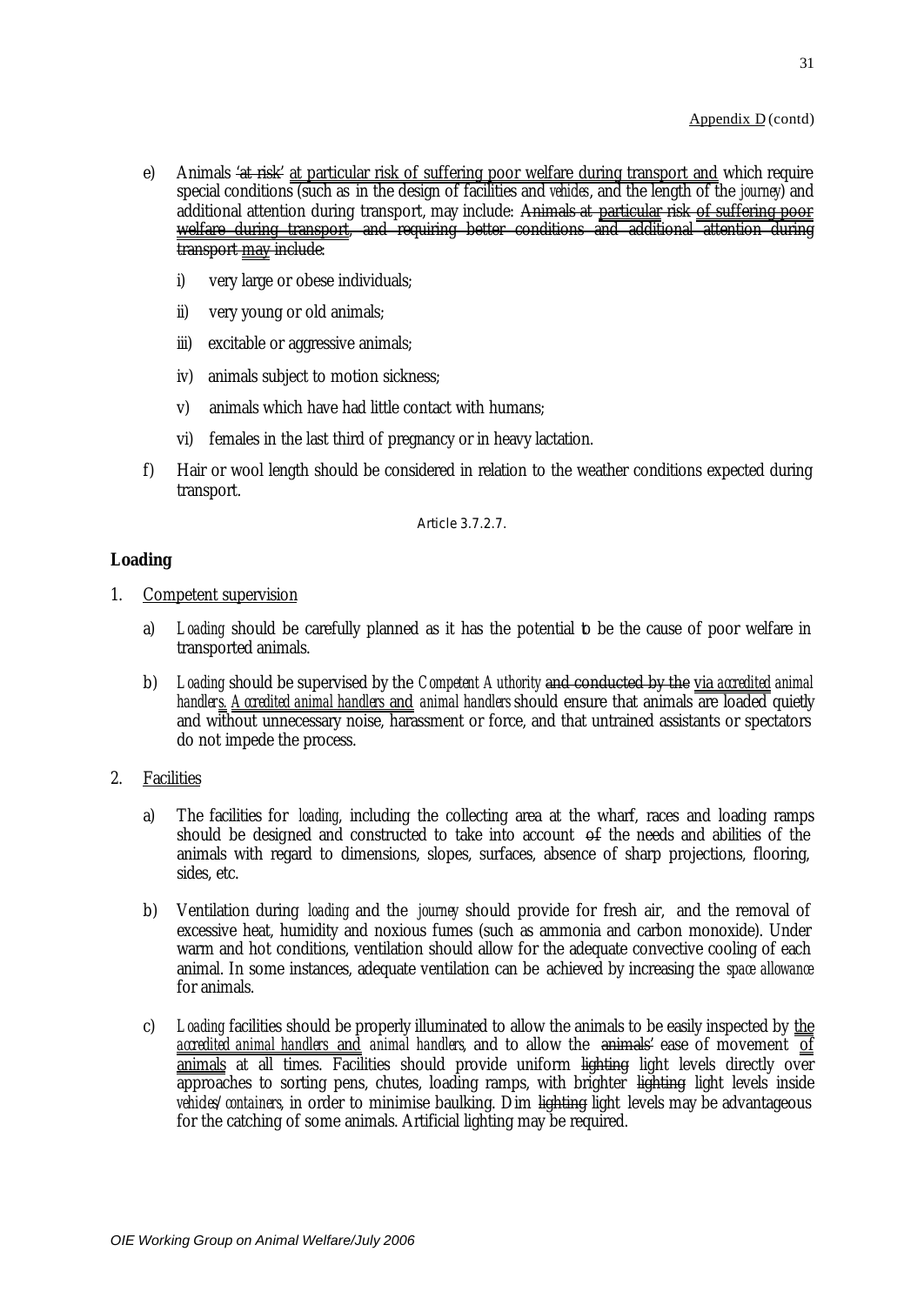### 3. Goads and other aids

The following principles should apply:

- a) Animals that have little or no room to move should not be subjected to physical force or goads and other aids which compel movement.
- b) Useful and permitted goads include panels, flags, plastic paddles, flappers (a length of cane with a short strap of leather or canvas attached), plastic bags and metallic rattles; they should be used in a manner sufficient to encourage and direct movement of the animals.
- c) Painful procedures (including whipping, tail twisting, use of nose twitches, pressure on eyes, ears or external genitalia), or the use of unsuitable goads or other aids (including sticks with sharp ends, lengths of metal piping, fencing wire or heavy leather belts), should not be used to move animals.
- d) The use of goads which administer electric shocks should be discouraged, and restricted to that necessary to assist movement of the animal. Such use should be limited to battery-powered goads on the hindquarters of pigs and large ruminants, and never on sensitive areas such as the eyes, mouth, ears, anogenital region or belly. Such instruments should not be used on horses, sheep and goats of any age, or on calves or piglets.
- e) Shouting or yelling at animals or making loud noises (e.g., through the cracking of whips) to encourage them to move should not occur, as such actions may make the animals agitated, leading to crowding or falling.
- f) The use of well trained dogs to help with the *loading* of some species may be acceptable.
- g) Manual lifting is permissible for young animals that may have difficulty negotiating ramps, but the lifting of animals by body parts such as their tail, head, horns, ears, limbs, wool or hair should not be permitted. The throwing or dropping of animals should not be permitted.
- a) Animals that have little or no room to move should not be subjected to physical force or goads and other aids which compel movement. Electric goads and prods should only be used in extreme cases and not on a routine basis to move animals. The use and the power output should be restricted to that necessary to assist movement of an animal and only when an animal has a clear path ahead to move. Goads and other aids should not be used repeatedly if the animal fails to respond or move. In such cases, it should be investigated whether some physical or other impediment is preventing the animal from moving.
- b) The use of such devices should be limited to battery-powered goads on the hindquarters of pigs and large ruminants, and never on sensitive areas such as the eyes, mouth, ears, anogenital region or belly. Such instruments should not be used on horses, sheep and goats of any age, or on calves or piglets.
- c) Useful and permitted goads include panels, flags, plastic paddles, flappers (a length of cane with a short strap of leather or canvas attached), plastic bags and metallic rattles; they should be used in a manner sufficient to encourage and direct movement of the animals without causing undue stress.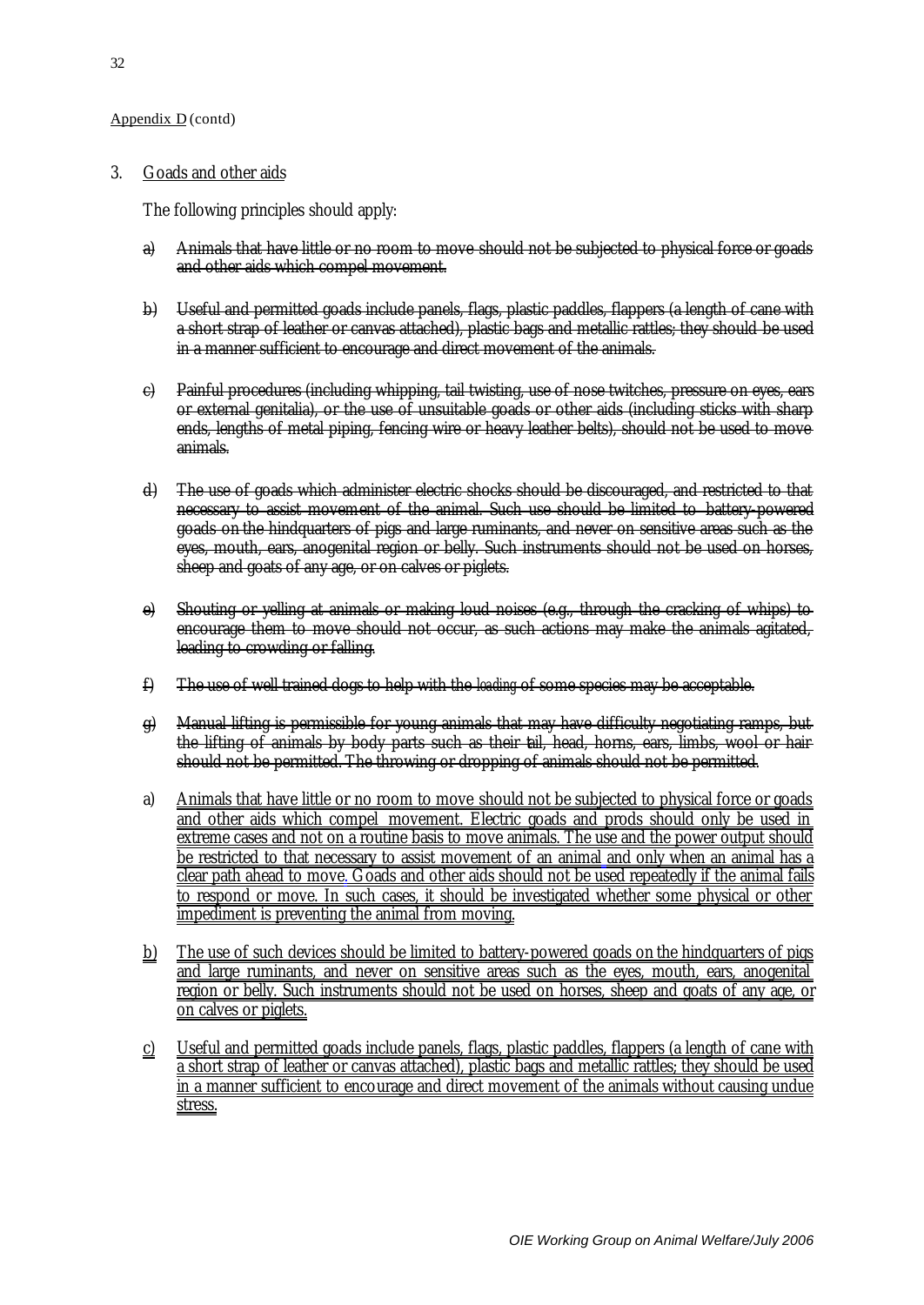- d) Painful procedures (including whipping, tail twisting, use of nose twitches, pressure on eyes, ears or external genitalia), or the use of goads or other aids which cause pain and suffering (including large sticks, sticks with sharp ends, lengths of metal piping, fencing wire or heavy leather belts), should not be used to move animals.
- e) Shouting or yelling at animals or making loud noises (e.g., through the cracking of whips) to encourage them to move should not occur, as such actions may make the animals agitated, leading to crowding or falling.
- f) The use of well trained dogs to help with the *loading* of some species may be acceptable.
- g) Animals should be grasped or lifted in a manner which avoids pain or suffering and physical damage (e.g. bruising, fractures, dislocations). In the case of quadrupeds, manual lifting by a person should only be used in young animals or small species, and in a manner appropriate to the species; grasping or lifting such animals only by their wool, hair, feathers, feet, neck, ears, tails, head, horns, limbs causing pain or suffering should not be permitted, except in an emergency where animal welfare or human safety may otherwise be compromised.
- h) Conscious animals should not be thrown, dragged or dropped.
- i) Performance standards should be established in which numerical scoring is used to evaluate the use of such instruments, and to measure the percentage of animals moved with an electric instrument and the percentage of animals slipping or falling as a result of their usage.

Article 3.7.2.8.

# **Travel**

- 1. General considerations
	- a) *Accredited animal handlers* and *animal handlers* should check the consignment immediately before departure to ensure that the animals have been loaded according to the load plan. Each consignment should be checked again within 12 hours.
	- b) Adjustments should be made to the *stocking density* as appropriate during the *journey*.
	- c) Each pen of animals should be observed on a daily basis for normal behaviour, health and welfare, and the correct operation of ventilation, watering and feeding systems. There should also be a night patrol. Any necessary corrective action should be undertaken promptly.
	- d) Adequate access to suitable feed and water should be ensured for all animals in each pen.
- 2. Sick and or injured animals
	- a) Sick and or injured animals should be segregated if possible.
	- b) Sick and or injured animals should be appropriately treated or humanely killed, in accordance with a predetermined emergency response plan (Article 3.7.2.4.). Veterinary advice should be sought if necessary. All drugs and products should be used according to recommendations from a veterinarian and in accordance with the manufacturer's or *veterinarian's* recommendations instructions.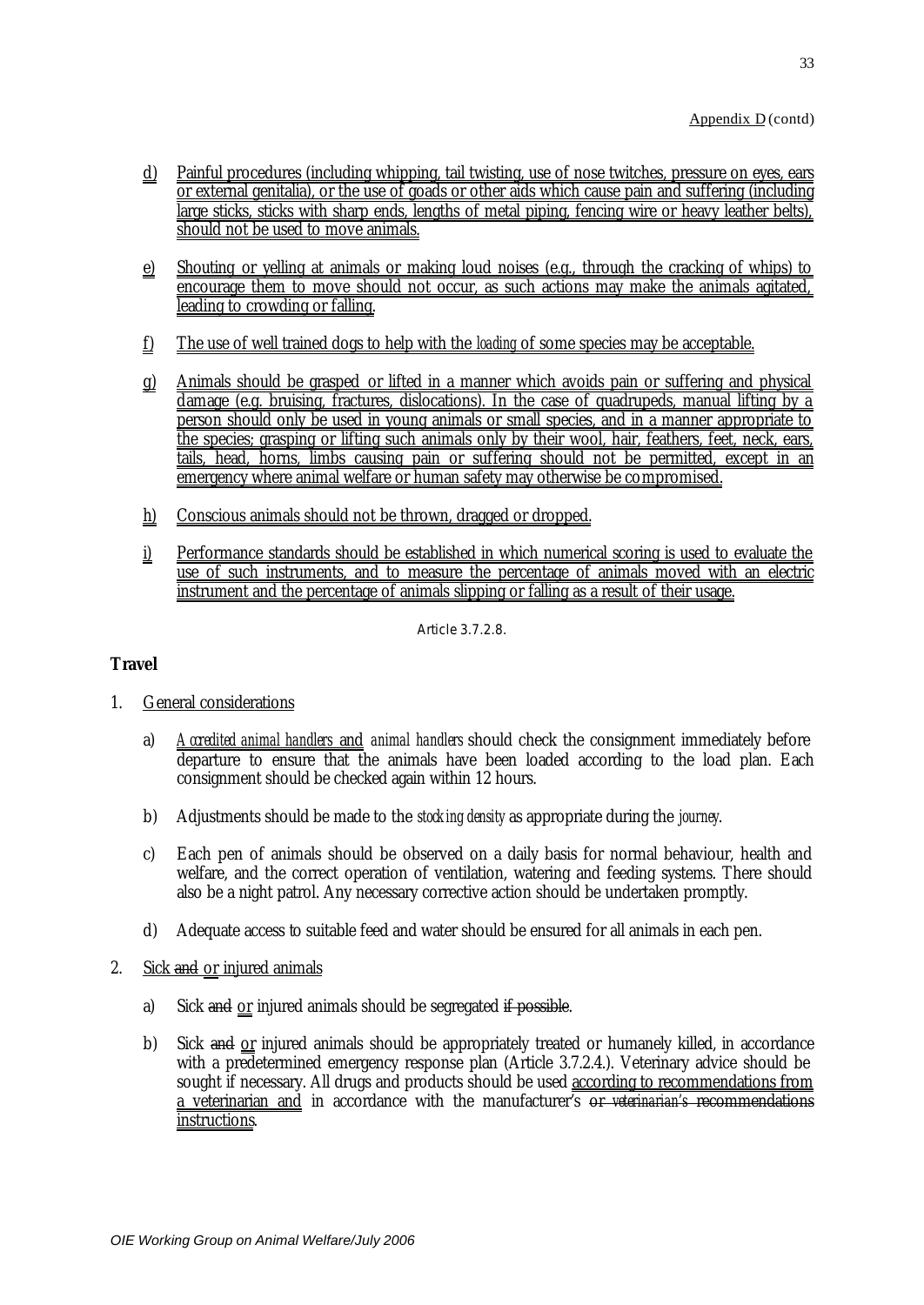- c) A record of treatments carried out and their outcomes should be kept.
- d) When euthanasia is necessary, the person responsible for the animals the *veterinarian* or the *accredited animal handler* must ensure that it is carried out humanely. Assistance should be sought from a veterinarian or other person(s) competent in euthanasia procedures. Recommendations for specific species are described in Appendix 3.7.6. on killing of animals for disease control purposes.

Article 3.7.2.9.

### **Unloading and post-journey handling**

- 1. General considerations
	- a) The required facilities and the principles of animal handling detailed in Article 3.7.2.7. apply equally to *unloading*, but consideration should be given to the likelihood that the animals will be fatigued.
	- b) *Unloading* should be carefully planned as it has the potential to be the cause of poor welfare in transported animals.
	- c) A livestock *vessel* should have priority attention when arriving in port and have priority access to a berth with suitable *unloading* facilities. As soon as possible after the ship's *vessel's* arrival at the port and acceptance of the consignment by the *Competent Authority*, animals should be unloaded into appropriate facilities.
	- d) The accompanying veterinary certificate and other documents should meet the requirements of the *importing country*. Veterinary inspections should be completed as quickly as possible.
	- e) *Unloading* should be supervised by the *Competent Authority* and conducted by via an *accredited animal handlers*. The *accredited animal handlers* and *animal handlers* should ensure that animals are unloaded as soon as possible after arrival but sufficient time should be allowed for *unloading* to proceed quietly and without unnecessary noise, harassment or force, and that untrained assistants or spectators do not impede the process.

### 2. Facilities

- a) The facilities for *unloading* including the collecting area at the wharf, races and unloading ramps should be designed and constructed to take into account of the needs and abilities of the animals with regard to dimensions, slopes, surfaces, absence of sharp projections, flooring, sides, etc.
- b) All *unloading* facilities should have sufficient lighting to allow the animals to be easily inspected by the *accredited animal handlers* or *animal handlers*, and to allow the animals' ease of movement of animals at all times.
- c) There should be facilities to provide animals with appropriate care and comfort, adequate space, access to quality feed and clean drinking water, and shelter from extreme weather conditions.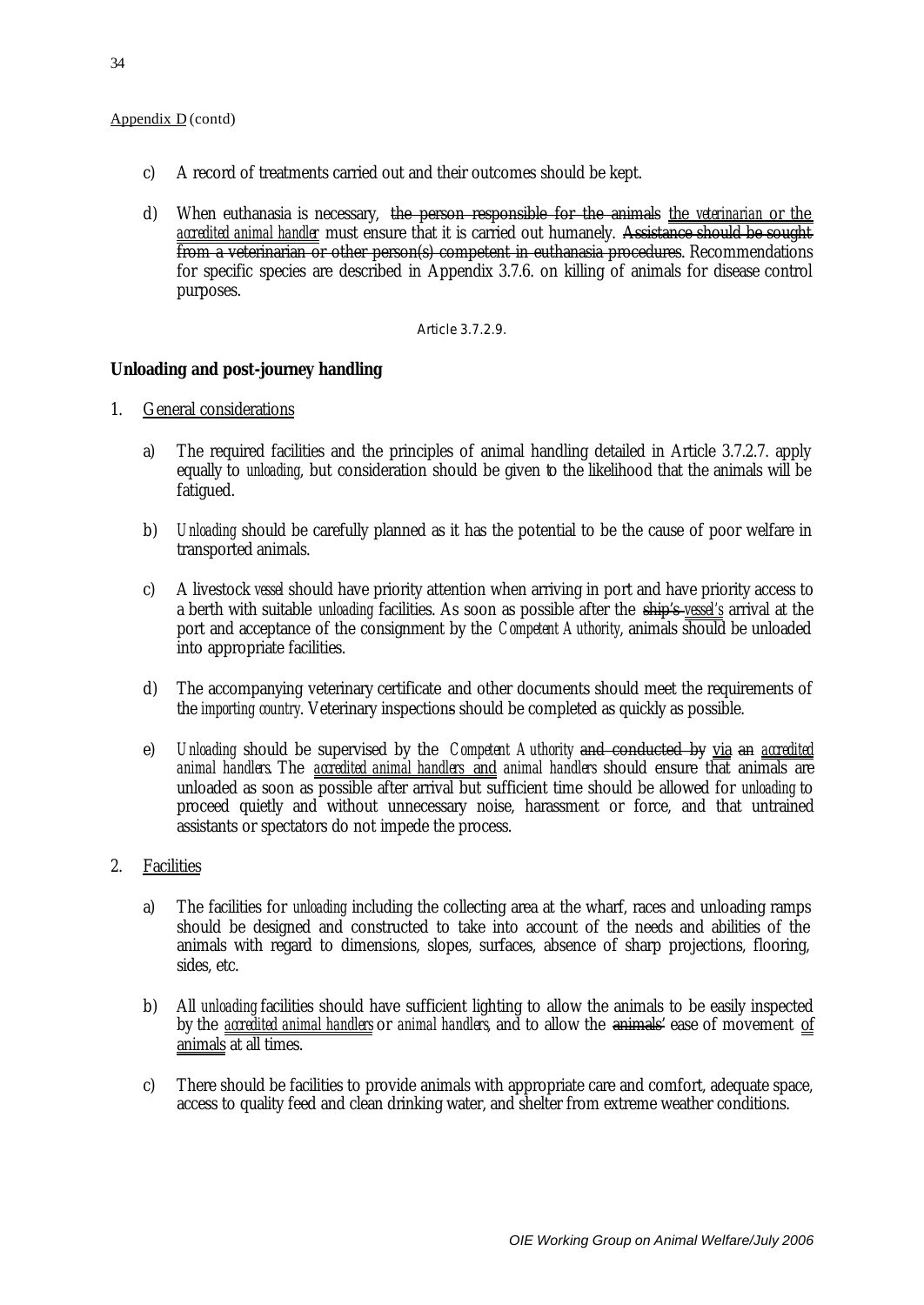# 3. Sick and or injured animals

- a) An animal that has become sick, injured or disabled during a *journey* should be appropriately treated or humanely killed euthanised (see Appendix 3.7.6.). When necessary, veterinary Advice of a *veterinarian* or *accredited animal handler* should be sought in the care and treatment of these animals.
- b) In some cases, where animals are non-ambulatory due to fatigue, injury or sickness, it may be in the best welfare interests of the animal to be treated or euthanised aboard the *vessel*.
- c) If *unloading* is in the best welfare interests of animals that are fatigued, injured or sick, there should be appropriate facilities and equipment for the humane *unloading* of such animals. These animals should be unloaded in a manner that causes the least amount of suffering. After *unloading*, separate pens and other appropriate facilities and treatments should be provided for sick or injured animals.

# 4. Cleaning and disinfection

- a) *Vessels* and *containers* used to carry the animals should be cleaned before re-use through the physical removal of manure and bedding, by scraping, washing and flushing *vessels* and *containers* with water until visibly clean. This should be followed by *disinfection* when there are concerns about disease transmission.
- b) Manure, litter and bedding should be disposed of in such a way as to prevent the transmission of disease and in compliance with all relevant health and environmental legislation.
- c) Where cleaning or *disinfestation* is necessary during travel, it should be carried out with the minimum of stress to the animals.

Article 3.7.2.10.

# **Actions in the event of a refusal to allow the importation of a shipment**

- 1. The welfare of the animals should be the first consideration in the event of a refusal to import.
- 2. When animals have been refused import, the *Competent Authority* of that the *importing country* should make available suitable isolation facilities to allow the *unloading* of animals from a *vessel* and their secure holding, without posing a risk to the health of the national herd, pending resolution of the situation. In this situation, the priorities should be:
	- a) The *Competent Authority* of the *importing country* should provide urgently in writing the reasons for the refusal.
	- b) In the event of a refusal for animal health reasons, the *Competent Authority* of the *importing country* should provide urgent access to an OIE-appointed *veterinarian(s)* to assess the animals' health status of the animals with regard to the *importing country*'s concerns of the *importing country*, and the necessary facilities and approvals to expedite the required diagnostic testing.
	- c) The *Competent Authority* of the *importing country* should provide access to allow continued assessment of the ongoing health and welfare situation.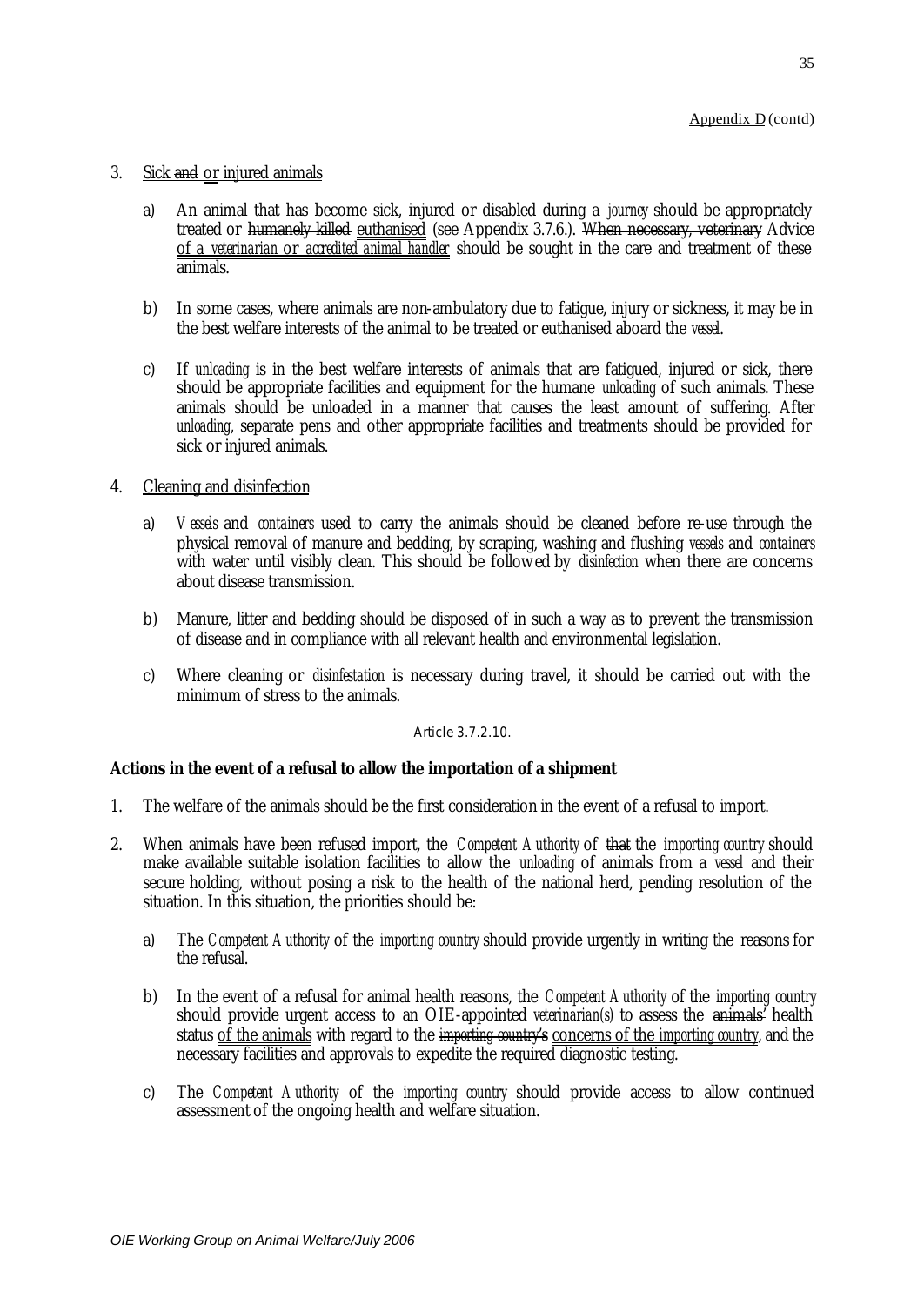- d) If the matter cannot be promptly resolved, the *Competent Authority* of the *exporting* and *importing countries* should call on the OIE to mediate.
- 3. In the event that the animals are required to remain on the *vessel*, the priorities should be:
	- a) The *Competent Authority* of the *importing country* should allow reprovision provisioning of the *vessel* with water and feed as necessary.
	- b) The *Competent Authority* of the *importing country* should provide urgently in writing the reasons for the refusal.
	- c) In the event of a refusal for animal health reasons, the *Competent Authority* of the *importing country* should provide urgent access to an OIE-appointed *veterinarian(s)* to assess the animals' health status of the animals with regard to the *importing country*'s concerns of the *importing country*, and the necessary facilities and approvals to expedite the required diagnostic testing.
	- d) The *Competent Authority* of the *importing country* should provide access to allow continued assessment of the ongoing health and other aspects of the welfare of the animals, and the necessary actions to deal with any issues which arise.
	- e) If the matter cannot be urgently resolved, the *Competent Authorities* of the *exporting* and *importing countries* should call on the OIE to mediate.
- 4. The OIE should utilise its dispute settlement mechanism to identify a mutually agreed solution which will address the animal health and welfare issues in a timely manner.

Article 3.7.2.11.

# **Species specific issues**

**Cattle** are sociable animals and may become agitated if they are singled out. Social order is usually established at about two years of age. When groups are mixed, social order has to be re-established and aggression may occur until a new order is established. Crowding of cattle may also increase aggression as the animals try to maintain personal space. Social behaviour varies with age, breed and sex; *Bos indicus* and *B. indicus*-cross animals are usually more temperamental than European breeds. Young bulls, when moved in groups, show a degree of playfulness (pushing and shoving) but become more aggressive and territorial with age. Adult bulls have a minimum personal space of six square metres. Cows with young calves can be very protective, and handling calves in the presence of their mothers can be dangerous.

Goats should be handled calmly and are more easily led or driven than if they are excited. When goats are moved, their gregarious tendencies should be exploited. Activities which frighten, injure or cause agitation to animals should be avoided. Bullying is particularly serious in goats. Housing strange goats together could result in fatalities, either through physical violence, or subordinate goats being refused access to food and water.

**Sheep** are sociable animals with good eyesight and tend to "flock together", especially when they are agitated. They should be handled calmly and their tendency to follow each other should be exploited when they are being moved. Sheep may become agitated if they are singled out for attention and will strive to rejoin the group. Activities which frighten, injure or cause agitation to sheep should be avoided. They can negotiate steep ramps.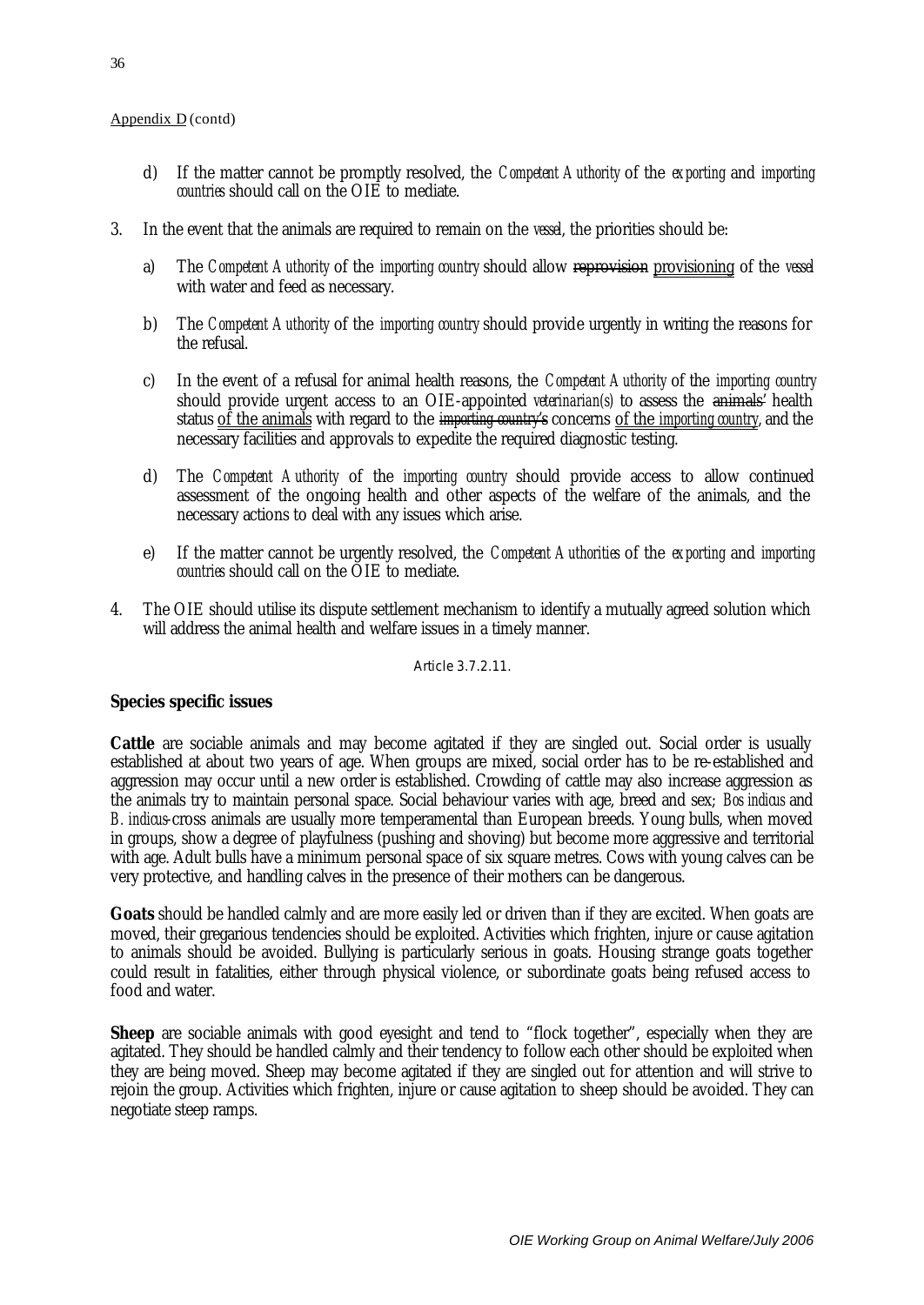**Pigs** have poor eyesight, and may move reluctantly in strange surroundings. They benefit from well lit loading bays. Since they negotiate ramps with difficulty, these should be as level as possible and provided with secure footholds. Ideally, a hydraulic lift should be used for greater heights. Pigs also negotiate steps with difficulty. A good 'rule-of-thumb' is that no step should be higher than the pig's front knee. Serious aggression may result if unfamiliar animals are mixed. Pigs are highly susceptible to heat stress.

**Horses** in this context include all solipeds, donkeys, mules, hinnies and zebra. They have good eyesight and a very wide angle of vision. They may have a history of *loading* resulting in good or bad experiences. Good training should result in easier *loading*, but some horses can prove difficult, especially if they are inexperienced or have associated *loading* with poor transport conditions. In these circumstances, two experienced *animal handlers* can load an animal by linking arms or using a strop below its rump. Blindfolding may even be considered. Ramps should be as shallow as possible. Steps are not usually a problem when horses mount a ramp, but they tend to jump a step when descending, so steps should be as low as possible. Horses benefit from being individually stalled, but may be transported in compatible groups. When horses are to travel in groups, their shoes should be removed.

**Camelids** in this context comprise llamas, alpacas, guanaco and vicuna. They have good eyesight and, like sheep, can negotiate steep slopes, though ramps should be as shallow as possible. They load most easily in a bunch as a single animal will strive to rejoin the others. Whilst they are usually docile, they have an unnerving habit of spitting in self-defence. During transport, they usually lie down. They frequently extend their front legs forward when lying, so gaps below partitions should be high enough so that their legs are not trapped when the animals rise.

- - - - - - - - - - - - - - - - text deleted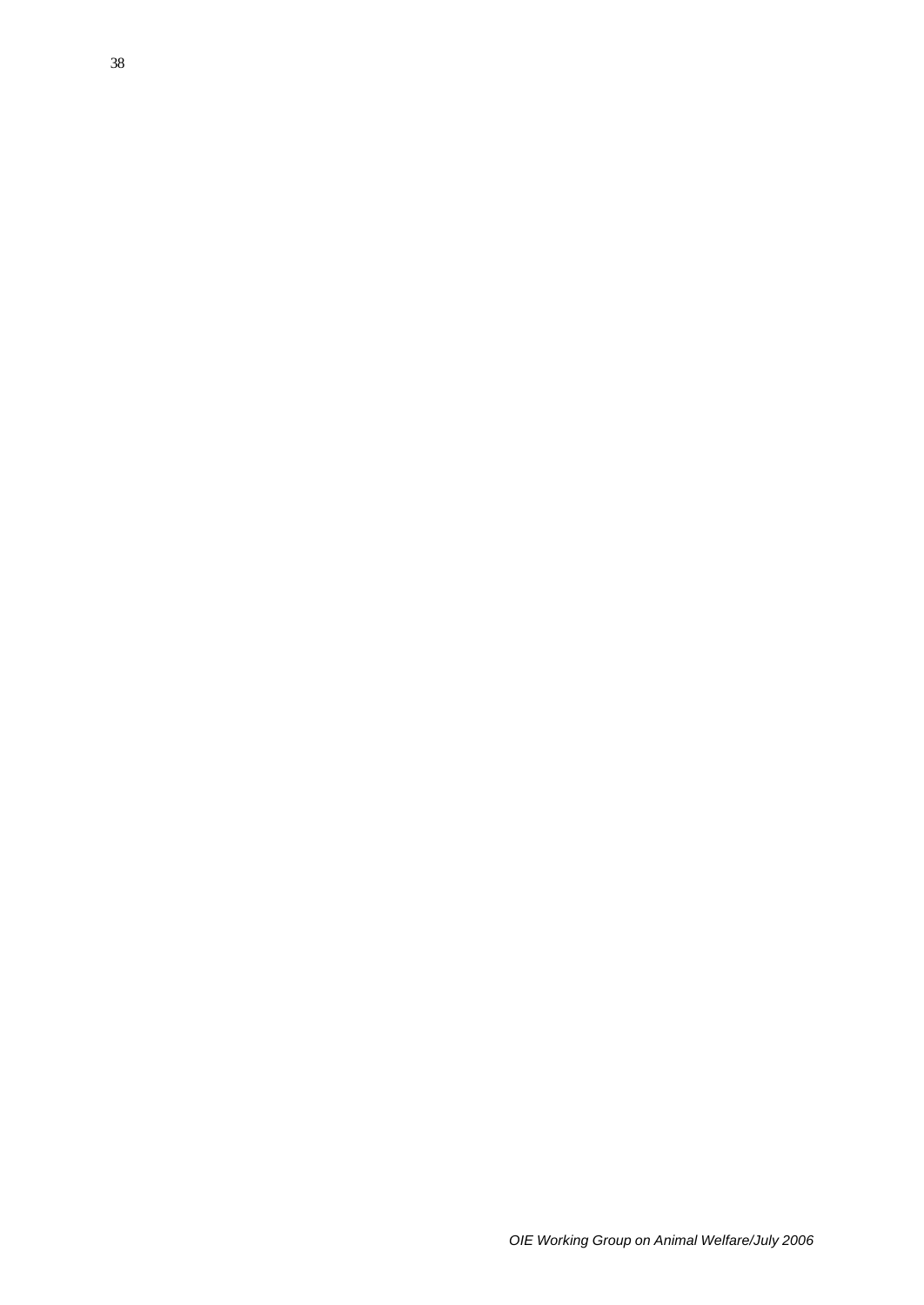Appendix E

## APPENDIX 3.7.3.

# GUIDELINES FOR THE TRANSPORT OF ANIMALS BY LAND

**Preamble**: These guidelines apply to the following live domesticated animals: cattle, buffalo, camels, sheep, goats, pigs, poultry and equines. They will also be largely applicable to some other animals (e.g., deer, other camelids and ratites). Wild, feral and partly domesticated animals may need different conditions.

#### Article 3.7.3.1.

The amount of time animals spend on a *journey* should be kept to the minimum.

#### Article 3.7.3.1. bis

## Animal behaviour

*Accredited animal handlers* and *animal handlers* should be experienced and competent in handling and moving farm livestock and understand the behaviour patterns of animals and the underlying principles necessary to carry out their tasks.

The behaviour of individual animals or groups of animals will vary, depending on their breed, sex, temperament and age and the way in which they have been reared and handled. Despite these differences, the following behaviour patterns which are always present to some degree in domestic animals, should be taken into consideration in handling and moving the animals.

Most domestic livestock are kept in herds and follow a leader by instinct.

Animals which are likely to be hostile to each other in a group situation should not be mixed.

The desire of some animals to control their personal space should be taken into account in designing *loading* and *unloading* facilities, transport *vessels* and *containers*.

Domestic animals will try to escape if any person approaches closer than a certain distance. This critical distance, which defines the flight zone, varies among species and individuals of the same species, and depends upon previous contact with humans. Animals reared in close proximity to humans (i.e. tame) have a smaller flight zone, whereas those kept in free range or extensive systems may have flight zones which may vary from one metre to many metres. *Accredited animal handlers*  and/or *animal handlers* should avoid sudden penetration of the flight zone which may cause a panic reaction which could lead to aggression or attempted escape.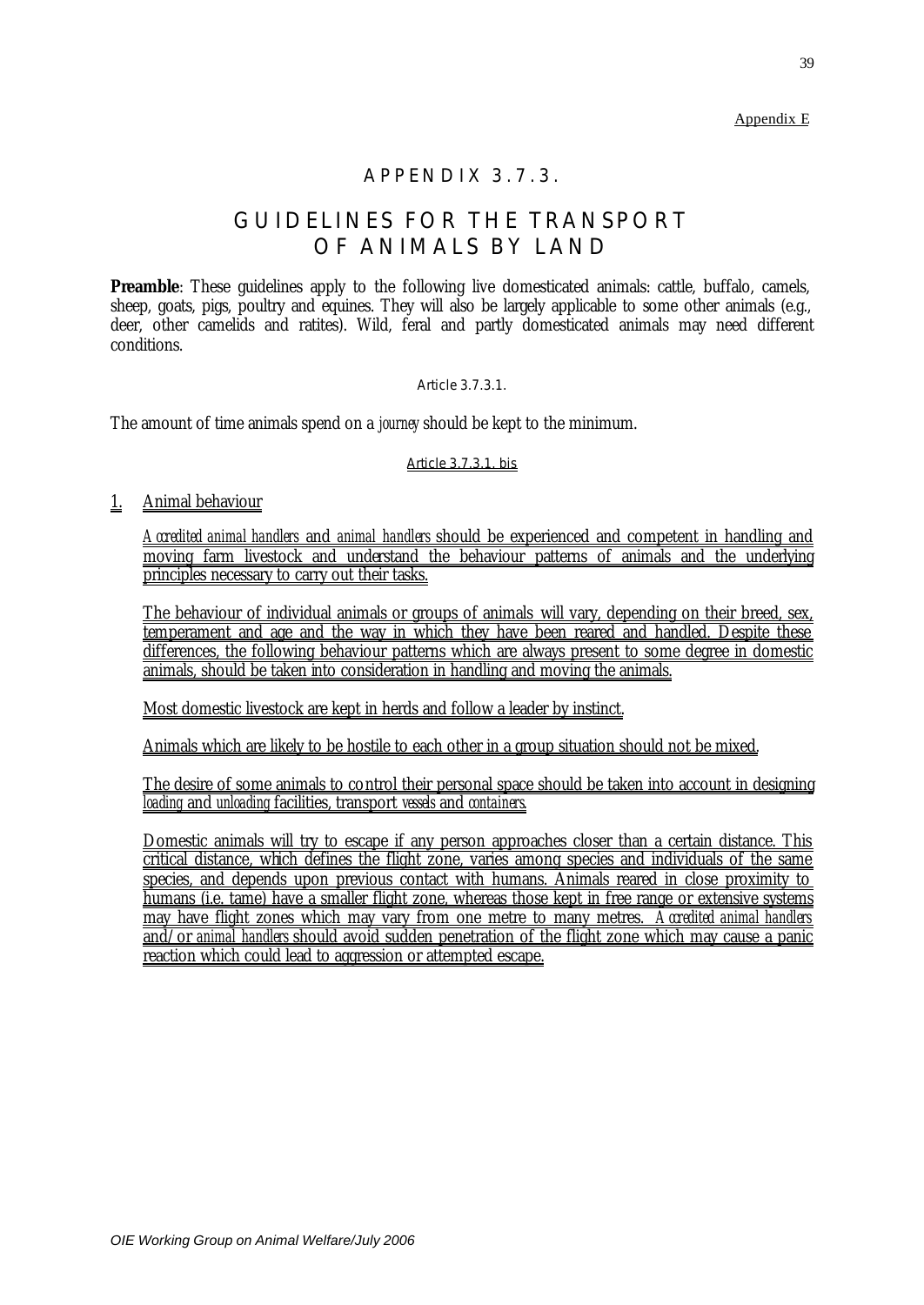#### **An example of a flight zone (cattle)**



*Accredited animal handlers* and *animal handlers* should use the point of balance at an the animal's shoulder to move animals, adopting a position behind the point of balance to move an animal forward and in front of the point of balance to move it backward.

Domestic animals have wide-angle vision but only have limited forward binocular vision and poor perception of depth. This means that they can detect objects and movements beside and behind them, but can only judge distances directly ahead.

Although all domestic animals have a highly sensitive sense of smell, they may react differently to the smells encountered during travel. Smells which cause fear or other negative responses should be taken into consideration when managing animals.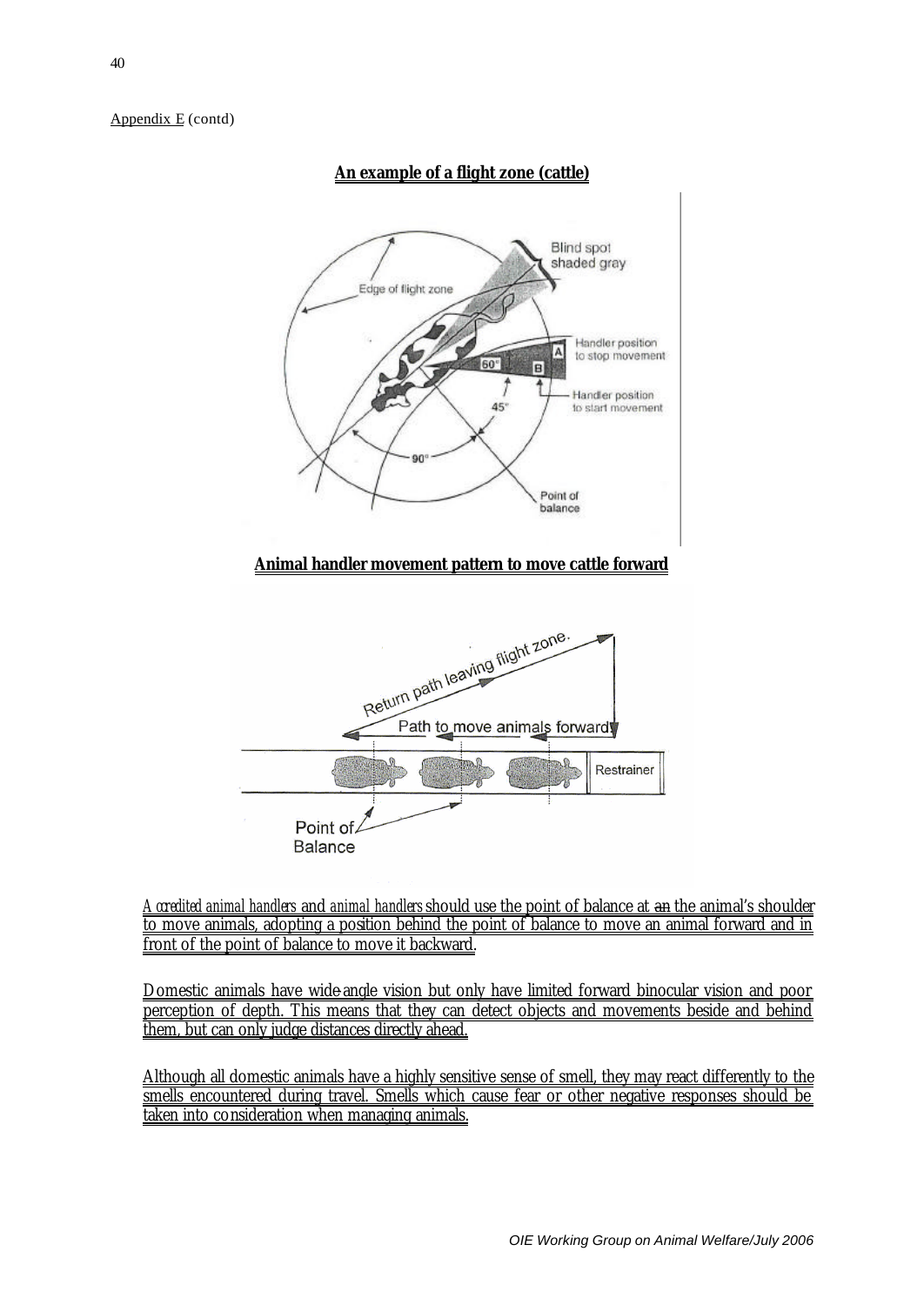Domestic animals can hear over a greater range of frequencies than humans and are more sensitive to higher frequencies. They tend to be alarmed by constant loud noise and by sudden noises, which may cause them to panic. Sensitivity to such noises should also be taken into account when handling animals.

2. Distractions and their removal

Distractions that may cause approaching animals to stop, baulk or turn back should be designed out from new *loading* and *unloading* facilities or removed from existing ones. Below are examples of common distractions and methods for eliminating them:

- a) reflections on shiny metal or wet floors move a lamp or change lighting;
- b) dark entrances illuminate with indirect lighting which does not shine directly into the eyes of approaching animals;
- c) animals seeing moving people or equipment up ahead install solid sides on chutes and races or install shields;
- d) chains or other loose objects hanging in chutes or on fences remove them;
- e) uneven floors or a sudden drop in floor levels avoid uneven floor surfaces or install a solid false floor to provide an illusion of a solid and continuous walking surface;
- f) sounds of air hissing from pneumatic equipment install silencers or use hydraulic equipment or vent high pressure to the external environment using flexible hosing;
- g) clanging and banging of metal objects install rubber stops on gates and other devices to reduce metal to metal contact;
- h) air currents from fans or air curtains blowing into the face of animals redirect or reposition equipment.

Article 3.7.3.2.

## **Responsibilities**

Once the decision to transport the animals has been made, the welfare of the animals during their *journey* is the paramount consideration and is the joint responsibility of all people involved. with  $\overline{T}$ the individual responsibilities of those persons involved being will be described in more detail in this Article.

The roles of each of those responsible are defined below:

1. The owners and managers of the animals are responsible for the general health of the animals and their fitness for the journey, and for their overall welfare during the journey. They are also responsible for ensuring compliance with any required veterinary or other certification, and for the presence during the journey of at least one *animal handler* competent for the species being transported, with the authority to take prompt action. They are also responsible for ensuring that equipment and veterinary assistance are provided as appropriate for the species and journey. These responsibilities should apply regardless of whether duties are subcontracted to other parties during transport.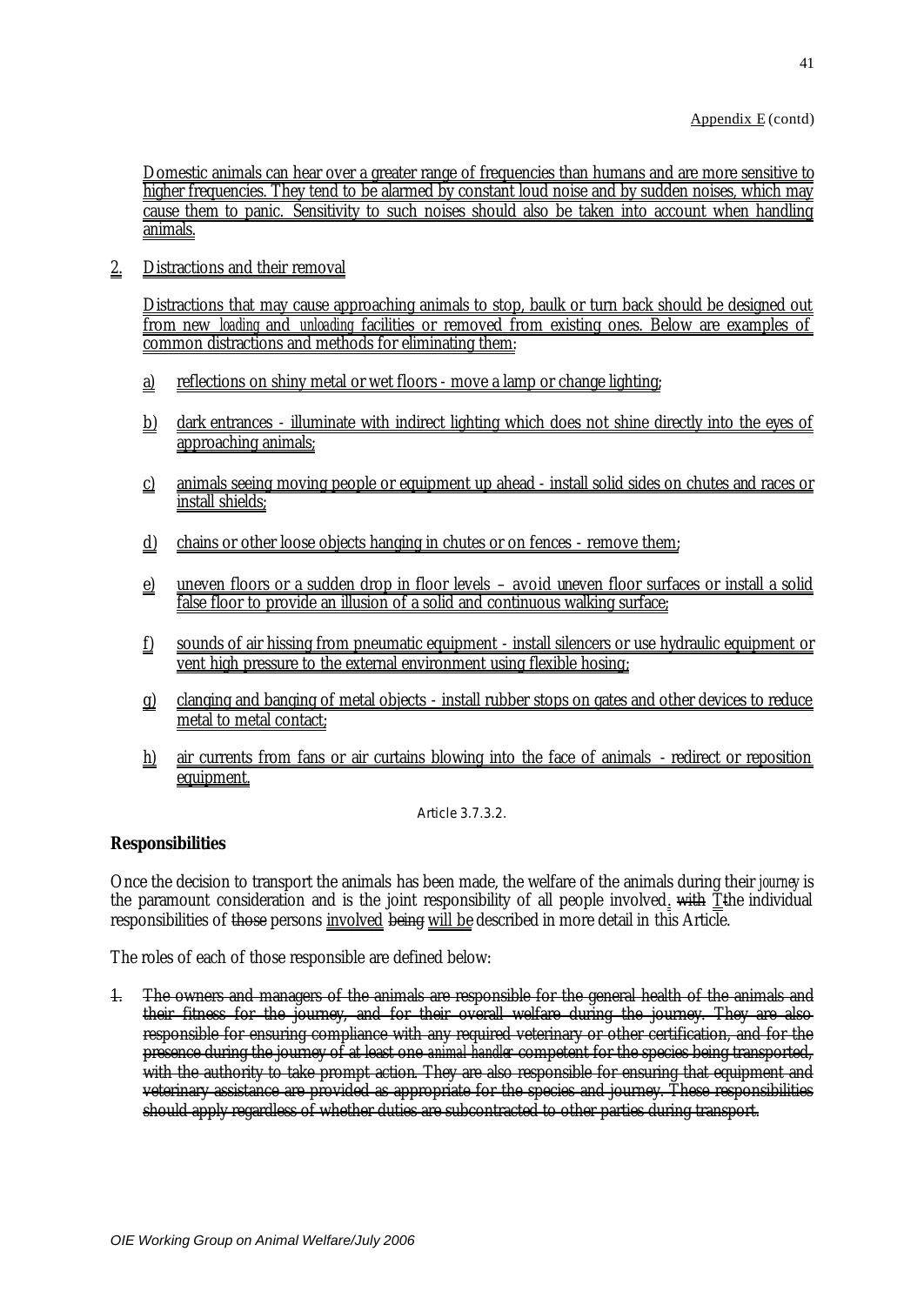- The owners and managers of the animals are responsible for:
	- a) the general health, overall welfare and fitness of the animals for the *journey*;
	- b) ensuring compliance with any required veterinary or other certification;
	- c) the presence of an *animal handler* competent for the species being transported during the *journey* with the authority to take prompt action; in case of transport by individual trucks, the truck driver may be the sole *animal handler* during the *journey*;
	- d) the presence of at least one *accredited animal handler* and an adequate number of *animal handlers* during *loading* and *unloading*;
	- e) ensuring that equipment and veterinary assistance are provided as appropriate for the species and the *journey*.
- 2. Business agents or buying/selling agents have a joint responsibility with owners for the selection of animals that are fit to travel. They have a joint responsibility with market owners and managers of facilities at the start and at the end of the journey for the availability of suitable facilities for the assembly, *loading*, transport, *unloading* and holding of animals, including for any stops at resting points during the journey and for emergencies.
- 2. Business agents or buying/selling agents are responsible for:
	- a) selection of animals that are fit to travel;
	- b) availability of suitable facilities at the start and at the end of the *journey* for the assembly; *loading*, transport, *unloading* and holding of animals, including for any stops at *resting points* during the *journey* and for emergencies.
- 3. Accredited animal handlers and animal handlers are responsible for the humane handling and care of the animals, especially during *loading* and *unloading*, and for maintaining a journey log. To carry out their responsibilities, they should have he authority to take prompt action. In the absence of a separate accredited animal handler or *animal handler*, the driver is the *animal handler*. The driver may also be an accredited animal handler if an appropriate certification was obtained from the *Competent Authority.*
- 3. *Accredited animal handlers* are responsible for:
	- a) humane handling of animals especially during *loading* and *unloading*;
	- b) maintaining a *journey* log;
	- c) possessing authority to take prompt action.
- 4. In absence of a separate *accredited animal handler* or an *animal handler* during the *journey* via individual trucks, the truck driver is the *animal handler*. The driver may also be an *accredited animal handler* if an appropriate certification was obtained from the *Competent Authority*.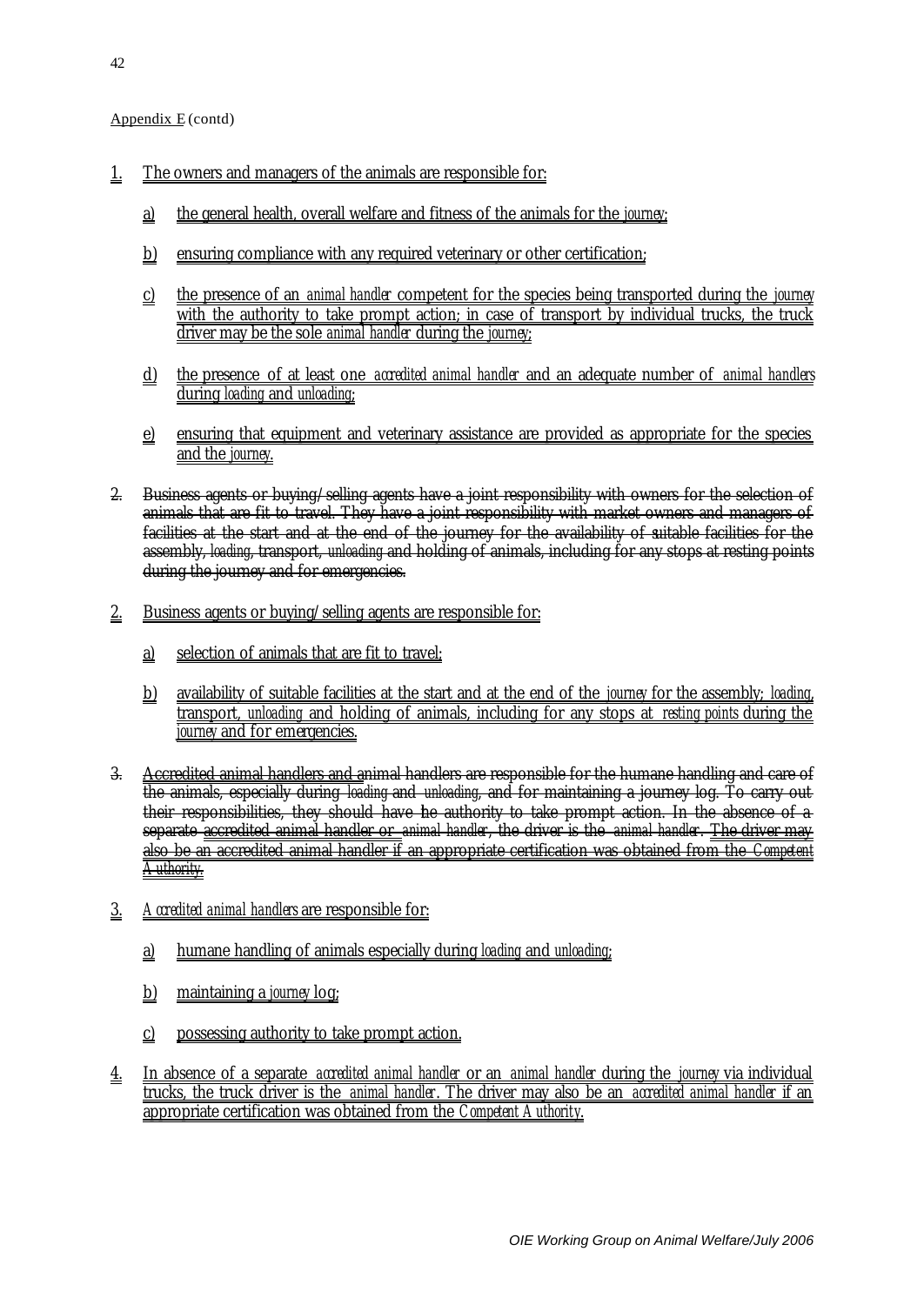## 5. *Animal handlers* are responsible for:

## (under study)

- 6. Transport Shipping companies, *vehicle* owners and drivers are responsible for planning the *journey* to ensure the care of the animals, in particular they are responsible for:
	- a) transport companies and vehicle owners are responsible for choosing appropriate *vehicles* for the species transported and the *journey*;
	- b) and ensuring that properly trained staff at least one *accredited animal handler* and adequate number of *animal handlers* are available for *loading*/*unloading* of animals;
	- c) ensuring adequate competency of the driver in matters of animal welfare for the species being transported in case a separate *animal handler* is not assigned to the truck;
	- d) transport companies and vehicle owners are responsible for developing and keeping up-to-date contingency plans to address emergencies *(including adverse weather conditions)* and minimise stress during transport;
	- e) transport companies and vehicle owners are responsible for producing a *journey* plan which includes a *loading* plan, *journey* duration, itinerary and location of resting places;
	- f) drivers are responsible for *loading* only those animals which are fit to travel, for their correct *loading* into the *vehicle* and their inspection during the *journey*, and for appropriate responses to problems arising. If its fitness to travel is in doubt, the animal should be examined by a *veterinarian* in accordance with point 5 a) of Article 3.7.3.6;
	- g) welfare of the animals during the actual transport.
- 7. Managers of facilities at the start and at the end of the *journey* and at *resting points* are responsible for:
	- a) providing suitable premises for *loading*, *unloading* and securely holding the animals, with water and feed when required, until further transport, sale or other use (including rearing or slaughter);
	- b) providing an adequate number of competent *animal handlers* to load, unload, drive and hold animals in a manner that causes minimum stress and injury. In absence of a separate *accredited animal handler* or *animal handler* during the *journey* itself, the driver is the *animal handler*. The driver may also be an *accredited animal handler* if an appropriate certification was obtained from the *Competent Authority*;
	- c) minimising the opportunities for disease transmission;
	- d) providing appropriate facilities, with water and feed when required;
	- e) providing appropriate facilities for emergencies;
	- f) providing facilities for washing and disinfecting *vehicles* after *unloading*;
	- g) providing facilities and *veterinarians* or *accredited animal handlers* capable of euthanising animals when required; providing facilities and competent staff to allow the humane killing of animals when required
	- h) ensuring proper rest times and minimal delay during stops.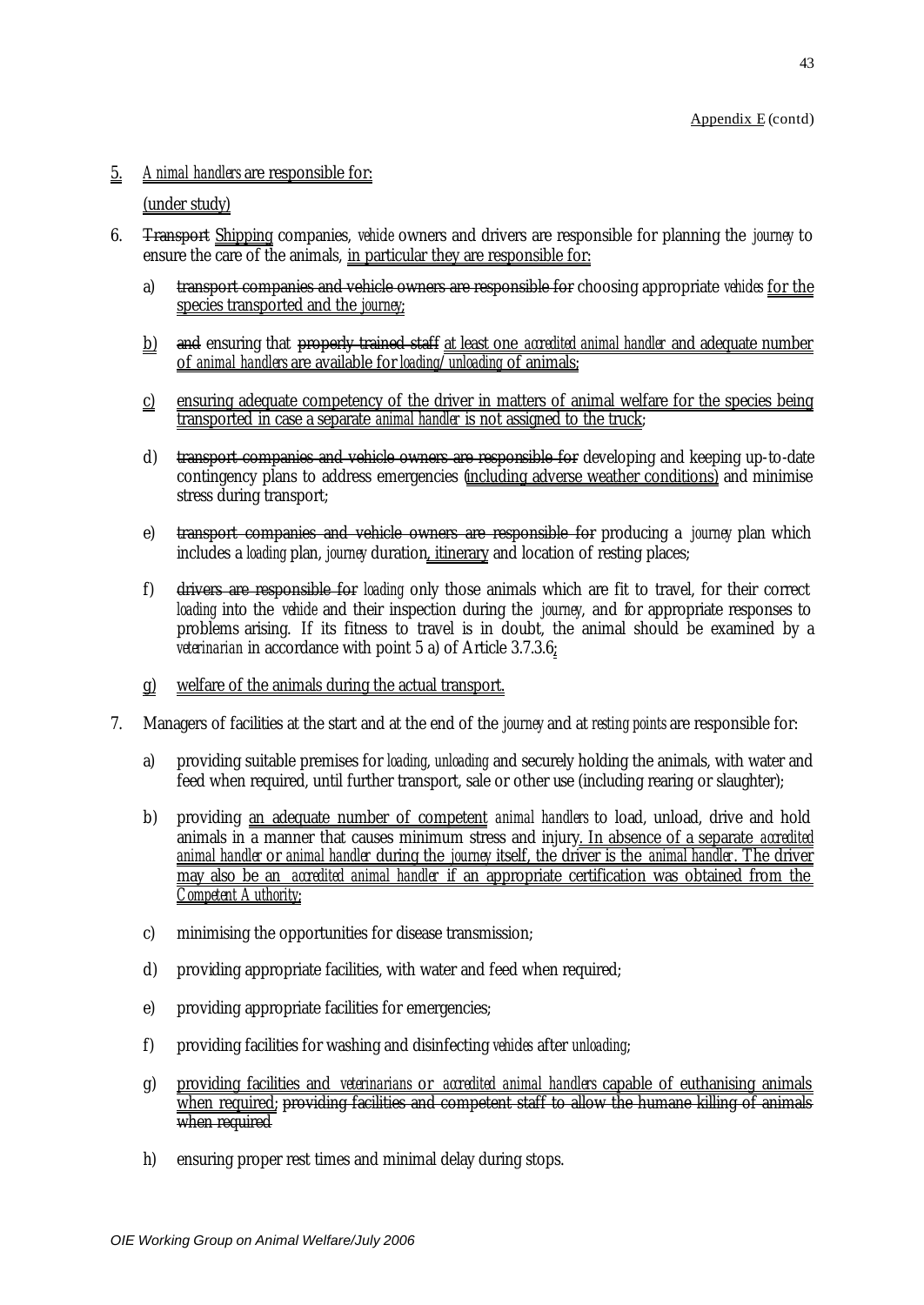- 8. The responsibilities of *Competent Authorities* include:
	- a) establishing minimum standards for animal welfare, including requirements for inspection of animals before, during and after their travel, defining 'fitness to travel' and appropriate certification and record keeping;
	- b) setting standards for facilities, *containers* and *vehicles* for the transport of animals;
	- c) setting standards for the competence of *accredited animal handlers*, *animal handlers*, drivers and managers of facilities in relevant issues in animal welfare;
	- d) ensuring appropriate awareness and training of *accredited animal handlers*, *animal handlers*, drivers and managers of facilities in relevant issues in animal welfare;
	- e) implementation of the standards, including through accreditation of  $\ell$  interaction with other organisations;
	- f) monitoring and evaluating the effectiveness of standards of health and other aspects of welfare;
	- g) monitoring and evaluating the use of veterinary medications;
	- h) expediting the passage of animal consignments at frontiers give animal consignments priority at frontiers in order to allow them to pass without unnecessary delay.
- 9. All individuals, including *veterinarians*, involved in transporting animals and the associated handling procedures should receive appropriate training and be competent to meet their responsibilities.
- 10. The receiving *Competent Authority* should report back to the sending *Competent Authority* on significant animal welfare problems which occurred during the *journey*.

Article 3.7.3.3.

#### **Competence**

- 1. All people responsible for animals during *journeys*, should be competent according to their responsibilities listed in Article 3.7.3.2. Competence may be gained through formal training and/or practical experience. Competence in areas other than animal welfare would need to be addressed separately.
- 2. The competence of *accredited animal handlers* should be demonstrated through a current certificate from the *Competent Authority* or an independent body, accredited by the *Competent Authority*. The certificate should be in one of the OIE official languages if the international transport of animals is involved.
- 3. The assessment of the competence of *accredited animal handlers* should at a minimum address knowledge, and ability to apply that knowledge, in the following areas:
	- a) planning a *journey*, including appropriate *space allowance*, and feed, water and ventilation requirements;
	- b) responsibilities for animals during the *journey*, including *loading* and *unloading*;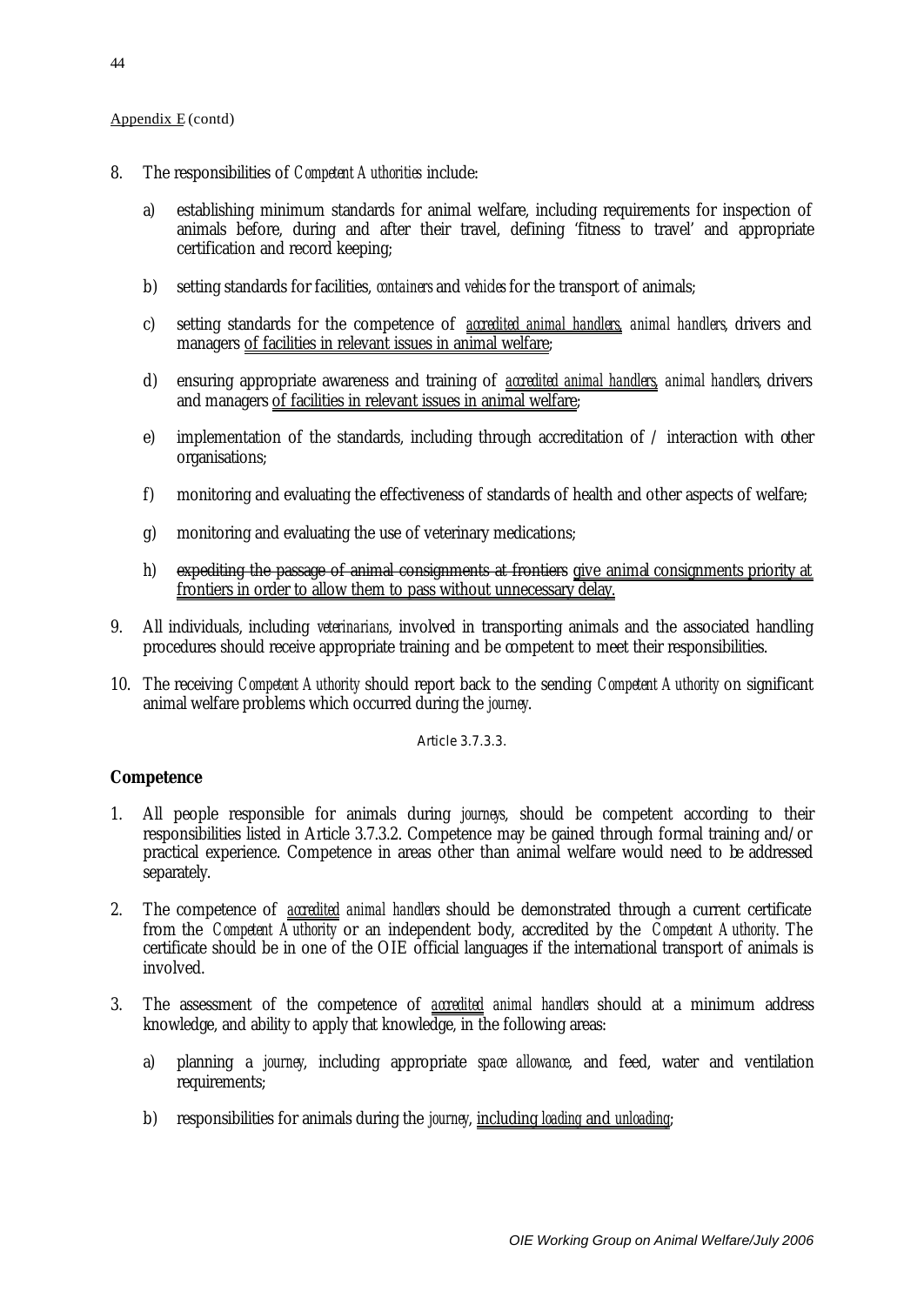- c) sources of advice and assistance;
- d) animal behaviour, general signs of disease, and indicators of poor animal welfare such as stress, pain and fatigue, and their alleviation;
- e) assessment of fitness to travel. If fitness to travel is in doubt, the animal should be examined by a *veterinarian*;
- f) relevant authorities and applicable transport regulations, and associated documentation requirements;
- g) general disease prevention procedures, including cleaning and *disinfection*;
- h) appropriate methods of animal handling during transport and associated activities such as assembling, *loading*, and *unloading*;
- i) methods of inspecting animals, managing situations frequently encountered during transport such as adverse weather conditions, and dealing with emergencies, including euthanasia;
- j) species-specific aspects and age-specific aspects of animal handling and care, including feeding, watering and inspection; and
- k) maintaining a *journey* log and other records.
- 4. The assessment of competence of *animal handlers* should at a minimum address knowledge, and ability to apply that knowledge, in the following areas:
	- a) responsibilities for animals during the *journey*, including *loading* and *unloading*;
	- b) sources of advice and assistance;
	- c) animal behaviour, general signs of disease, and indicators of poor animal welfare such as stress, pain and fatigue, and their alleviation;
	- d) general disease prevention procedures, including cleaning and *disinfection*;
	- e) appropriate methods of animal handling during transport and associated activities such as assembling, *loading*, and *unloading*;
	- f) methods of inspecting animals, managing situations frequently encountered during transport such as adverse weather conditions;
	- g) during the *journey* when a *veterinarian* or an *accredited animal handler* may not be present, the *animal handler* should be capable of performing euthanasia if necessary (under study);
	- h) species-specific aspects and age-specific aspects of animal handling and care, including feeding, watering and inspection; and
	- i) maintaining a *journey* log and other records.
- 5. The competence of the driver should be at the same level as that of an *animal handler* in case a separate *animal handler* is not present.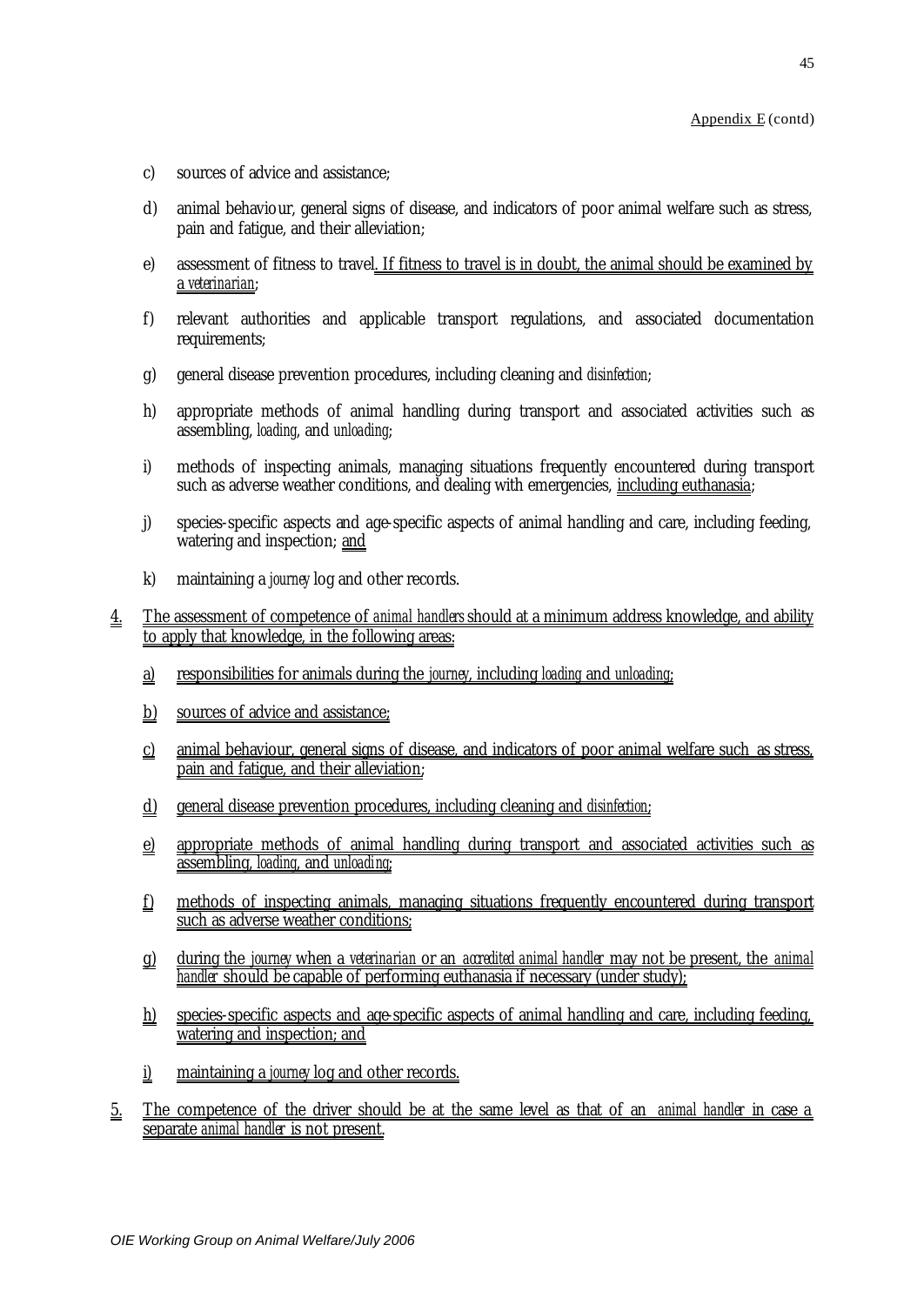#### Article 3.7.3.4.

#### **Planning the journey**

#### 1. General considerations

- a) Adequate planning is a key factor affecting the welfare of animals during a *journey*.
- b) Before the *journey* starts, plans should be made in relation to:
	- i) preparation of animals for the *journey*;
	- ii) choice of road,  $er$  rail; <u>roll-on roll-off *vessels* or *containers*</u>
	- iii) nature and duration of the *journey*;
	- iv) *vehicle*/*container* design and maintenance, including roll-on roll-off *vessels*;
	- v) required documentation;
	- vi) *space allowance*;
	- vii) rest, water and feed;
	- viii) observation of animals en route;
	- ix) control of disease; and
	- x) emergency response procedures;
	- xi) forecast weather conditions (e.g. conditions being too hot or too cold to travel during certain periods of the day);
	- xii) transfer time when changing mode of transport, and
	- xiii) waiting time at frontiers and inspection points.
- c) Regulations concerning drivers (for example, maximum driving periods) should be harmonised with maximum transport *journey* intervals appropriate for the species based on sound science.

#### 2. Preparation of animals for the journey

- a) When animals are to be provided with a novel diet or method of water provision during transport, an adequate period of adaptation should be planned. For animals such as pigs which are susceptible to motion sickness, and in order to reduce urine and faeces production during the *journey*, a species-specific short period of feed deprivation prior to *loading* may be desirable.
- b) Animals more accustomed to contact with humans and with being handled are likely to be less fearful of being loaded and transported. People handling animals *Animal handlers* should handle and load animals in a manner that reduces their fearfulness and improves their approachability.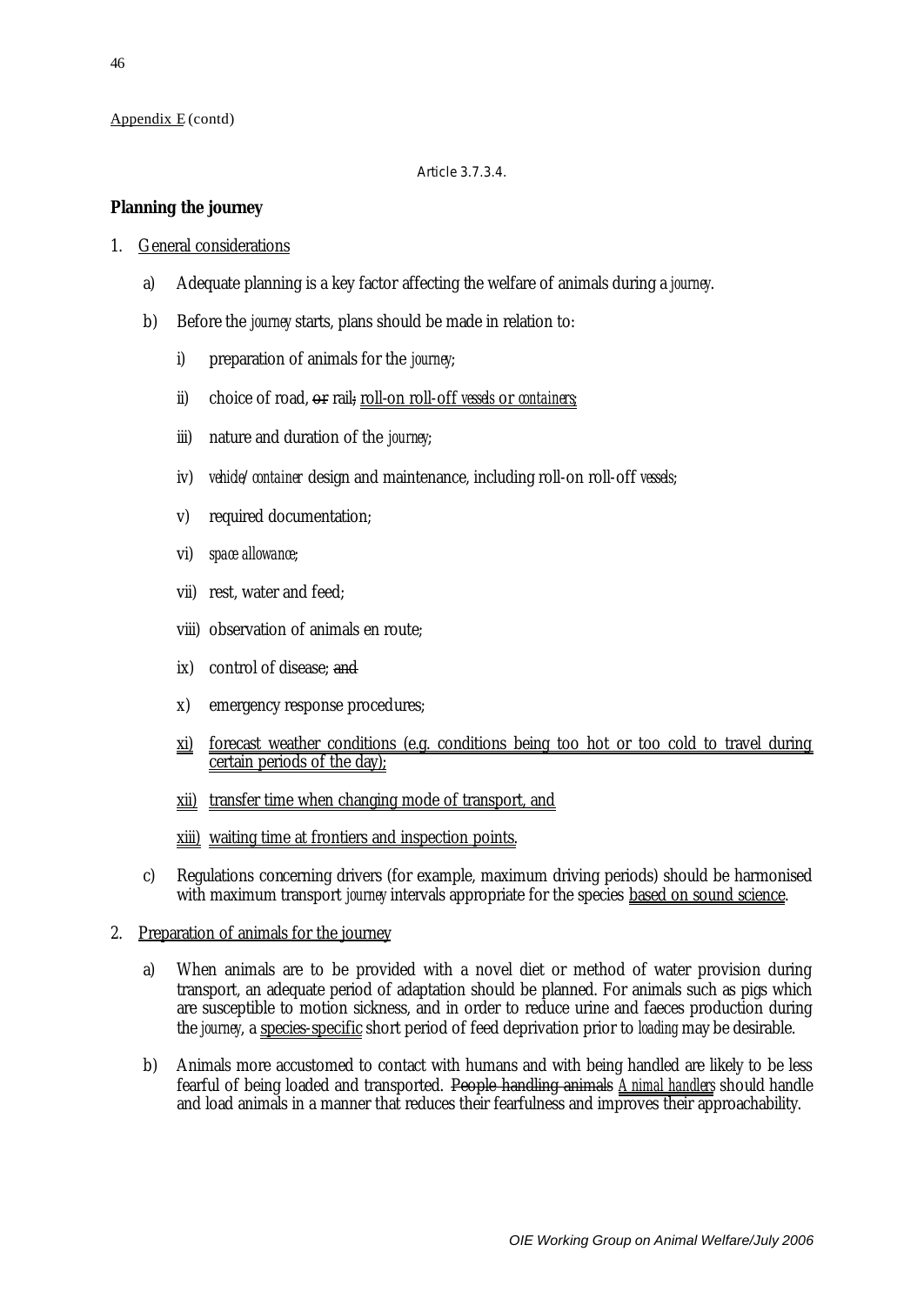c) Behaviour-modifying compounds (such as tranquillisers) or other medication should not be used routinely during transport. Such compounds should only be administered when a problem exists in an individual animal, and should be administered by a *veterinarian* or other person who has been instructed in their use by a *veterinarian*, such as an *accredited animal handler* or an *animal handler*.

## 3. Nature and duration of the journey

The maximum duration of a *journey* should be determined according to taking into account factors that determine the overall welfare of animals, such as:

- a) the ability of the animals to cope with the stress of transport (such as very young, old, lactating or pregnant animals);
- b) the **animals'** previous transport experience of the animals;
- c) the likely onset of fatigue;
- d) the need for special attention;
- e) the need for feed and water;
- f) the increased susceptibility to injury and disease;
- g) *space allowance*, *vehicle* design, road conditions and driving quality;
- h) weather conditions;
- i) *vehicle* type used, terrain to be traversed, road surfaces and quality, skill and experience of the driver.
- 4. Vehicle and container design and maintenance
	- a) *Vehicles* and *containers* used for the transport of animals should be designed, constructed and fitted as appropriate  $\leftrightarrow$  for the species, size and weight of the animals to be transported. Special attention should be paid to the avoidance avoid of the injury to animals through the use of secure smooth fittings free from sharp protrusions. The avoidance of injury to drivers, *accredited animal handlers* and *animal handlers* while carrying out their responsibilities should be emphasised.
	- b) *Vehicles* and *containers* should be designed with the structures necessary to provide protection from adverse weather conditions and to minimise the opportunity for animals to escape.
	- c) In order to minimise the likelihood of the spread of infectious disease during transport, *vehicles* and *containers* should be designed to permit thorough cleaning and *disinfection*, and the containment of faeces and urine during a *journey*.
	- d) *Vehicles* and *containers* should be maintained in good mechanical and structural condition.
	- e) *Vehicles* and *containers* should have adequate ventilation to meet variations in climate and the thermo-regulatory needs of the animal species being transported; the ventilation system (natural or mechanical) should be effective when the *vehicle* is stationary.
	- f) *Vehicles* should be designed so that the faeces or urine from animals on upper levels do not soil animals on lower levels, nor their feed and water.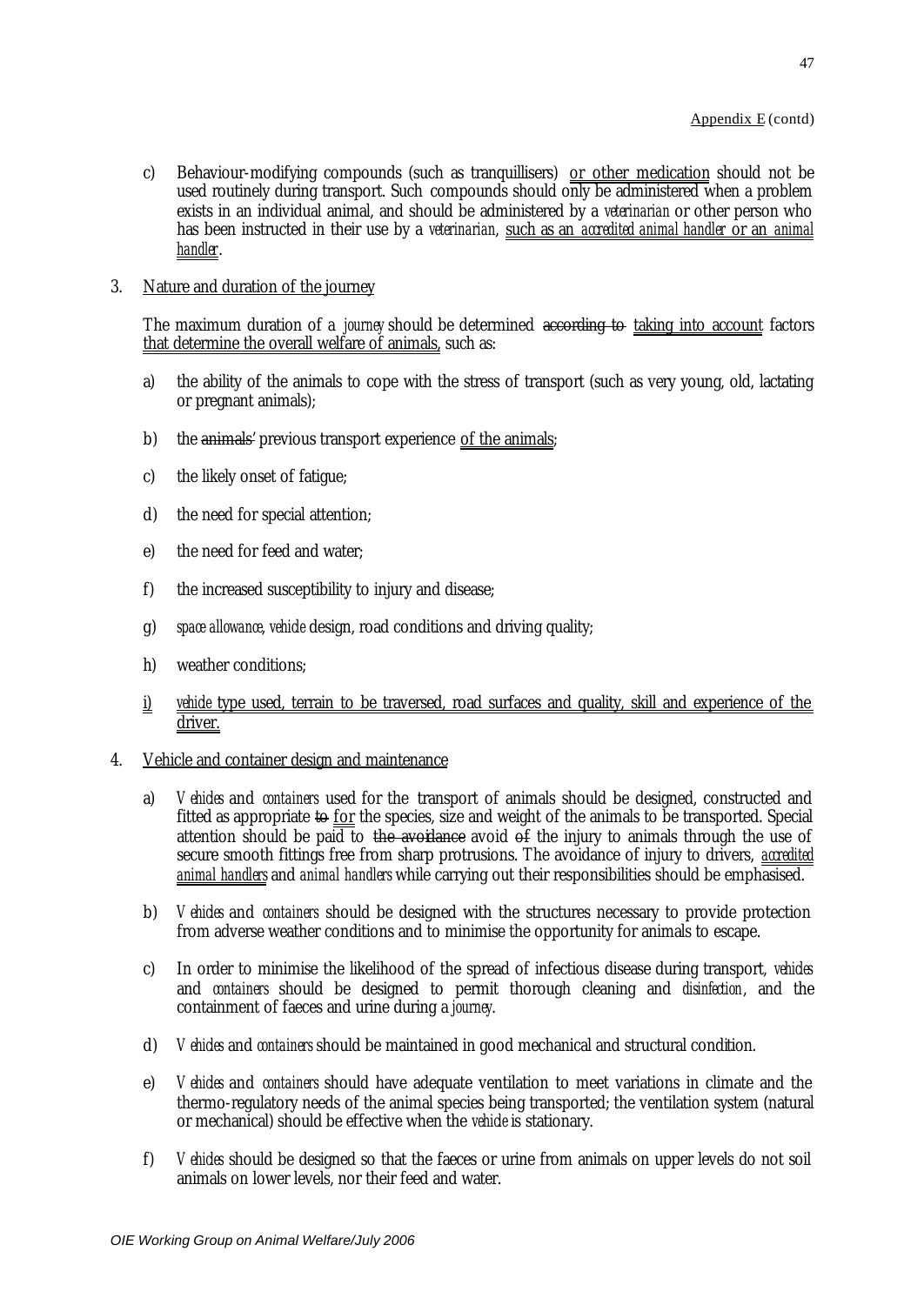- g) When *vehicles* are carried on board ferries, facilities for adequately securing them should be available.
- h) If feeding or watering while the *vehicle* is moving is required, adequate facilities on the *vehicle* should be available.
- i) When appropriate, suitable bedding should be added to *vehicle* floors to assist absorption of urine and faeces, to minimise slipping by animals, and protect animals (especially young animals) from hard flooring surfaces and adverse weather conditions.
- 5. Special provisions for transport in vehicles (road and rail) on roll-on/roll-off vessels or for containers
	- a) *Vehicles* and *containers* should be equipped with a sufficient number of adequately designed, positioned and maintained securing points enabling them to be securely fastened to the *vessel*.
	- b) *Vehicles* and *containers* should be secured to the ship *vessel* before the start of the sea *journey* to prevent them being displaced by the motion of the *vessel*.
	- c) Roll-on/roll-off *vessels* should have adequate ventilation to meet variations in climate and the thermo-regulatory needs of the animal species being transported, especially where the animals are transported in a secondary *vehicle*/*container* on enclosed decks.
- 6. Space allowance
	- a) The number of animals which should be transported on a *vehicle* or in a *container* and their allocation to compartments should be determined before *loading*.
	- b) The space required on a *vehicle* or in a *container* depends upon whether or not the animals need to lie down (for example, pigs, camels and poultry), or to stand (horses). Animals which will need to lie down often stand when first loaded or when the *vehicle* is driven with too much lateral movement or sudden braking.
	- c) When animals lie down, they should all be able to adopt a normal lying posture which allows necessary thermoregulation.
	- d) When animals are standing, they should have sufficient space to adopt a balanced position as appropriate to the climate and species transported  $(A$ rticle Appendix  $\overline{X}$ , $\overline{X}$ , $\overline{X}$ ,
	- e) The amount of headroom necessary depends on the species of animal. Each animal should be able to assume its natural position for transport (including during *loading* and *unloading*) without coming into contact with the roof or upper deck of the *vehicle*.
	- f) Calculations for the *space allowance* for each animal should be carried out using the figures given in Appendix X.X.X. or, in their absence, in a relevant national or international document. The number and size of pens on the *vehicle* should be varied to where possible accommodate already established groups of animals while avoiding group sizes which are too large.
	- g) Other factors which may influence *space allowance* include:
		- i) *vehicle*/*container* design;
		- ii) length of *journey*;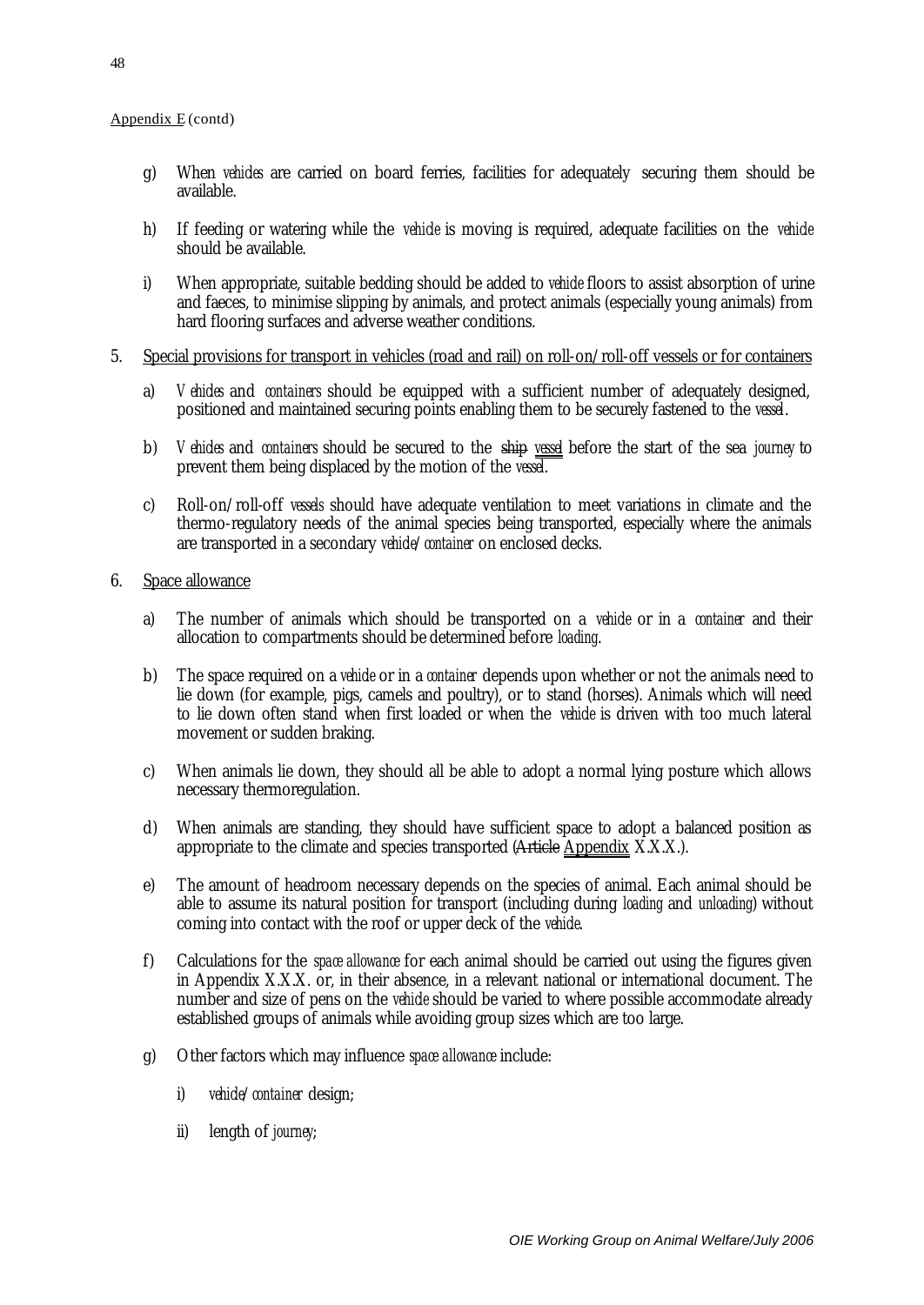- iii) need to provide feed and water on the *vehicle*;
- iv) quality of roads;
- v) expected weather conditions.

#### 7. Rest, water and feed

- a) There should be planning for the availability of Suitable water and feed should be available as appropriate and needed for the species, age, and condition of the animals, as well as the duration of the *journey*, climatic conditions, etc.
- b) There should be planning for the resting of animals at Animals should be allowed to rest at *resting points* at appropriate intervals during the *journey*. The type of transport, the age and species of the animals being transported, and climatic conditions should determine the frequency of rest stops and whether the animals should be unloaded. There should be planning for Water and feed should be available availability during rest stops.

#### 8. Ability to observe animals during the *journey*

- a) Animals should be positioned to enable each animal to be observed regularly during the *journey* to ensure their safety and good welfare.
- b) If the animals are in crates or on multi-tiered *vehicles* which do not allow free access for observation, for example where the roof of the tier is too low (i.e. less than 1.3 m), animals cannot be inspected adequately, and serious injury or disease could go undetected. In these circumstances, a shorter *journey* duration should be allowed, and the maximum duration will vary according to the rate at which problems arise in the species and under the conditions of transport.

#### 9. Control of disease

As animal transport is often a significant factor in the spread of infectious diseases, *journey* planning should take the following into account:

- a) Mixing of animals from different sources in a single consignment should be minimised.
- b) Contact at *resting points* between animals from different sources should be avoided.
- c) When possible, animals should be vaccinated against diseases to which they are likely to be exposed at their destination.
- d) Medications used prophylactically or therapeutically should be approved by the *Veterinary Authority* of the *importing country* and should only be administered by a *veterinarian* or other person who has been instructed in their use by a *veterinarian*, such as an *accredited animal handler* or an *animal handler*.

#### 10. Emergency response procedures

There should be an emergency management plan that identifies the important adverse events that may be encountered during the *journey*, the procedures for managing each event and the action to be taken in an emergency. For each important event, the plan should document the actions to be undertaken and the responsibilities of all parties involved, including communications and record keeping.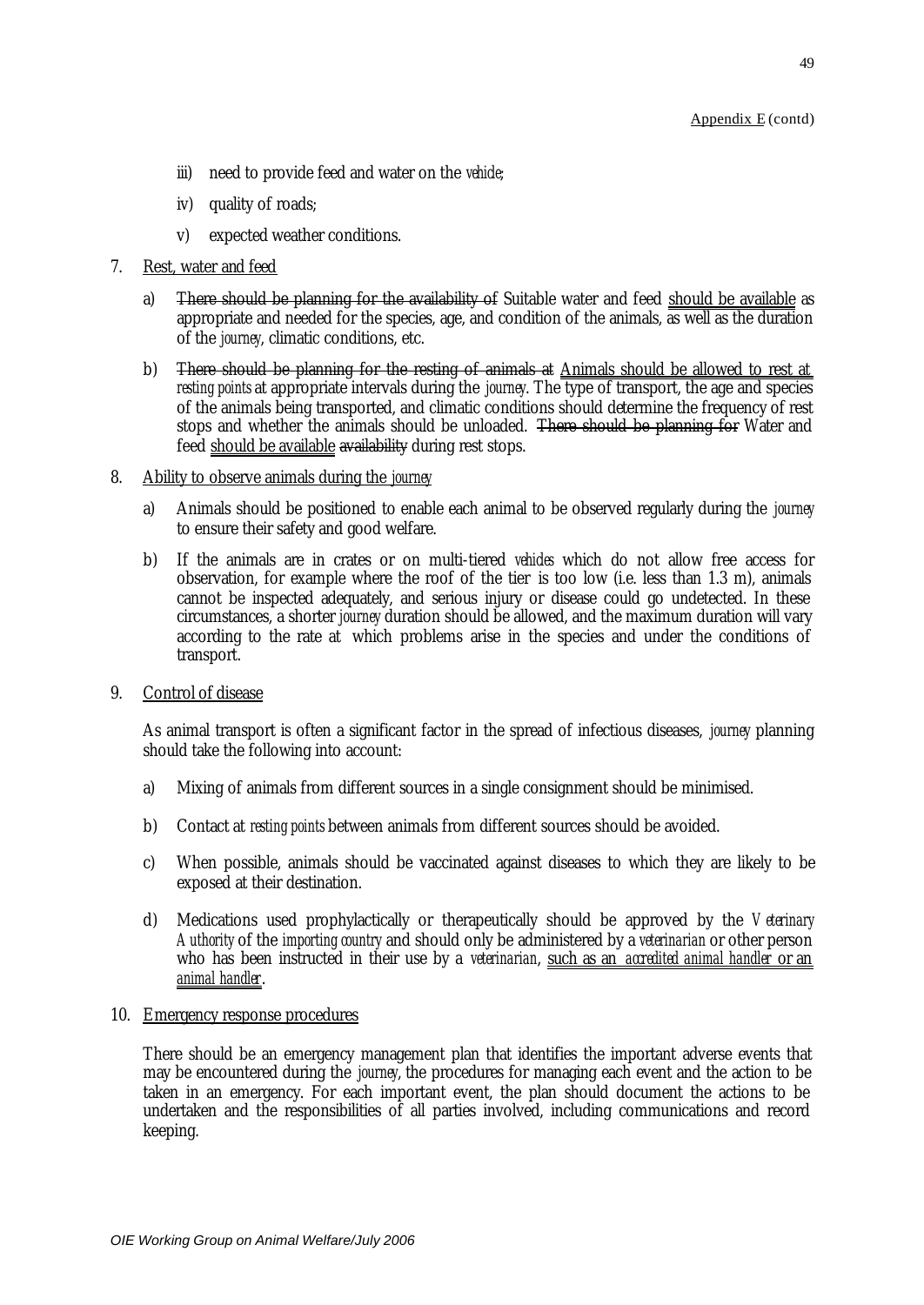#### 11. Other considerations

- a) Extreme weather conditions are hazardous for animals undergoing transport and require appropriate *vehicle* design to minimise risks. Special precautions should be taken for animals that have not been acclimatised or which are unsuited to either hot or cold conditions. In some extreme conditions of heat or cold, animals should not be transported at all.
- b) In some circumstances, transportation during the night may reduce thermal stress or the adverse effects of other external stimuli.

Article 3.7.3.5.

## **Documentation**

- 1. Animals should not be loaded until the documentation required to that point is complete.
- 2. The documentation accompanying the consignment should include:
	- a) *journey* travel plan (including and an emergency management plan);
	- b) date, time, and place of *loading* and *unloading*;
	- c) veterinary certification, when required;
	- d) <del>driver's</del> competencies of the driver;
	- e) identities of the *animal identification* transported to allow traceback *animal traceability* of individual animals to the premises of departure and, where possible, to the premises of origin;
	- f) details of any animals considered 'at risk' at particular risk of suffering poor welfare during transport (point 3e) of Article 3.7.3.6.);
	- g) documentation of the period of rest, and access to feed and water, prior to the *journey*;
	- h) *stocking density* estimate for each load in the consignment;
	- i) the *journey* log daily record of inspection and important events, including records of morbidity and mortality and actions taken, climatic conditions, rest stops, travel time and distance, feed and water offered and estimates of consumption, medication provided, and mechanical defects.
- 3. When veterinary certification is required to accompany consignments of animals, it should address:
	- a) fitness of animals to travel;
	- b) *animal identification* (description, number, etc.);
	- c) health status including any tests, treatments and vaccinations carried out;
	- d) when required, details of *disinfection* carried out.

At the time of certification, the *veterinarian* should notify the *accredited animal handler*, *animal handler* or the driver of any factors affecting the animals' fitness of animals to travel for a particular *journey*.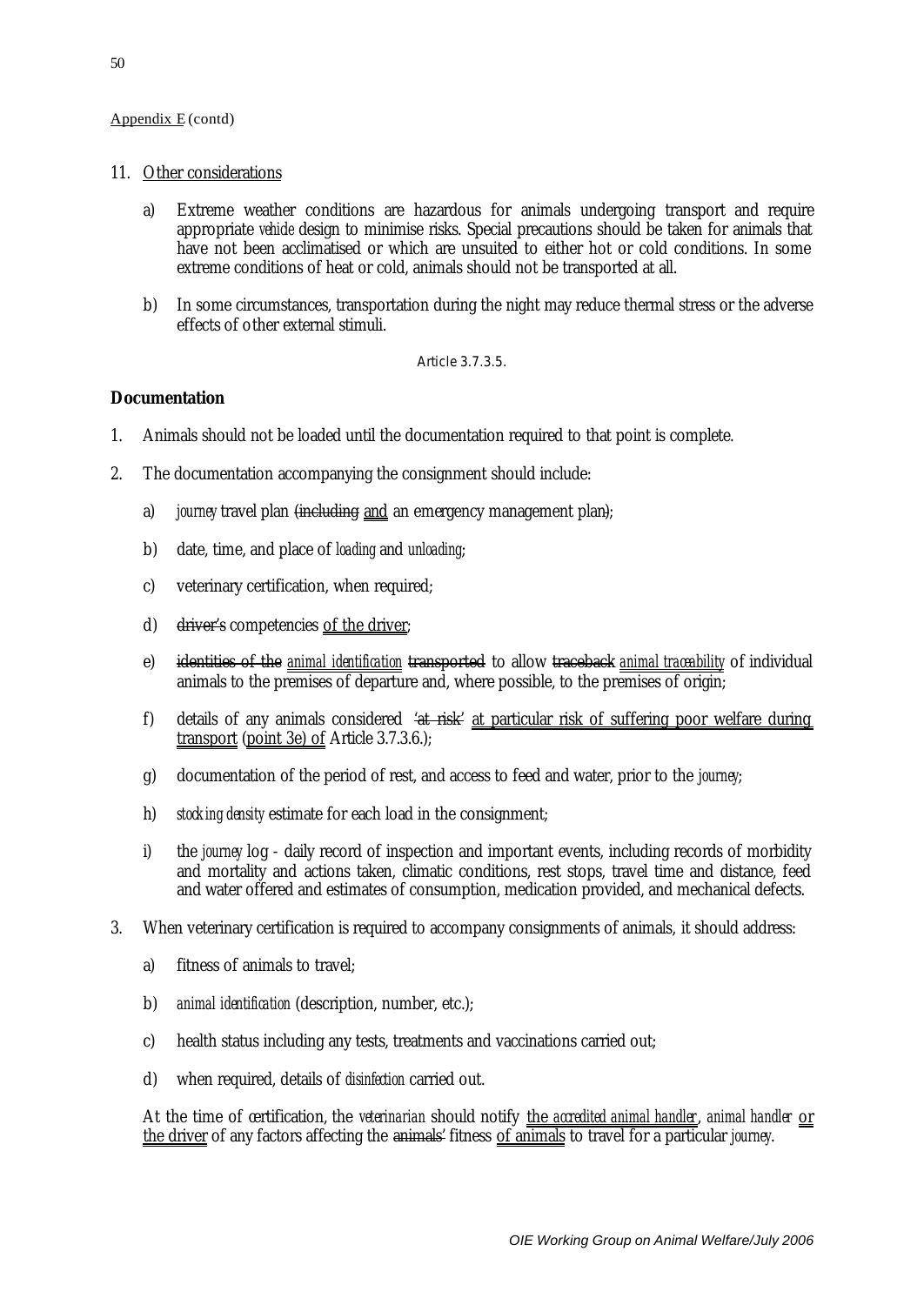#### Article 3.7.3.6.

## **Pre-journey period**

## 1. General considerations

- a) Pre-*journey* rest is necessary if the welfare of animals has become poor during the collection period because of the physical environment or the social behaviour of the animals.
- b) Pre-*journey* assembly/holding areas should be designed to:
	- i) securely hold the animals;
	- ii) maintain a safe environment from hazards, including predators and disease;
	- iii) protect animals from exposure to severe weather conditions;
	- iv) allow for maintenance of social groups; and
	- v) allow for rest, and appropriate water and feed; and
	- vi) allow sufficient space for all animals to lie down comfortably and move around freely.
- c) Consideration should be given to an animal's the previous transport experience, training and conditioning of the animals, if known, as these may reduce fear and stress in animals.
- d) Feed and water should be provided pre-*journey* if the *journey* duration is greater than the normal inter-feeding and drinking interval for the animal. Recommendations for specific species are described in detail in Article 3.7.3.11.
- e) When animals are to be provided with a novel diet or method of feed or water provision during the *journey* an adequate period of adaptation should be planned allowed.
- f) Before each *journey*, *vehicles* and *containers* should be thoroughly cleaned and, if necessary, treated for animal health and public health purposes, using methods approved by the *Competent Authority.* When cleaning is necessary during a *journey*, this should be carried out with the minimum of stress to the animals.
- g) Where an *accredited animal handler* or *animal handler* believes that there is a significant risk of disease among the animals to be loaded or significant doubt as to their fitness to travel, the animals should be examined by a *veterinarian*.

#### 2. Selection of compatible groups

Compatible groups should be selected before transport to avoid adverse animal welfare consequences. The following guidelines should be applied when assembling groups of animals:

- a) Animals reared together should be maintained as a group; animals with a strong social bond, such as a dam and offspring, should be transported together.
- b) Animals of the same species can be mixed unless there is a significant likelihood of aggression; aggressive individuals should be segregated (recommendations for specific species are described in detail in Article 3.7.3.11.). For some species, animals from different groups should not be mixed because poor welfare occurs unless they have established a social structure.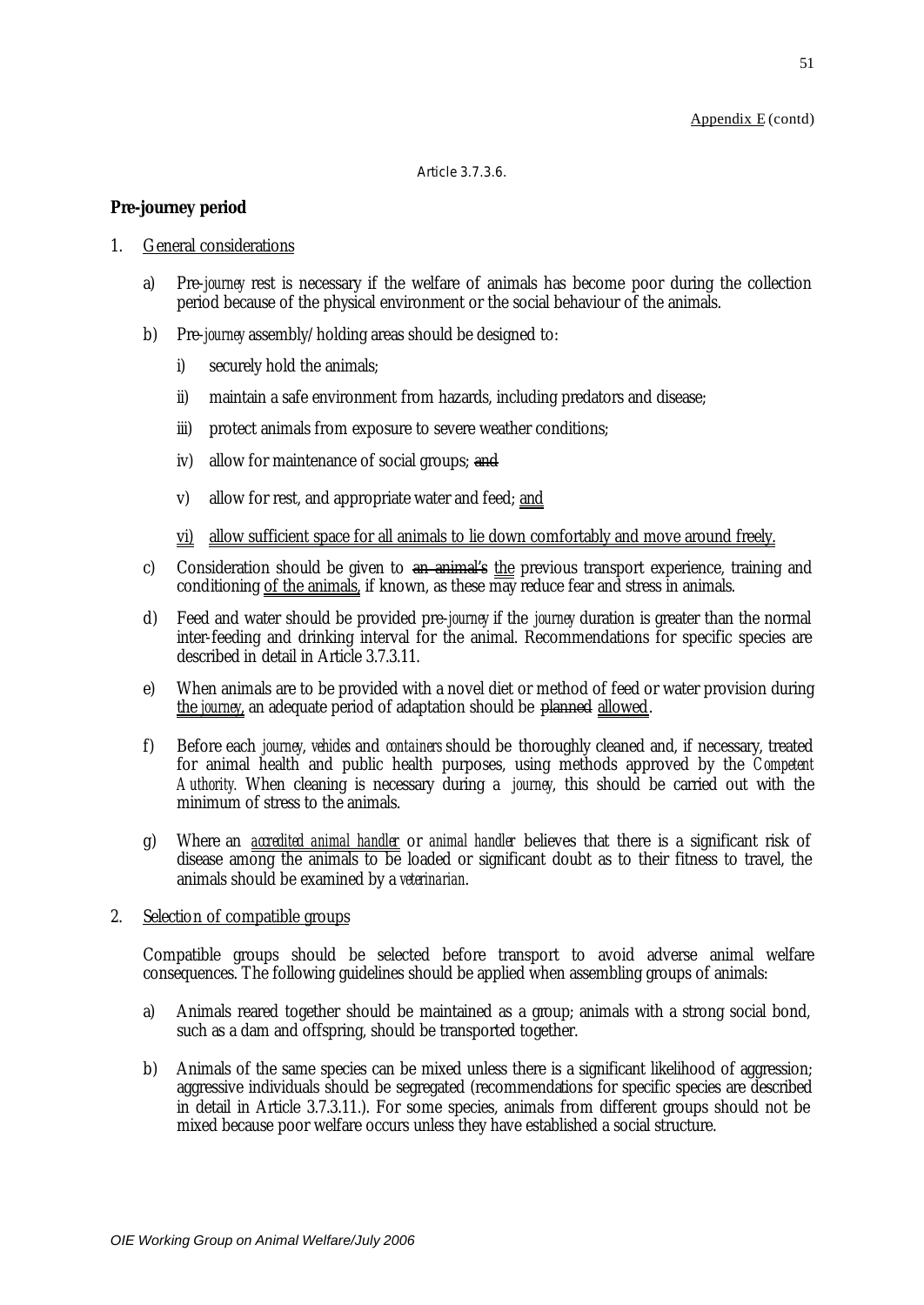- c) Young or small animals should be separated from older or larger animals, with the exception of nursing mothers with young at foot.
- d) Animals with horns or antlers should not be mixed with animals lacking horns or antlers unless judged to be compatible.
- e) Animals of different species should not be mixed unless they are judged to be compatible.

#### 3. Fitness to travel

- a) Each animal should be inspected by a *veterinarian* or an *accredited animal handler* to assess fitness to travel. If its fitness to travel is in doubt, the animal should be examined by a *veterinarian*. Animals found unfit to travel should not be loaded onto a *vehicle*, except for transport to receive veterinary treatment.
- b) Humane and effective arrangements should be made by the owner or agent for the handling and care of any animal rejected as unfit to travel.
- c) Animals that are unfit to travel include, but may not be limited to:
	- i) those that are sick, injured, weak, disabled or fatigued;
	- ii) those that are unable to stand unaided and bear weight on each leg;
	- iii) those that are blind in both eyes;
	- iv) those that cannot be moved without causing them additional suffering;
	- v) newborn with an unhealed navel;
	- vi) pregnant animals which would be in the final 10% of their gestation period at the planned time of *unloading*;
	- vii) females travelling without young which have given birth within the previous 48 hours;
	- viii) those whose body condition would result in poor welfare because of the expected climatic conditions.
- d) Risks during transport can be reduced by selecting animals best suited to the conditions of travel and those that are acclimatised to expected weather conditions.
- e) Animals 'at risk' at particular risk of suffering poor welfare during transport and which require special conditions (such as in the design of facilities and *vehicles*, and the length of the *journey*) and additional attention during transport, may include:
	- i) large or obese individuals;
	- ii) very young or old animals;
	- iii) excitable or aggressive animals;
	- iv) animals which have had little contact with humans;
	- v) animal subject to motion sickness;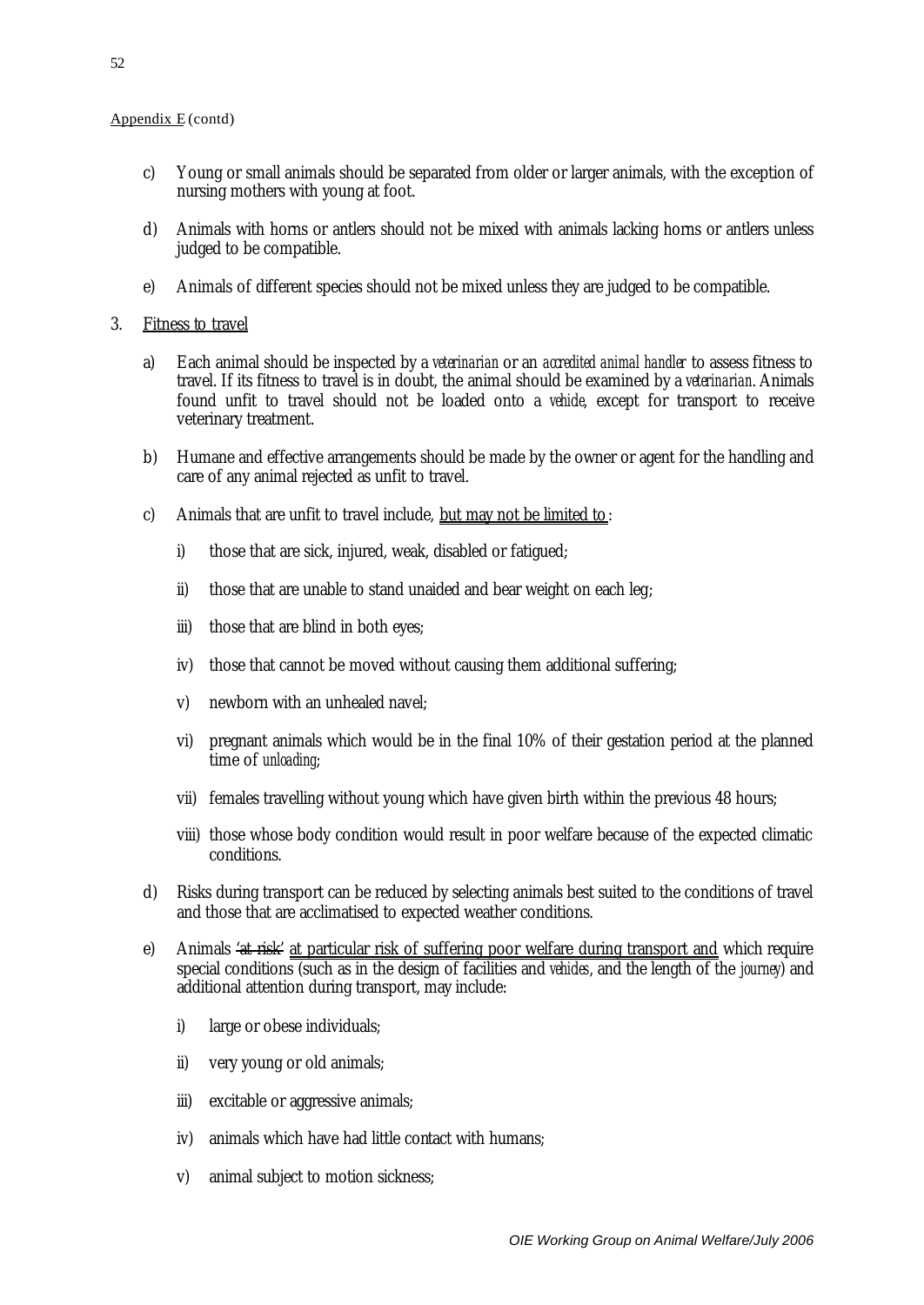- vi) females in late pregnancy or heavy lactation, dam and offspring;
- vii) animals with a history of exposure to stressors or pathogenic agents prior to transport.

#### 4. Specific species requirements

Transport procedures should be able to take account of variations in the behaviour of the species. Flight zones, social interactions and other behaviour vary significantly among species and even within species. Facilities and handling procedures that are successful with one species are often ineffective or dangerous with another.

Recommendations for specific species are described in detail in Article 3.7.3.11.

Article 3.7.3.7.

## **Loading**

- 1. Competent supervision
	- a) *Loading* should be carefully planned as it has the potential to be the cause of poor welfare in transported animals.
	- b) *Loading* should be supervised by a *veterinarian* or an accredited animal handler and  $\leftrightarrow$  conducted by *accredited animal handlers* or *animal handlers*. These *animal handlers* should ensure that The animals are to be loaded quietly and without unnecessary noise, harassment or force— and that uUntrained assistants or spectators do should not impede the process.
	- c) In cases where animals are loaded onto individual trucks on a farm, the animal owner is responsible for ensuring the presence of a loading supervisor who is competent in the issues in animal welfare.
	- d) When *containers* are loaded onto a *vehicle*, this should be carried out in such a way to avoid poor animal welfare.

## 2. Facilities

- a) The facilities for *loading* including the collecting area, races and loading ramps should be designed and constructed to take into account the needs and abilities of the animals with regard to dimensions, slopes, surfaces, absence of sharp projections, flooring, etc.
- b) *Loading* facilities should be properly illuminated to allow the animals to be observed by the *accredited animal handlers and/or animal handler(s)*, and to allow the animals' ease of movement of the animals at all times. Facilities should provide uniform light levels directly over approaches to sorting pens, chutes, loading ramps, with brighter light levels inside *vehicles*/*containers*, in order to minimise baulking. Dim light levels may be advantageous for the catching of poultry and some other animals. Artificial lighting may be required.
- c) Ventilation during *loading* and the *journey* should provide for fresh air, the removal of excessive heat, humidity and noxious fumes (such as ammonia and carbon monoxide), and the prevention of accumulations of ammonia and carbon dioxide. Under warm and hot conditions, ventilation should allow for the adequate convective cooling of each animal. In some instances, adequate ventilation can be achieved by increasing the *space allowance* for animals.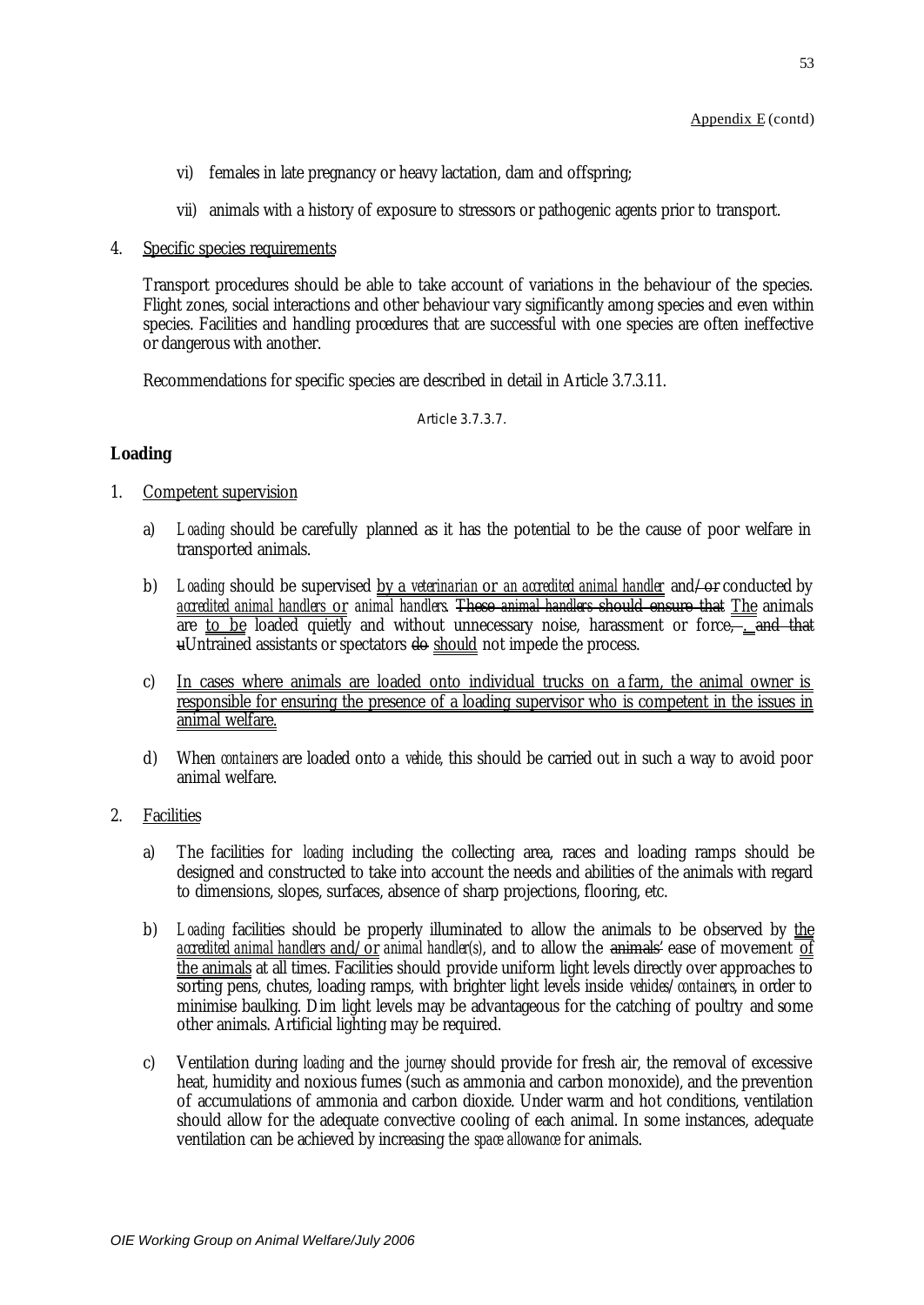#### 3. Goads and other aids

The following principles should apply:

- a) Animals which have little or no room to move should not be subjected to physical force or goads and other aids which compel movement.
- b) Useful and permitted aids include panels, flags, plastic paddles, flappers (a length of cane with a short strap of leather or canvas attached), plastic bags and metallic rattles; they should be used in a manner sufficient to encourage and direct movement of the animals.
- c) Painful procedures (including whipping, tail twisting, use of nose twitches, pressure on eyes, ears or external genitalia), or the use of unsuitable goads or other aids (including sticks with sharp ends, lengths of metal piping, fencing wire or heavy leather belts), should not be used to move animals.
- d) The use of goads which administer electric shocks should be discouraged, and restricted to that necessary to assist movement of the animal. Such use should be limited to battery-powered goads on the hindquarters of adult pigs and cattle, and never on sensitive areas such as the eyes, mouth, ears, anogenital region or belly. Such instruments should not be used on other animals.
- e) The use of well trained dogs to help with the *loading* of some species may be acceptable.
- f) The throwing or dropping of animals, or their lifting or dragging by body parts such as their tail, head, horns, ears, limbs, wool, hair or feathers, should not be permitted. The manual lifting of small animals is permissible.
- g) Shouting or yelling at animals or making loud noises e.g. through the cracking of whips to encourage them to move should not occur, as such actions may make the animals agitated, leading to crowding or falling.
- a) Animals that have little or no room to move should not be subjected to physical force or goads and other aids which compel movement. Electric goads and prods should only be used in extreme cases and not on a routine basis to move animals. The use and the power output should be restricted to that necessary to assist movement of an animal and only when an animal has a clear path ahead to move. Goads and other aids should not be used repeatedly if the animal fails to respond or move. In such cases it should be investigated whether some physical or other impediment is preventing the animal from moving.
- b) The use of such devices should be limited to battery-powered goads on the hindquarters of pigs and large ruminants, and never on sensitive areas such as the eyes, mouth, ears, anogenital region or belly. Such instruments should not be used on horses, sheep and goats of any age, or on calves or piglets.
- c) Useful and permitted goads include panels, flags, plastic paddles, flappers (a length of cane with a short strap of leather or canvas attached), plastic bags and metallic rattles; they should be used in a manner sufficient to encourage and direct movement of the animals without causing undue stress.
- d) Painful procedures (including whipping, tail twisting, use of nose twitches, pressure on eyes, ears or external genitalia), or the use of goads or other aids which cause pain and suffering (including large sticks, sticks with sharp ends, lengths of metal piping, fencing wire or heavy leather belts), should not be used to move animals.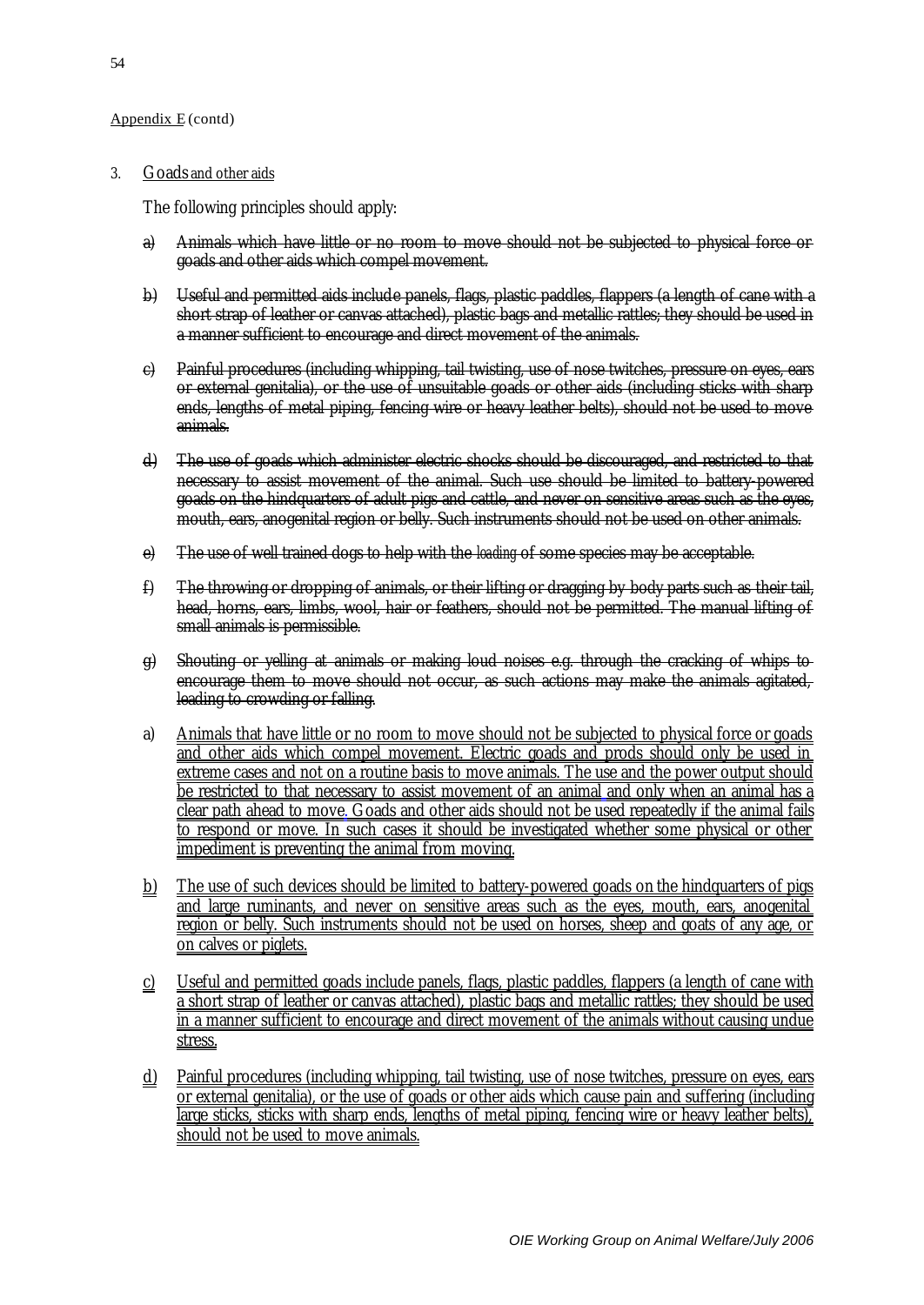- e) Shouting or yelling at animals or making loud noises (e.g., through the cracking of whips) to encourage them to move should not occur, as such actions may make the animals agitated, leading to crowding or falling.
- f) The use of well trained dogs to help with the *loading* of some species may be acceptable.
- g) Animals should be grasped or lifted in a manner which avoids pain or suffering and physical damage (e.g. bruising, fractures, dislocations). In the case of quadrupeds, manual lifting by a person should only be used in young animals or small species, and in a manner appropriate to the species; grasping or lifting such animals only by their wool, hair, feathers, feet, neck, ears, tails, head, horns, limbs causing pain or suffering should not be permitted, except in an emergency where animal welfare or human safety may otherwise be compromised.
- h) Conscious animals should not be thrown, dragged or dropped.
- i) Performance standards should be established in which numerical scoring is used to evaluate the use of such instruments, and b measure the percentage of animals moved with an electric instrument and the percentage of animals slipping or falling as a result of their usage.

Article 3.7.3.8.

## **Travel**

- 1. General considerations
	- a) *Accredited animal handlers/animal handlers* and/or drivers should check the load immediately before departure to ensure that the animals have been properly loaded. Early in the trip, the *accredited animal handler/animal handler* or the driver should check the animals again and make appropriate adjustments if necessary. Each load should be checked again early in the trip and adjustments made as appropriate. From then on, periodic checks should be made by the *accredited animal*  handler/animal handler or the driver throughout the trip. Periodic checks should be made throughout the trip.
	- b) Drivers should utilise smooth, defensive driving techniques, without sudden turns or stops, to minimise uncontrolled movements of the animals.
- 2. Methods of restraining or containing animals
	- a) Methods of restraining animals should be appropriate to the species and age of animals involved and the training of the individual animal.
	- b) Recommendations for specific species are described in detail in Article 3.7.3.11.
- 3. Regulating the environment within vehicles or containers
	- a) Animals should be protected against harm from hot or cold conditions during travel. Effective ventilation procedures for maintaining the animals' environment within *vehicles* or *containers* will vary according to whether conditions are cold, hot and dry or hot and humid, but in all conditions a build-up of noxious gases should be prevented. Specific temperature and humidity parameters are described in detail in Appendix X.X.X.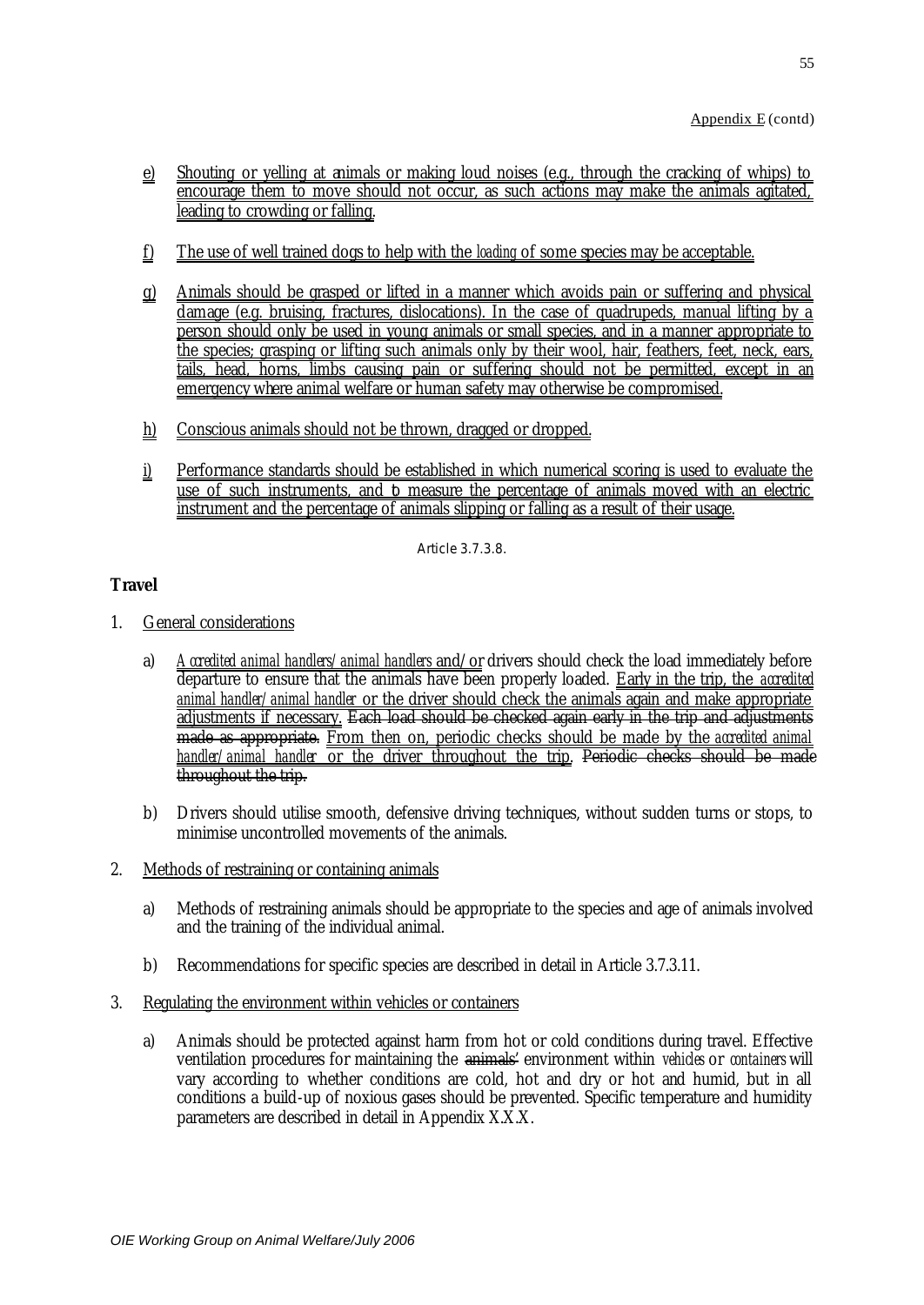- b) The animals' environment within *vehicles* or *containers* in hot and warm weather can be regulated by the flow of air produced by the movement of the *vehicle*. In warm and hot weather, the duration of *journey* stops should be minimised and *vehicles* should be parked under shade, with adequate and appropriate ventilation.
- c) To minimise slipping and soiling, and maintain a healthy environment, urine and faeces should be removed from floors when necessary and disposed of in such a way as to prevent the transmission of disease and in compliance with all relevant health and environmental legislation.

#### 4. Sick, injured and or dead animals

- a) A driver or *Accredited animal handler*/animal handler or the driver finding sick, injured or dead animals should act according to a predetermined emergency response plan.
- b) If possible, Sick or injured animals should be segregated.
- c) Ferries (roll-on roll-off) should have procedures to treat sick or injured animals during the *journey*.
- d) In order to reduce the likelihood that animal transport will increase the spread of infectious disease, contact between transported animals, or the waste products of the transported animals, and other farm animals should be minimised.
- e) During the *journey*, when disposal of a dead animal becomes necessary, this should be carried out in such a way as to prevent the transmission of disease and in compliance with all relevant health and environmental legislation.
- f) When euthanasia is necessary, the driver or *accredited animal handler/animal handler* or the driver should ensure that it is carried out as quickly as possible and assistance should be sought from a *veterinarian* or <del>other person(s)</del> an *accredited animal handler* competent in humane euthanasia procedures. Recommendations for specific species are described in Appendix 3.7.6. on killing of animals for disease control purposes.

#### 5. Water and feed requirements

- a) If *journey* duration is such that feeding or watering is required or if the species requires feed or water throughout, access to suitable feed and water for all the animals (appropriate for their species and age) carried in the *vehicle* should be provided. There should be adequate space for all animals to move to the feed and water sources and due account taken of likely competition for feed.
- b) Recommendations for specific species are described in detail in Article 3.7.3.11.

#### 6. Rest periods and conditions including hygiene

- a) Animals that are being transported should be rested at appropriate intervals during the *journey* and offered feed and water, either on the *vehicle* or, if necessary, unloaded into suitable facilities.
- b) Suitable facilities should be used en route, when resting requires the *unloading* of the animals. These facilities should meet the needs of the particular animal species and should allow access of all animals to feed and water.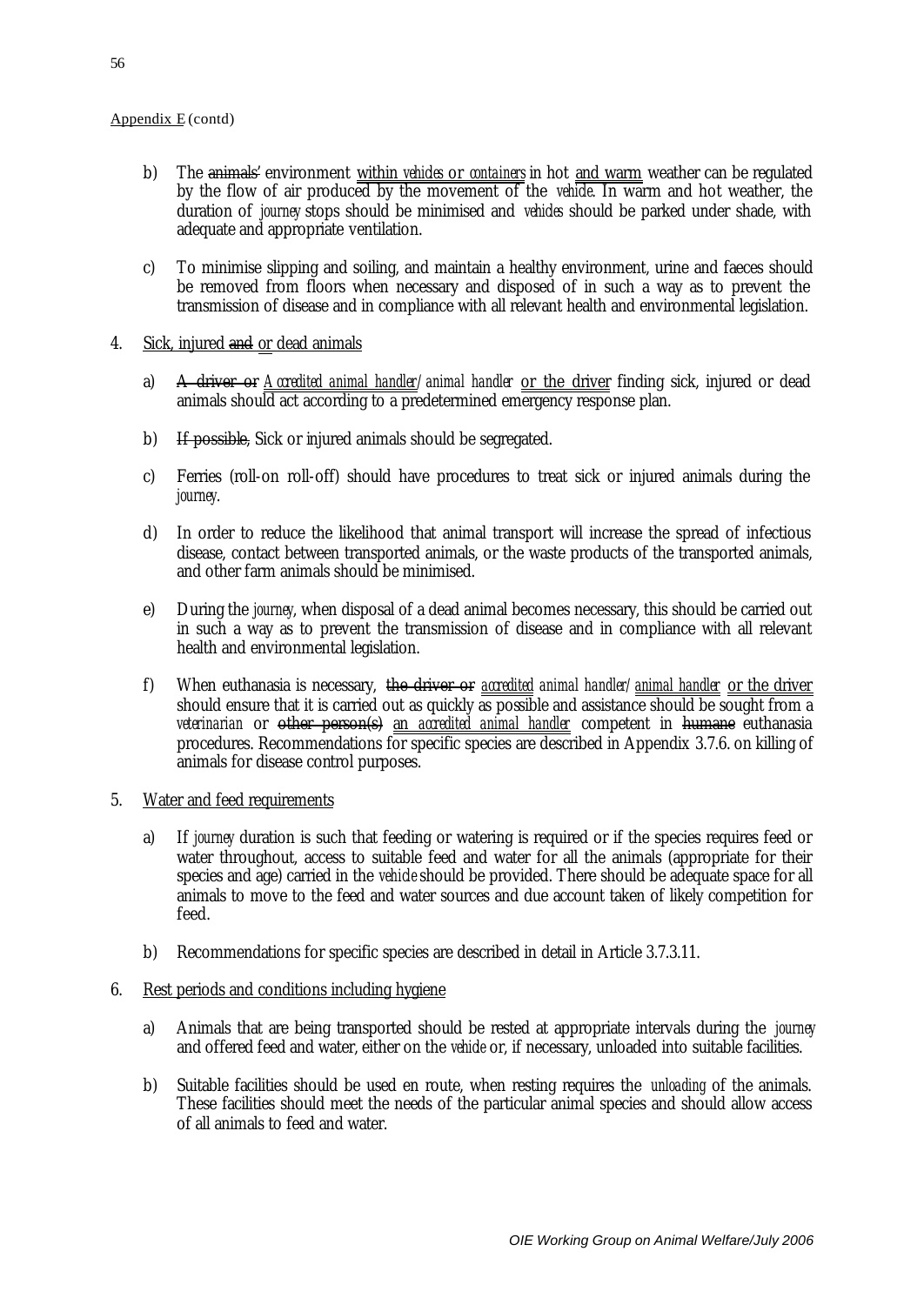## 7. In-transit observations

- a) Animals being transported by road should be observed soon after a *journey* is commenced and whenever the driver has a rest stop (with a maximum interval of 5 hours). After meal breaks and refuelling stops, the animals should be observed immediately prior to departure.
- b) Animals being transported by rail should be observed at each scheduled stop nearest to 5 hours since the last observation. The responsible rail transporter should monitor the progress of trains carrying animals and take all appropriate action to minimise delays.
- c) During stops, it should be ensured that the animals continue to be properly confined, have appropriate feed and water, and their physical condition is satisfactory.

Article 3.7.3.9.

## **Unloading and post-journey handling**

- 1. General considerations
	- a) The required facilities and the principles of animal handling detailed in Article 3.7.3.7. apply equally to *unloading*, but consideration should be given to the likelihood that the animals will be fatigued.
	- b) *Unloading* should be supervised and/or by a *veterinarian* or an *accredited animal handler* and conducted by an *accredited animal handlers* or *animal handlers* with knowledge and experience of the behavioural and physical characteristics of the species being unloaded. Animals should be unloaded from the *vehicle* into appropriate facilities as soon as possible after arrival at the destination but sufficient time should be allowed for *unloading* to proceed quietly and without unnecessary noise, harassment or force.
	- c) Facilities should provide all animals with appropriate care and comfort, adequate space and ventilation, access to feed (if appropriate) and water, and shelter from extreme weather conditions.
	- d) For details regarding the *unloading* of animals at a *slaughterhouse*, see Appendix 3.7.5. on slaughter of animals for human consumption.
- 2. Sick and or injured animals
	- a) An animal that has become sick, injured or disabled during a *journey* should be appropriately treated or humanely killed euthanized by a *veterinarian* or an *accredited animal handler* (see Appendix 3.7.6. on killing of animals for disease control purposes). When If necessary, veterinary advice should be sought in the care and treatment of these animals. In some cases, where animals are non-ambulatory due to fatigue, injury or sickness, it may be in the best welfare interests of the animal to be treated or euthanased aboard the *vehicle*.
	- b) At the destination, *the animal handler* or the driver during transit should ensure that responsibility for the welfare of sick, injured or disabled animals is transferred to a suitable person *veterinarian* or an *accredited animal handler*.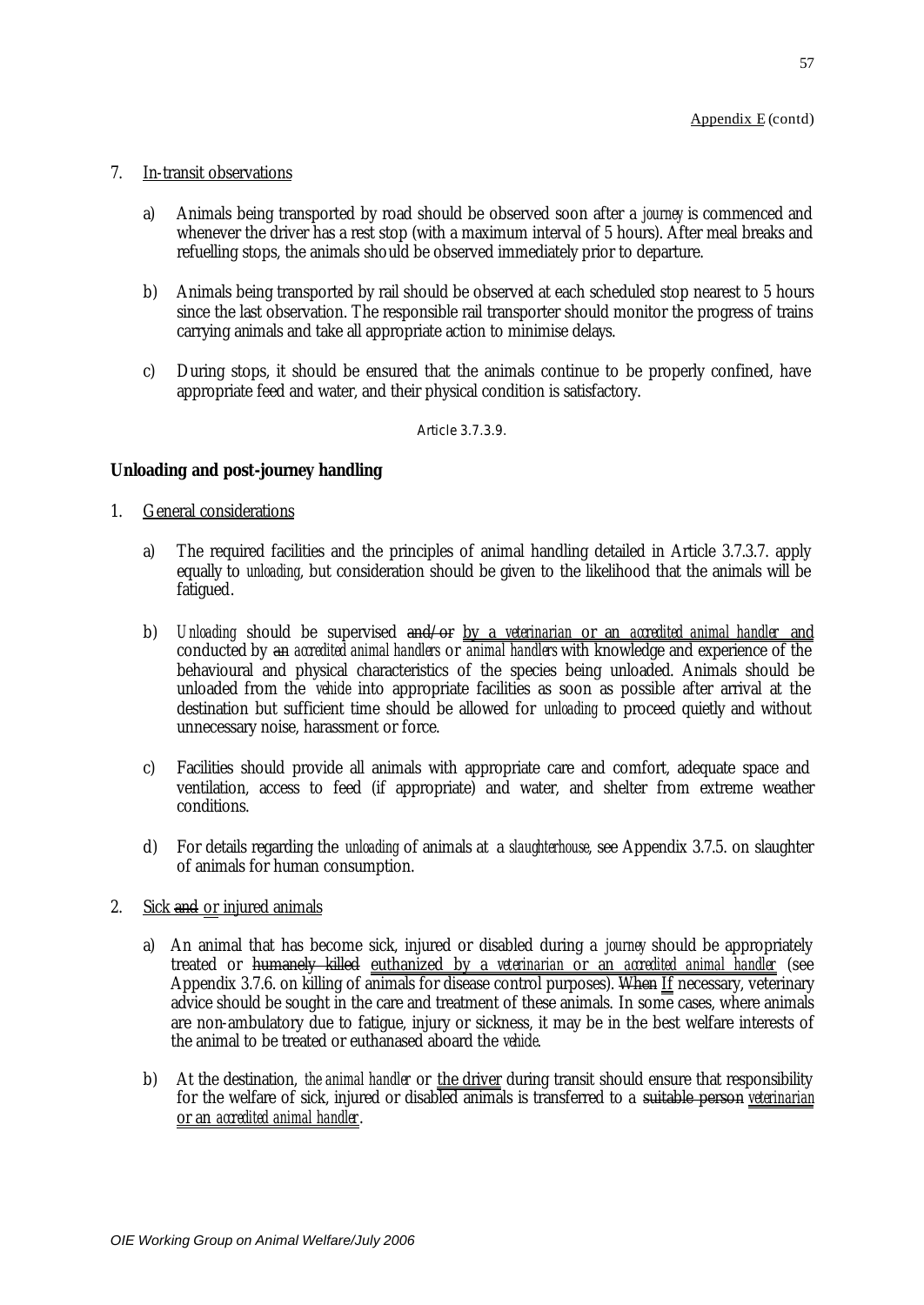- c) If treatment or euthanasia is not possible aboard the *vehicle*, there should be appropriate facilities and equipment for the humane *unloading* of animals that are non-ambulatory due to fatigue, injury or sickness. These animals should be unloaded in a manner that causes the least amount of suffering. After *unloading*, separate pens and other appropriate facilities should be available for sick or injured animals.
- d) Feed, if appropriate, and water should be available for each sick or injured animal.

#### 3. Addressing disease risks

The following should be taken into account in addressing the greater risk of disease due to animal transport and the possible need for segregation of transported animals at the destination:

- a) increased contact among animals, including those from different sources and with different disease histories;
- b) increased shedding of pathogens and increased susceptibility to infection related to stress and impaired defences against disease, including immunosuppression;
- c) exposure of animals to pathogens which may contaminate *vehicles*, *resting points*, *markets*, etc.

#### 4. Cleaning and disinfection

- a) *Vehicles*, crates, *containers*, etc. used to carry the animals should be cleaned before re-use through the physical removal of manure and bedding by scraping, washing and flushing vehicles and containers with water and detergent. This should be followed by *disinfection* when there are concerns about disease transmission.
- b) Manure, litter, bedding and the bodies of any animals which die during the *journey* should be disposed of in such a way as to prevent the transmission of disease and in compliance with all relevant health and environmental legislation.
- c) Establishments like livestock *markets*, *slaughterhouses*, *resting sites*, railway stations, etc. where animals are unloaded should be provided with appropriate areas for the cleaning and *disinfection* of *vehicles*.
- d) Where *disinfestation* is necessary, it should be carried out with the minimum stress to the animals.

#### Article 3.7.3.10.

#### **Actions in the event of a refusal to allow the completion of the journey**

- 1. The welfare of the animals should be the first consideration in the event of a refusal to allow the completion of the *journey*.
- 2. When the animals have been refused import, the *Competent Authority* of that the *importing country* should make available suitable isolation facilities to allow the *unloading* of animals from a *vehicle* and their secure holding, without posing a risk to the health of national herd or flock, pending resolution of the situation. In this situation, the priorities should be:
	- a) The *Competent Authority* of the *importing country* should provide urgently in writing the reasons for the refusal.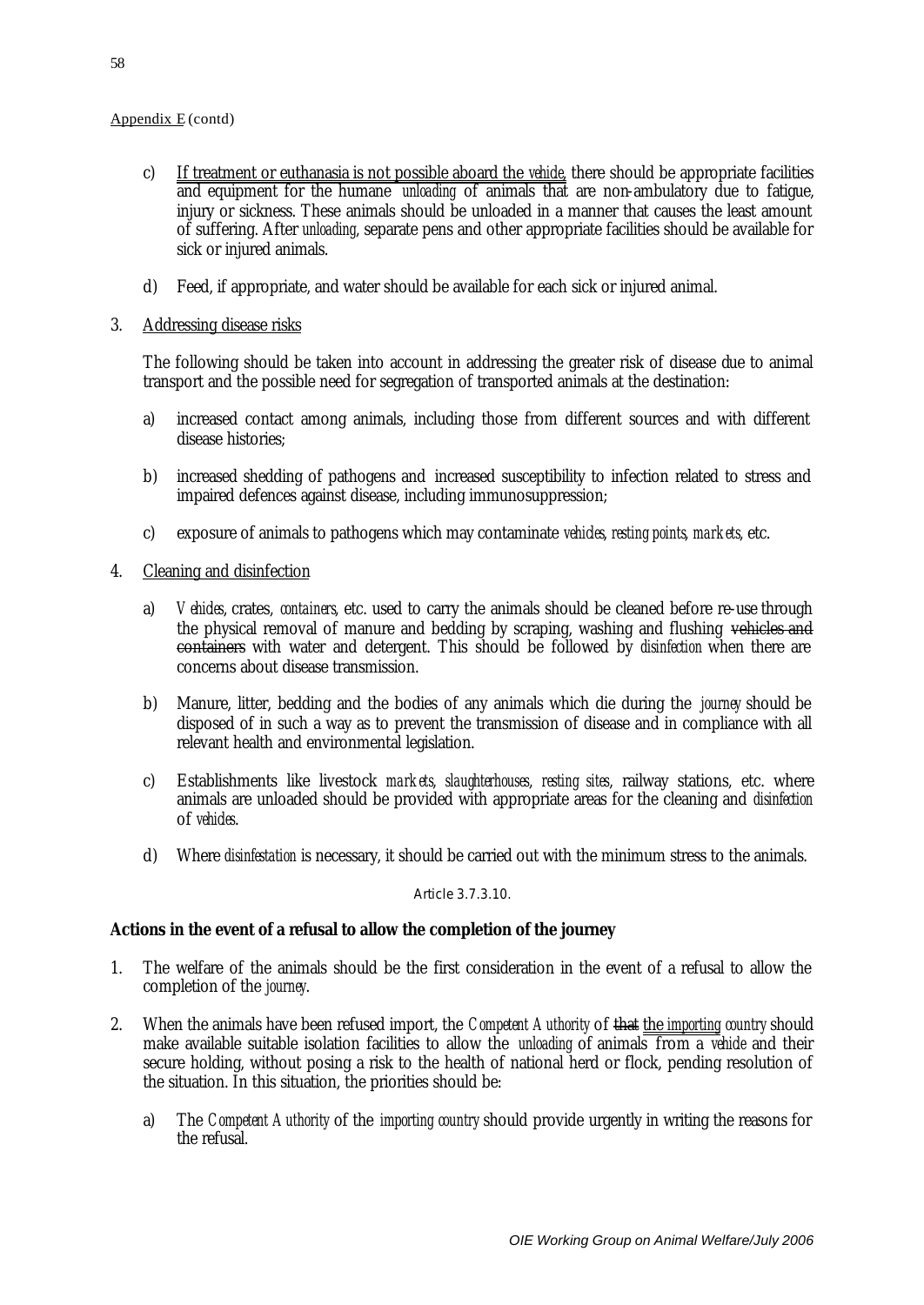- b) In the event of a refusal for animal health reasons, the *Competent Authority* of the *importing country* should provide urgent access to a *veterinarian*, where possible an OIE *veterinarian(s)* appointed by the Director General, to assess the animals' health status of the animals with regard to the concerns of the *importing countr*y's concerns, and the necessary facilities and approvals to expedite the required diagnostic testing.
- c) The *Competent Authority* of the *importing country* should provide access to allow continued assessment of the health and other aspects of the welfare of the animals.
- d) If the matter cannot be promptly resolved, the *Competent Authorities* of the *exporting* and *importing countries* should call on the OIE to mediate.
- 3. In the event that a *Competent Authority* requires the animals to remain on the *vehicle*, the priorities should be:
	- a) The *Competent Authority* should allow reprovisioning of the *vehicle* with water and feed as necessary.
	- b) The *Competent Authority* should provide urgently in writing the reasons for the refusal.
	- c) In the event of a refusal for animal health reasons, the *Competent Authority* should provide urgent access to an independent *veterinarian(s)* to assess the animals' health status of the animals, and the necessary facilities and approvals to expedite the required diagnostic testing.
	- d) The *Competent Authority* should provide access to allow continued assessment of the health and other aspects of the welfare of the animals, and the necessary actions to deal with any animal issues which arise.
- 4. The OIE should utilise its dispute settlement mechanism to identify a mutually agreed solution which will address animal health and any other welfare issues in a timely manner.

Article 3.7.3.11.

#### **Species specific issues**

(To be developed)

- - - - - - - - - - - - - - - - text deleted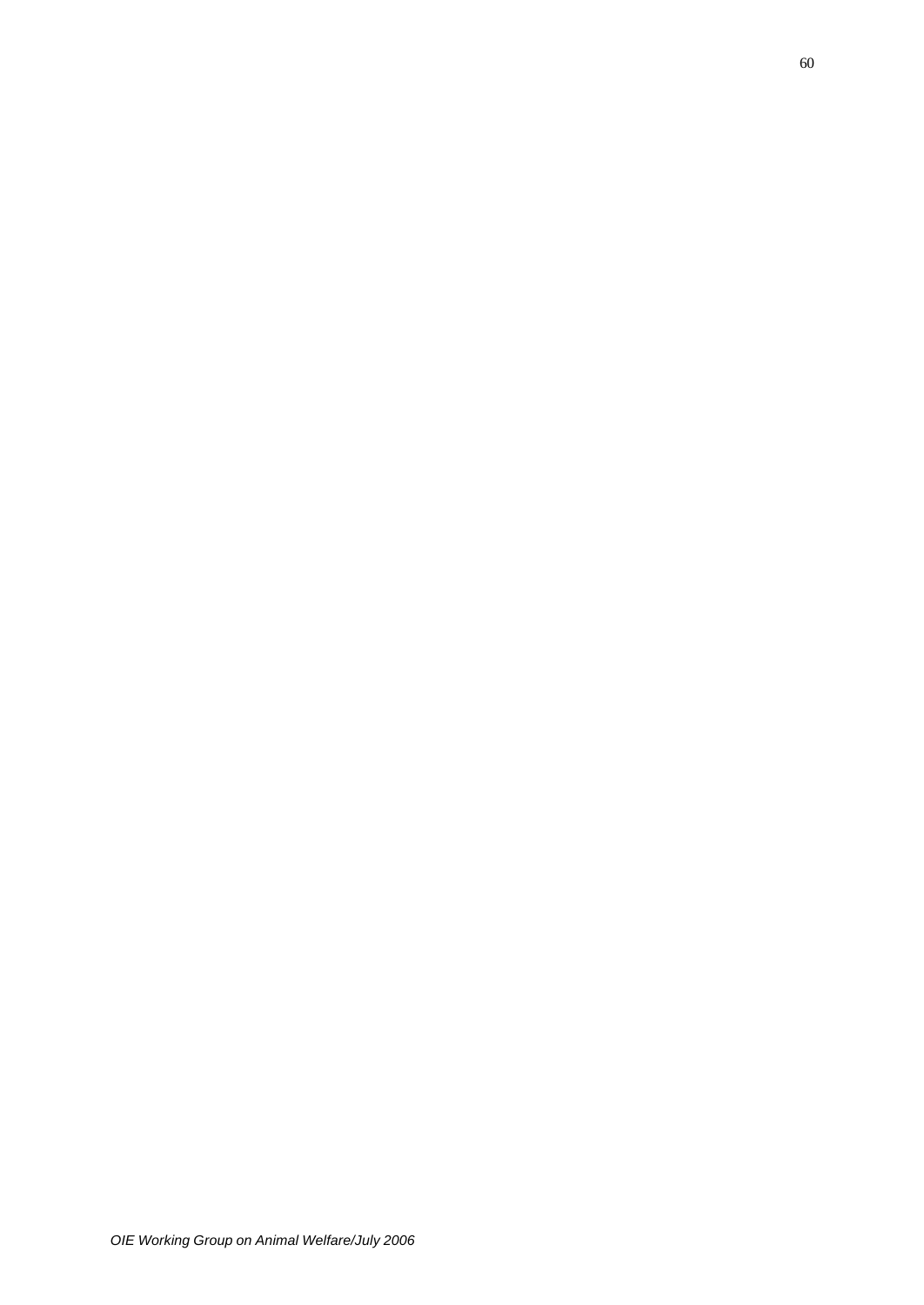Appendix F

# GUIDELINES FOR THE SLAUGHTER OF ANIMALS

Article 3.7.5.1.

#### **General principles**

#### 1. Object

These guidelines address the need to ensure the welfare of food animals during pre-*slaughter* and *slaughter* processes, until they are dead.

These guidelines apply to the *slaughter* in *slaughterhouses* of the following domestic animals: cattle, buffalo, sheep, goats, deer, horses, pigs, ratites and poultry. Other animals, wherever they have been reared, and all animals slaughtered outside *slaughterhouses* should be managed to ensure that their *transport*, lairaging *lairage*, *restraint* and *slaughter* is carried out without causing undue stress to the animals; the principles underpinning these guidelines apply also to these animals.

2. Personnel

Persons engaged in the *unloading*, moving, lairaging *lairage*, care, restraining *restraint*, *stunning*, *slaughter* and bleeding of animals play an important role in the welfare of those animals. For this reason, there should be a sufficient number of personnel, who should be patient, considerate, competent and familiar with the guidelines outlined in this Appendix and their application within the national context.

Competence may be gained through formal training and/or practical experience. This competence should be demonstrated through a current certificate from the *Competent Authority* or from an independent body accredited by the *Competent Authority*.

The management of the *slaughterhouse* and the *Veterinary Services* should ensure that *slaughterhouse* staff are competent and carry out their tasks in accordance with the principles of animal welfare.

The management of the slaughterhouse and the *Veterinary Services* should ensure that slaughterhouse staff carry out their tasks in accordance with the principles of animal welfare.

3. Animal behaviour

*Accredited animal handlers* and *animal handlers* should be experienced and competent in handling and moving farm livestock and understand the behaviour patterns of animals and the underlying principles necessary to carry out their tasks.

The behaviour of individual animals or groups of animals will vary, depending on their breed, sex, temperament and age and the way in which they have been reared and handled. Despite these differences, the following behaviour patterns which are always present to some degree in domestic animals, should be taken into consideration in handling and moving the animals.

Most domestic livestock are kept in herds and follow a leader by instinct.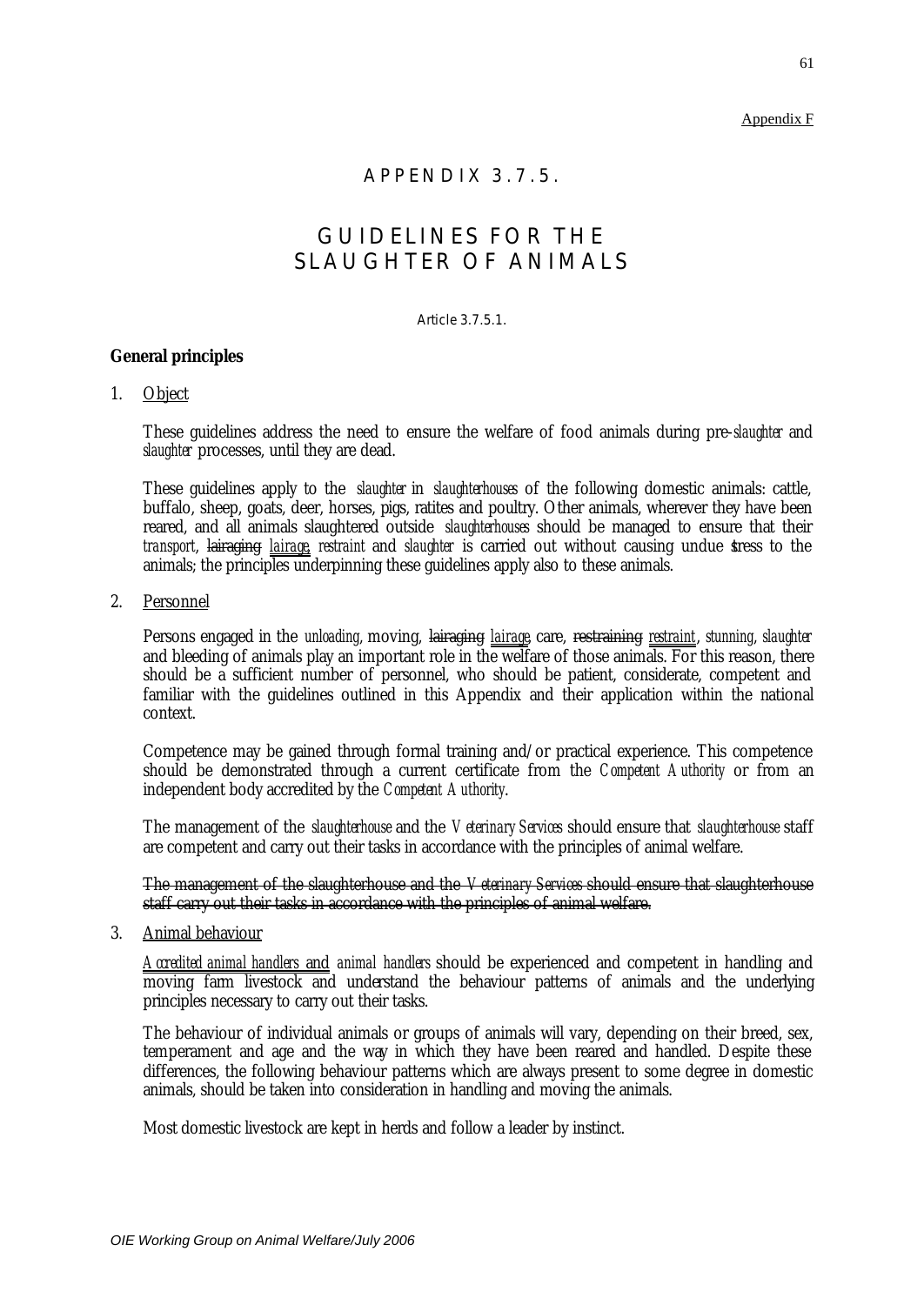Animals which are likely to be hostile to each other in a group situation should not be mixed at *slaughterhouses*.

The desire of some animals to control their personal space should be taken into account in designing facilities.

Domestic animals will try to escape if *animal handler* any person approaches closer than a certain distance. This critical distance, which defines the flight zone, varies among species and individuals of the same species, and depends upon previous contact with humans. Animals reared in close proximity to humans (i.e. tame) have a small smaller flight zone, whereas those kept in free range or extensive systems may have flight zones which may vary from one metre to many metres. *Accredited animal handlers* and/or *animal handlers* should avoid sudden penetration of the flight zone which may cause a panic reaction which could lead to aggression or attempted escape.

**An example of a flight zone (cattle)**



*Animal handler* **movement pattern to move cattle forward**

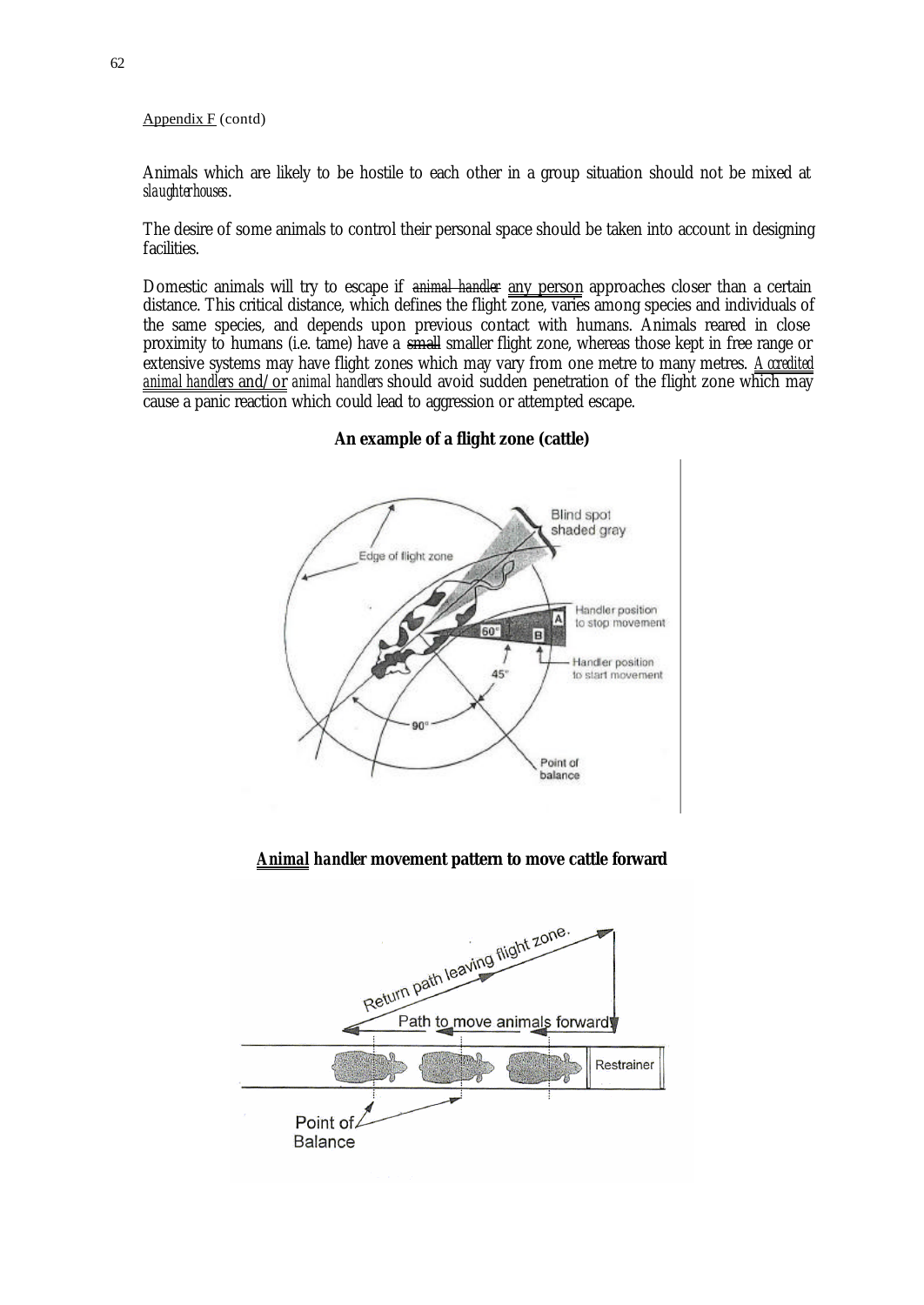63

*Accredited animal handlers* and *animal handlers* should use the point of balance at an the animal's shoulder to move animals, adopting a position behind the point of balance to move an animal forward and in front of the point of balance to move it backward.

Domestic animals have wide-angle vision but only have limited forward binocular vision and poor perception of depth. This means that they can detect objects and movements beside and behind them, but can only judge distances directly ahead.

Although all domestic animals have a highly sensitive sense of smell, they react in different ways to the smells of *slaughterhouses*. Smells which cause fear or other negative responses should be taken into consideration when managing animals.

Domestic animals can hear over a greater range of frequencies than humans and are more sensitive to higher frequencies. They tend to be alarmed by constant loud noise and by sudden noises, which may cause them to panic. Sensitivity to such noises should also be taken into account when handling animals.

#### 4. Distractions and their removal

Distractions that may cause approaching animals to stop, baulk or turn back should be designed out from new facilities or removed from existing ones. Below are examples of common distractions and methods for eliminating them:

- a) reflections on shiny metal or wet floors move a lamp or change lighting;
- b) dark entrances to chutes, races, stun boxes or conveyor restrainers illuminate with indirect lighting which does not shine directly into the eyes of approaching animals;
- c) animals seeing moving people or equipment up ahead install solid sides on chutes and races or install shields;
- d) chains or other loose objects hanging in chutes or on fences remove them;
- e) uneven floors or a sudden drop in floor levels at the entrance to conveyor restrainers avoid uneven floor surfaces or install a solid false floor under the restrainer to provide an illusion of a solid and continuous walking surface;
- f) sounds of air hissing from pneumatic equipment install silencers or use hydraulic equipment or vent high pressure to the external environment using flexible hosing;
- g) clanging and banging of metal objects install rubber stops on gates and other devices to reduce metal to metal contact;
- h) air currents from fans or air curtains blowing into the face of animals redirect or reposition equipment.

Article 3.7.5.2.

#### **Moving and handling animals**

1. General considerations

Animals should be transported to *slaughter* in a way that minimises adverse animal health and welfare outcomes, and the transport should be conducted in accordance with the OIE guidelines for the transportation of animals (Chapters Appendices 3.7.2 and 3.7.3).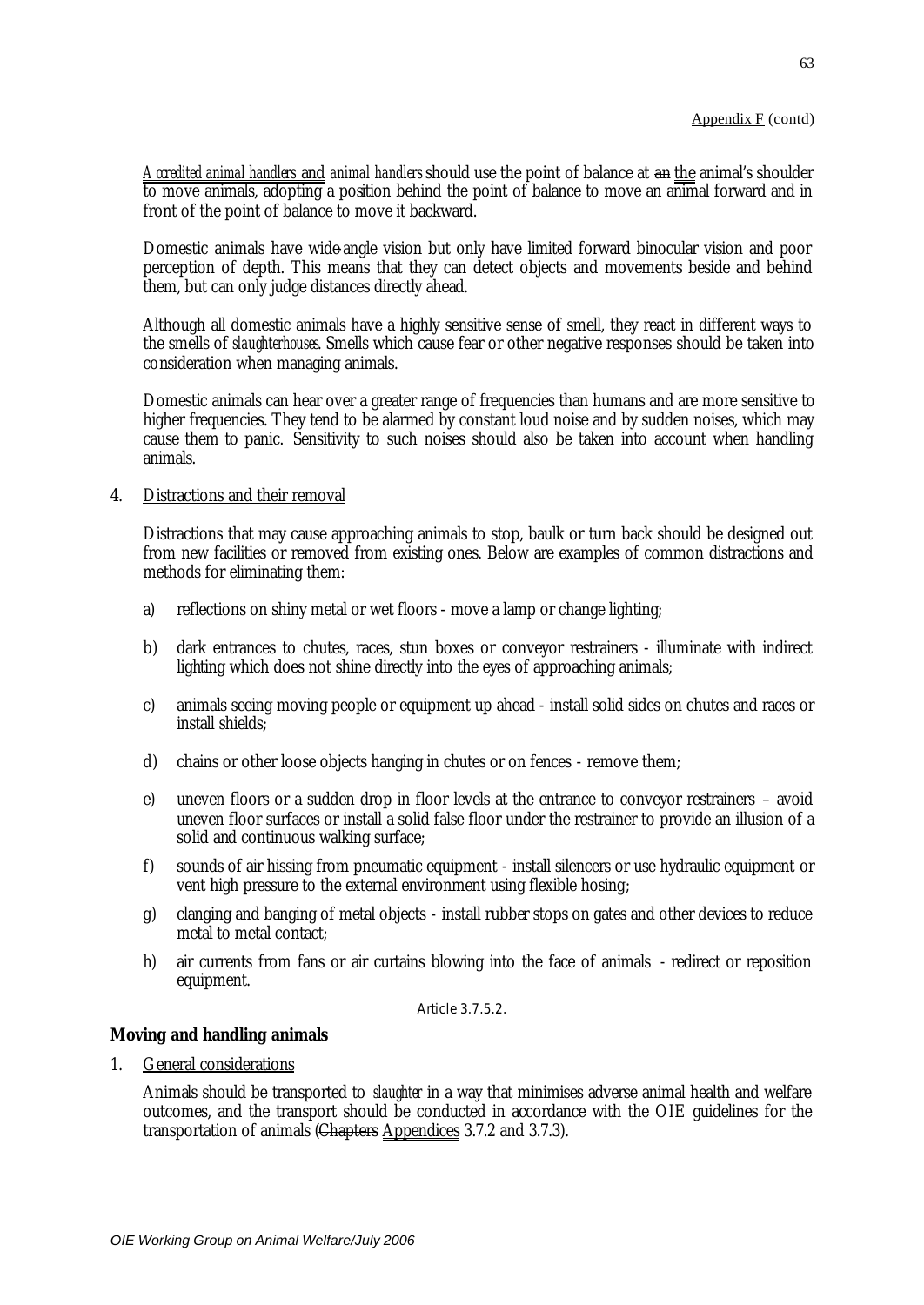The following principles should apply to *unloading* animals, moving them into *lairage* pens, out of the *lairage* pens and up to the slaughter point:

- a) The conditions of the animals should be assessed upon their arrival for any animal welfare and health problems.
- b) Injured or sick animals, requiring immediate *slaughter*, should be killed humanely, preferably at the site where they are found in accordance with the OIE guidelines for the killing of animals for disease control purposes (Chapter Appendix 3.7.6).
- c) The use of force on animals that have little or no room to move should not occur.
- d) The use of instruments which administer electric shocks (e.g., goads and prods) and their power output should be restricted to that necessary to assist movement of an animal and only when an animal has a clear path ahead to move. If such use is necessary, it should be limited to the hindquarters of pigs and large ruminants, and never on sensitive areas such as the eyes, mouth, ears, anogenital region or belly. Such instruments should not be used on horses, sheep and goats of any age, or on calves or piglets, nor on animals that have little or no room to move.
- e) Performance standards should be established in which numerical scoring is used to evaluate the use of such instruments, and to measure the percentage of animals moved with an electric instrument and the percentage of animals slipping or falling at a point in the slaughterhouse; the slaughterhouse should be investigated for faults in flooring, raceway design, lighting or handling, and these should be rectified to enable free movement of the animals without the need to use such instruments.
- f) Aids for moving animals such as panels, flags, plastic paddles, flappers (a length of cane with a short strap of leather or canvas attached), plastic bags and metallic rattles should be used in a manner sufficient to encourage and direct movement of the animals.
- g) Shouting or yelling at animals or making loud noises e.g. through the cracking of whips to encourage them to move should not occur as such actions may make the animals agitated, leading to crowding or falling.
- h) Implements which cause pain and suffering such as large sticks, sticks with sharp ends, metalpiping, fencing wire or heavy leather belts should not be used to move animals.
- i) Animals should be grasped or lifted in a manner which avoids pain or suffering and physical damage (e.g. bruising, fractures, dislocations). In the case of quadrupeds, manual lifting by a person should only be used in young animals or small species, and in a manner appropriate to the species; grasping or lifting such animals only by their wool, hair, feet, neck, ears or tails causing pain or suffering should not be permitted, except in an emergency where animal welfare or human safety may otherwise be compromised.
- j) Conscious animals should not be thrown or dragged.
- $k$ ) Animals should not be forced to move at a speed greater than their normal walking pace order to minimise injury through falling or slipping. Performance standards should be established where numerical scoring of the prevalence of animals slipping or falling is used to evaluate whether animal moving practices and/or facilities should be improved. In properly designed and constructed facilities with competent *animal handlers*, it should be possible to move 99% of animals without their falling.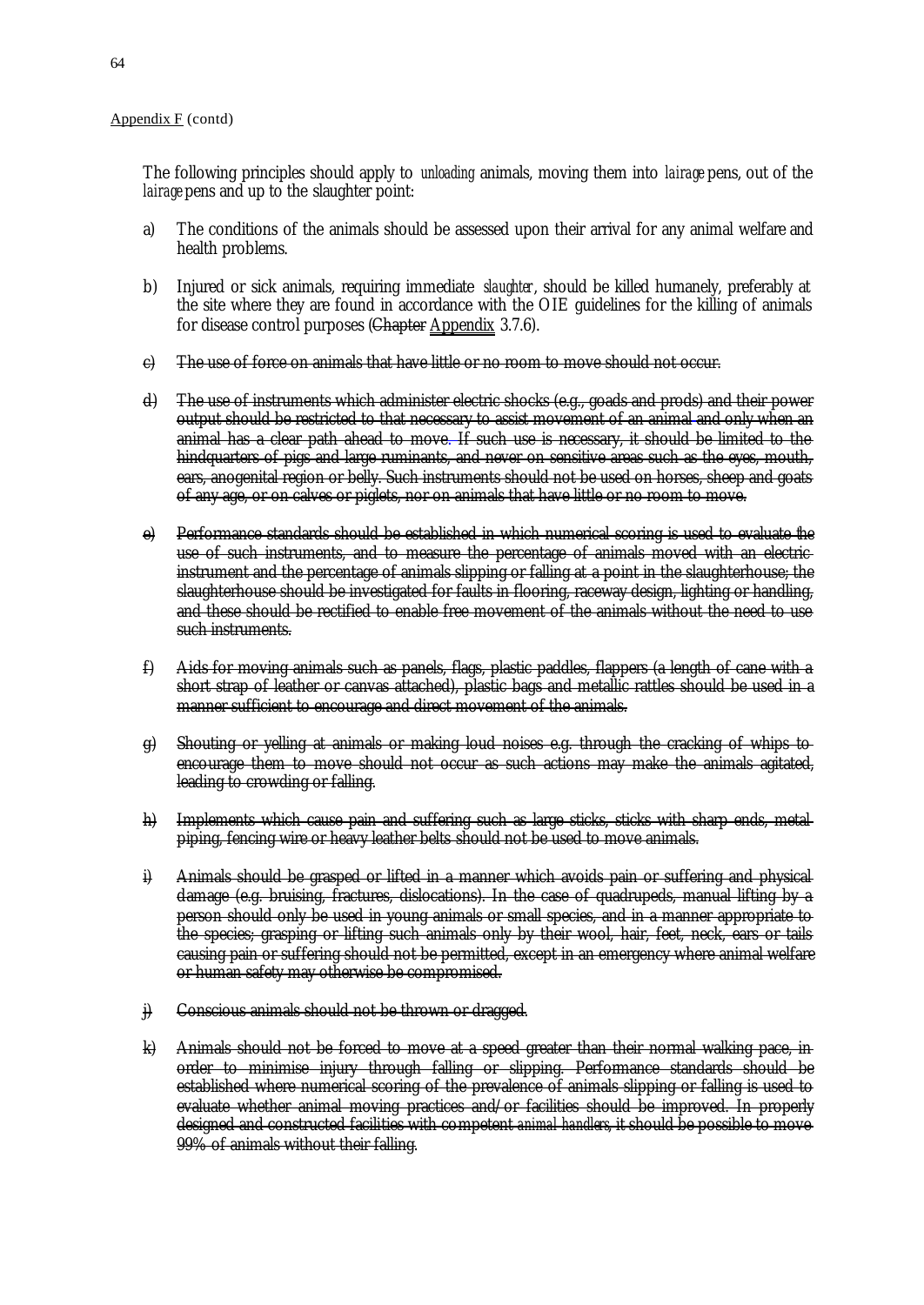- l) Animals for slaughter should not be forced to walk over the top of other animals.
- m) Animals should be handled in such a way as to avoid harm, distress or injury. Under no circumstances should *animal handlers* resort to violent acts to move animals, such as crushing or breaking animals' tails, grasping animals' eyes or pulling them by their ears. *animal handlers* should never apply an injurious object or irritant substance to animals and especially not to sensitive areas such as eyes, mouth, ears, anogenital region or belly. The throwing or dropping of animals, or their lifting or dragging by body parts such as their tail, head, horns, ears, limbs, wool, hair or feathers, should not be permitted. The manual lifting of small animals is permissible.
- c) Animals should not be forced to move at a speed greater than their normal walking pace, in order to minimise injury through falling or slipping. Performance standards should be established where numerical scoring of the prevalence of animals slipping or falling is used to evaluate whether animal moving practices and/or facilities should be improved. In properly designed and constructed facilities with competent *accredited animal handlers* or *animal handlers*, it should be possible to move 99% of animals without their falling.
- d) Animals for slaughter should not be forced to walk over the top of other animals.
- e) Animals should be handled in such a way as to avoid harm, distress or injury. Under no circumstances should *accredited animal handlers* or *animal handlers* resort to violent acts to move animals, such as crushing or breaking tails of animals, grasping their eyes or pulling them by the ears. *Accredited animal handlers* and *animal handlers* should never apply an injurious object or irritant substance to animals and especially not to sensitive areas such as eyes, mouth, ears, anogenital region or belly. The throwing or dropping of animals, or their lifting or dragging by body parts such as their tail, head, horns, ears, limbs, wool, hair or feathers, should not be permitted. The manual lifting of small animals is permissible.
- f) When using goads and other aids, the following principles should apply:
	- i) Animals that have little or no room to move should not be subjected to physical force or goads and other aids which compel movement. Electric goads and prods should only be used in extreme cases and not on a routine basis to move animals. The use and the power output should be restricted to that necessary to assist movement of an animal and only when an animal has a clear path ahead to move. Goads and other aids should not be used repeatedly if the animal fails to respond or move. In such cases it should be investigated whether some physical or other impediment is preventing the animal from moving.
	- ii) The use of such devices should be limited to battery-powered goads on the hindquarters of pigs and large ruminants, and never on sensitive areas such as the eyes, mouth, ears, anogenital region or belly. Such instruments should not be used on horses, sheep and goats of any age, or on calves or piglets.
	- iii) Useful and permitted goads include panels, flags, plastic paddles, flappers (a length of cane with a short strap of leather or canvas attached), plastic bags and metallic rattles; they should be used in a manner sufficient to encourage and direct movement of the animals without causing undue stress.
	- iv) Painful procedures (including whipping, tail twisting, use of nose twitches, pressure on eyes, ears or external genitalia), or the use of goads or other aids which cause pain and suffering (including large sticks, sticks with sharp ends, lengths of metal piping, fencing wire or heavy leather belts), should not be used to move animals.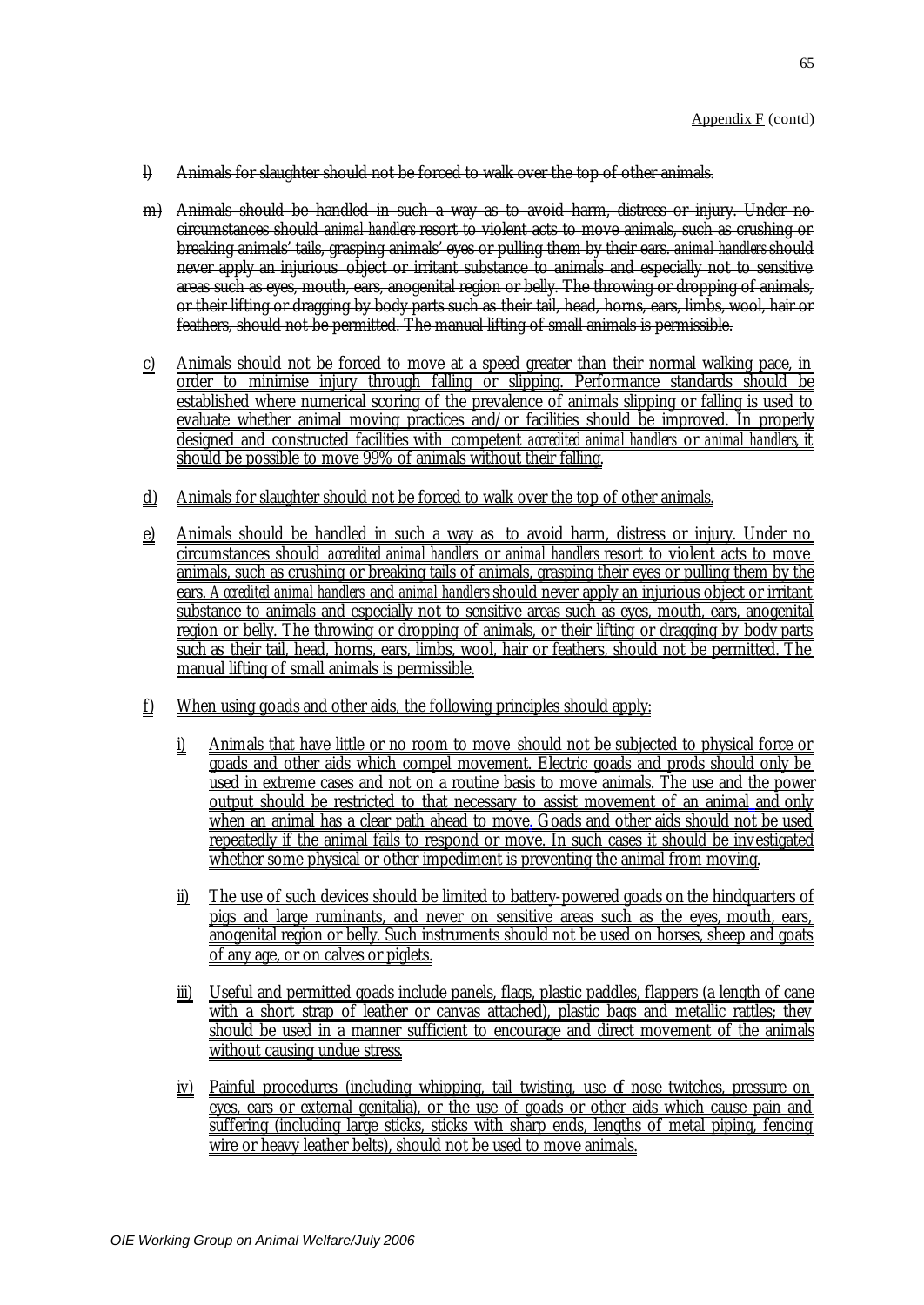- v) Shouting or yelling at animals or making loud noises (e.g. through the cracking of whips) to encourage them to move should not occur, as such actions may make the animals agitated, leading to crowding or falling.
- vi) Animals should be grasped or lifted in a manner which avoids pain or suffering and physical damage (e.g. bruising, fractures, dislocations). In the case of quadrupeds, manual lifting by a person should only be used in young animals or small species, and in a manner appropriate to the species; grasping or lifting such animals only by their wool, hair, feathers, feet, neck, ears, tails, head, horns and limbs causing pain or suffering should not be permitted, except in an emergency where animal welfare or human safety may otherwise be compromised.
- vii) Conscious animals should not be thrown, dragged or dropped.
- viii) Performance standards should be established in which numerical scoring is used to evaluate the use of such instruments, and to measure the percentage of animals moved with an electric instrument and the percentage of animals slipping or falling at a point in the *slaughterhouse*; the *slaughterhouse* should be investigated for faults in flooring, raceway design, lighting or handling, and these should be rectified to enable free movement of the animals without the need to use such instruments.
- 2. Provisions relevant to animals delivered in containers
	- a) *Containers* in which animals are transported should be handled with care, and should not be thrown, dropped or knocked over. Where possible, they should be horizontal while being loaded and unloaded mechanically, and stacked to ensure ventilation. In any case they should be moved and stored in an upright position as indicated by specific marks.
	- b) Animals delivered in *containers* with perforated or flexible bottoms should be unloaded with particular care in order to avoid injury. Where appropriate, animals should be unloaded from the *containers* individually.
	- c) Animals which have been transported in *containers* should be slaughtered as soon as possible; mammals and ratites which are not taken directly upon arrival to the place of slaughter should have drinking water available to them from appropriate facilities at all times. Delivery of poultry for slaughter should be scheduled such that they are not deprived of water at the premises for longer than 12 hours. Animals which have not been slaughtered within 12 hours of their arrival should be fed, and should subsequently be given moderate amounts of food at appropriate intervals.
- 3. Provisions relevant to restraining and containing animals
	- a) Provisions relevant to restraining animals for *stunning* or *slaughter* without *stunning*, to help maintain animal welfare, include:
		- i) provision of a non-slippery floor;
		- ii) avoidance of excessive pressure applied by restraining equipment that causes struggling or vocalisation in animals;
		- iii) equipment engineered to reduce noise of air hissing and clanging metal;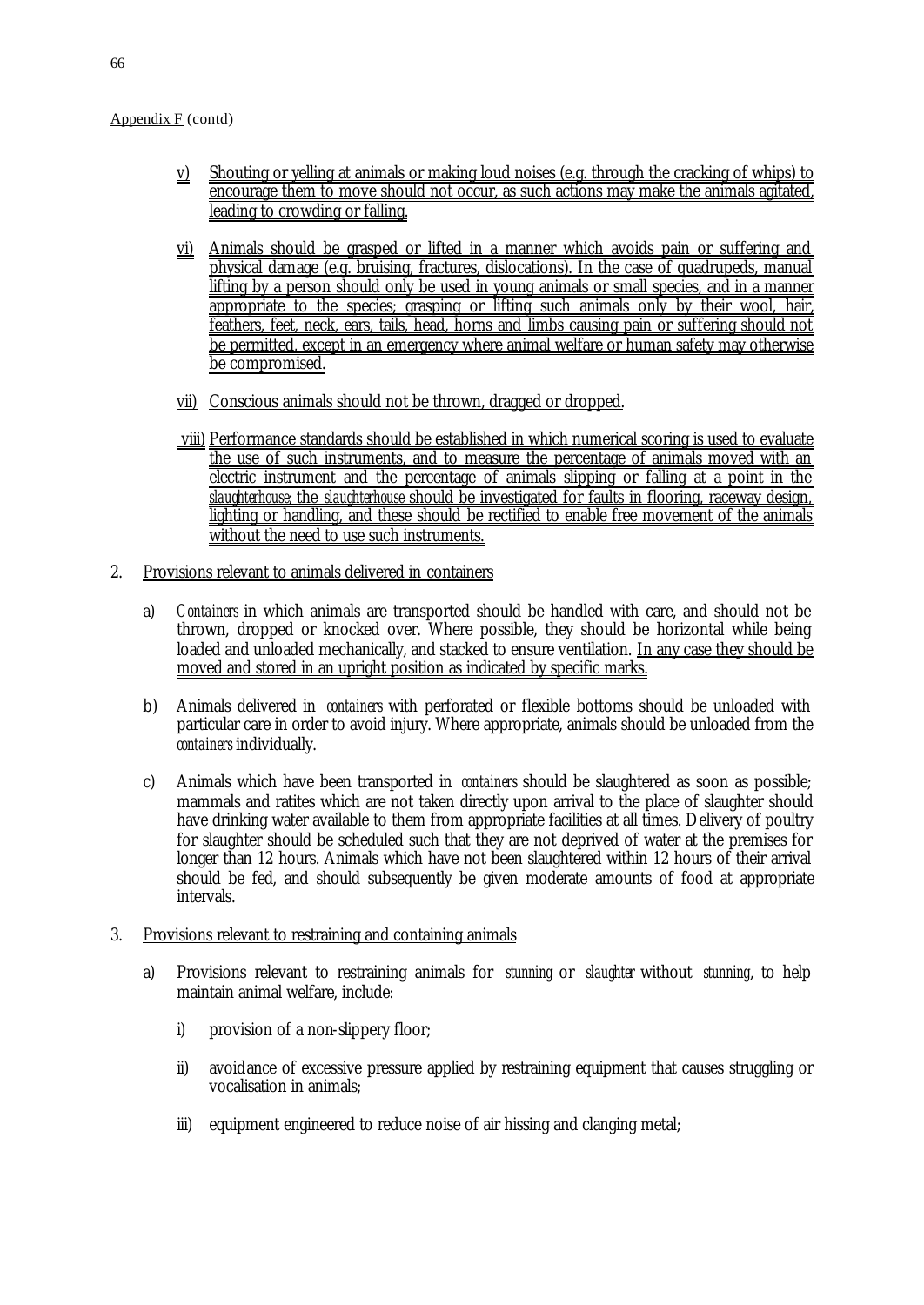- iv) absence of sharp edges in restraining equipment that would harm animals;
- v) avoidance of jerking or sudden movement of restraining device.
- b) Methods of *restraint* causing avoidable suffering such as the following should not be used in conscious animals because they cause severe pain and stress, such as the following:
	- i) suspending or hoisting animals (other than poultry) by the feet or legs;
	- ii) indiscriminate and inappropriate use of *stunning* equipment;
	- iii) mechanical clamping of an animal's the legs or feet of the animals (other than shackles used in poultry and ostriches) as the sole method of *restraint*;
	- iv) breaking legs, cutting leg tendons or blinding animals in order to immobilise them;
	- v) severing the spinal cord, for example using a puntilla or dagger, to immobilise animals; using electric currents to immobilise animals, except for proper *stunning*.

Article 3.7.5.3.

## **Lairage design and construction**

#### 1. General considerations

The *lairage* should be designed and constructed to hold an appropriate number of animals in relation to the throughput rate of the *slaughterhouse* without compromising the welfare of the animals.

In order to permit operations to be conducted as smoothly and efficiently as possible without injury or undue stress to the animals, the *lairage* areas should be designed and constructed so as to allow the animals to move freely in the required direction, using their behavioural characteristics and without undue penetration of their flight *zone*. zone.

The following guidelines may help to achieve this.

- 2. Design of lairages
	- a) The *lairage* should be designed to allow a one-way flow of animals from *unloading* to the point of *slaughter*, with a minimum number of abrupt corners to negotiate.
	- b) In red meat *slaughterhouses*, pens, passageways and races should be arranged in such a way as to permit inspection of animals at any time, and to permit the removal of sick or injured animals when considered to be appropriate, for which separate appropriate accommodation should be provided.
	- c) Each animal should have room to stand up and lie down and, when confined in a pen, to turn around, except where the animal is reasonably restrained for safety reasons (e.g. fractious bulls). The *lairage* should have sufficient accommodation for the number of animals intended to be held. Drinking water should always be available to the animals, and the method of delivery should be appropriate to the type of animal held. Troughs should be designed and installed in such a way as to minimise the risk of fouling by faeces, without introducing risk of bruising and injury in animals, and should not hinder the movement of animals.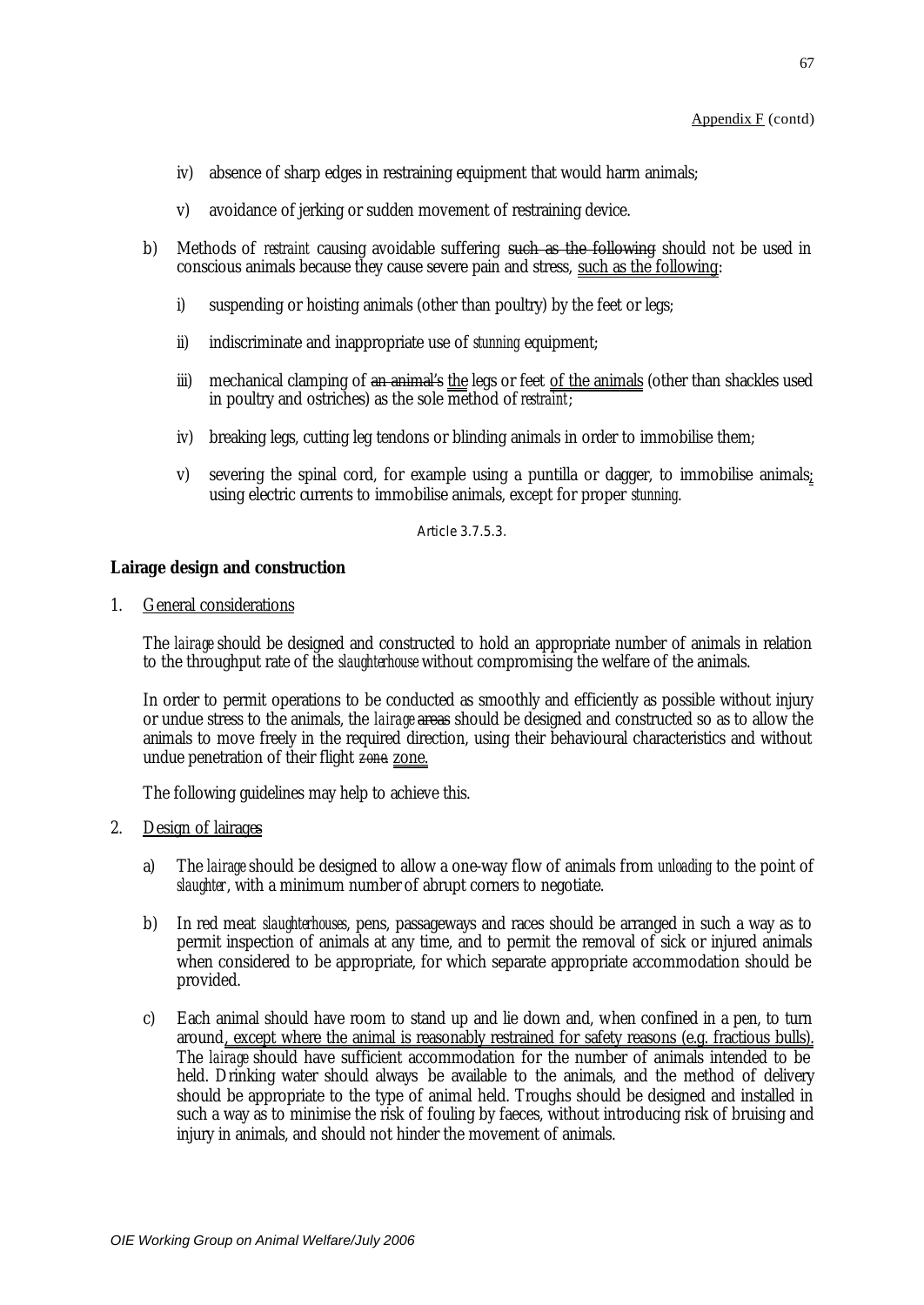- d) Holding pens should be designed to allow as many animals as possible to stand or lie down against a wall. Where feed troughs are provided, they should be sufficient in number and feeding space to allow adequate access of all animals to feed. The feed trough should not hinder the movement of animals.
- e) Where tethers, ties or individual stalls are used, these should be designed so as not to cause injury or distress to the animals and should also allow the animals to stand, lie down and access any food or water that may need to be provided.
- f) Passageways and races should be either straight or consistently curved, as appropriate to the animal species. Passageways and races should have solid sides, but when there is a double race, the shared partition should allow adjacent animals to see each other. For pigs and sheep, passageways should be wide enough to enable two or more animals to walk side by side for as long as possible. At the point where passageways are reduced in width, this should be done by a means which prevents excessive bunching of the animals.
- g) *Accredited animal handlers* and *animal handlers* should be positioned alongside races and passageways on the inside radius of any curve, to take advantage of the natural tendency of animals to circle an intruder. Where one-way gates are used, they should be of a design which avoids bruising. Races should be horizontal, but where there is a slope, they should be constructed to allow the free movement of animals without injury.
- h) There should be a waiting pen, with a level floor and solid sides, between the holding pens and the race leading to the point of *stunning* or *slaughter*, to ensure a steady supply of animals for *stunning* or *slaughter* and to avoid having *accredited animal handlers* or *animal handlers* trying to rush animals from the holding pens. The waiting pen should preferably be circular, but in any case designed so that animals cannot be trapped or trampled.
- i) Ramps or lifts should be used for *loading* and *unloading* of animals where there is a difference in height or a gap between the floor of the *vehicle* and the unloading area. Unloading ramps should be designed and constructed so as to permit animals to be unloaded from *vehicles* on the level or at the minimum gradient achievable. Lateral side protection should be available to prevent animals escaping or falling. They should be well drained, with secure footholds and adjustable to facilitate easy movement of animals without causing distress or injury.

#### 3. Construction of lairages

- a) *Lairages* should be constructed and maintained so as to provide protection from unfavourable climatic conditions, using strong and resistant materials such as concrete and metal which has been treated to prevent corrosion. Surfaces should be easy to clean. There should be no sharp edges or protuberances which may injure the animals.
- b) Floors should be well drained and not slippery; they should not cause injury to the animals feet of the animals. Where necessary, floors should be insulated or provided with appropriate bedding. Drainage grids should be placed at the sides of pens and passageways and not where animals would have to cross them. Discontinuities or changes in floor patterns or texture which could cause baulking in the movement of animals should be avoided.
- c) *Lairage*s should be provided with adequate lighting, but care should be taken to avoid harsh lights and shadows which frighten the animals or affect their movement. The fact that animals will move more readily from a darker area into a well-lit area might be exploited by providing for lighting that can be regulated accordingly.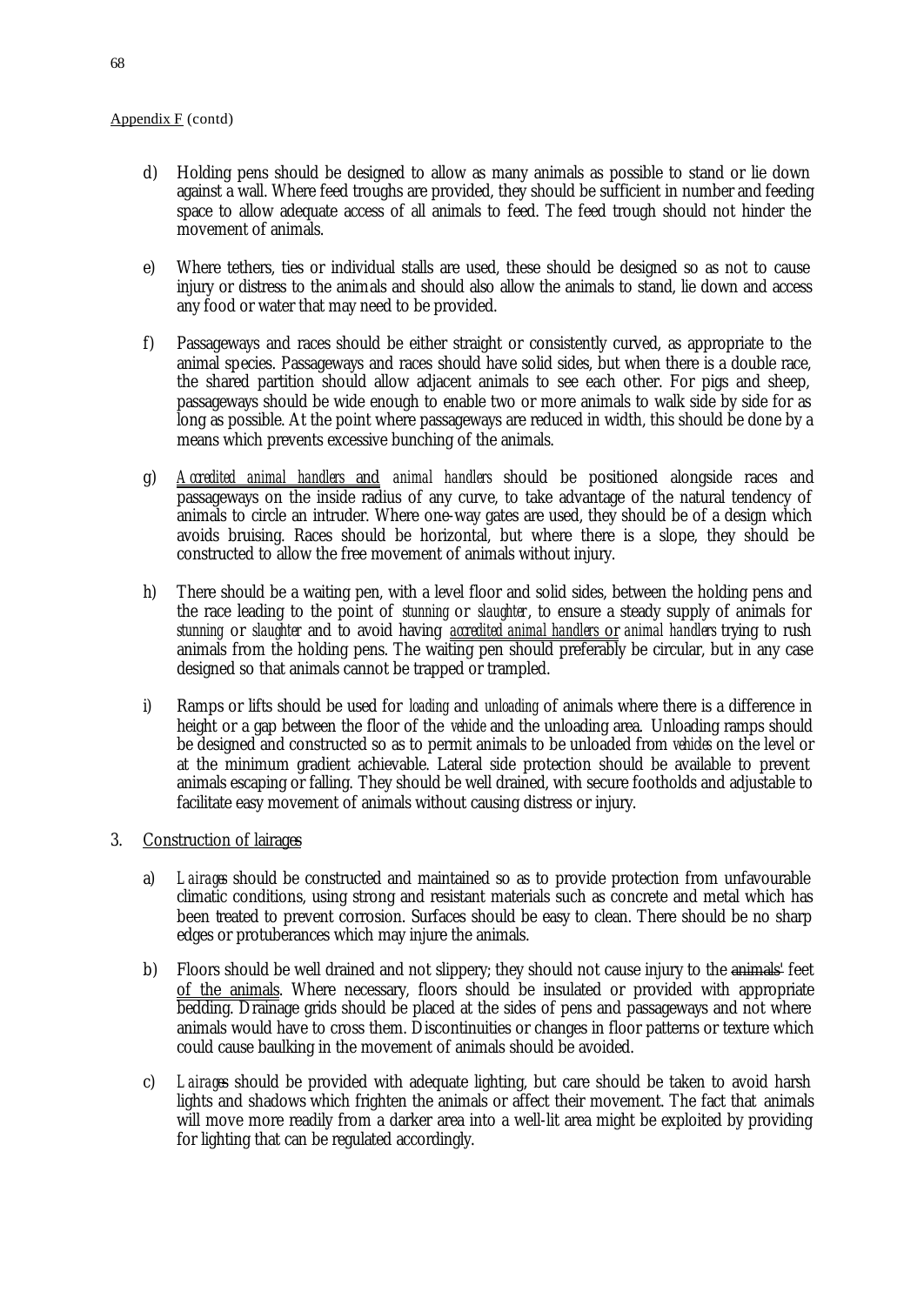- d) *Lairages* should be adequately ventilated to ensure that waste gases (e.g. ammonia) do not build up and that draughts at animal height are minimised. Ventilation should be able to cope with the range of expected climatic conditions and the number of animals the *lairage* will be expected to hold.
- e) Care should be taken to protect the animals from excessively or potentially disturbing noises, for example by avoiding the use of noisy hydraulic or pneumatic equipment, and muffling noisy metal equipment by the use of suitable padding, or by minimising the transmission of such noise to the areas where animals are held and slaughtered.
- f) Where animals are kept in outdoor *lairages* without natural shelter or shade, they should be protected from the effects of adverse weather conditions.

Article 3.7.5.4.

## **Care of animals in lairages**

Animals in *lairages* should be cared for in accordance with the following guidelines:

- 1. As far as possible, established groups of animals should be kept together. Each animal should have enough space to stand up, lie down and turn around. Animals hostile to each other should be separated.
- 2. Where tethers, ties or individual stalls are used, they should allow animals to stand up and lie down without causing injury or distress.
- 3. Where bedding is provided, it should be maintained in a condition that minimises risks to the health and safety of the animals, and sufficient bedding should be used so that animals do not become soiled with manure.
- 4. Animals should be kept securely in the *lairage*, and care should be taken to prevent them from escaping and from predators.
- 5. Suitable drinking water should be available to the animals on their arrival and at all times to animals in *lairages* unless they are to be slaughtered without delay.
- 6. If animals are not to be slaughtered as soon as possible, suitable feed should be available to the animals on arrival and at intervals appropriate to the species. Unweaned animals should be slaughtered as soon as possible.
- 7. In order to prevent heat stress, animals subjected to high temperatures, particularly pigs and poultry, should be cooled by the use of water sprays, fans or other suitable means. However, the potential for water sprays to reduce the ability of animals to thermoregulate (especially poultry) should be considered in any decision to use water sprays. The risk of animals being exposed to very cold temperatures or sudden extreme temperature changes should also be considered.
- 8. The *lairage* area should be well lit in order to enable the animals to see clearly without being dazzled. During the night, the lights should be dimmed. Lighting should also be adequate to permit inspection of all animals. Subdued lighting, and for example, blue light may be useful in poultry *lairages* in helping to calm birds.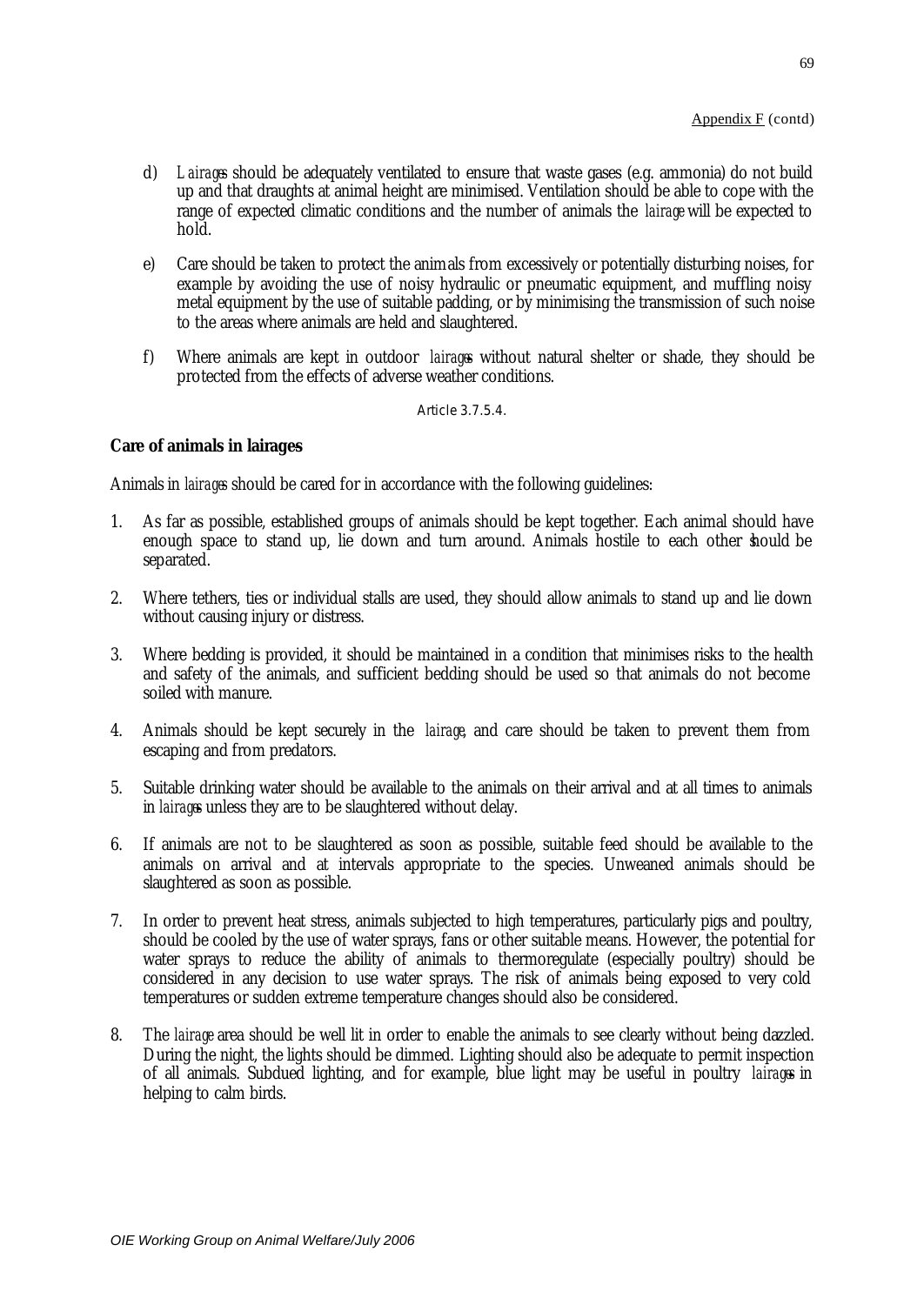- 9. The condition and state of health of the animals in a *lairage* should be inspected at least every morning and evening by a *veterinarian* or, under the latter's *veterinarian's* responsibility, by another competent person, such as an *accredited animal handler* or an *animal handler*. Animals which are sick, weak, injured or showing visible signs of distress should be separated, and veterinary advice should be sought immediately regarding treatment or euthanasia. and treated or humanely killed immediately.
- 10. Lactating dairy animals should be slaughtered as soon as possible. Dairy animals with obvious udder distension should be milked to minimise udder discomfort.
- 11. Animals which have given birth during the *journey* or in the *lairage* should be slaughtered as soon as possible or provided with conditions which are appropriate for suckling, for its their welfare and the welfare of the newborn. Under normal circumstances, animals which are expected to give birth during a *journey* should not be transported.
- 12. Animals with horns, antlers or tusks capable of injuring other animals, if aggressive, should be penned separately.

Recommendations for specific species are described in detail in Articles 3.7.5.5. to 3.7.5.8.

Article 3.7.5.5. (under study)

#### **Management of foetuses during slaughter of pregnant animals**

The welfare of foetuses during slaughter of pregnant animals needs to be safeguarded.

Under normal circumstances, pregnant animals which would be in the final 10% of their gestation period at the planned time of *unloading* at the *slaughterhouse* should neither be transported nor slaughtered. When If such an event occurs, an *accredited animal handler* or an *animal handler* should ensure that females are handled separately and the specific procedures described below are applied. In all cases, the welfare of foetuses and dams during slaughter should be safeguarded.

- 1. Foetuses should not be removed from the uterus sooner than five minutes after the maternal neck or chest cut, to ensure absence of consciousness. A foetal heartbeat will usually still be present and foetal movements may occur at this stage, but these are only a cause for concern if the exposed foetus successfully breathes air.
- 2. If a live mature foetus is removed from the uterus, it should be prevented from inflating its lungs and breathing air (e.g. by clamping the trachea).
- 3. When uterine, placental or foetal tissues, including foetal blood, are not to be collected as part of the post-slaughter processing of pregnant animals, all foetuses should be left inside the unopened uterus until they are dead. When uterine, placental or foetal tissues are to be collected, where practical, foetuses should not be removed from the uterus until at least 15-20 minutes after the maternal neck or chest cut.
- 4. If there is any doubt about consciousness, the foetus should be killed with a captive bolt of appropriate size or a blow to the head with a suitable blunt instrument.

The above guidelines do not refer to foetal rescue. Foetal rescue, the practice of attempting to revive foetuses found alive at evisceration of the dam, should not be attempted during normal commercial slaughter as it may lead to serious welfare complications in the newborn animal. These include impaired brain function resulting from oxygen shortage before rescue is completed, compromised breathing and body heat production because of foetal immaturity, and an increased incidence of infections due to a lack of colostrum.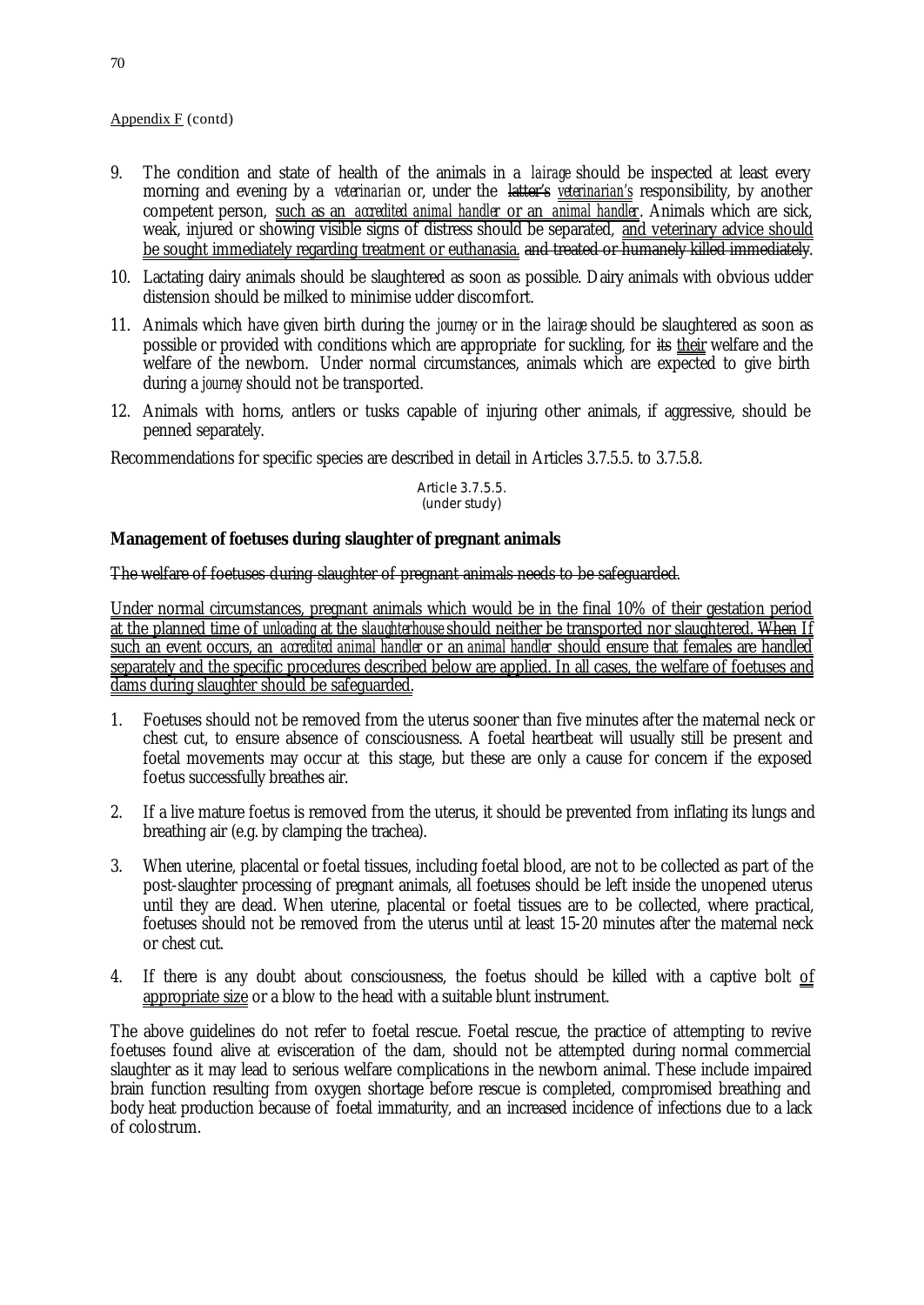| Article 3.7.5.6.                                                                                |
|-------------------------------------------------------------------------------------------------|
| Summary of acceptable handling and restraining methods and the associated animal welfare issues |

|                        | <b>Presentation of</b><br>animals | Specific procedure                                           | Specific purpose                                                                     | AW concerns/implications                                                                                                                                                                                        | <b>Key AW requirements</b>                                                                 | <b>Applicable species</b>                                                     |
|------------------------|-----------------------------------|--------------------------------------------------------------|--------------------------------------------------------------------------------------|-----------------------------------------------------------------------------------------------------------------------------------------------------------------------------------------------------------------|--------------------------------------------------------------------------------------------|-------------------------------------------------------------------------------|
| No restraint           | Animals are<br>grouped            | Group container                                              | Gas stunning                                                                         | Specific procedure is suitable only<br>for gas stunning                                                                                                                                                         | <b>Competent Accredited</b><br>animal handlers in lairage;<br>facilities; stocking density | Pigs, poultry                                                                 |
|                        |                                   | In the field                                                 | Free bullet                                                                          | Inaccurate targeting and<br>inappropriate ballistics not achieving<br>outright kill with first shot                                                                                                             | Operator competence                                                                        | Deer                                                                          |
|                        |                                   | Group stunning pen                                           | Head-only electrical<br>Captive bolt                                                 | Uncontrolled movement of animals<br>impedes use of hand operated<br>electrical and mechanical stunning<br>methods                                                                                               | <b>Competent Accredited</b><br>animal handlers in lairage and<br>at stunning point         | Pigs, sheep, goats,<br>calves                                                 |
|                        | Individual animal<br>confinement  | Stunning pen/box                                             | Electrical and<br>mechanical stunning<br>methods                                     | Loading of animal; accuracy of<br>stunning method, slippery floor and<br>animal falling down                                                                                                                    | <b>Competent Accredited</b><br>animal handlers                                             | Cattle, buffalo,<br>sheep, goats, horses,<br>pigs, deer, camelids,<br>ratites |
| Restraining<br>methods | Head restraint,<br>upright        | Halter/head<br>collar/bridle                                 | Captive bolt<br>Free bullet                                                          | Suitable for halter-trained animals;<br>stress in untrained animals                                                                                                                                             | <b>Competent Accredited</b><br>animal handlers                                             | Cattle, buffalo,<br>horses, camelids                                          |
|                        | Head restraint,<br>upright        | Neck yoke                                                    | Captive bolt<br>Electrical-head-only<br>Free bullet<br>Slaughter without<br>stunning | Stress of loading and neck capture;<br>stress of prolonged restraint, horn<br>configuration; unsuitable for fast<br>line speeds, animals struggling and<br>falling due to slippery floor,<br>excessive pressure | Equipment; competent<br>accredited animal handlers,<br>prompt stunning or slaughter        | Cattle                                                                        |
|                        | Leg restraint                     | Single leg tied in<br>flexion (animal<br>standing on 3 legs) | Captive bolt<br>Free bullet                                                          | Ineffective control of animal<br>movement, misdirected shots                                                                                                                                                    | <b>Competent Accredited</b><br>animal handlers                                             | <b>Breeding pigs</b><br>(boars and sows)                                      |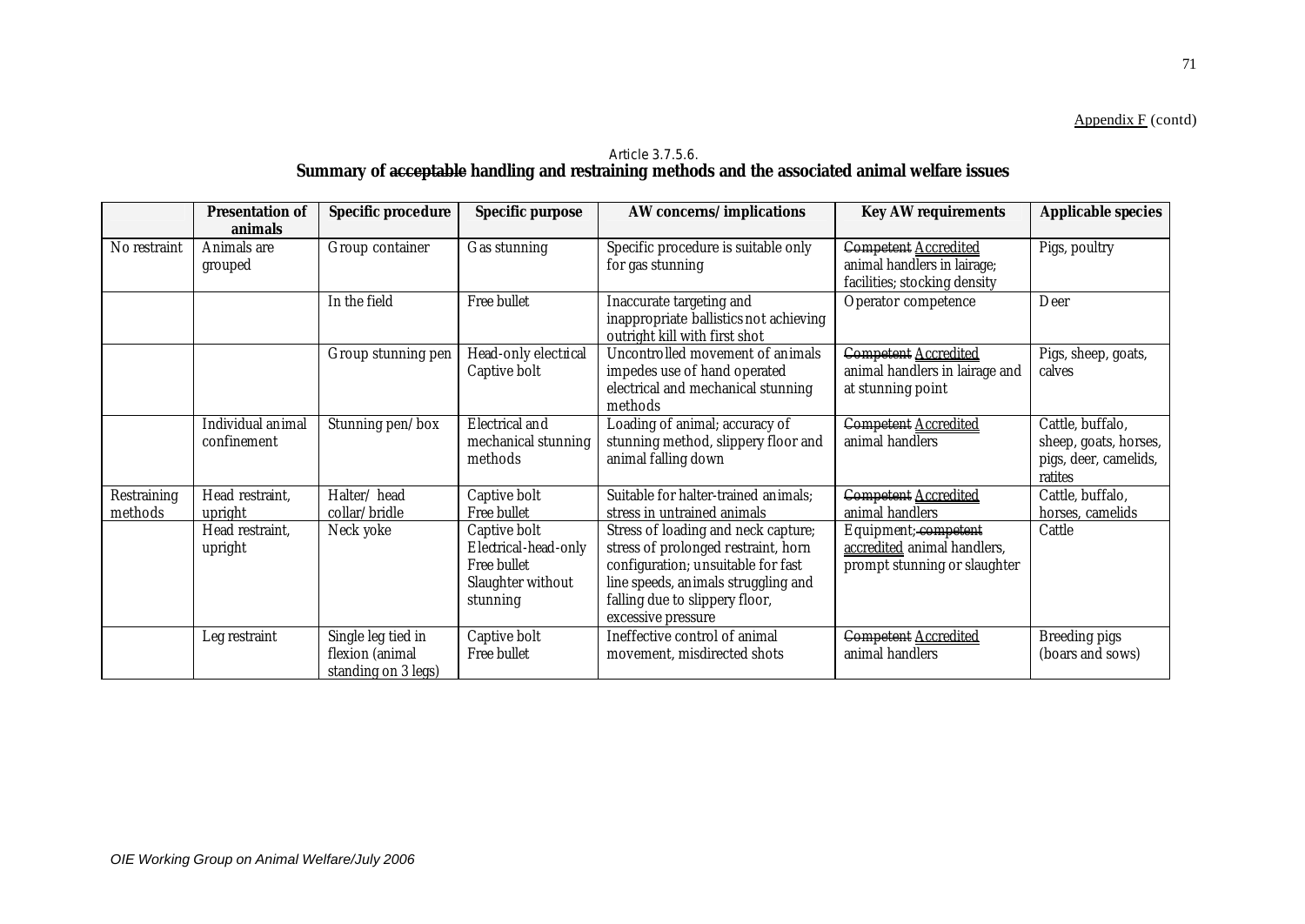# **Summary of acceptable handling and restraining methods and the associated animal welfare issues (contd)**

|                        | <b>Presentation of</b><br>animals              | Specific procedure                                               | Specific purpose                                                      | AW concerns/implications                                           | <b>Key AW requirements</b>                                       | <b>Applicable species</b>                                    |
|------------------------|------------------------------------------------|------------------------------------------------------------------|-----------------------------------------------------------------------|--------------------------------------------------------------------|------------------------------------------------------------------|--------------------------------------------------------------|
| Restraining<br>methods | Upright restraint                              | <b>Beak holding</b>                                              | Captive bolt<br>Electrical-head-only                                  | Stress of capture                                                  | <b>Sufficient Competent</b><br><b>Accredited animal handlers</b> | Ostriches                                                    |
|                        |                                                | Head restraint in<br>electrical stunning<br>box                  | Electrical-head-only                                                  | Stress of capture and positioning                                  | <b>Competent Accredited</b><br>animal handlers                   | Ostriches                                                    |
|                        | Holding body<br>upright-manual                 | Manual restraint                                                 | Captive bolt<br>Electrical-head-only<br>Slaughter without<br>stunning | Stress of capture and restraint;<br>accuracy of stunning/slaughter | <b>Competent Accredited</b><br>animal handlers                   | Sheep, goats, calves,<br>ratites, small<br>camelids, poultry |
|                        | Holding body<br>upright<br>mechanical          | Mechanical clamp /<br>crush / squeeze/ V-<br>restrainer (static) | Captive bolt<br>Electrical methods<br>Slaughter without<br>stunning   | Loading of animal and overriding;<br>excessive pressure            | Proper design and operation<br>of equipment                      | Cattle, buffalo,<br>sheep, goats, deer,<br>pigs, ostriches   |
|                        | Lateral restraint –<br>manual or<br>mechanical | Restrainer/cradle/c<br>rush                                      | Slaughter without<br>stunning                                         | <b>Stress of restraint</b>                                         | <b>Competent Accredited</b><br>animal handlers                   | Sheep, goats, calves,<br>camelids, cattle                    |
|                        | Upright restraint<br>mechanical                | Mechanical straddle<br>(static)                                  | Slaughter without<br>stunning<br>Electrical methods<br>Captive bolt   | Loading of animal and overriding                                   | <b>Competent Accredited</b><br>animal handlers                   | Cattle, sheep, goats,<br>pigs                                |
|                        | Upright restraint<br>- manual or<br>mechanical | Wing shackling                                                   | Electrical                                                            | Excessive tension applied prior to<br>stunning                     | <b>Competent Accredited</b><br>animal handlers                   | Ostriches                                                    |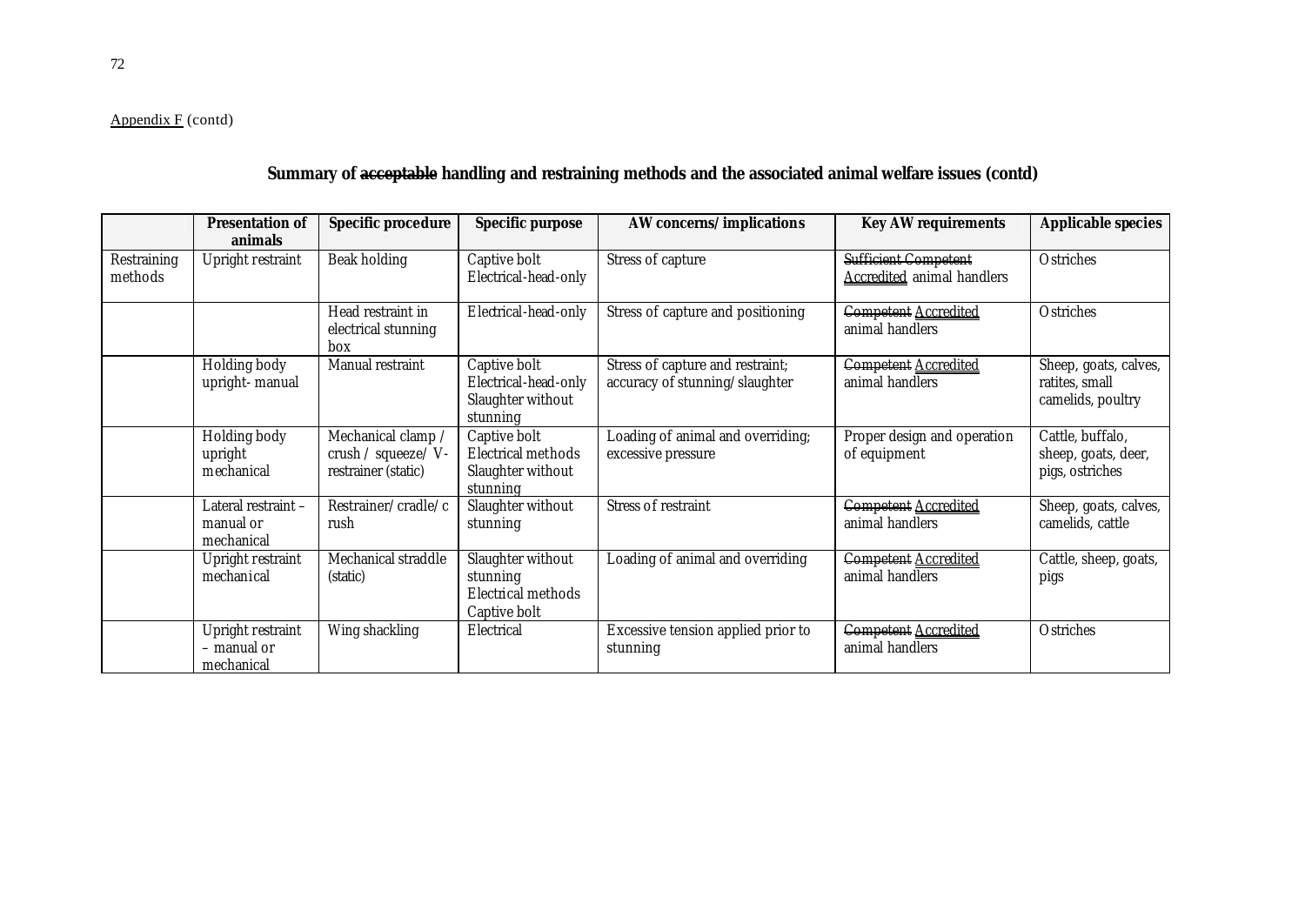## **Summary of acceptable handling and restraining methods and the associated animal welfare issues (contd)**

|                                                        | <b>Presentation of</b><br>animals | Specific procedure                                              | Specific purpose                                                                          | <b>AW</b> concerns/implications                                                                                                    | <b>Key AW requirements</b>                                                                     | <b>Applicable species</b>             |
|--------------------------------------------------------|-----------------------------------|-----------------------------------------------------------------|-------------------------------------------------------------------------------------------|------------------------------------------------------------------------------------------------------------------------------------|------------------------------------------------------------------------------------------------|---------------------------------------|
| Restraining<br>and $\sqrt{or}$<br>conveying<br>methods | Mechanical -<br>upright           | V-restrainer                                                    | Electrical methods<br>Captive bolt<br>Slaughter without<br>stunning                       | Loading of animal and overriding;<br>excessive pressure, size mismatch<br>between restrainer and animal                            | Proper design and operation<br>of equipment                                                    | Cattle, calves,<br>sheep, goats, pigs |
|                                                        | Mechanical-<br>upright            | Mechanical straddle<br>- band restrainer<br>(moving)            | Electrical methods<br>Captive bolt<br>Slaughter without<br>stunning                       | Loading of animal and overriding,<br>size mismatch between restrainer<br>and animal                                                | <b>Competent Accredited</b><br>animal handlers, proper<br>design and layout of restraint       | Cattle, calves,<br>sheep, goats, pigs |
|                                                        | Mechanical -<br>upright           | Flat bed/deck<br>Tipped out of<br>containers on to<br>conveyors | Presentation of<br>birds for shackling<br>prior to electrical<br>stunning<br>Gas stunning | Stress and injury due to tipping in<br>dump-module systems<br>height of tipping conscious poultry<br>broken bones and dislocations | Proper design and operation<br>of equipment                                                    | Poultry                               |
|                                                        | Suspension<br>and/or inversion    | Poultry shackle                                                 | <b>Electrical stunning</b><br>Slaughter without<br>stunning                               | Inversion stress; pain from<br>compression on leg bones                                                                            | <b>Competent Accredited</b><br>animal handlers; proper<br>design and operation of<br>equipment | Poultry                               |
|                                                        | Suspension<br>and/or inversion    | Cone                                                            | Electrical - head-<br>only<br>Captive bolt<br>Slaughter without<br>stunning               | <b>Inversion stress</b>                                                                                                            | <b>Competent Accredited</b><br>animal handlers; proper<br>design and operation of<br>equipment | Poultry                               |
|                                                        | Upright restraint                 | Mechanical leg<br>clamping                                      | Electrical - head-<br>only                                                                | Stress of resisting restraint in<br>ostriches                                                                                      | <b>Competent Accredited</b><br>animal handlers; proper<br>equipment design and<br>operation    | Ostrich es                            |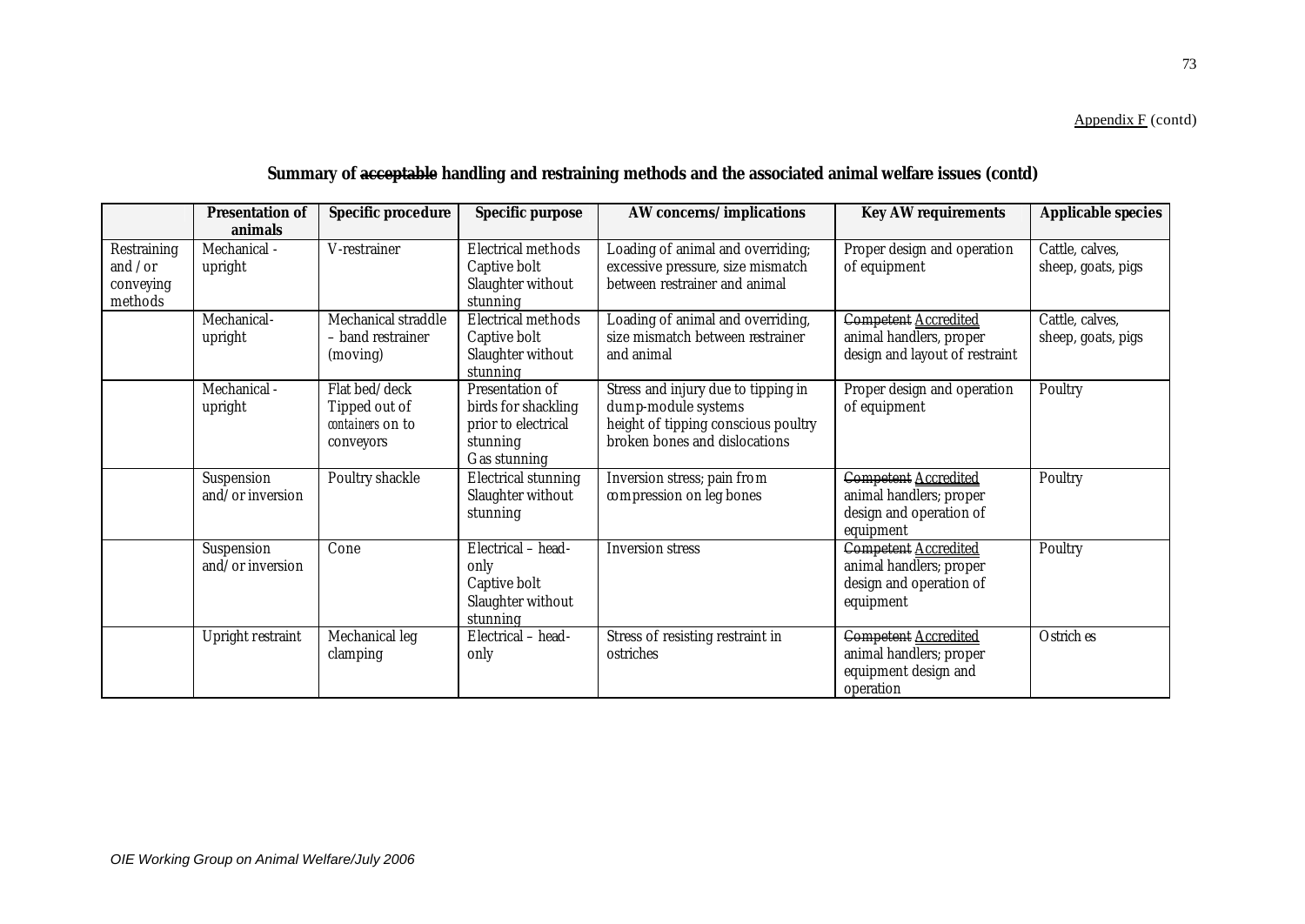# **Summary of acceptable handling and restraining methods and the associated animal welfare issues (contd)**

|                             | <b>Presentation of</b><br>animals | <b>Specific procedure</b>            | <b>Specific purpose</b>                                         | AW concerns/implications                                                                                                                                         | <b>Key AW requirements</b>                     | <b>Applicable species</b>                     |
|-----------------------------|-----------------------------------|--------------------------------------|-----------------------------------------------------------------|------------------------------------------------------------------------------------------------------------------------------------------------------------------|------------------------------------------------|-----------------------------------------------|
| Restraining<br>by inversion | Rotating box                      | Fixed side(s) (e.g.<br>Weinberg pen) | Slaughter without<br>stunning                                   | Inversion stress; stress of resisting<br>restraint, prolonged restraint,<br>inhalation of blood and ingesta.<br>Keep restraint as brief as possible              | Proper design and operation<br>of equipment    | Cattle                                        |
|                             |                                   | Compressible<br>side(s)              | Slaughter without<br>stunning                                   | Inversion stress, stress of resisting<br>restraint, prolonged restraint<br>Preferable to rotating box with fixed<br>sides<br>Keep restraint as brief as possible | Proper design and operation<br>of equipment    | Cattle                                        |
| Body<br>restraint           | Casting/<br>hobbling              | Manual                               | Mechanical<br>stunning methods<br>Slaughter without<br>stunning | Stress of resisting restraint; animal<br>temperament; bruising.<br>Keep restraint as short as possible                                                           | <b>Competent Accredited</b><br>animal handlers | Sheep, goats, calves,<br>small camelids, pigs |
| Leg<br>restraints           |                                   | Rope casting                         | Mechanical<br>stunning methods<br>Slaughter without<br>stunning | Stress of resisting restraint;<br>prolonged restraint, animal<br>temperament; bruising<br>Keep restraint as short as possible                                    | <b>Competent Accredited</b><br>animal handlers | Cattle, camelids                              |
|                             |                                   | Tying of 3 or 4 legs                 | Mechanical<br>stunning methods<br>Slaughter without<br>stunning | Stress of resisting restraint;<br>prolonged restraint, animal<br>temperament; bruising<br>Keep restraint as short as possible                                    | <b>Competent Accredited</b><br>animal handlers | Sheep, goats, small<br>camelids, pigs         |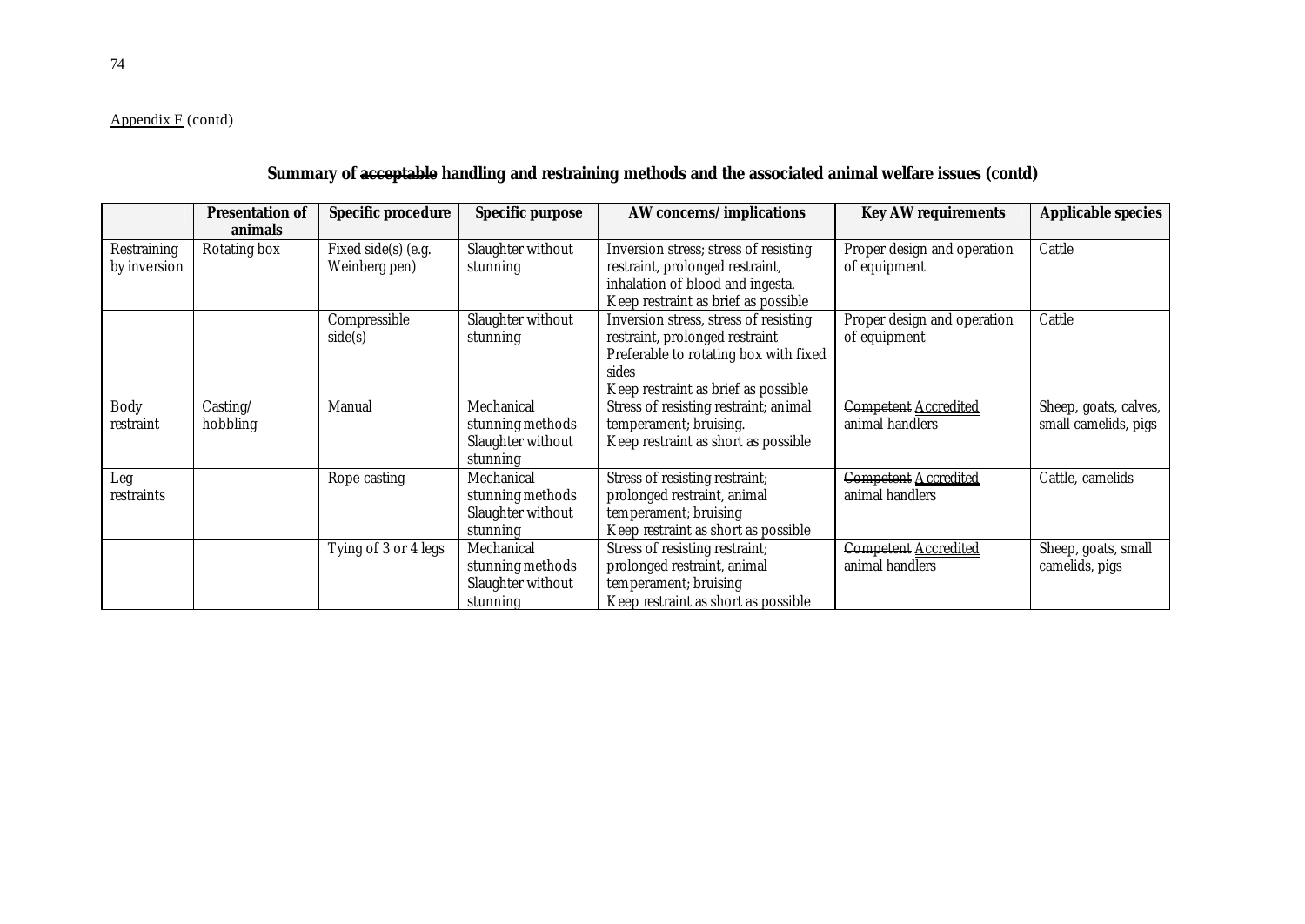75

#### Article 3.7.5.7.

### **Stunning methods**

### 1. General considerations

The competence of the operators, and the appropriateness, and effectiveness of the method used for *stunning* and the maintenance of the equipment are the responsibility of the management of the *slaughterhouse*, and should be checked regularly by a *Competent Authority*.

Persons carrying out *stunning* should be properly trained and competent, and should ensure that:

- a) the animal is adequately restrained;
- b) animals in *restraint* are stunned as soon as possible;
- c) the equipment used for *stunning* is maintained and operated properly in accordance with the manufacturer's recommendations, in particular with regard to the species and size of the animal;
- d) the instrument is applied correctly;
- e) stunned animals are bled out (slaughtered) as soon as possible;
- f) animals should not be stunned when slaughter is likely to be delayed; and
- g) backup *stunning* devices are available for immediate use if the primary method of *stunning* fails.

In addition, such persons should be able to recognise when an animal is not correctly stunned and should take appropriate action.

### 2. Mechanical stunning

A mechanical device should be applied usually to the front of the head and perpendicular to the bone surface. The following diagrams illustrate the proper application of the device for certain species.



The optimum position for cattle is at the intersection of two imaginary lines drawn from the rear of the eyes to the opposite horn buds.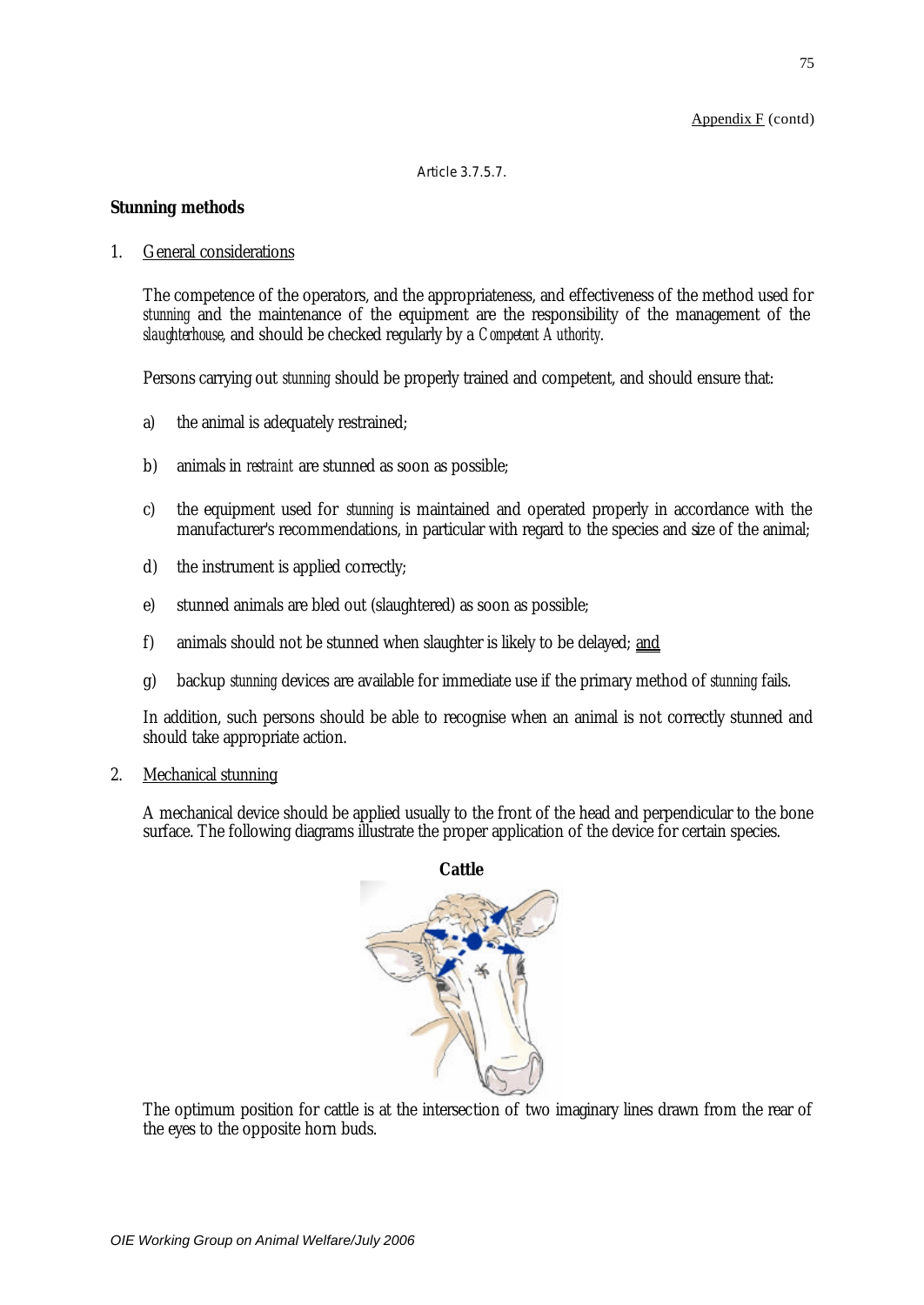

The optimum position for pigs is on the midline just above eye level, with the shot directed down the line of the spinal cord.



The optimum position for hornless sheep and goats is on the midline.



The optimum position for heavily horned sheep and horned goats is behind the poll, aiming towards the angle of the jaw.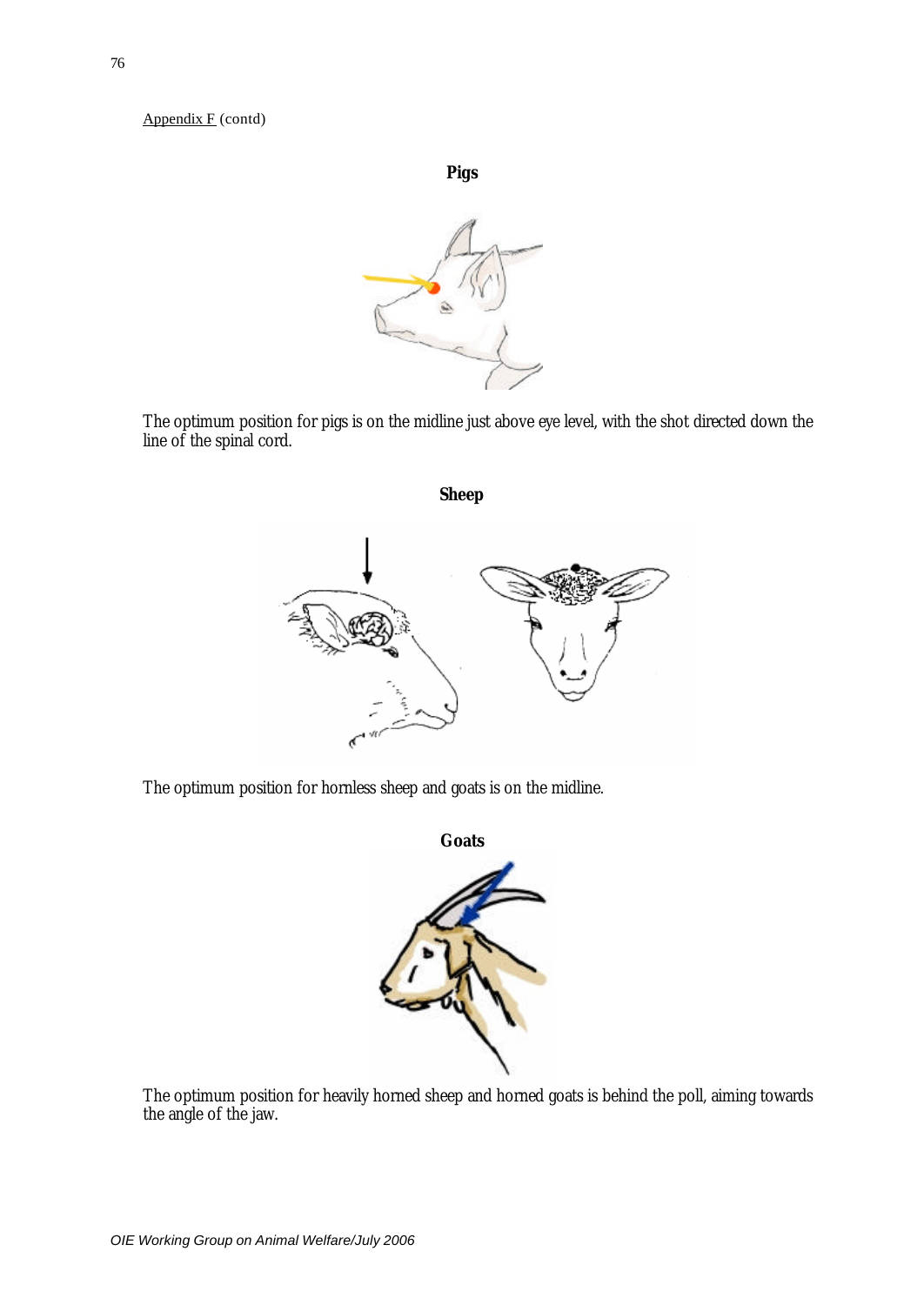

The optimum position for horses is at right angles to the frontal surface, well above the point where imaginary lines from eyes to ears cross.

Signs of correct *stunning* using a mechanical instrument are as follows:

- a) the animal collapses immediately and does not attempt to stand up;
- b) the body and muscles of the animal become tonic (rigid) immediately after the shot;
- c) normal rhythmic breathing stops; and
- d) the eyelid is open with the eyeball facing straight ahead and is not rotated.

### 3. Electrical stunning

a) General considerations

An electrical device should be applied to the animal in accordance with the following guidelines.

Electrodes should be designed, constructed, maintained and cleaned regularly to ensure that the flow of current is optimal and in accordance with manufacturing specifications. They should be placed so that they span the brain. The application of electrical currents which bypass the brain is unacceptable unless the animal has been stunned. The use of a single current leg-to-leg is unacceptable as a *stunning* method.

If, in addition, it is intended to cause cardiac arrest, the electrodes should either span the brain and immediately thereafter the heart, on the condition that it has been ascertained that the animal is adequately stunned, or span brain and heart simultaneously.

Electrical *stunning* equipment should not be applied on animals as a means of guidance, movement, *restraint* or immobilisation, and shall not deliver any shock to the animal before the actual *stunning* or *killing*.

Electrical *stunning* apparatus should be tested prior to application on animals using appropriate resistors or dummy loads to ensure the power output is adequate to stun animals.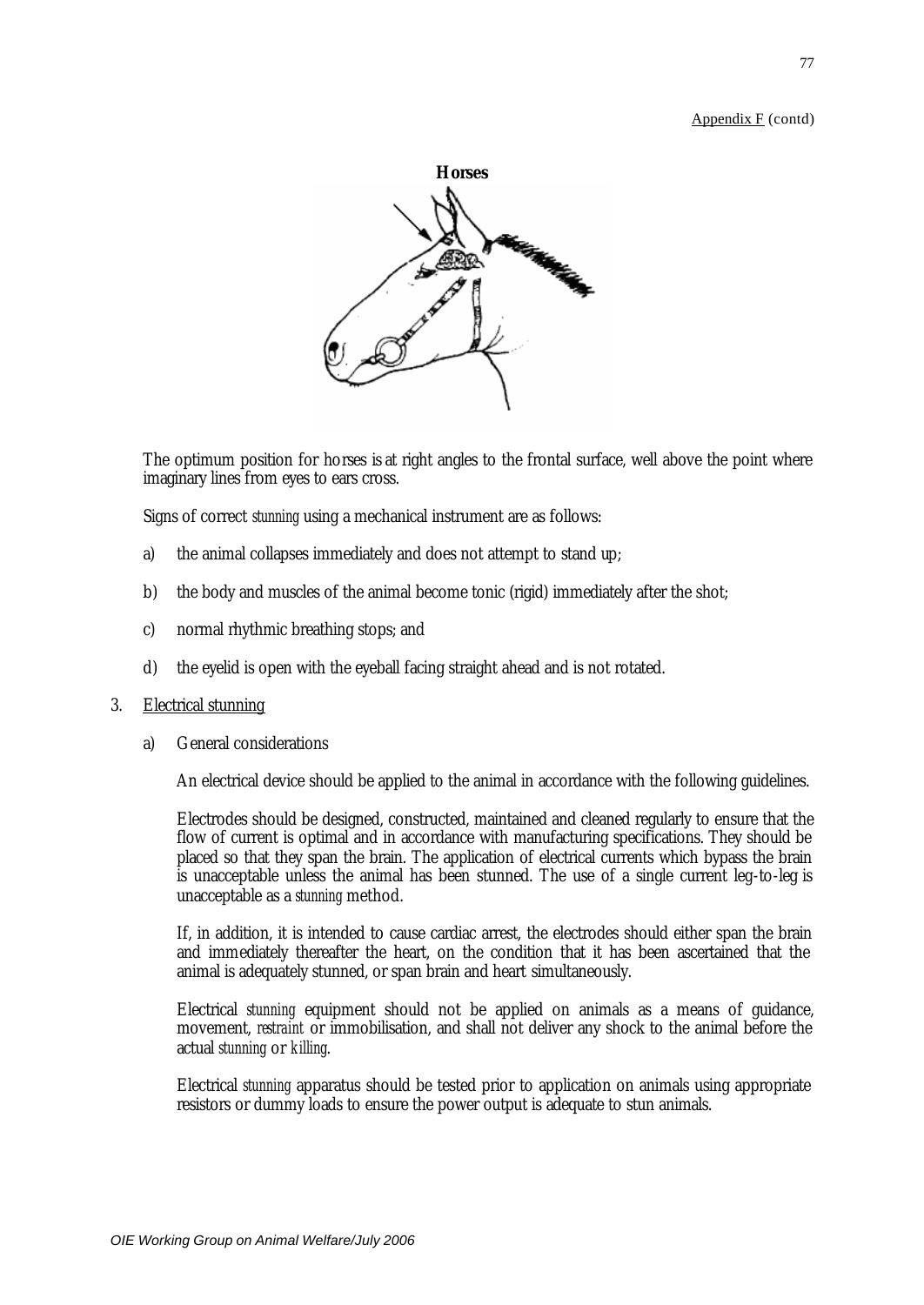The apparatus should incorporate a device which monitors and displays *stunning* current delivered to the animals.

Appropriate measures, such as removing excess wool or wetting the skin only at the point of contact, can be taken to minimise impedance of the skin and facilitate effective *stunning*.

The *stunning* apparatus required for electrical *stunning* should be provided with adequate power to achieve continuously the minimum current level recommended for *stunning* as indicated in the table below:

| <b>Species</b>  | <b>Minimum current levels</b> |
|-----------------|-------------------------------|
| Cattle          | $1.5 \text{ amps}$            |
| Calves          | $1.0 \text{ amps}$            |
| Pigs            | $1.25 \text{ amps}$           |
| Sheep and goats | $1.0 \text{ amps}$            |
| Lambs           | $0.7 \text{ amps}$            |
| Ostriches       | $0.4 \text{ amps}$            |

In all cases, the correct current level shall be attained within one second of the initiation of stun and maintained at least for between one and three seconds and in accordance with the manufacturer's instructions.

#### b) Electrical stunning of birds using a waterbath

In the case of birds suspended on a moving line, measures should be taken to ensure that the birds are not wing flapping at the entrance of the stunner. The birds should be secure in their shackle, but there should not be undue pressure on their shanks.

Waterbaths for poultry should be adequate in size and depth for the type of bird being slaughtered, and their height should be adjustable to allow for the head of each bird to be immersed. The electrode immersed in the bath should extend the full length of the waterbath. Birds should be immersed in the bath up to the base of their wings.

The waterbath should be designed and maintained in such a way that when the shackles pass over the water, they are in continuous contact with the earthed rubbing bar.

The control box for the waterbath stunner should incorporate an ammeter which displays the total current flowing through the birds.

The shackle-to-leg contact should be wetted preferably before the birds are inserted in the shackles. In order to improve electrical conductivity of the water, it is recommended that salt be added in the waterbath as necessary. Additional salt should be added regularly as a solution to maintain suitable constant concentrations in the waterbath.

Using waterbaths, birds are stunned in groups and different birds will have different impedances. The voltage should be adjusted so that the total current is the required current per bird as shown in the table hereafter, multiplied by the number of birds in the waterbath at the same time. The following values have been found to be satisfactory when employing a 50 Hertz sinusoidal alternating current.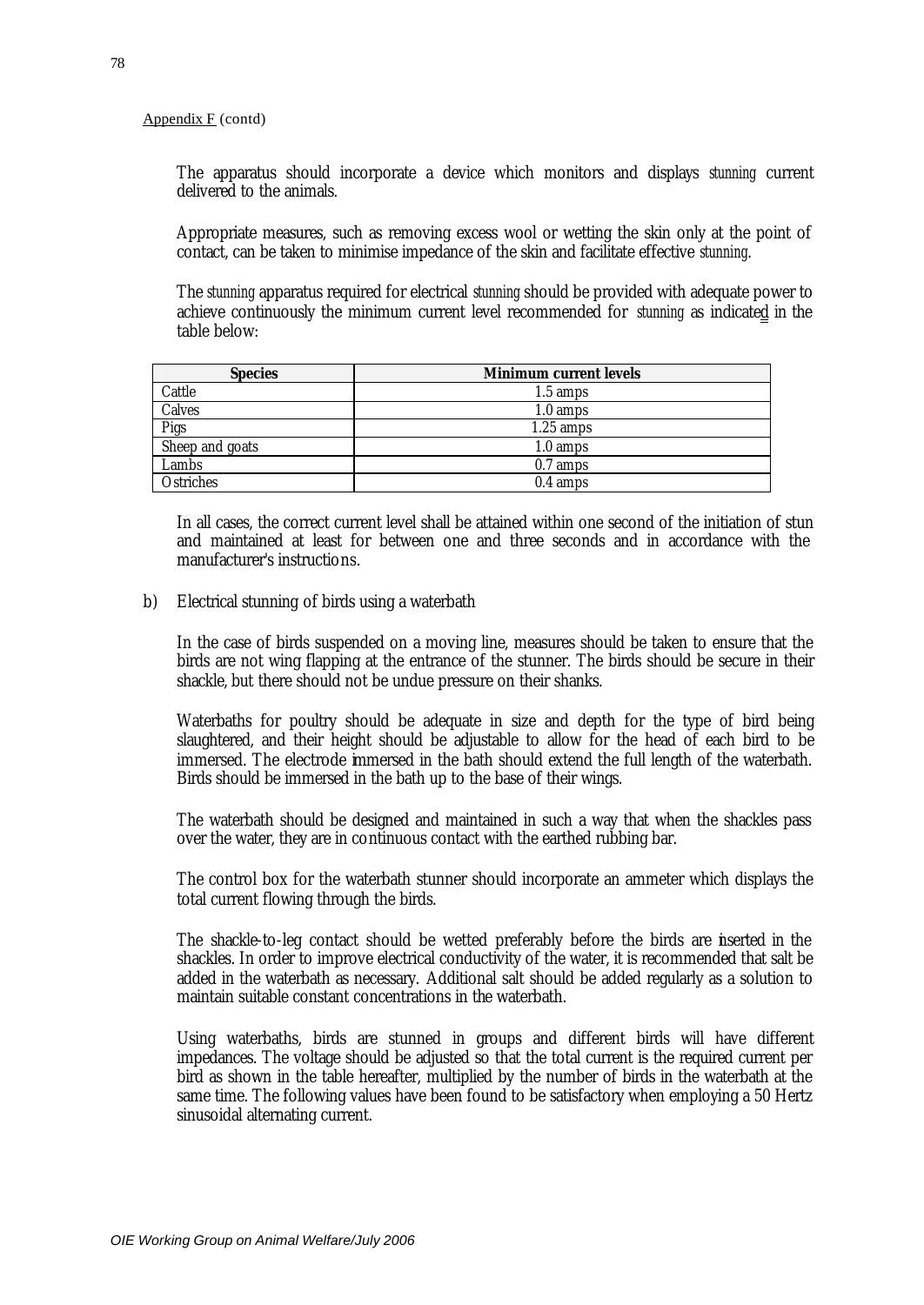Birds should receive the current for at least 4 seconds.

| <b>Species</b>      | <b>Current (milliamperes per bird)</b> |
|---------------------|----------------------------------------|
| <b>Broilers</b>     | 120                                    |
| Layers (spent hens) | 120                                    |
| Turkeys             | 150                                    |
| Ducks and Geese     | ı 30                                   |

While a lower current may also be satisfactory, the current shall in any case be such as to ensure that unconsciousness occurs immediately and lasts until the bird has been killed by cardiac arrest or by bleeding. When higher electrical frequencies are used, higher currents may be required.

Every effort shall be made to ensure that no conscious or live birds enter the scalding tank.

In the case of automatic systems, until fail-safe systems of *stunning* and bleeding have been introduced, a manual back-up system should be in place to ensure that any birds which have missed the waterbath stunner and/or the automatic neck-cutter are immediately stunned and/or killed immediately, and they are dead before entering the scalding tank.

To lessen the number of unstunned birds that have not been effectively stunned from reaching neck cutters, steps should be taken to ensure that small birds do not go on the line amongst bigger birds and that these small birds are stunned separately.

### 4. Gas stunning (under study)

a) Stunning of pigs by exposure to carbon dioxide  $(CO_2)$ 

The concentration of CO2 for *stunning* should be preferably 90% by volume but in any case no less than 80% by volume. After entering the *stunning* chamber, the animals should be conveyed to the point of maximum concentration of the gas as rapidly as possible and be kept until they are dead or brought into a state of insensibility which lasts until *death* occur due to bleeding. Ideally, pigs should be exposed to this concentration of  $CO<sub>2</sub>$  for 3 minutes. Sticking should occur as soon as possible after exit from the gas chamber.

In any case, the concentration of the gas should be such that it minimises as far as possible all stress of the animal prior to loss of consciousness.

The chamber in which animals are exposed to  $CO<sub>2</sub>$  and the equipment used for conveying them through it shall be designed, constructed and maintained in such a way as to avoid injury or unnecessary stress to the animals. The animal density within the chamber should be such to avoid stacking animals on top of each others.

The conveyor and the chamber shall be adequately lit to allow the animals to see their surroundings and, if possible, each other.

It should be possible to inspect the  $CO<sub>2</sub>$  chamber whilst it is in use, and to have access to the animals in emergency cases.

The chamber shall be equipped to continuously measure and display register at the point of *stunning* the  $CO<sub>2</sub>$  concentration and the time of exposure, and to give a clearly visible and audible warning if the concentration of  $CO<sub>2</sub>$  falls below the required level.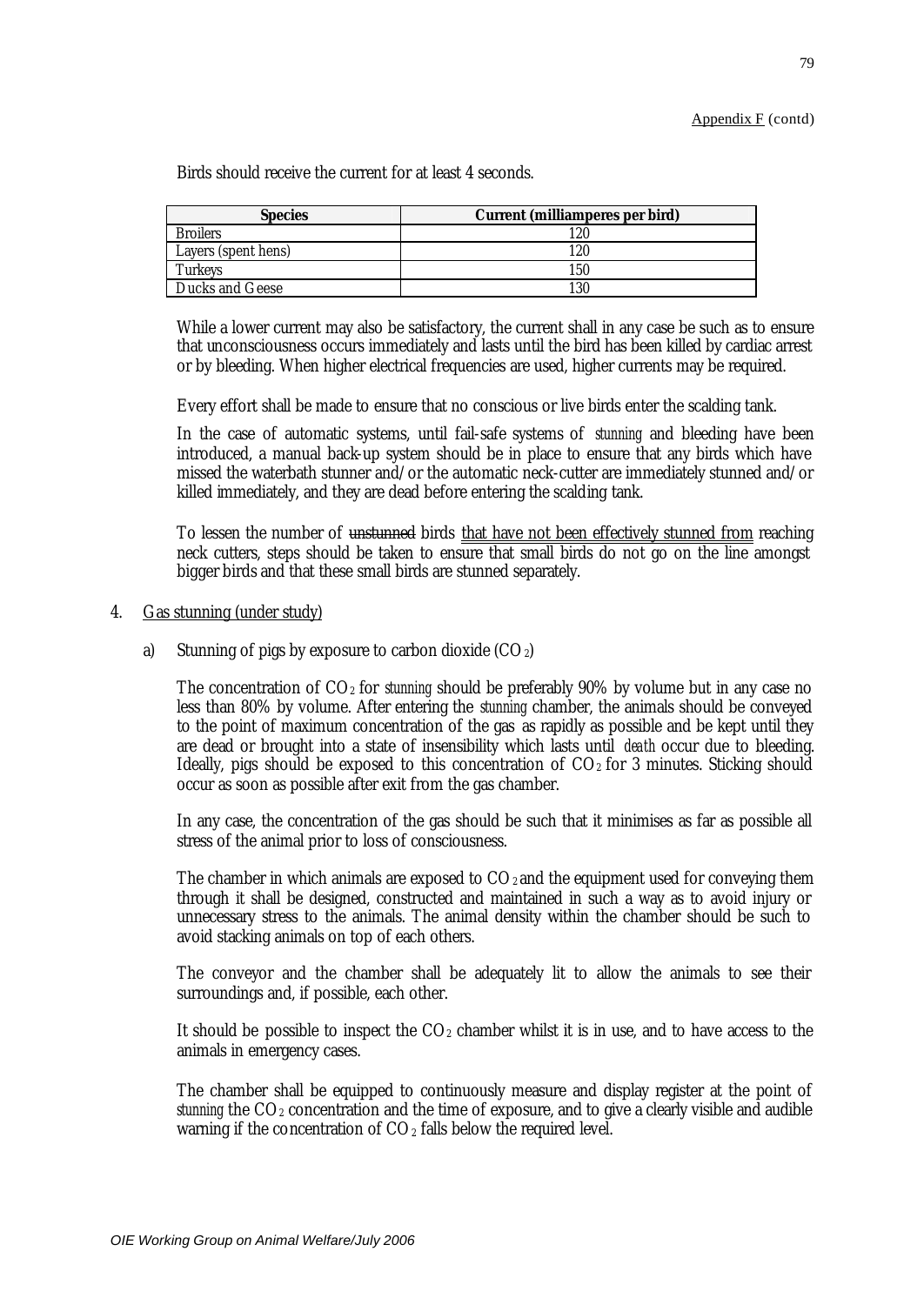b) Inert gas mixtures for stunning pigs

Inhalation of high concentrations of carbon dioxide is aversive and can be distressing to animals. Therefore, the use of non-aversive gas mixtures is being developed.

Such gas mixtures include:

- i) a maximum of 2% by volume of oxygen in argon, nitrogen or other inert gases, or
- ii) to a maximum of 30% by volume of carbon dioxide and a maximum of 2% by volume of oxygen in mixtures with carbon dioxide and argon, nitrogen or other inert gases.

Exposure time to the gas mixtures should be sufficient to ensure that no pigs regain consciousness before *death* supervenes through bleeding or cardiac arrest is induced.

c) Gas stunning of poultry

The main objective of gas *stunning* is to avoid the pain and suffering associated with shackling conscious poultry under water bath *stunning* and *killing* systems. Therefore, gas *stunning* should be limited to birds contained in crates or on conveyors only. The gas mixture should be nonaversive to poultry.

Gas *stunning* of poultry in their transport *containers* will eliminate the need for live bird handling at the processing plant and all the problems associated with the electrical *stunning*. Gas *stunning* of poultry on a conveyor eliminates the problems associated with the electrical water bath *stunning*.

Live poultry should be conveyed into the gas mixtures either in transport crates or on conveyor belts.

- i) Gas mixtures used for *stunning* poultry include:
	- a minimum of 2 minutes exposure to 40% carbon dioxide, 30% oxygen and 30% nitrogen, followed by a minimum of one minute exposure to 80% carbon dioxide in air; or
	- a minimum of 2 minutes exposure to any mixture of argon, nitrogen or other inert gases with atmospheric air and carbon dioxide, provided that the carbon dioxide concentration does not exceed 30% by volume and the residual oxygen concentration does not exceed 2% by volume; or
	- a minimum of 2 minutes exposure to argon, nitrogen, other inert gases or any mixture of these gases in atmospheric air with a maximum of 2% residual oxygen by volume; or
	- a minimum of 2 minutes exposure to a minimum of 55% carbon dioxide in air.
- ii) Requirements for effective use are as follows:
	- Compressed gases should be vaporised prior to administration into the chamber and should be at room temperature to prevent any thermal shock. Under no circumstances, should solid gases with freezing temperatures enter the chamber.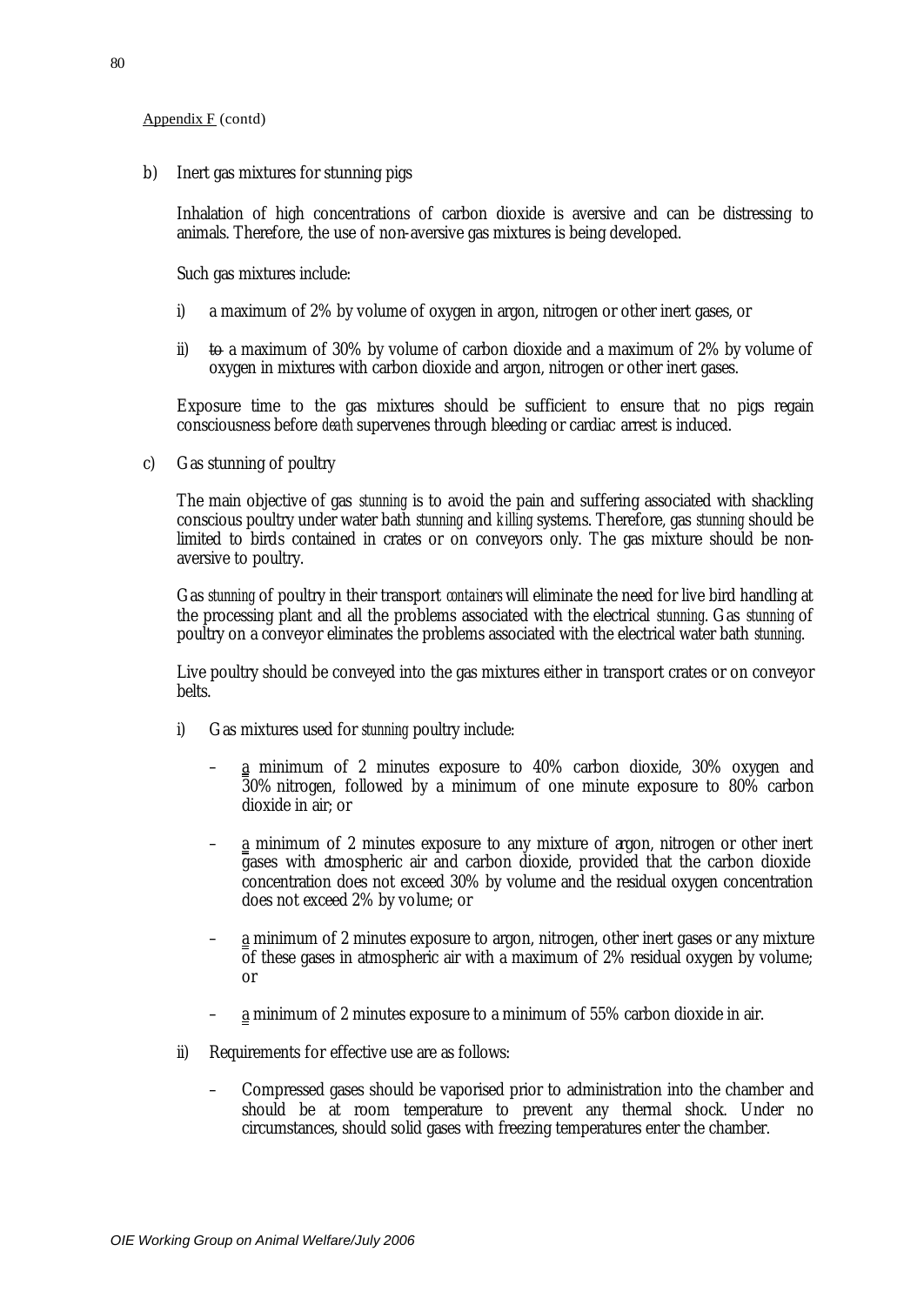81

- Gas mixtures should be humidified.
- Appropriate gas concentrations should be monitored and displayed continuously at the level of the birds inside the chamber.

Under no circumstances, should birds exposed to gas mixtures be allowed to regain consciousness. If necessary, the exposure time should be extended.

#### 5. Bleeding

From the point of view of animal welfare, animals which are stunned with a reversible method should be bled without delay and in any case within the following time limits:

| <b>Stunning method</b>                         | Maximum delay for bleeding to be started |
|------------------------------------------------|------------------------------------------|
| Electrical methods and non penetrating captive | 20 seconds                               |
| bolt                                           |                                          |
| CO <sub>2</sub>                                | 60 seconds (after leaving the chamber)   |

All animals should be bled out by incising both carotid arteries, or the vessels from which they arise (e.g. chest stick). However, when the *stunning* method used causes cardiac arrest, the incision of all of these vessels is not necessary from the point of view of animal welfare.

It should be possible for staff to observe, inspect and access the animals throughout the bleeding period. Any animal showing signs of recovering consciousness should be re-stunned restunned.

After incision of the blood vessels, no scalding carcass treatment or dressing procedures should be performed on the animals for at least 30 seconds, or in any case until all brain-stem reflexes have ceased.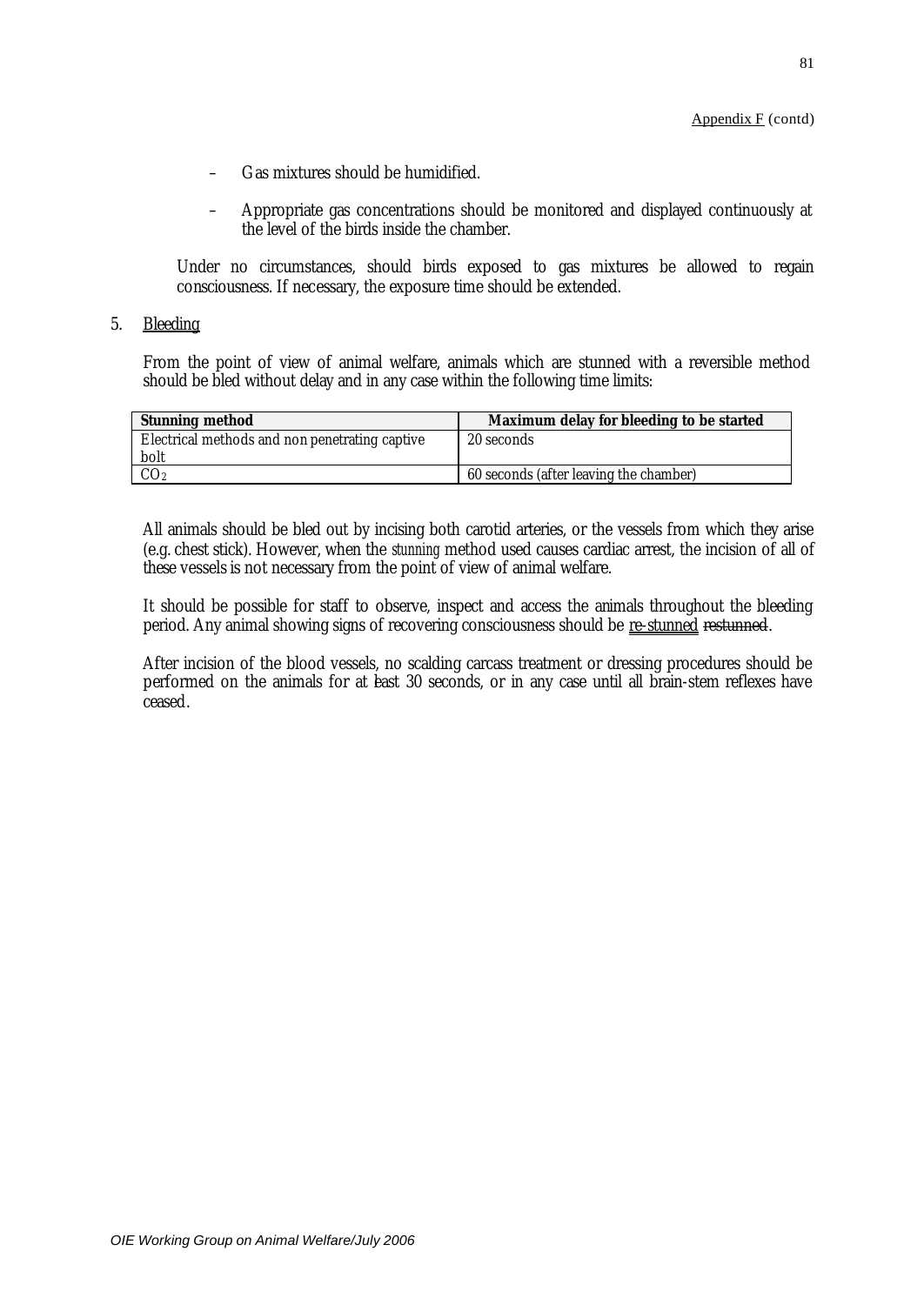### Article 3.7.5.8.

# **Summary of acceptable stunning methods and the associated animal welfare issues**

| <b>Method</b> | <b>Specific method</b>                                                                             | AW concerns/implications                                                                                                                                            | <b>Key AW requirements</b><br>applicable                                                                      | <b>Species</b>                                                                           | <b>Comment</b>                                                                                                                                                                             |
|---------------|----------------------------------------------------------------------------------------------------|---------------------------------------------------------------------------------------------------------------------------------------------------------------------|---------------------------------------------------------------------------------------------------------------|------------------------------------------------------------------------------------------|--------------------------------------------------------------------------------------------------------------------------------------------------------------------------------------------|
| Mechanical    | Free bullet                                                                                        | Inaccurate targeting and inappropriate<br>ballistics                                                                                                                | Operator competence,<br>achieving outright kill with<br>first shot                                            | Cattle, calves,<br>buffalo, deer, horses,<br>pigs (boars and<br>sows)                    | Personnel safety                                                                                                                                                                           |
|               | Captive bolt -<br>penetrating                                                                      | Inaccurate targeting, velocity and<br>diameter of bolt                                                                                                              | Competent operation and<br>maintenance of<br>equipment; restraint;<br>accuracy                                | Cattle, calves,<br>buffalo, sheep,<br>goats, deer, horses,<br>pigs, camelids,<br>ratites | (Unsuitable for specimen collection from<br>TSE suspects).<br>A back-up gun should be available in the<br>event of an ineffective shot                                                     |
|               | Captive bolt - non-<br>penetrating                                                                 | Inaccurate targeting, velocity of bolt,<br>potentially higher failure rate than<br>penetrating captive bolt                                                         | Competent operation and<br>maintenan ce of<br>equipment; restraint;<br>accuracy                               | Cattle, calves, sheep,<br>goats, deer, pigs,<br>camelids, ratites                        | Presently available devices are not<br>recommended for young bulls and animals<br>with thick skull                                                                                         |
|               | Manual percussive<br>blow                                                                          | Inaccurate targeting; insufficient power;<br>size of instrument                                                                                                     | <b>Competent Accredited</b><br>animal handlers; restraint;<br>accuracy.<br>Not recommended for<br>general use | Young and small<br>mammals, ostriches<br>and poultry                                     | Mechanical devices potentially more<br>reliable. Where manual percussive blow is<br>used, unconsciousness should be achieved<br>with single sharp blow delivered to central<br>skull bones |
| Electrical    | Split application:<br>1. across head then<br>head to chest;<br>2. across head then<br>across chest | Accidental pre-stun electric shocks;<br>electrode positioning; application of a<br>current to the body while animal<br>conscious; inadequate current and<br>voltage | Competent operation and<br>maintenance of<br>equipment; restraint;<br>accuracy                                | Cattle, calves, sheep,<br>goats and pigs,<br>ratites and poultry                         | Systems involving repeated application of<br>head-only or head-to-leg with short current<br>durations $(<1$ second) in the first<br>application should not be used.                        |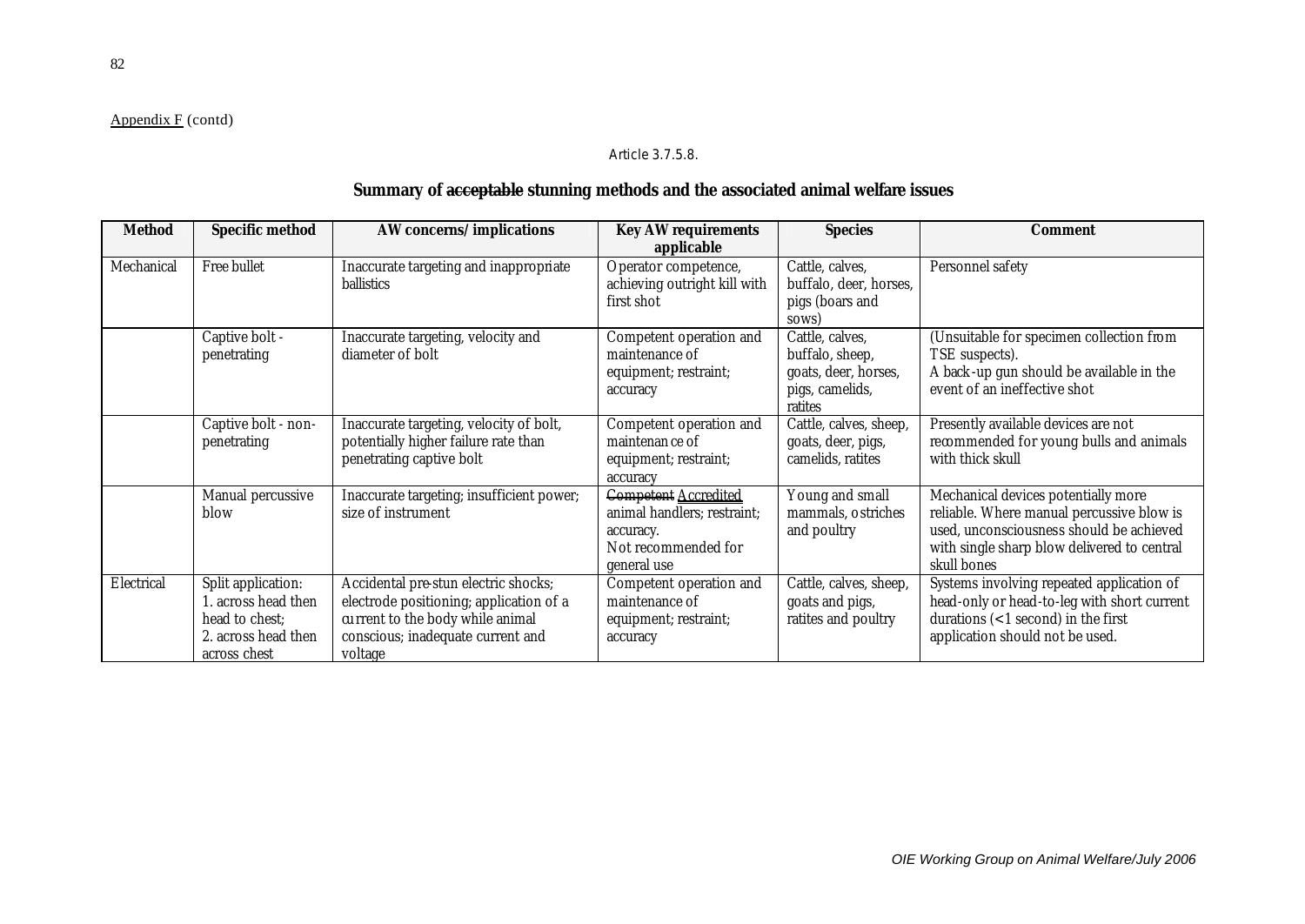# **Summary of acceptable stunning methods and the associated animal welfare issues**

| <b>Method</b> | <b>Specific method</b> | AW concerns/implications                | <b>Key AW requirements</b> | <b>Species</b>         | <b>Comment</b> |
|---------------|------------------------|-----------------------------------------|----------------------------|------------------------|----------------|
|               |                        |                                         | applicable                 |                        |                |
| Electrical    | Single application:    | Accidental pre-stun electric shocks;    | Competent operation and    | Cattle, calves, sheep, |                |
|               | 1. head only;          | inadequate current and voltage; wrong   | maintenance of             | goats, pigs, ratites,  |                |
|               | 2. head to body;       | electrode positioning; recovery of      | equipment; restraint;      | poultry                |                |
|               | 3. head to leg         | consciousness                           | accuracy                   |                        |                |
|               | Waterbath              | Restraint, accidental pre-stun electric | Competent operation and    | Poultry only           |                |
|               |                        | shocks; inadequate current and voltage; | maintenance of equipment   |                        |                |
|               |                        | recovery of consciousness               |                            |                        |                |
| Gaseous       | $CO2$ air/ $O2$        | Aversiveness of high CO <sub>2</sub>    | Concentration; duration of | Pigs, poultry          |                |
|               | mixture:               | concentrations, respiratory distress;   | exposure; design,          |                        |                |
|               | $CO2$ inert gas        | inadequate exposure                     | maintenance and operation  |                        |                |
|               | mixture                |                                         | of equipment; stocking     |                        |                |
|               |                        |                                         | density management         |                        |                |
|               | Inert gases            | Recovery of consciousness               | Concentration; duration of | Pigs, poultry          |                |
|               |                        |                                         | exposure; design,          |                        |                |
|               |                        |                                         | maintenance and operation  |                        |                |
|               |                        |                                         | of equipment; stocking     |                        |                |
|               |                        |                                         | density management         |                        |                |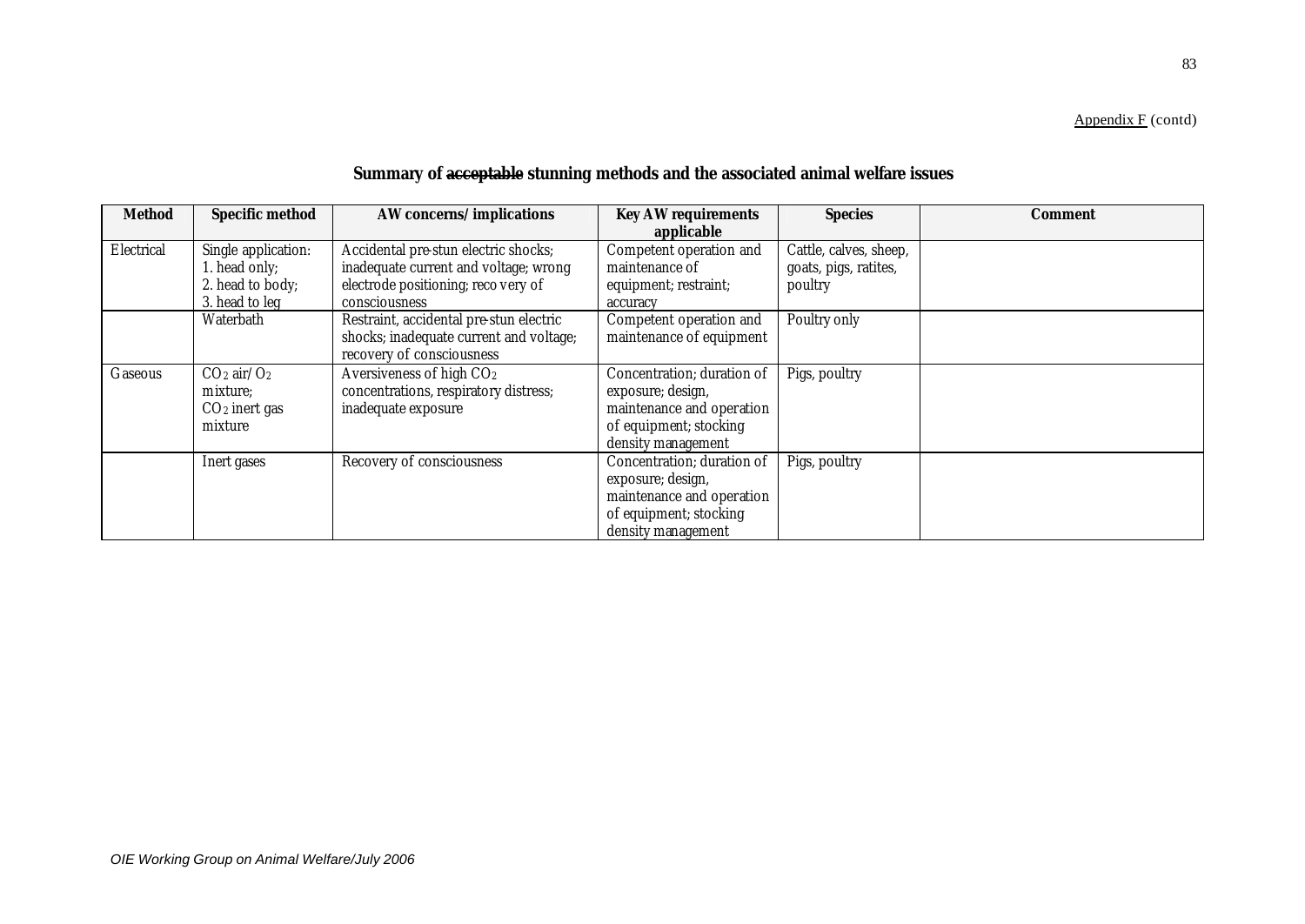### Article 3.7.5.9.

### **Summary of acceptable slaughter methods and the associated animal welfare issues**

| <b>Slaughter methods</b>                                                         | <b>Specific</b><br>method                    | AW concerns / implications                                                                                                                     | <b>Key requirements</b>                                                                                                                                                                                                                                                            | <b>Species</b>                                                             | <b>Comments</b> |
|----------------------------------------------------------------------------------|----------------------------------------------|------------------------------------------------------------------------------------------------------------------------------------------------|------------------------------------------------------------------------------------------------------------------------------------------------------------------------------------------------------------------------------------------------------------------------------------|----------------------------------------------------------------------------|-----------------|
| Bleeding out by<br>severance of blood<br>vessels in the neck<br>without stunning | Full frontal<br>cutting across<br>the throat | Failure to cut both common<br>carotid arteries; occlusion of cut<br>arteries.                                                                  | A very sharp blade or knife, of sufficient length so<br>that the point of the knife remains outside the<br>incision during the cut; the point of the knife<br>should not be used to make the indison.<br>An incision which does not close over the knife<br>during the throat cut. | Cattle, buffalo,<br>horses, camelids,<br>sheep, goats,<br>poultry, ratites |                 |
| Bleeding with prior<br>stunning                                                  | Full frontal<br>cutting across<br>the throat | Failure to cut both common<br>carotid arteries; occlusion of cut<br>arteries; pain during and after the<br>cut.                                | A very sharp blade or knife, of sufficient length so<br>that the point of the knife remains outside the<br>incision during the cut; the point of the knife<br>should not be used to make the indsion.<br>An incision which does not close over the knife<br>during the throat cut. | Cattle, buffalo,<br>horses, camelids,<br>sheep, goats                      |                 |
|                                                                                  | Neck stab<br>followed by<br>forward cut      | Ineffective stunning;<br>failure to cut both common<br>carotid arteries; impaired blood<br>flow; delay in cutting after<br>reversible stunning | Prompt and accurate cutting                                                                                                                                                                                                                                                        | Camelids, sheep,<br>goats, poultry, ratites                                |                 |
|                                                                                  | Neck stab<br>alone                           | Ineffective stunning;<br>failure to cut both common<br>carotid arteries; impaired blood<br>flow; delay in cutting after<br>reversible stunning | Prompt and accurate cutting                                                                                                                                                                                                                                                        | Camelids, sheep,<br>goats, poultry, ratites                                |                 |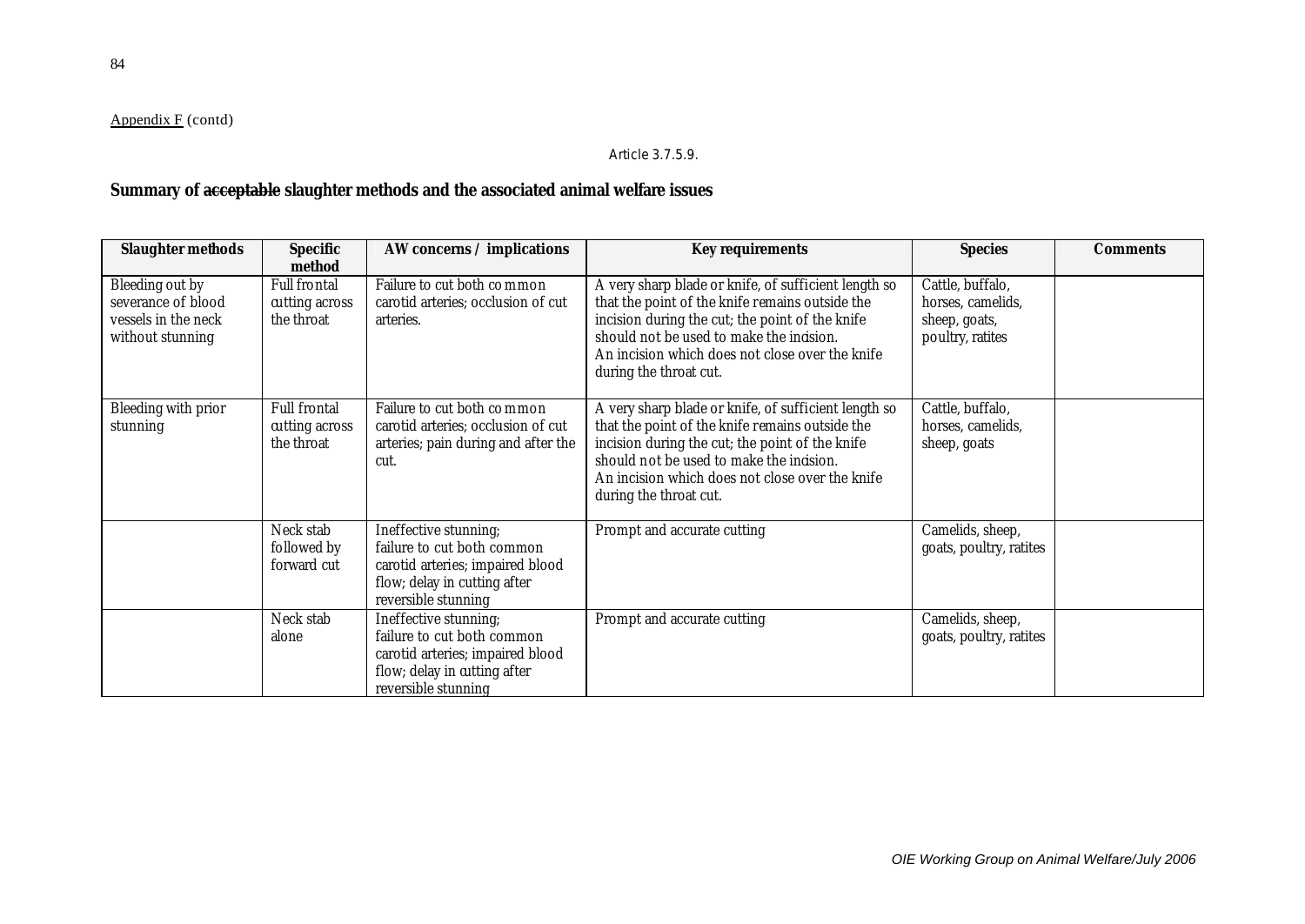# **Summary of acceptable slaughter methods and the associated animal welfare issues (contd)**

| <b>Slaughter</b>                              | <b>Specific</b>                                                                       | AW concerns /                                                                                                                                                  | <b>Key requirements</b>                                                                  | <b>Species</b>                   | <b>Comments</b>                                                                    |
|-----------------------------------------------|---------------------------------------------------------------------------------------|----------------------------------------------------------------------------------------------------------------------------------------------------------------|------------------------------------------------------------------------------------------|----------------------------------|------------------------------------------------------------------------------------|
| methods                                       | method                                                                                | implications                                                                                                                                                   |                                                                                          |                                  |                                                                                    |
| Bleeding<br>with prior<br>stunning<br>(contd) | <b>Chest stick</b><br>into major<br>arteries or<br>hollow-tube<br>knife into<br>heart | Ineffective<br>stunning;<br>inadequate size of<br>stick wound<br>inadequate length<br>of sticking knife;<br>delay in sticking<br>after reversible<br>stunning  | Prompt and accurate<br>sticking                                                          | Cattle,<br>sheep,<br>goats, pigs |                                                                                    |
|                                               | Neck skin<br>cut followed<br>by severance<br>of vessels in<br>the neck                | Ineffective<br>stunning;<br>inadequate size of<br>stick wound;<br>inadequate length<br>of sticking knife;<br>delay in sticking<br>after reversible<br>stunning | Prompt and accurate<br>cutting of vessels                                                | Cattle                           |                                                                                    |
|                                               | Automated<br>mechanical<br>cutting                                                    | Ineffective<br>stunning; failure<br>to cut and<br>misplaced cuts.<br>Recovery of<br>consciousness<br>following<br>reversible<br>stunning systems               | Design, maintenance<br>and operation of<br>equipment; accuracy of<br>cut; manual back-up | Poultry<br>only                  |                                                                                    |
|                                               | Manual neck<br>cut on one<br>side                                                     | Ineffective<br>stunning;<br>recovery of<br>consciousness<br>following<br>reversible<br>stunning systems                                                        | Prior non-reversible<br>stunning                                                         | Poultry<br>only                  | N.B.: Slow induction<br>of unco nsciousness<br>under slaughter<br>without stunning |
|                                               | Oral cut                                                                              | Ineffective<br>stunning;<br>recovery of<br>consciousness<br>following<br>reversible<br>stunning systems                                                        | Prior non-reversible<br>stunning                                                         | Poultry<br>only                  | N.B.: Slow induction<br>of unconsciousness in<br>non-stun systems                  |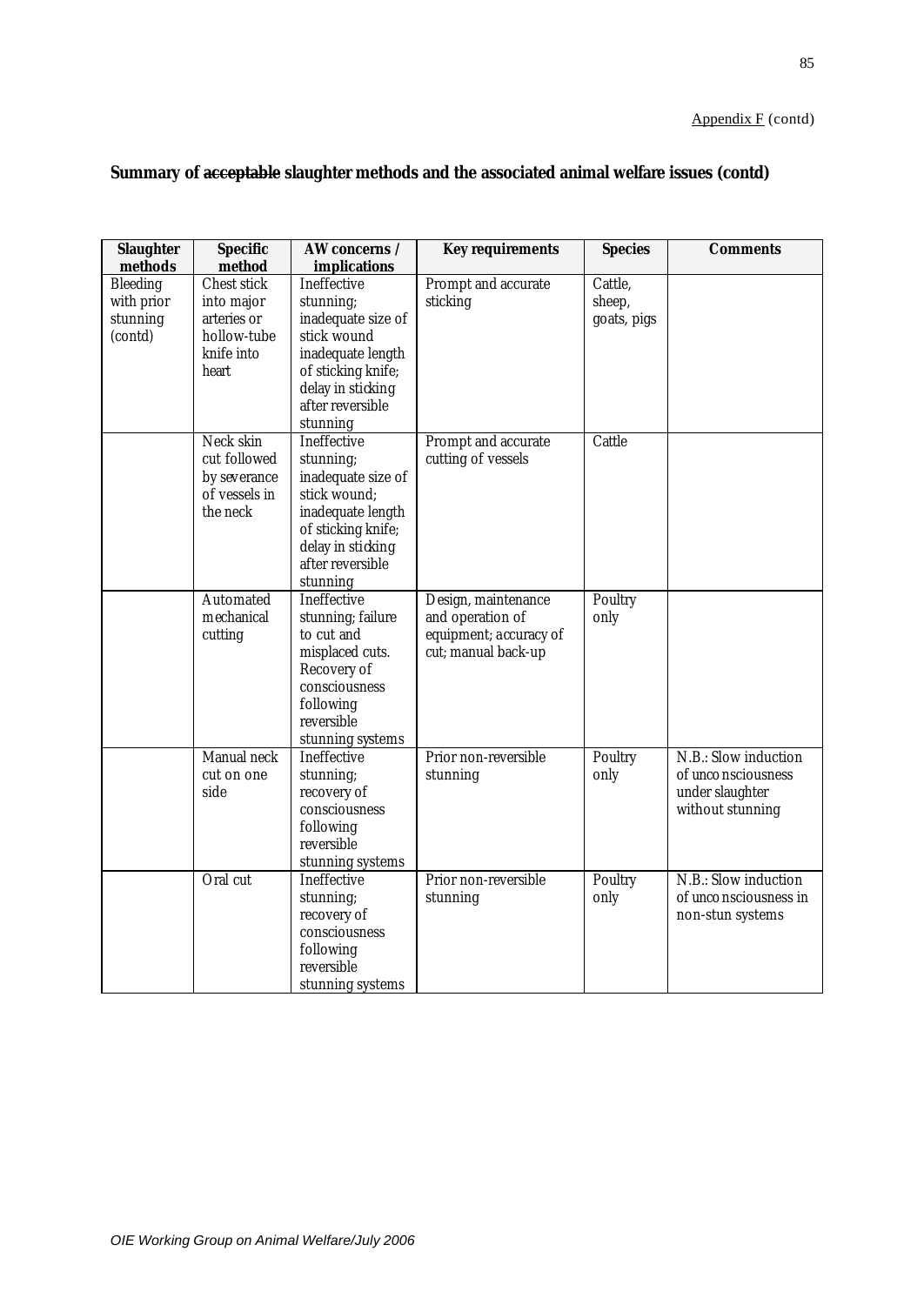| <b>Slaughter</b><br>methods                                | <b>Specific</b><br>method                         | AW concerns /<br>implications                                                                                       | <b>Key requirements</b>                                                               | <b>Species</b>              | <b>Comments</b>                                                                                       |
|------------------------------------------------------------|---------------------------------------------------|---------------------------------------------------------------------------------------------------------------------|---------------------------------------------------------------------------------------|-----------------------------|-------------------------------------------------------------------------------------------------------|
| Other<br>methods<br>without<br>stunning                    | Decapitation<br>with a sharp<br>knife             | Pain due to loss<br>of consciousness<br>not being<br>immediate                                                      |                                                                                       | Sheep,<br>goats,<br>poultry | This method is only<br>applicable to Jhatka<br>slaughter                                              |
|                                                            | Manual neck<br>dislocation<br>and<br>decapitation | Pain due to loss<br>of consciousness<br>not being<br>immediate:<br>difficult to<br>achieve in large<br><b>birds</b> | Neck dislocation should<br>be performed in one<br>stretch to sever the<br>spinal cord | Poultry<br>only             | Slaughter by neck<br>dislocation should be<br>performed in one<br>stretch to sever the<br>spinal cord |
| Cardiac<br>arrest in a<br>waterbath<br>electric<br>stunner | Bleeding by<br>evis ceration                      |                                                                                                                     | Induction of cardiac<br>arrest                                                        | Quail                       |                                                                                                       |
|                                                            | Bleeding by<br>neck cutting                       |                                                                                                                     |                                                                                       | Poultry                     |                                                                                                       |

Article 3.7.5.10.

### **Methods, procedures or practices unacceptable on animal welfare grounds**

- 1. The restraining methods which work through immobilisation by injury such as breaking legs, and leg tendon cutting, and severing the spinal cord (e.g. using a puntilla or dagger) cause severe pain and stress in animals. Those methods are not acceptable in any species.
- 2. The use of the electrical *stunning* method with a single application leg to leg is ineffective and unacceptable in any species. as it is likely to be painful. The animal welfare concerns are:
	- a) accidental pre-stun electric shocks;
	- b) inadequate current and voltage;
	- c) wrong electrode positioning;
	- d) recovery of consciousness.
- 3. The slaughter method of brain stem severance by piercing through the eye socket or skull bone without prior *stunning*, is not acceptable in any species.

- - - - - - - - - - - - - - - - text deleted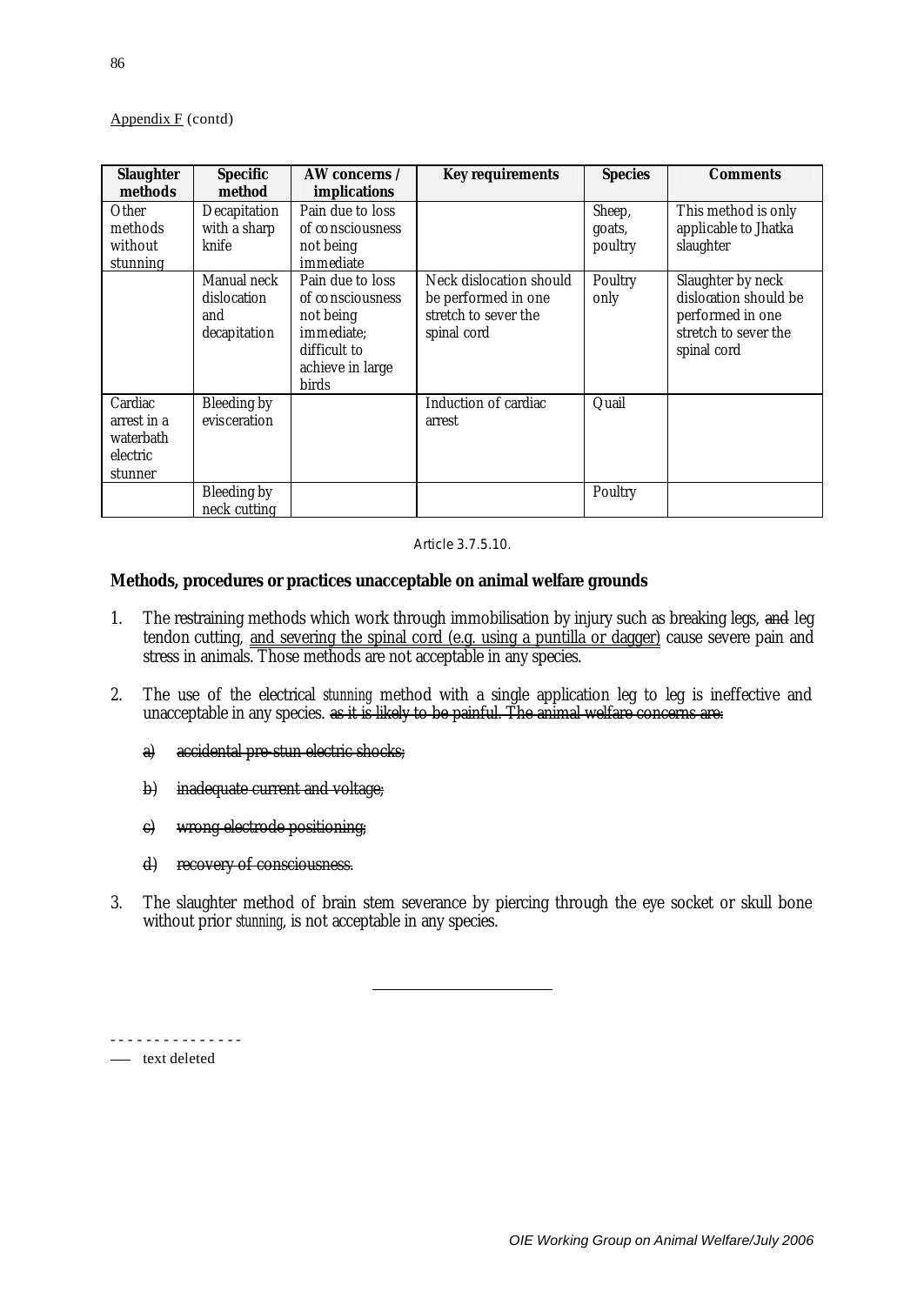Appendix G

87

# APPENDIX 3.7.6.

# GUIDELINES FOR THE KILLING OF ANIMALS FOR DISEASE CONTROL PURPOSES

#### Article 3.7.6.1.

#### **General principles**

These guidelines are based on the premise that a decision to kill the animals has been made, and address the need to ensure the welfare of the animals until they are dead.

- 1. All personnel involved in the humane *killing* of animals should have the relevant skills and competencies. Competence may be gained through formal training and/or practical experience.
- 2. As necessary, operational procedures should be adapted to the specific circumstances operating on the premises and should address, apart from animal welfare, aesthetics of the method of euthanasia, cost of the method, operator safety, biosecurity and environmental aspects.
- 3. Following the decision to kill the animals, *killing* should be carried out as quickly as possible and normal husbandry should be maintained until the animals are killed.
- 4. The handling and movement of animals should be minimised and when done, it should be done in accordance with the guidelines described below.
- 5. Animal *restraint* should be sufficient to facilitate effective *killing*, and in accordance with animal welfare and operator safety requirements; when *restraint* is required, *killing* should follow with minimal delay.
- 6. When animals are killed for disease control purposes, methods used should result in immediate death or immediate loss of consciousness lasting until death; when loss of consciousness is not immediate, induction of unconsciousness should be non-aversive and should not cause anxiety, pain, distress or suffering in the animals.
- 7. For animal welfare considerations, young animals should be killed before older animals; for biosecurity considerations, infected animals should be killed first, followed by in-contact animals, and then the remaining animals.
- 8. There should be continuous monitoring of the procedures by the *Competent Authorities* to ensure they are consistently effective with regard to animal welfare, operator safety and biosecurity.
- 9. When the operational procedures are concluded, there should be a written report describing the practices adopted and their effect on animal welfare, operator safety and biosecurity.
- 10. These general principles should also apply when animals need to be killed for other purposes such as after natural disasters or for culling animal populations.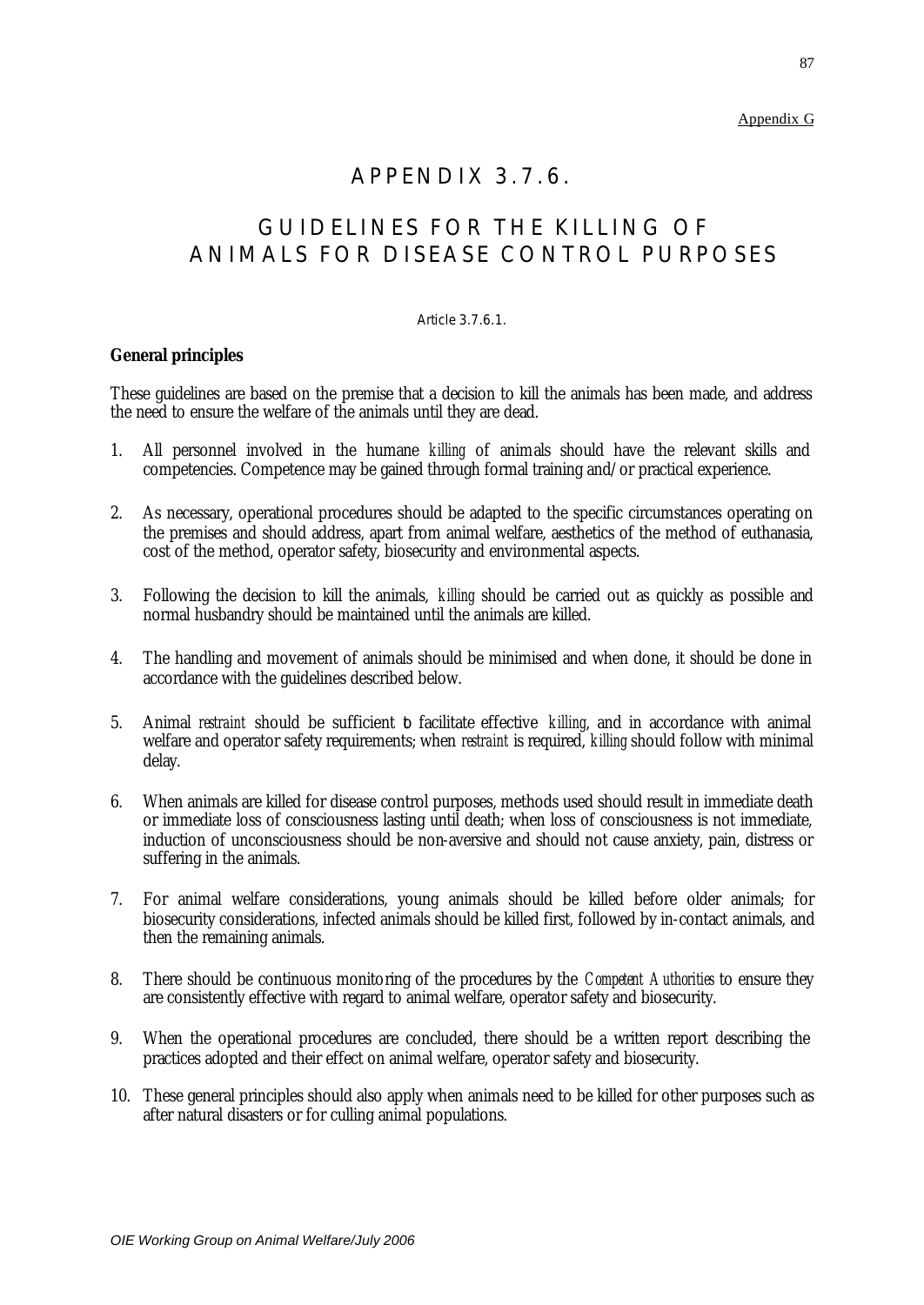#### Article 3.7.6.2.

#### **Organisational structure**

Disease control contingency plans should be in place at a national level and should contain details of management structure, disease control strategies and operational procedures; animal welfare considerations should be addressed within these disease control contingency plans. The plans should also include a strategy to ensure that an adequate number of personnel competent in the humane *killing* of animals is available. Local level plans should be based on national plans and be informed by local knowledge.

Disease control contingency plans should address the animal welfare issues that may result from animal movement controls.

The operational activities should be led by an *official veterinarian* who has the authority to appoint the personnel in the specialist teams and ensure that they adhere to the required animal welfare and biosecurity standards. When appointing the personnel, he/she should ensure that the personnel involved has the required competencies.

The *official veterinarian* should be responsible for all activities across one or more affected premises and should be supported by coordinators for planning (including communications), operations and logistics to facilitate efficient operations.

The *official veterinarian* should provide overall guidance to personnel and logistic support for operations on all affected premises to ensure consistency in adherence to the OIE animal welfare and animal health guidelines.

A specialist team, led by a team leader answerable to the *official veterinarian*, should be deployed to work on each affected premises. The team should consist of personnel with the competencies to conduct all required operations; in some situations, personnel may be required to fulfil more than one function. Each team should contain a *veterinarian* or have access to veterinary advice at all times.

In considering the animal welfare issues associated with the *killing* of animals, the key personnel, their responsibilities and competencies required are described in Article 3.7.6.3.

Article 3.7.6.3.

#### **Responsibilities and competencies of the specialist team**

- 1. Team leader
	- a) Responsibilities:
		- i) plan overall operations on an affected premises;
		- ii) determine and address requirements for animal welfare, operator safety and biosecurity;
		- iii) organise, brief and manage team of people to facilitate humane *killing* of the relevant animals on the premises in accordance with national regulations and these guidelines;
		- iv) determine logistics required;
		- v) monitor operations to ensure animal welfare, operator safety and biosecurity requirements are met;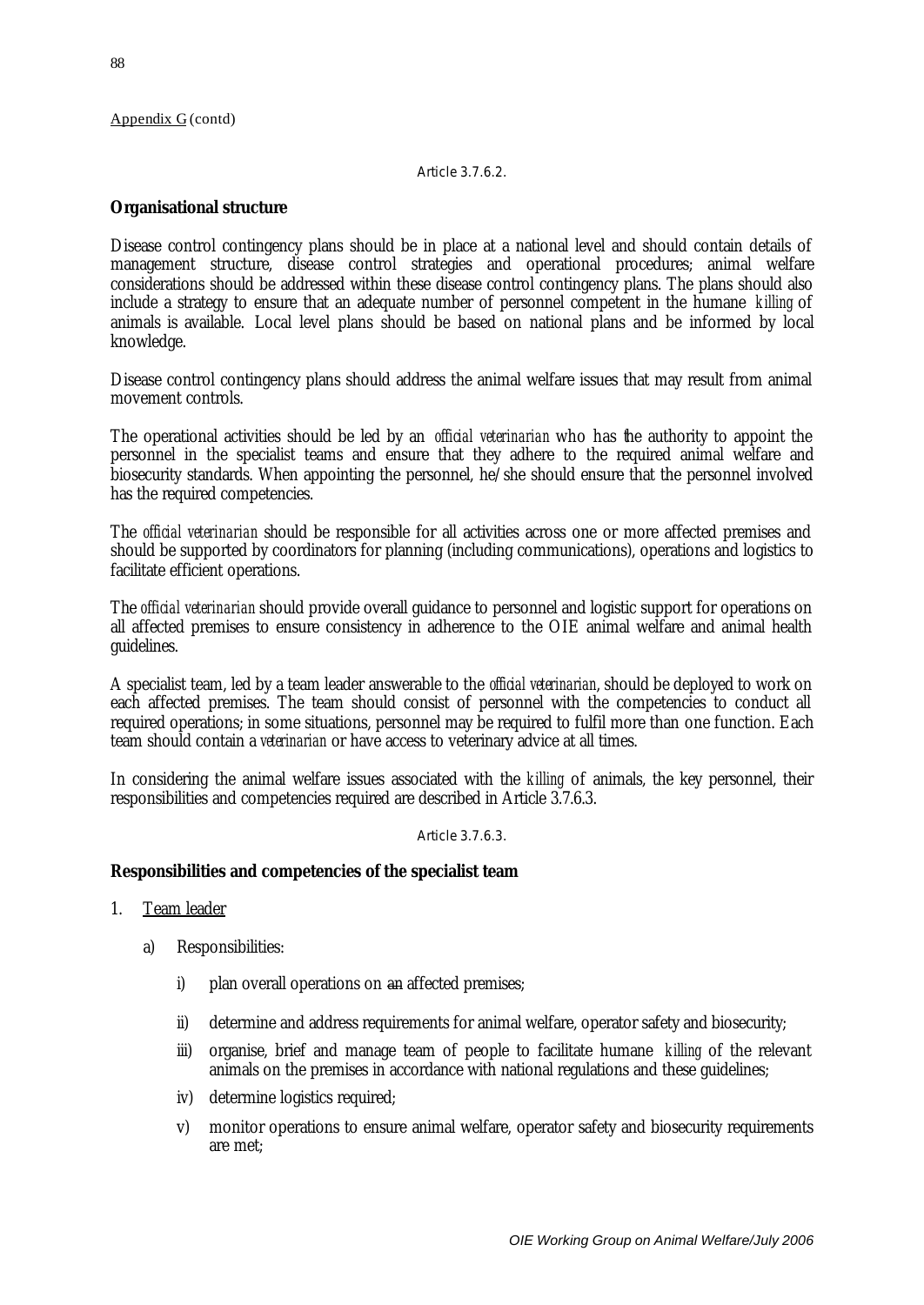- vi) report upwards on progress and problems;
- vii) provide a written report at the conclusion of the *killing*, describing the practices adopted and their effect on the animal welfare, operator safety and biosecurity outcomes.
- b) Competencies
	- i) appreciation of normal animal husbandry practices;
	- ii) appreciation of animal welfare and the underpinning behavioural, anatomical and physiological processes involved in the *killing* process;
	- iii) skills to manage all activities on premises and deliver outcomes on time;
	- iv) awareness of psychological effects on farmer, team members and general public;
	- v) effective communication skills;
	- vi) appreciation of the environmental impacts caused by their operation.

#### 2. Veterinarian

- a) Responsibilities
	- i) determine and implement supervise the implementation of the most appropriate *killing* method to ensure that animals are killed without avoidable pain and distress;
	- ii) determine and implement the additional requirements for animal welfare, including the order of *killing*;
	- iii) ensure that confirmation of the death of the animals is carried out by competent persons at appropriate times after the *killing* procedure;
	- iv) minimise the risk of disease spread within and from the premises through the supervision of biosecurity procedures;
	- v) continuously monitor animal welfare and biosecurity procedures;
	- vi) in cooperation with the leader, prepare a written report at the conclusion of the *killing*, describing the practices adopted and their effect on animal welfare.
- b) Competencies
	- i) ability to assess animal welfare, especially the effectiveness of *stunning* and *killing*, and to correct any deficiencies;
	- ii) ability to assess biosecurity risks.

#### 3. Accredited animal handlers

- a) Responsibilities
	- i) review on-site facilities in terms of their appropriateness;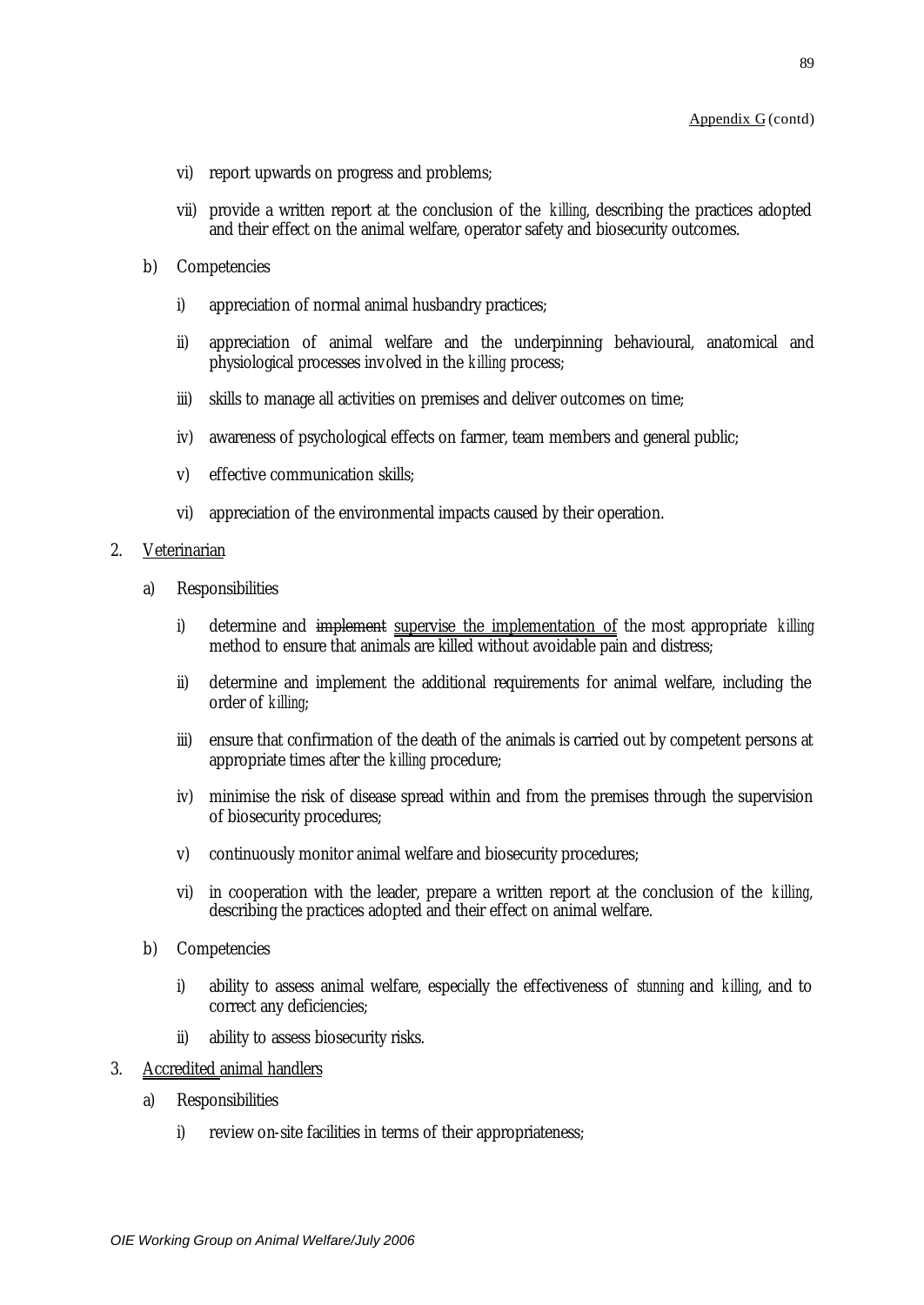- ii) design and construct temporary animal handling facilities, when required;
- iii) move and restrain animals;
- iv) continuously monitor animal welfare and biosecurity procedures.
- b) Competencies
	- i) animal handling in emergency situations and in close confinement is required;
	- ii) an appreciation of biosecurity and containment principles.

### 4. Animal handler

- a) Responsibilities
	- i) move and restrain animals;
	- ii) continuously monitor animal welfare and biosecurity procedures.
- b) Competencies
	- i) animal handling in emergency situations and in close confinement is required;
	- ii) an appreciation of biosecurity and containment principles.

### 4.5. Animal killing personnel

a) Responsibilities

Humane *killing* of the animals through effective *stunning* and *killing* should be ensured.

- b) Competencies
	- i) when required by regulations, licensed to use necessary equipment;
	- ii) competent to use and maintain relevant equipment;
	- iii) competent to use techniques for the species involved;
	- iv) competent to assess effective *stunning* and *killing*.

### 5.6. Carcass disposal personnel

a) Responsibilities

An efficient carcass disposal (to ensure *killing* operations are not hindered) should be ensured.

b) Competencies

The personnel should be competent to use and maintain available equipment and apply techniques for the species involved.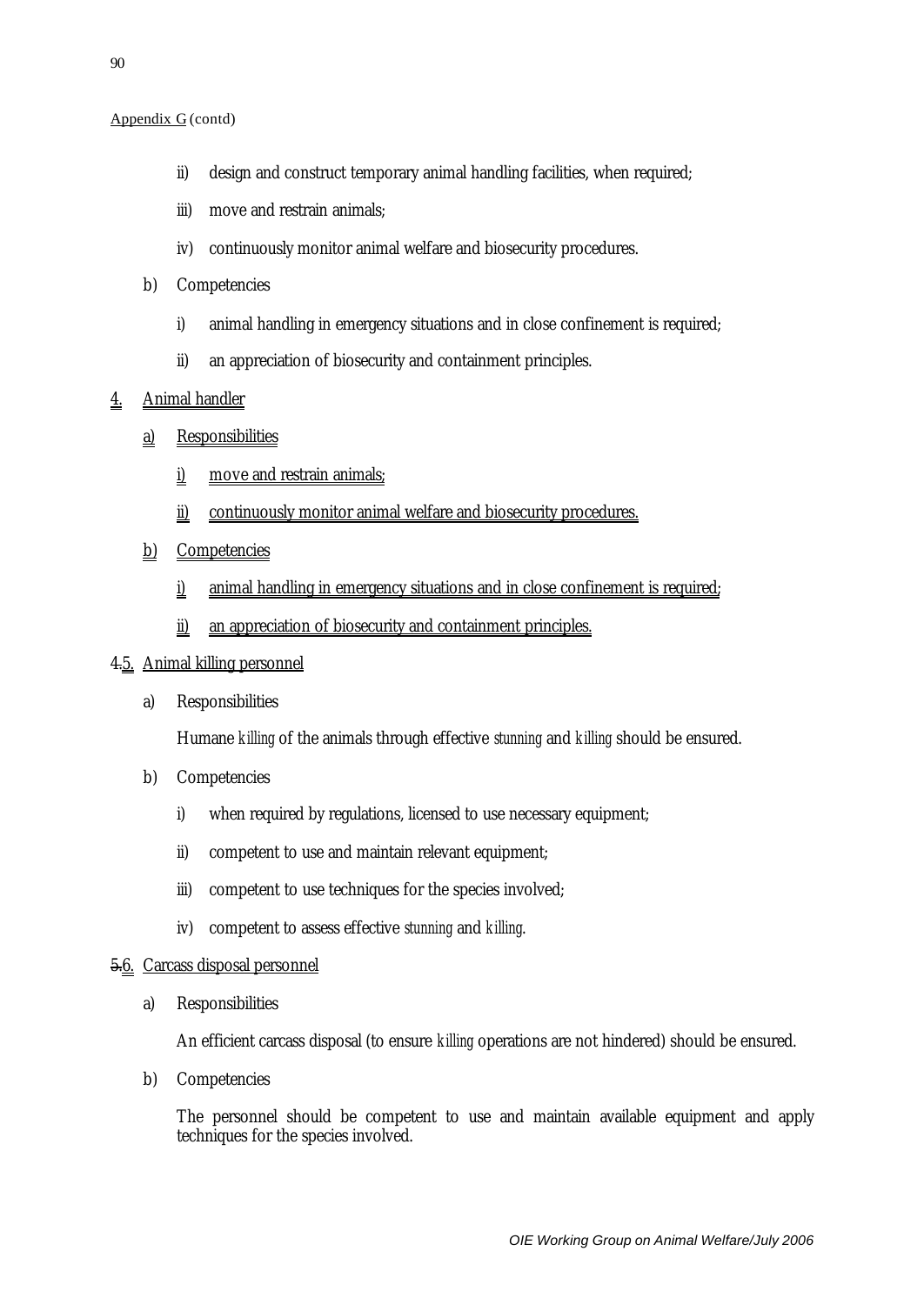### 6.7. Farmer/owner/manager

- a) Responsibilities
	- i) assist when requested.
- b) Competencies
	- i) specific knowledge of his/her animals and their environment.

Article 3.7.6.4.

### **Considerations in planning the humane killing of animals**

Many activities will need to be conducted on affected premises, including the humane *killing* of animals. The team leader should develop a plan for humanely *killing* animals on the premises which should include consideration of:

- 1. minimising handling and movement of animals;
- 2. *killing* the animals on the affected premises; however, there may be circumstances where the animals may need to be moved to another location for *killing*; when the *killing* is conducted at an *abattoir*, the guidelines in Appendix 3.7.5. on the slaughter of animals  $\overline{f}$  for human consumption should be followed;
- 3. the species, number, age and size of animals to be killed, and the order of *killing* them;
- 4. methods of *killing* the animals, and their cost;
- 5. housing, husbandry, and location of the animals, as well as accessibility of the farm;
- 6. the availability and effectiveness of equipment needed for *killing* of the animals, as well as the time necessary to kill the required number of animals using such methods;
- 7. the facilities available on the premises that will assist with the *killing* including any additional facilities that may need to be brought on and then removed from the premises;
- 8. biosecurity and environmental issues;
- 9. the health and safety of personnel conducting the *killing*;
- 10. any legal issues that may be involved, for example where restricted veterinary drugs or poisons may be used, or where the process may impact on the environment; and
- 11. the presence of other nearby premises holding animals;
- 12. possibilities of removal and disposal and destruction of carcasses.

In designing a *killing* plan, it is essential that the method chosen be consistently reliable to ensure that all animals are humanely and quickly killed.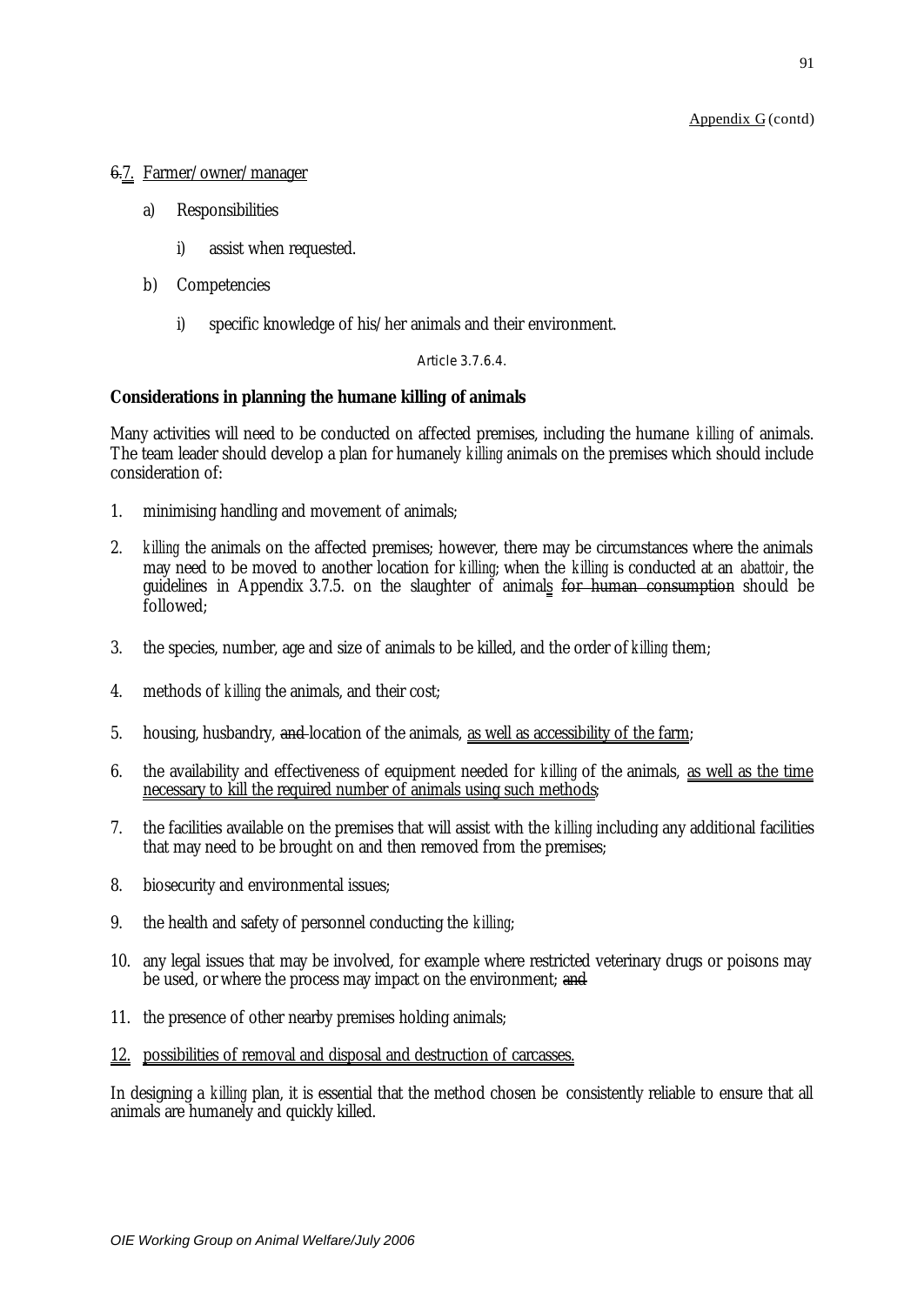### Article 3.7.6.5.

# **Table summarising killing methods described in Articles 3.7.6.6.-3.7.6.17.\***

| <b>Species</b>     | Age range              | <b>Procedure</b>                                                  | <b>Restraint</b> | Animal welfare concerns with                                       | <b>Article</b> |
|--------------------|------------------------|-------------------------------------------------------------------|------------------|--------------------------------------------------------------------|----------------|
|                    |                        |                                                                   | necessary        | inappropriate application                                          | reference      |
| Cattle             | all                    | free bullet                                                       | no               | non-lethal wounding                                                | 3.7.6.6.       |
|                    | all except<br>neonates | captive bolt - penetrating,<br>followed by pithing or<br>bleeding | yes              | ineffective stunning                                               | 3.7.6.7.       |
|                    | adults only            | captive bolt - non-<br>penetrating, followed by<br>bleeding       | yes              | ineffective stunning, regaining of<br>consciousness before killing | 3.7.6.8.       |
|                    | calves only            | electrical, two-stage<br>application                              | yes              | pain associated with cardiac<br>arrest after ineffective stunning  | 3.7.6.10.      |
|                    | calves only            | electrical, single application<br>(method 1)                      | yes              | ineffective stunning                                               | 3.7.6.11.      |
|                    | all                    | injection with barbiturates<br>and other drugs                    | yes              | non-lethal dose, pain associated<br>with injection site            | 3.7.6.15.      |
| Sheep and<br>goats | all                    | free bullet                                                       | no               | non-lethal wounding                                                | 3.7.6.6.       |
|                    | all except<br>neonates | captive bolt - penetrating,<br>followed by pithing or<br>bleeding | yes              | ineffective stunning, regaining of<br>consciousness before death   | 3.7.6.7.       |
|                    | all except<br>neonates | captive bolt - non-<br>penetrating, followed by<br>bleeding       | yes              | ineffective stunning, regaining of<br>consciousness before death   | 3.7.6.8.       |
|                    | neonates               | captive bolt - non-<br>penetrating                                | yes              | non-lethal wounding                                                | 3.7.6.8.       |
|                    | all                    | electrical, two-stage<br>application                              | yes              | pain associated with cardiac<br>arrest after ineffective stunning  | 3.7.6.10.      |
|                    | all                    | electrical, single application<br>(method 1)                      | yes              | ineffective stunning                                               | 3.7.6.11.      |
|                    | neonates<br>only       | $CO2$ / air mixture                                               | yes              | slow induction of<br>unconsciousness, aversiveness of<br>induction | 3.7.6.12.      |
|                    | neonates<br>only       | nitrogen and/or inert gas<br>mixed with $CO2$                     | yes              | slow induction of<br>unconsciousness, aversiveness of<br>induction | 3.7.6.13.      |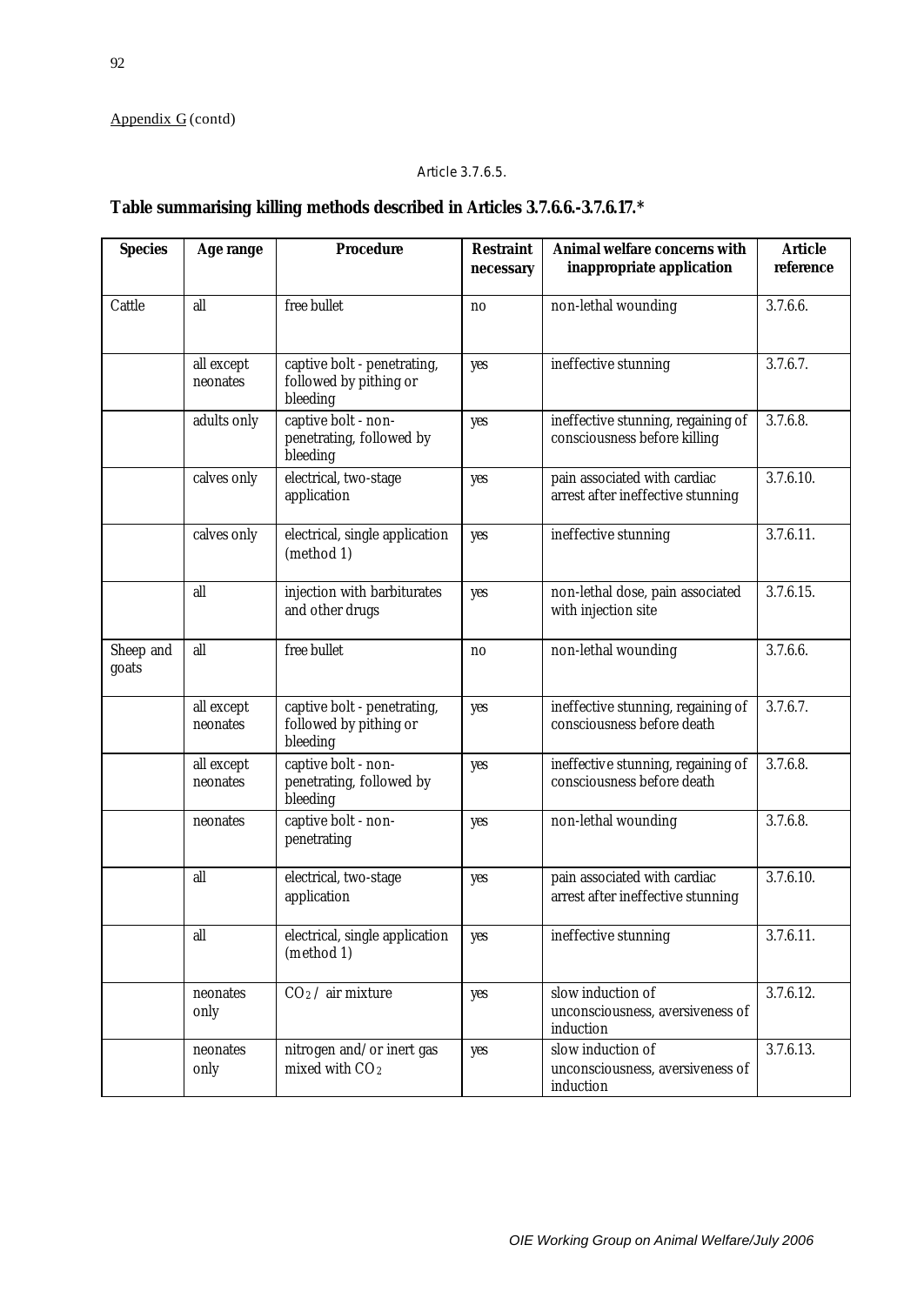| <b>Species</b>                                | Age<br>range                 | <b>Procedure</b>                                                  | <b>Restraint</b><br><b>Necessary</b> | Animal welfare concerns with<br>inappropriate application          | <b>Article</b><br>reference |
|-----------------------------------------------|------------------------------|-------------------------------------------------------------------|--------------------------------------|--------------------------------------------------------------------|-----------------------------|
| Sheep<br>and<br>goats<br>$\overline{(contd)}$ | neonates<br>only             | nitrogen and/or inert gases                                       | yes                                  | slow induction of unconsciousness                                  | 3.7.6.14.                   |
|                                               | all                          | injection of barbiturates and<br>other drugs                      | yes                                  | non-lethal dose,<br>pain associated with injection site            | 3.7.6.15.                   |
| Pigs                                          | all                          | free bullet                                                       | no                                   | non-lethal wounding                                                | 3.7.6.6.                    |
|                                               | all<br>except<br>neonates    | captive bolt - penetrating,<br>followed by pithing or<br>bleeding | yes                                  | ineffective stunning, regaining of<br>consciousness before death   | 3.7.6.7.                    |
|                                               | neonates<br>only             | captive bolt - non-penetrating                                    | yes                                  | non-lethal wounding                                                | 3.7.6.8.                    |
|                                               | all §                        | electrical, two-stage<br>application                              | yes                                  | pain associated with cardiac arrest<br>after ineffective stunning  | 3.7.6.10.                   |
|                                               | all                          | electrical, single application<br>(method 1)                      | yes                                  | ineffective stunning                                               | 3.7.6.11.                   |
|                                               | neonates<br>only             | $CO2$ / air mixture                                               | yes                                  | slow induction of<br>unconsciousness,<br>aversiveness of induction | 3.7.6.12.                   |
|                                               | neonates<br>only             | nitrogen and/or inert gas<br>mixed with $CO2$                     | yes                                  | slow induction of<br>unconsciousness, aversiveness of<br>induction | 3.7.6.13.                   |
|                                               | neonates<br>only             | nitrogen and/or inert gases                                       | yes                                  | slow induction of unconsciousness                                  | 3.7.6.14.                   |
|                                               | all                          | injection with barbiturates and<br>other drugs                    | yes                                  | non-lethal dose,<br>pain associated with injection site            | 3.7.6.15.                   |
| Poultry                                       | adults<br>only               | captive bolt - non-penetrating                                    | yes                                  | ineffective stunning                                               | 3.7.6.8.                    |
|                                               | day-olds<br>and eggs<br>only | maceration                                                        | no                                   | non-lethal wounding, non-<br>immediacy;                            | 3.7.6.9.                    |
|                                               | adults<br>only               | electrical, single application<br>(method 2)                      | yes                                  | ineffective stunning                                               | 3.7.6.11.                   |
|                                               | adults<br>only               | electrical, single application,<br>followed by killing (method 3) | yes                                  | ineffective stunning; regaining of<br>consciousness before death   | 3.7.6.11.                   |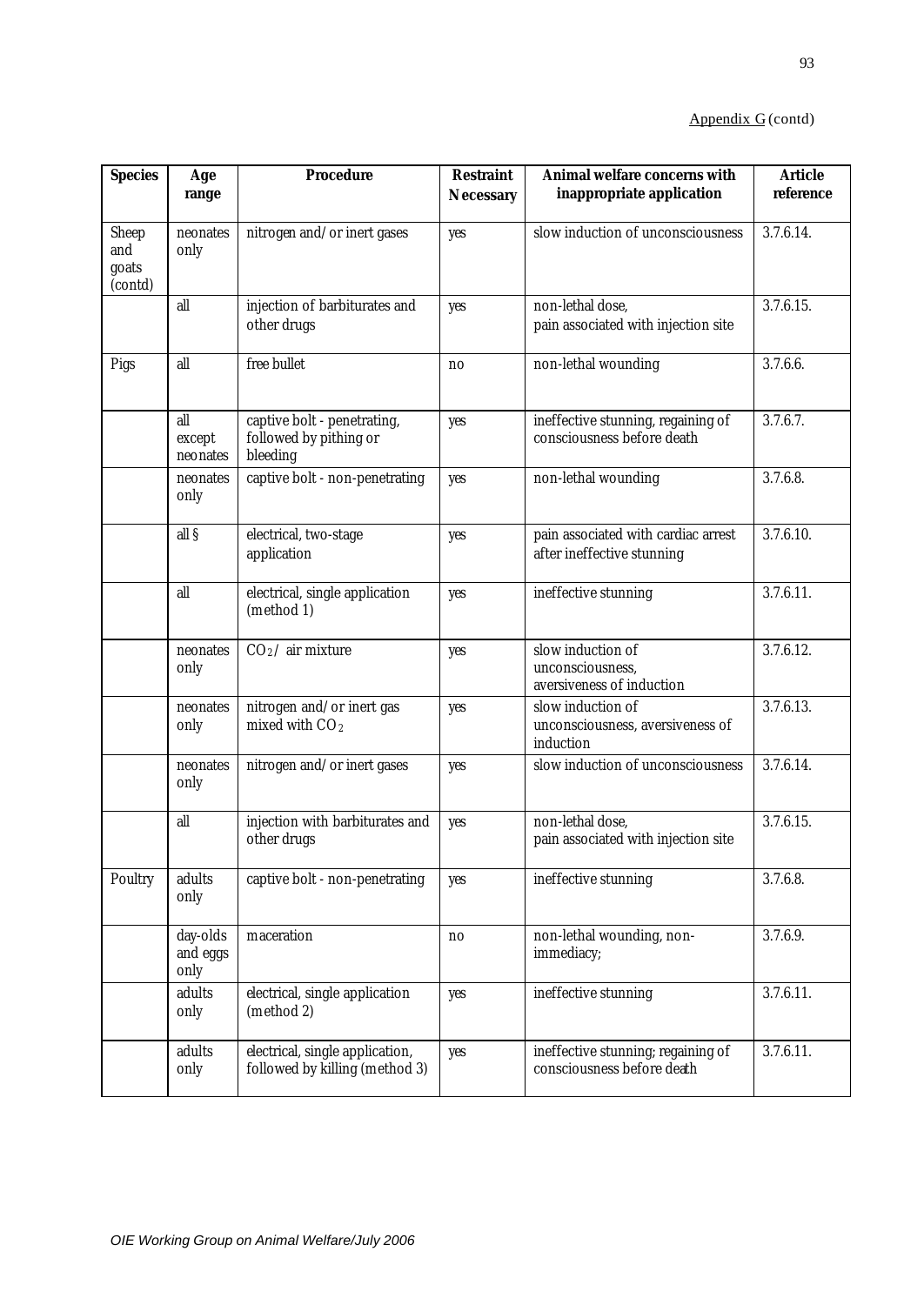| <b>Species</b>     | Age range   | <b>Procedure</b>                                                                                    | <b>Restraint</b><br>necessary | Animal welfare concerns with<br>inappropriate application          | <b>Article</b><br>reference |
|--------------------|-------------|-----------------------------------------------------------------------------------------------------|-------------------------------|--------------------------------------------------------------------|-----------------------------|
| Poultry<br>(contd) | all         | $CO2$ / air mixture<br>method 1<br>method 2                                                         | yes<br>no                     | slow induction of<br>unconsciousness, aversiveness of<br>induction | 3.7.6.12.                   |
|                    | all         | nitrogen and/or<br>inert gas mixed<br>with $CO2$                                                    | yes                           | slow induction of<br>unconsciousness, aversiveness of<br>induction | 3.7.6.13.                   |
|                    | all         | nitrogen and/or<br>inert gases                                                                      | yes                           | slow induction of<br>unconsciousness                               | 3.7.6.14.                   |
|                    | all         | injection of<br>barbiturates and<br>other drugs                                                     | yes                           | non-lethal dose, pain associated<br>with injection site            | 3.7.6.15.                   |
|                    | adults only | addition of<br>anaesthetics to<br>feed or water,<br>followed by an<br>appropriate killing<br>method | no                            | ineffective or slow induction of<br>unconsciousness                | 3.7.6.16.                   |

- \* The methods are described in the order of mechanical, electrical and gaseous, not in an order of desirability from an animal welfare viewpoint.
- § The only preclusion against the use of this method for neonates is the design of the stunning tongs that may not facilitate their application across such a small-sized head/body.

Article 3.7.6.6.

### **Free bullet**

### 1. Introduction

- a) A free bullet is a projectile fired from a shotgun, rifle, handgun or purpose-made humane killer.
- b) The most commonly used firearms for close range use are:
	- i) humane killers (specially manufactured/adapted single-shot weapons);
	- ii) shotguns (12, 16, 20, 28 bore and .410);
	- iii) rifles (.22 rimfire);
	- iv) handguns (various calibres from .32 to .45).
- c) The most commonly used firearms for long range use are rifles (.22, .243, .270 and .308).
- d) A free bullet used from long range should be aimed to penetrate the skull or soft tissue at the top of the neck of the animal, to cause irreversible concussion and death and should only be used by properly trained and competent marksmen.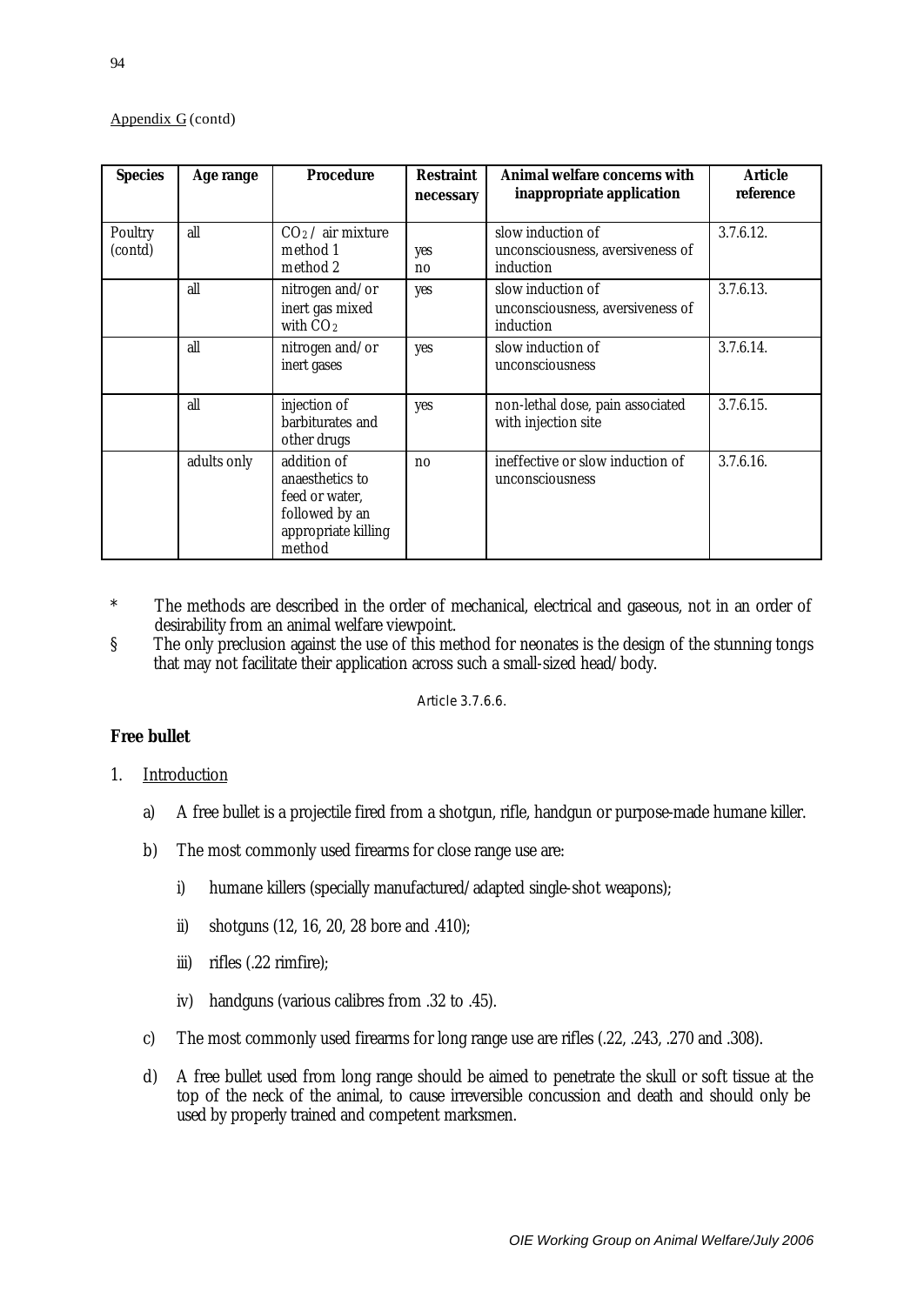95

### 2. Requirements for effective use

- a) The marksman should take account of human safety in the area in which he/she is operating. Appropriate vision and hearing protective devices should be worn by all personnel involved.
- b) The marksman should ensure that the animal is not moving and in the correct position to enable accurate targeting and the range should be as short as possible  $(5 - 50$  cm for a shotgun) but the barrel should not be in contact with the animal's head of the animal.
- c) The correct cartridge, calibre and type of bullet for the different species, age and size should be used. Ideally, the ammunition should expand upon impact and dissipate its energy within the cranium.
- d) Shot animals should be checked to ensure the absence of brain stem reflexes.

**Figure 1.** The optimum shooting position for cattle is at the intersection of two imaginary lines drawn from the rear of the eyes to the opposite horn buds.



**Figure 2**. The optimum position for hornless sheep and goats is on the midline.

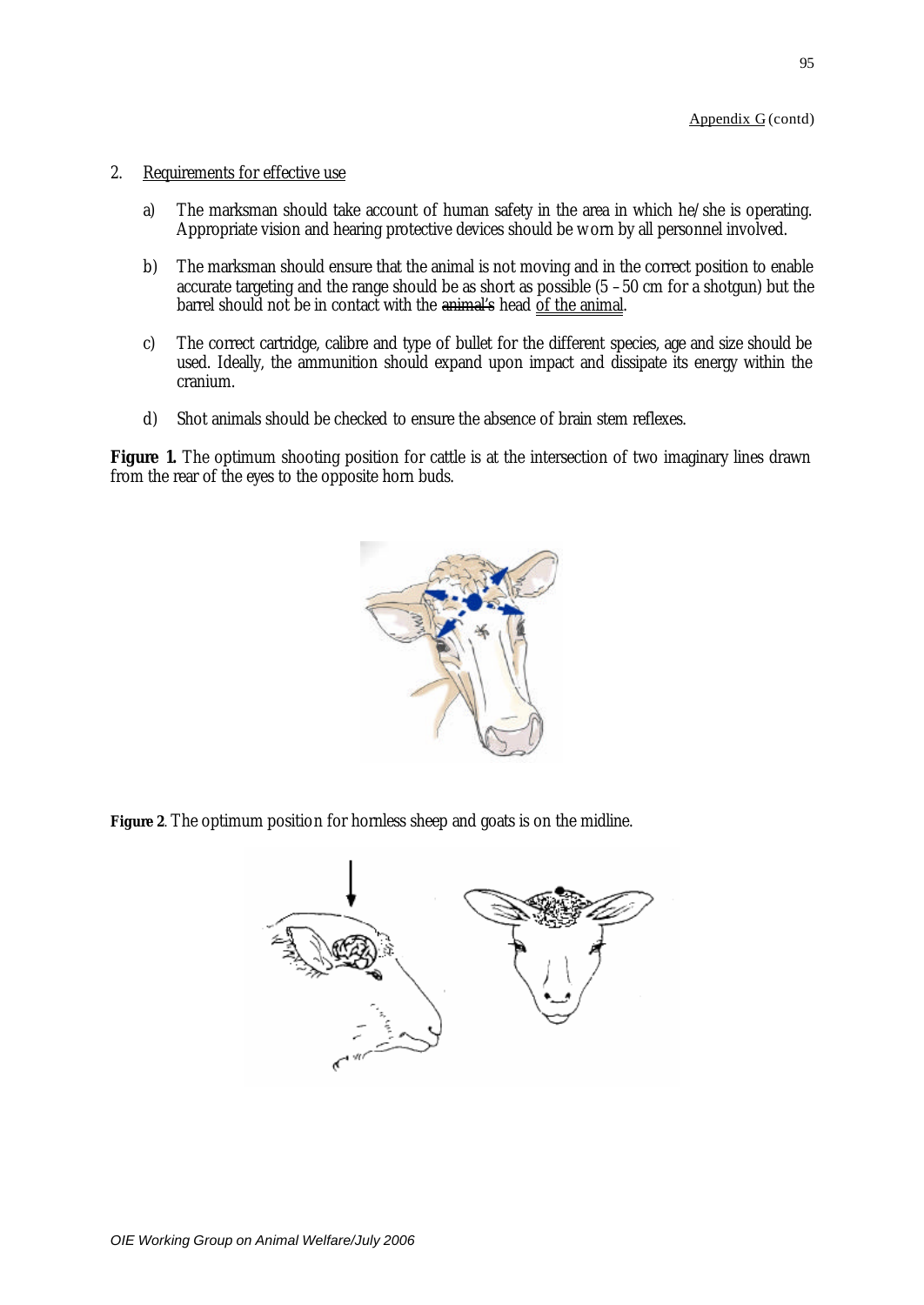Figure 3. The optimum shooting position for heavily horned sheep and horned goats is behind the poll aiming towards the angle of the jaw.



Figure 4. The optimum shooting position for pigs is just above eye level, with the shot directed down the line of the spinal cord.



### 3. Advantages

- a) Used properly, a free bullet provides a quick and effective method for *killing*.
- b) It requires minimal or no *restraint* and can be used to kill from a distance by properly trained and competent marksmen.
- c) It is suitable for *killing* agitated animals in open spaces.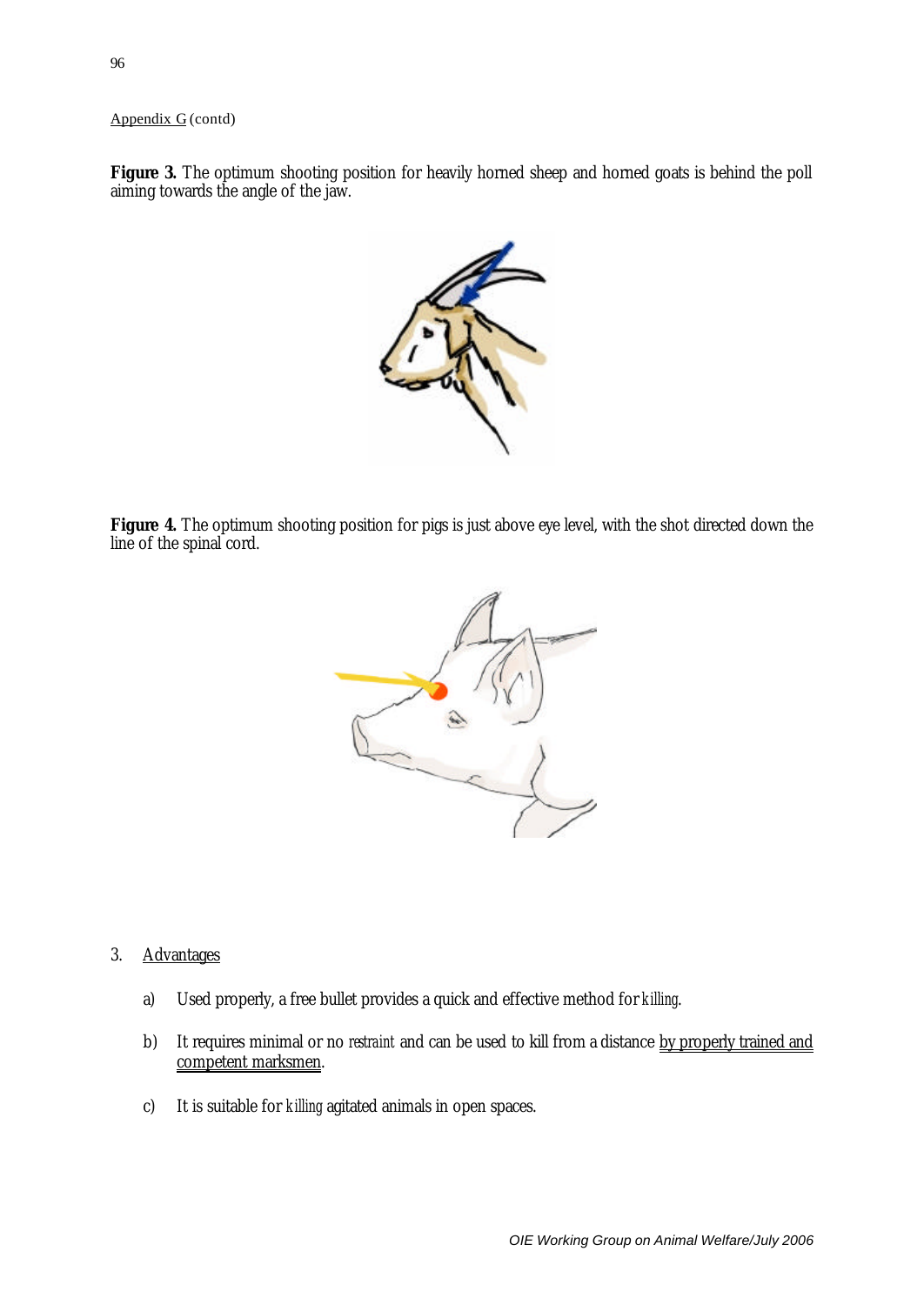### 4. Disadvantages

- a) The method is potentially dangerous to humans and other animals in the area.
- b) It has the potential for non-lethal wounding.
- c) Destruction of brain tissue may preclude diagnosis of some diseases.
- d) Leakage of bodily fluids may present a biosecurity risk.
- e) Legal requirements may preclude or restrict use.
- f) There is a limited availability of competent personnel.

### 5. Conclusions

The method is suitable for cattle, sheep, goats and pigs, including large animals in open spaces.

Article 3.7.6.7.

### **Penetrating captive bolt**

### 1. Introduction

A penetrating captive bolt is fired from a gun powered by either compressed air or a blank cartridge. There is no free projectile.

The captive bolt should be aimed on the skull in a position to penetrate the cortex and mid-brain of the animal. The impact of the bolt on the skull produces unconsciousness. Physical damage to the brain caused by penetration of the bolt may result in death; however, pithing or bleeding should be performed as soon as possible after the shot to ensure the death of the animal.

### 2. Requirements for effective use

- a) For cartridge powered and compressed air guns, the bolt velocity and the length of the bolt should be appropriate to the species and type of animal, in accordance with the manufacturer's recommendations of the manufacturer.
- b) Captive bolt guns should be frequently cleaned and maintained in good working condition.
- c) More than one gun may be necessary to avoid overheating, and a back-up gun should be available in the event of an ineffective shot.
- d) Animals should be restrained; at a minimum, they should be penned for cartridge powered guns and in a race for compressed air guns.
- e) The operator should ensure that the animal's head of the animal is accessible.
- f) The operator should fire the captive bolt at right angles to the skull in the optimal position (see figures 1, 3 and 4. The optimum shooting position for hornless sheep is on the highest point of the head, on the midline and aims towards the angle of the jaw).
- g) To ensure the death of the animal, pithing or bleeding should be performed as soon as possible after *stunning*.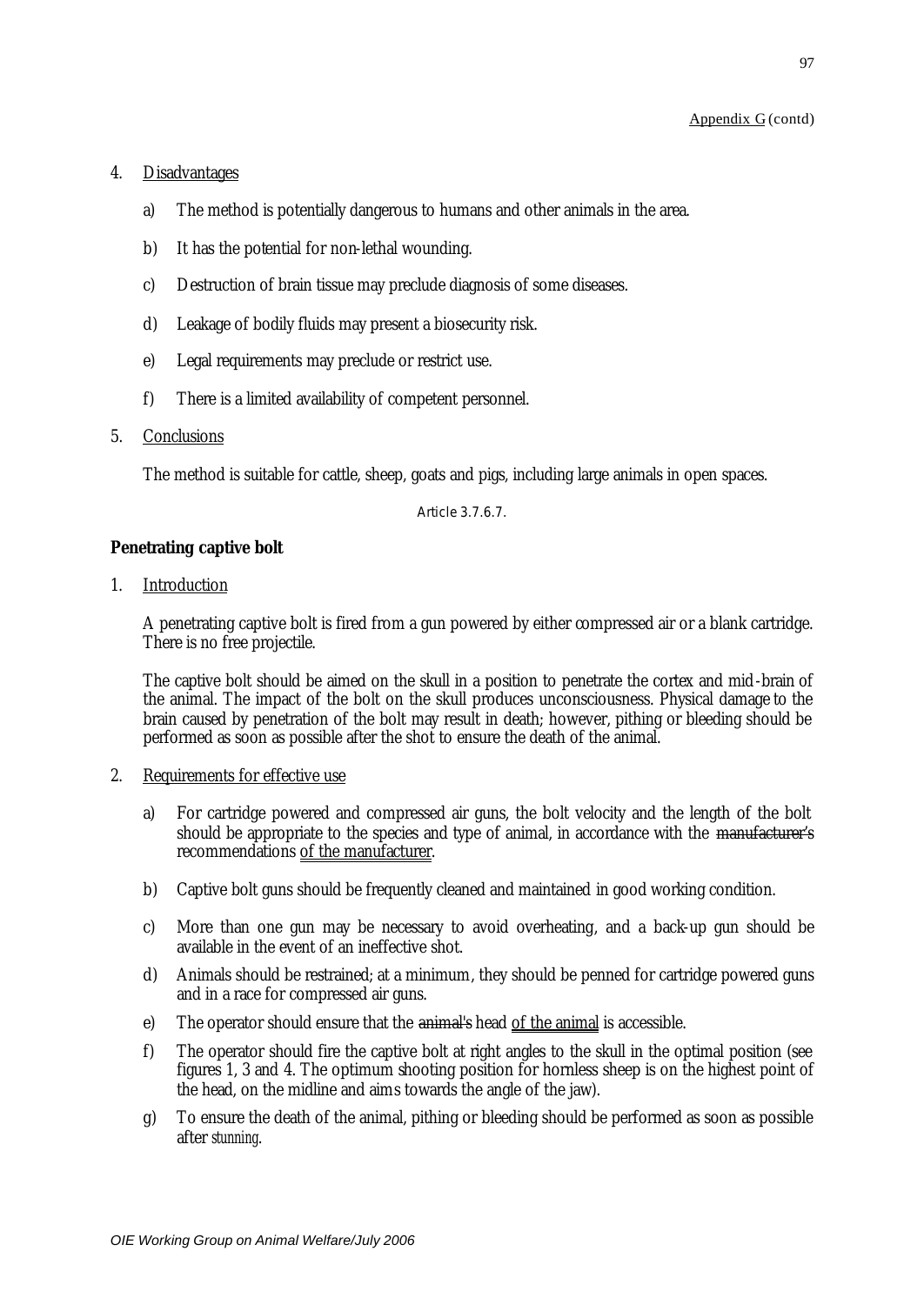h) Animals should be monitored continuously after *stunning* until death to ensure the absence of brain stem reflexes.

### 3. Advantages

- a) Mobility of cartridge powered equipment reduces the need to move animals.
- b) The method induces an immediate onset of a sustained period of unconsciousness.

### 4. Disadvantages

- a) Poor gun maintenance and misfiring, and inaccurate gun positioning and orientation may result in poor animal welfare.
- b) Post stun convulsions may make pithing difficult and hazardous.
- c) The method is difficult to apply in agitated animals.
- d) Repeated use of a cartridge powered gun may result in over-heating.
- e) Leakage of bodily fluids may present a biosecurity risk.
- f) Destruction of brain tissue may preclude diagnosis of some diseases.

#### 5. Conclusion

The method is suitable for cattle, sheep, goats and pigs (except neonates), when followed by pithing or bleeding.

Article 3.7.6.8.

### **Captive bolt – non-penetrating**

1. Introduction

A non-penetrating captive bolt is fired from a gun powered by either compressed air or a blank cartridge. There is no free projectile.

The gun should be placed on the front of the skull to deliver a percussive blow which produces unconsciousness in cattle (adults only), sheep, goats and pigs, and death in poultry and neonate sheep, goats and pigs. Bleeding should be performed as soon as possible after the blow to ensure the death of the animal.

### 2. Requirements for effective use

- a) For cartridge powered and compressed air guns, the bolt velocity should be appropriate to the species and type of animal, in accordance with the manufacturer's recommendations of the manufacturer.
- b) Captive bolt guns should be frequently cleaned and maintained in good working condition.
- c) More than one gun may be necessary to avoid overheating, and a back-up gun should be available in the event of an ineffective shot.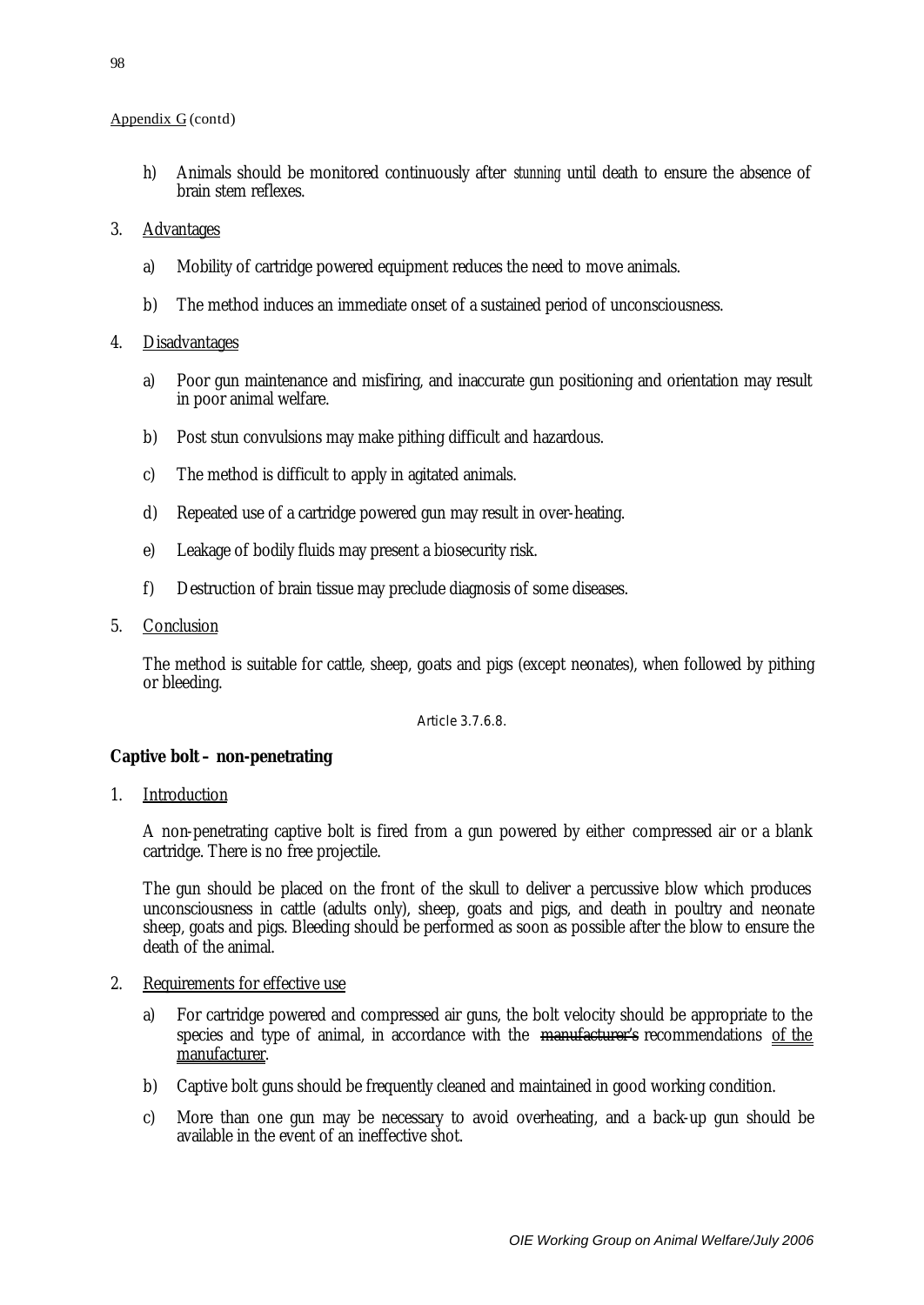- d) Animals should be restrained; at a minimum mammals should be penned for cartridge powered guns and in a race for compressed air guns; birds should be restrained in cones, shackles, crushes or by hand.
- e) The operator should ensure that the animal's head of the animal is accessible.
- f) The operator should fire the captive bolt at right angles to the skull in the optimal position (figures 1-4).
- g) To ensure death in non-neonate mammals, bleeding should be performed as soon as possible after *stunning*.
- h) Animals should be monitored continuously after *stunning* until death to ensure the absence of brain stem reflexes.

#### 3. Advantages

- a) The method induces an immediate onset of unconsciousness, and death in birds and neonate mammals.
- b) Mobility of equipment reduces the need to move animals.

#### 4. Disadvantages

- a) As consciousness can be regained quickly in non-neonate mammals, they should be bled as soon as possible after *stunning*.
- b) Laying hens in cages have to be removed from their cages and most birds have to be restrained.
- c) Poor gun maintenance and misfiring, and inaccurate gun positioning and orientation may result in poor animal welfare.
- d) Post stun convulsions may make bleeding difficult and hazardous.
- e) Difficult to apply in agitated animals; such animals may be sedated in advance of the *killing* procedure.
- f) Repeated use of a cartridge powered gun may result in over-heating.
- g) Bleeding may present a biosecurity risk.

### 5. Conclusions

- a) The method is suitable for poultry, and neonate sheep, goats and pigs.
- b) If bleeding does not present a biosecurity issue, this is a suitable method for cattle (adults only), and non-neonate sheep, goats and pigs when followed by bleeding.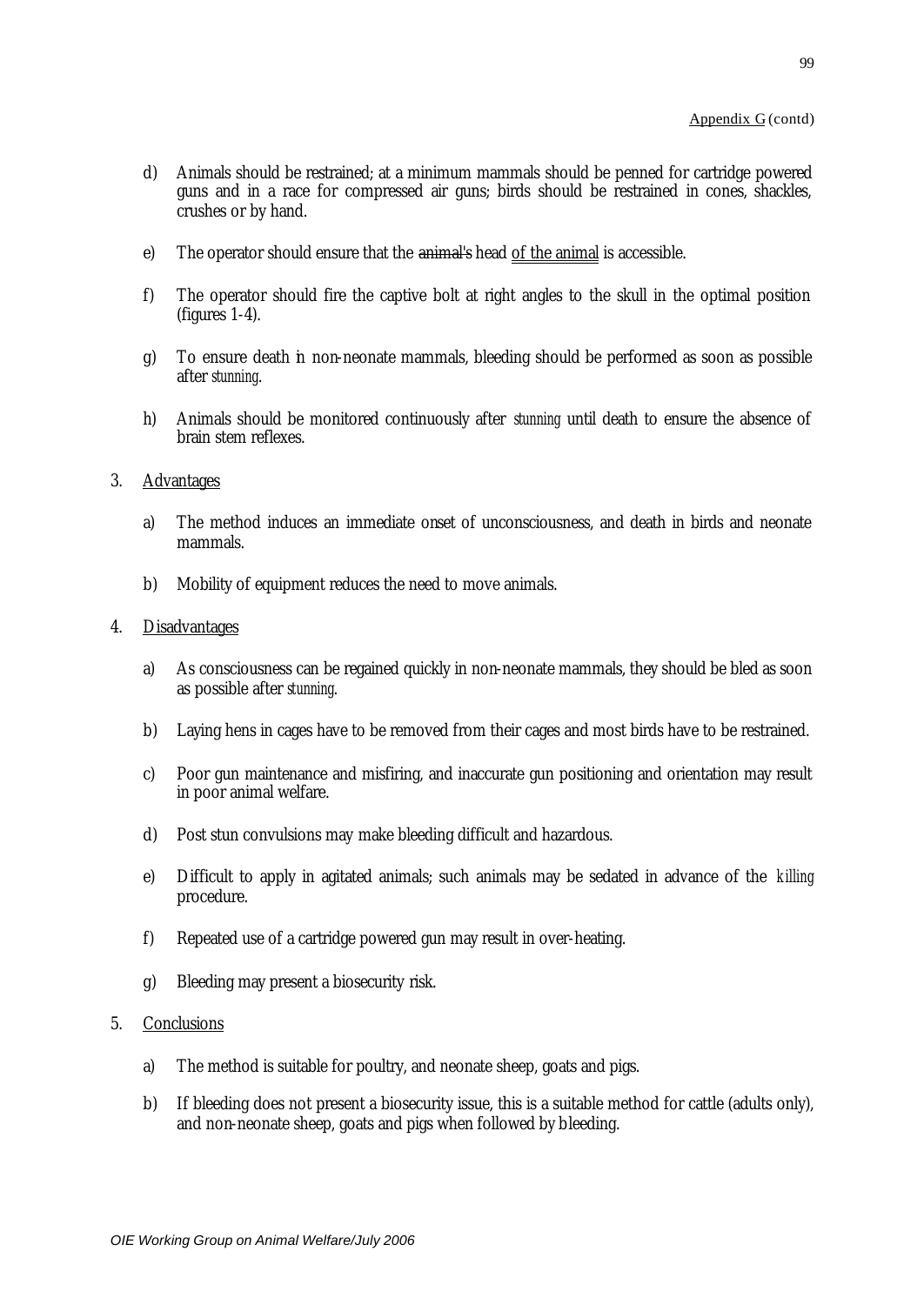#### Article 3.7.6.9.

### **Maceration**

100

### 1. Introduction

Maceration, utilising a mechanical apparatus with rotating blades or projections, causes immediate fragmentation and death in day-old poultry and embryonated eggs.

### 2. Requirements

- a) Maceration requires specialised equipment which should be kept in excellent working order.
- b) The rate of introducing the birds should not allow the equipment to jam, birds to rebound from the blades or the birds to suffocate before they are macerated.

### 3. Advantages

- a) Procedure results in immediate death.
- b) Large numbers can be killed quickly.

### 4. Disadvantages

- a) Specialised equipment is required.
- b) Macerated tissues may present a biosecurity or human health issue.
- c) The cleaning of the equipment can be a source of contamination.
- 5. Conclusion

The method is suitable for *killing* day-old poultry and embryonated eggs.

Article 3.7.6.10.

### **Electrical – two-stage application**

1. Introduction

A two-stage application of electric current comprises firstly an application of current to the head by scissor-type tongs, immediately followed by an application of the tongs across the chest in a position that spans the heart.

The application of sufficient electric current to the head will induce 'tonic/clonic' epilepsy and unconsciousness. Once the animal is unconscious, the second stage will induce ventricular fibrillation (cardiac arrest) resulting in death. The second stage (the application of low frequency current across the chest) should only be applied to unconscious animals to prevent unacceptable levels of pain.<br>Figure 5. Scissor-type stunning tongs.

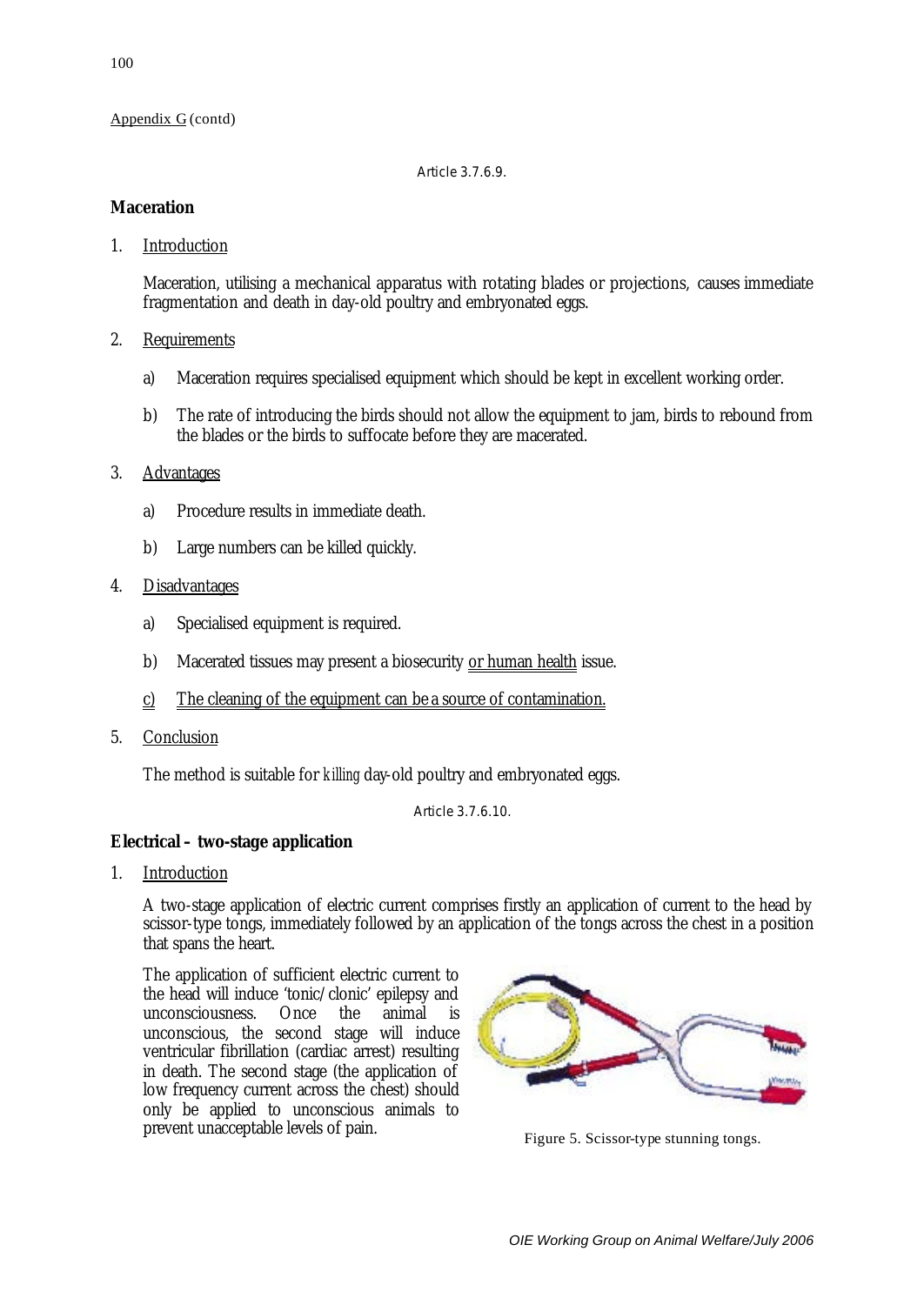### 2. Requirements for effective use

- a) The stunner control device should generate a low frequency  $(30 60 \text{ Hz})$  current with a minimum voltage of 250 volts true RMS under load.
- b) Appropriate protective clothing (including rubber gloves and boots) should be worn.
- c) Animals should be restrained, at a minimum free-standing in a pen, close to an electrical supply.
- d) Two team members are required, the first to apply the electrodes and the second to manipulate the position of the animal to allow the second application to be made.
- e) A *stunning* current should be applied via scissor-type stunning tongs in a position that spans the brain for a minimum of 3 seconds; immediately following the application to the head, the electrodes should be transferred to a position that spans the heart and the electrodes applied for a minimum of 3 seconds.
- f) Electrodes should be cleaned regularly and after use, to enable optimum electrical contact to be maintained.
- g) Animals should be monitored continuously after *stunning* until death to ensure the absence of brain stem reflexes.

### 3. Advantages

- a) The application of the second stage minimises post-stun convulsions and therefore the method is particularly effective with pigs.
- b) Non-invasive technique minimises biosecurity risk.

### 4. Disadvantages

- a) The method requires a reliable supply of electricity.
- b) The electrodes must be applied and maintained in the correct positions to produce an effective *stunning* and *killing*.
- c) Most stunner control devices utilise low voltage impedance sensing as an electronic switch prior to the application of high voltages; in unshorn sheep, contact impedance may be too high to switch on the required high voltage (especially during stage two).
- d) The procedure may be physically demanding, leading to operator fatigue and poor electrode placement.

### 5. Conclusion

The method is suitable for calves, sheep and goats, and especially for pigs (over one week of age).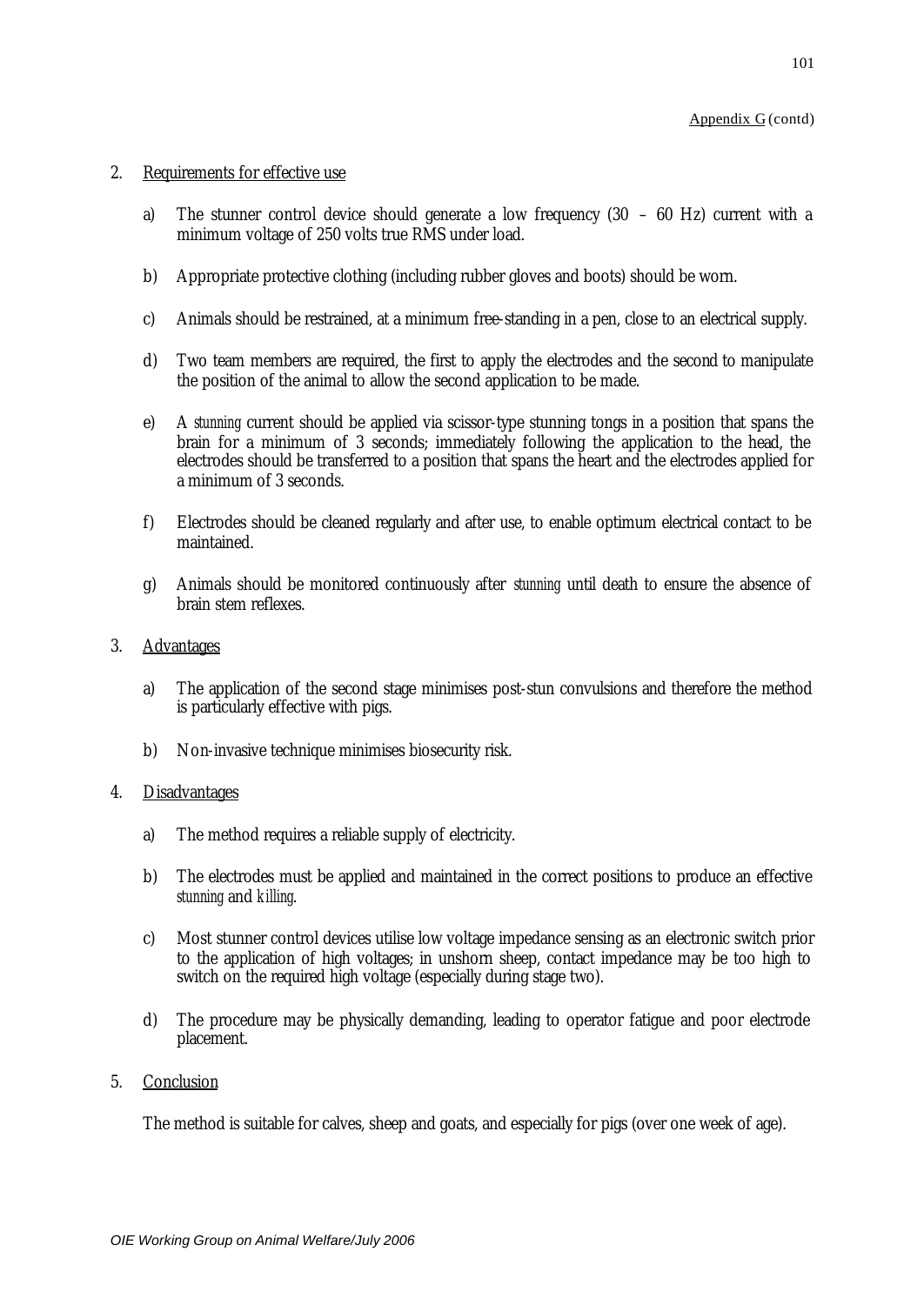#### Article 3.7.6.11.

### **Electrical – single application**

#### 1. Method 1

Method 1 comprises the single application of sufficient electrical current to the head and back, to simultaneously stun the animal and fibrillate the heart. Provided sufficient current is applied in a position that spans both the brain and heart, the animal will not recover consciousness.

- a) Requirements for effective use
	- i) The stunner control device should generate a low frequency (30 60 Hz) current with a minimum voltage of 250 volts true RMS under load.
	- ii) Appropriate protective clothing (including rubber gloves and boots) should be worn.
	- iii) Animals should be individually and mechanically restrained close to an electrical supply as the maintenance of physical contact between the *stunning* electrodes and the animal is necessary for effective use.
	- iv) The rear electrode should be applied to the back, above or behind the heart, and then the front electrode in a position that is forward of the eyes, with current applied for a minimum of 3 seconds.
	- v) Electrodes should be cleaned regularly between animals and after use, to enable optimum electrical contact to be maintained.
	- vi) Water or saline may be necessary to improve electrical contact with sheep.
	- vii) An effective stun and kill should be verified by the absence of brain stem reflexes.
- b) Advantages
	- i) Method 1 stuns and kills simultaneously.
	- ii) It minimises post-stun convulsions and therefore is particularly effective with pigs.
	- iii) A single team member only is required for the application.
	- iv) Non-invasive technique minimises biosecurity risk.
- c) Disadvantages
	- i) Method 1 requires individual mechanical animal *restraint*.
	- ii) The electrodes must be applied and maintained in the correct positions to produce an effective *stunning* and *killing*.
	- iii) Method 1 requires a reliable supply of electricity.
- d) Conclusion

Method 1 is suitable for calves, sheep, goats, and pigs (over one week of age).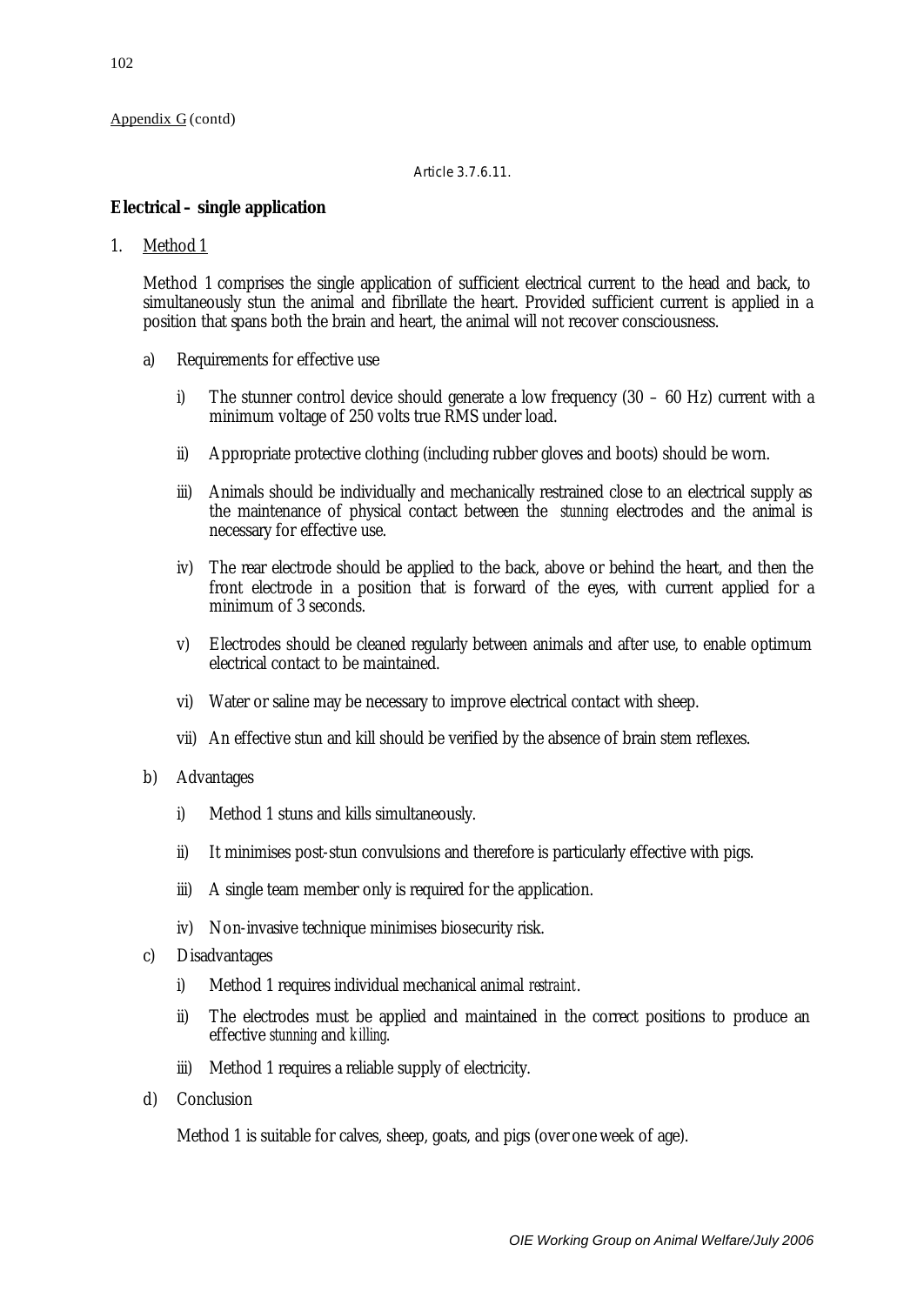### 2. Method 2

Method 2 stuns and kills by drawing inverted and shackled poultry through an electrified waterbath stunner. Electrical contact is made between the 'live' water and earthed shackle and, when sufficient current is applied, poultry will be simultaneously stunned and killed.

- a) Requirements for effective use
	- i) A mobile waterbath stunner and a short loop of processing line are required.
	- ii) A low frequency (30-60 Hz) current applied for a minimum of 3 seconds is necessary to stun and kill the birds.
	- iii) Poultry need to be manually removed from their cage, house or yard, inverted and shackled onto a line which conveys them through a waterbath stunner with their heads fully immersed.
	- iv) The required minimum currents to stun and kill dry birds are:
		- $\blacksquare$  Quail 100 mA/bird
		- $\blacksquare$  Chickens 160 mA/bird
		- **•** Ducks and Geese 200 mA/bird
		- **Turkeys** 250 mA/bird.

A higher current is required for wet birds.

- v) An effective stun and kill should be verified by the absence of brain stem reflexes.
- b) Advantages
	- i) Method 2 stuns and kills simultaneously.
	- ii) It is capable of processing large numbers of birds reliably and effectively.
	- iii) This non-invasive technique minimises biosecurity risk.
- c) Disadvantages
	- i) Method 2 requires a reliable supply of electricity.
	- ii) Handling, inversion and shackling of birds are required.
- d) Conclusion

Method 2 is suitable for large numbers of poultry.

3. Method 3

Method 3 comprises the single application of sufficient electrical current to the head of poultry in a position that spans the brain, causing unconsciousness; this is followed by a *killing* method (Article 3.7.6.17.).

- a) Requirements for effective use
	- i) The stunner control device should generate sufficient current (more than 300 mA/bird) to stun.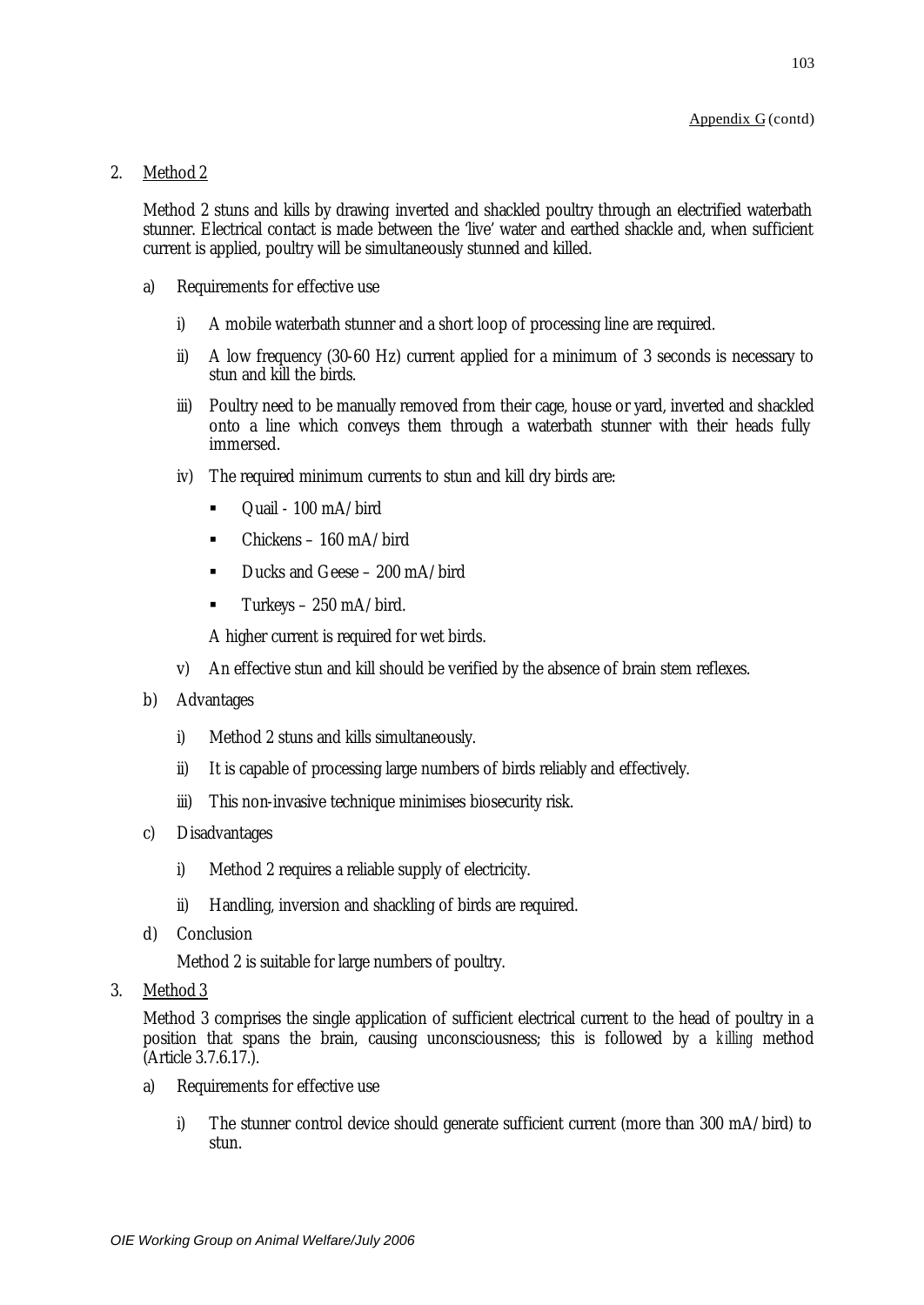104

#### Appendix G (contd)

- ii) Appropriate protective clothing (including rubber gloves and boots) should be worn.
- iii) Birds should be restrained, at a minimum manually, close to an electrical supply.
- iv) A *stunning* current should be applied in a position that spans the brain for a minimum of 3 seconds; immediately following this application, the birds should be killed (Article 3.7.6.17.).
- v) Electrodes should be cleaned regularly and after use, to enable optimum electrical contact to be maintained.
- vi) Birds should be monitored continuously after *stunning* until death to ensure the absence of brain stem reflexes.
- b) Advantages

Non-invasive technique (when combined with cervical dislocation) minimises biosecurity risk.

- c) Disadvantages
	- i) Method 3 requires a reliable supply of electricity.
	- ii) The electrodes must be applied and maintained in the correct position to produce an effective stun.
	- iii) Birds must be individually restrained.
	- iv) It must be followed by a *killing* method.
- d) Conclusion

Method 3 is suitable for small numbers of poultry.

Article 3.7.6.12. (under study)

### **CO2 / air mixture**

1. Introduction

Controlled atmosphere *killing* is performed by exposing animals to a predetermined gas mixture, either by placing them in a gas-filled *container* or apparatus (Method 1) or by the gas being introduced into a poultry house (Method 2).

Inhalation of carbon dioxide  $(CO_2)$  induces respiratory and metabolic acidosis and hence reduces the pH of cerebrospinal fluid (CSF) and neurones thereby causing unconsciousness and, after prolonged exposure, death.

2. Method 1

The animals are placed in a gas-filled *container* or apparatus.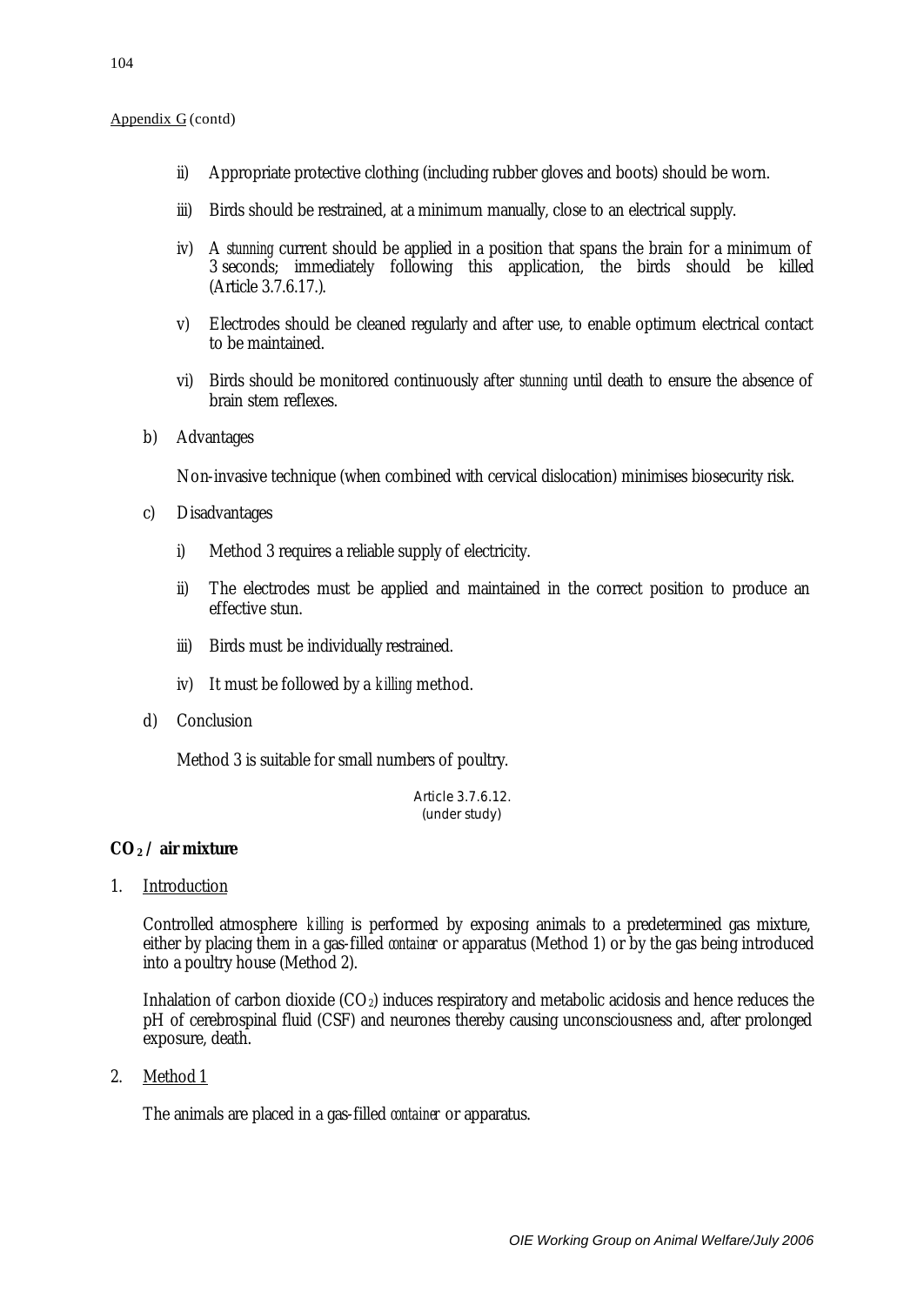- a) Requirements for effective use in a container or apparatus
	- i) *Containers* or apparatus should allow the required gas concentration to be maintained and accurately measured.
	- ii) When animals are exposed to the gas individually or in small groups in a *container* or apparatus, the equipment used should be designed, constructed, and maintained in such a way as to avoid injury to the animals and allow them to be observed.
	- iii) Animals should be introduced into the *container* or apparatus after it has been filled with the required CO2 concentration, and held in this atmosphere until death is confirmed.
	- iv) Team members should ensure that there is sufficient time allowed for each batch of animals to die before subsequent ones are introduced into the *container* or apparatus.
	- v) *Containers* or apparatus should not be overcrowded and measures are needed to avoid animals suffocating by climbing on top of each other.
- b) Advantages
	- i)  $CO<sub>2</sub>$  is readily available.
	- ii) Application methods are simple.
- c) Disadvantages
	- i) The need for properly designed *container* or apparatus.
	- ii) The aversive nature of high  $CO<sub>2</sub>$  concentrations.
	- iii) No immediate loss of consciousness.
	- iv) The risk of suffocation due to overcrowding.
	- v) Difficulty in verifying death while the animals are in the *container* or apparatus.
- d) Conclusion

Method 1 is suitable for use in poultry and neonatal sheep, goats and pigs.

### 3. Method 2

The gas is introduced into a poultry house.

- a) Requirements for effective use in a poultry house
	- i) Prior to introduction of the  $CO<sub>2</sub>$ , the poultry house should be appropriately sealed to allow control over the gas concentration.
	- ii) The house should be gradually filled with  $CO<sub>2</sub>$  so that all birds are exposed to a concentration of >40% until they are dead; a vaporiser may be required to prevent freezing.
	- iii) Devices should be used to accurately measure the gas concentration at the maximum height accommodation of birds.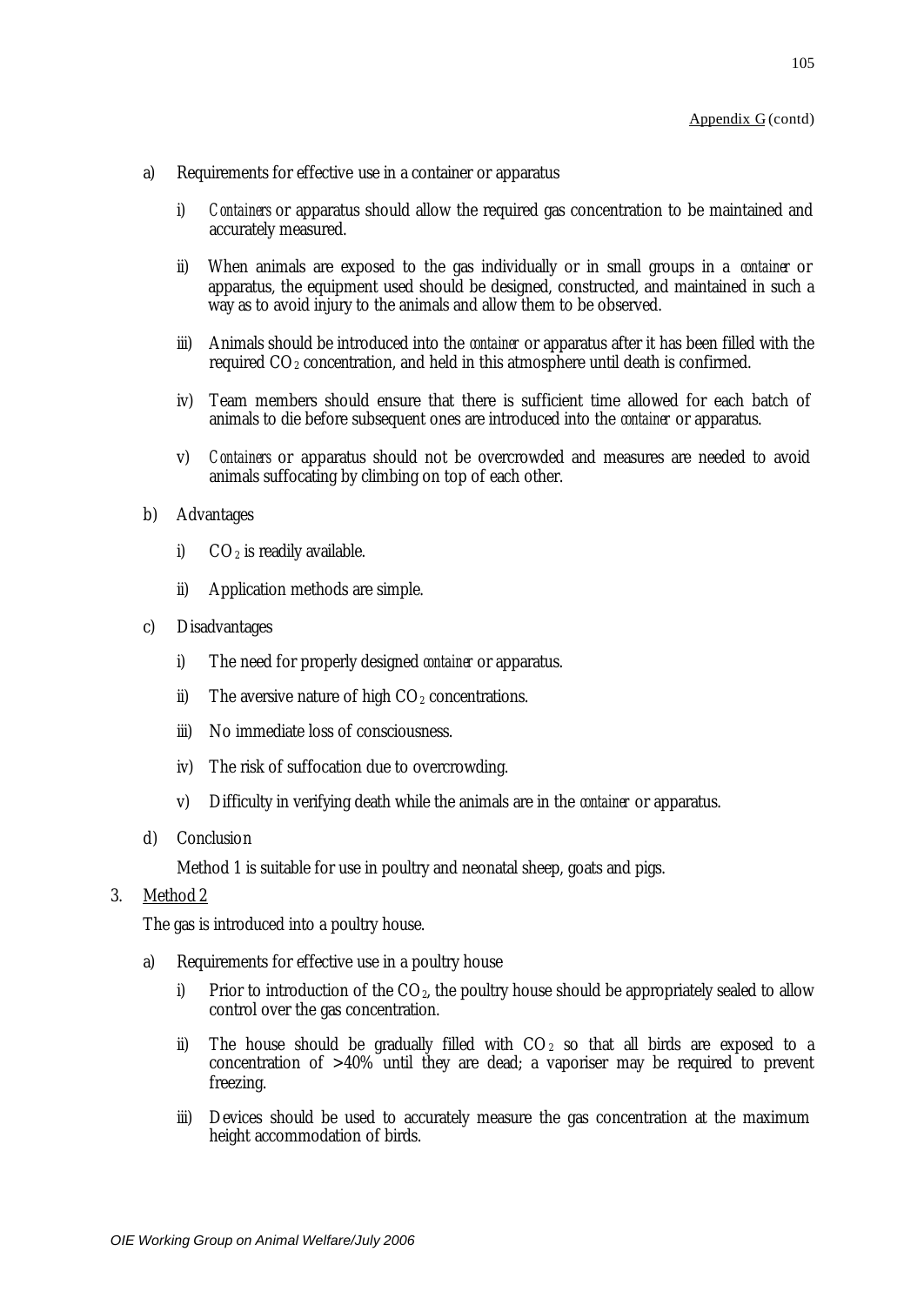- b) Advantages
	- i) Applying gas to birds *in situ* eliminates the need to manually remove live birds.
	- ii)  $CO<sub>2</sub>$  is readily available.
	- iii) Gradual raising of  $CO<sub>2</sub>$  concentration minimises the aversiveness of the induction of unconsciousness.
- c) Disadvantages
	- i) It is difficult to determine volume of gas required to achieve adequate concentrations of  $CO<sub>2</sub>$  in some poultry houses.
	- ii) It is difficult to verify death while the birds are in the poultry house.
- d) Conclusion

Method 2 is suitable for use in poultry in closed-environment sheds.

#### Article 3.7.6.13.

### **Nitrogen and/or inert gas mixed with CO<sup>2</sup>**

1. Introduction

 $CO<sub>2</sub>$  may be mixed in various proportions with nitrogen or an inert gas (e.g., argon), and the inhalation of such mixtures leads to hypercapnic-hypoxia and death when the oxygen concentration by volume is =2%. This method involves the introduction of animals into a *container* or apparatus containing the gases. Such mixtures do not induce immediate loss of consciousness; therefore, the aversiveness of various gas mixtures containing high concentrations of  $\omega_2$  and the respiratory distress occurring during the induction phase, are important animal welfare considerations.

Pigs and poultry appear not to find low concentrations of  $CO<sub>2</sub>$  strongly aversive, and a mixture of nitrogen or argon with  $=30\%$  CO<sub>2</sub> by volumeand  $=2\%$  O<sub>2</sub> by volume can be used for *killing* poultry and neonatal sheep, goats and pigs.

- 2. Requirements for effective use
	- a) *Containers* or apparatus should allow the required gas concentrations to be maintained, and the O2 and CO2 concentrations accurately measured during the *killing* procedure.
	- b) When animals are exposed to the gases individually or in small groups in a *container* or apparatus, the equipment used should be designed, constructed, and maintained in such a way as to avoid injury to the animals and allow them to be observed.
	- c) Animals should be introduced into the *container* or apparatus after it has been filled with the required gas concentrations (with  $=2\%$  O<sub>2</sub>), and held in this atmosphere until death is confirmed.
	- d) Team members should ensure that there is sufficient time allowed for each batch of animals to die before subsequent ones are introduced into the *container* or apparatus.
	- e) *Containers* or apparatus should not be overcrowded, and measures are needed to avoid animals suffocating by climbing on top of each other.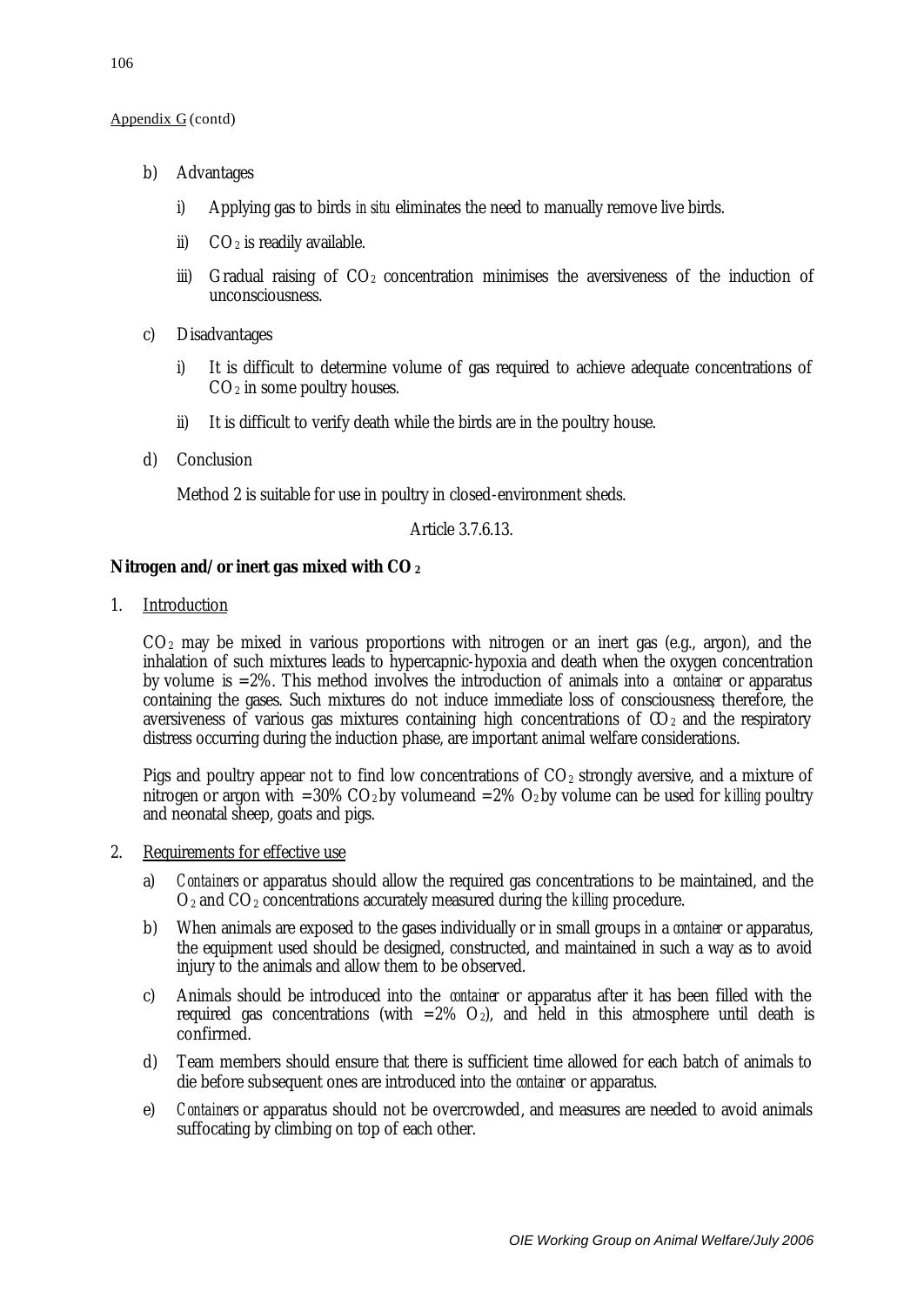### 3. Advantages

Low concentrations of  $CO<sub>2</sub>$  cause little aversiveness and, in combination with nitrogen or an inert gas, produces a fast induction of unconsciousness.

### 4. Disadvantages

- a) A properly designed *container* or apparatus is needed.
- b) It is difficult to verify death while the animals are in the *container* or apparatus.
- c) There is no immediate loss of consciousness.
- d) Exposure times required to kill are considerable.

### 5. Conclusion

The method is suitable for poultry and neonatal sheep, goats and pigs.

Article 3.7.6.14.

### **Nitrogen and/or inert gases**

1. Introduction

This method involves the introduction of animals into a *container* or apparatus containing nitrogen or an inert gas such as argon. The controlled atmosphere produced leads to unconsciousness and death from hypoxia.

Research has shown that hypoxia is not aversive to pigs and poultry, and it doesn't does not induce any signs of respiratory distress prior to loss of consciousness.

### 2. Requirements for effective use

- a) *Containers* or apparatus should allow the required gas concentrations to be maintained, and the O2 concentration accurately measured.
- b) When animals are exposed to the gases individually or in small groups in a *container* or apparatus, the equipment used should be designed, constructed and maintained in such a way as to avoid injury to the animals and allow them to be observed.
- c) Animals should be introduced into the *container* or apparatus after it has been filled with the required gas concentrations (with  $=2\%$  O<sub>2</sub>), and held in this atmosphere until death is confirmed.
- d) Team members should ensure that there is sufficient time allowed for each batch of animals to die before subsequent ones are introduced into the *container* or apparatus.
- e) *Containers* or apparatus should not be overcrowded, and measures are needed to avoid animals suffocating by climbing on top of each other.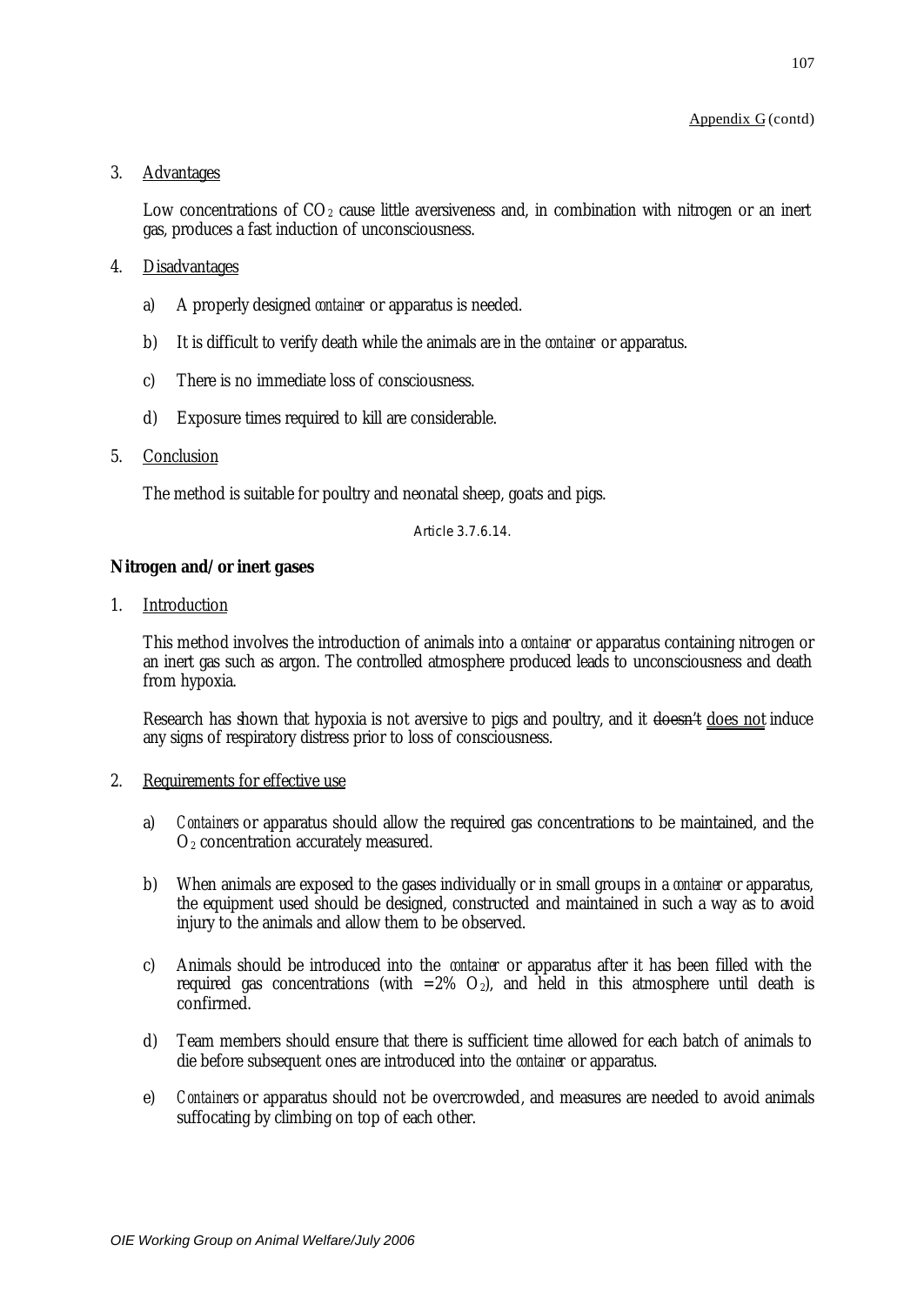### 3. Advantages

Animals are unable to detect nitrogen or inert gases, and the induction of hypoxia by this method is not aversive to animals.

- 4. Disadvantages
	- a) A properly designed *container* or apparatus is needed.
	- b) It is difficult to verify death while the animals are in the *container* or apparatus.
	- c) There is no immediate loss of consciousness.
	- d) Exposure times required to kill are considerable.

#### 5. Conclusion

The method is suitable for poultry and neonatal sheep, goats and pigs.

Article 3.7.6.15.

#### **Lethal injection**

1. Introduction

A lethal injection using high doses of anaesthetic and sedative drugs causes CNS depression, unconsciousness and death. In practice, barbiturates in combination with other drugs are commonly used.

- 2. Requirements for effective use
	- a) Doses and routes of administration that cause rapid loss of consciousness followed by death should be used.
	- b) Prior sedation may be necessary for some animals.
	- c) Intravenous administration is preferred, but intraperitoneal or intramuscular administration may be appropriate, especially if the agent is non-irritating.
	- d) Animals should be restrained to allow effective administration.
	- e) Animals should be monitored to ensure the absence of brain stem reflexes.

#### 3. Advantages

- a) The method can be used in all species.
- b) Death can be induced smoothly.

### 4. Disadvantages

a) *Restraint* and/or sedation may be necessary prior to injection.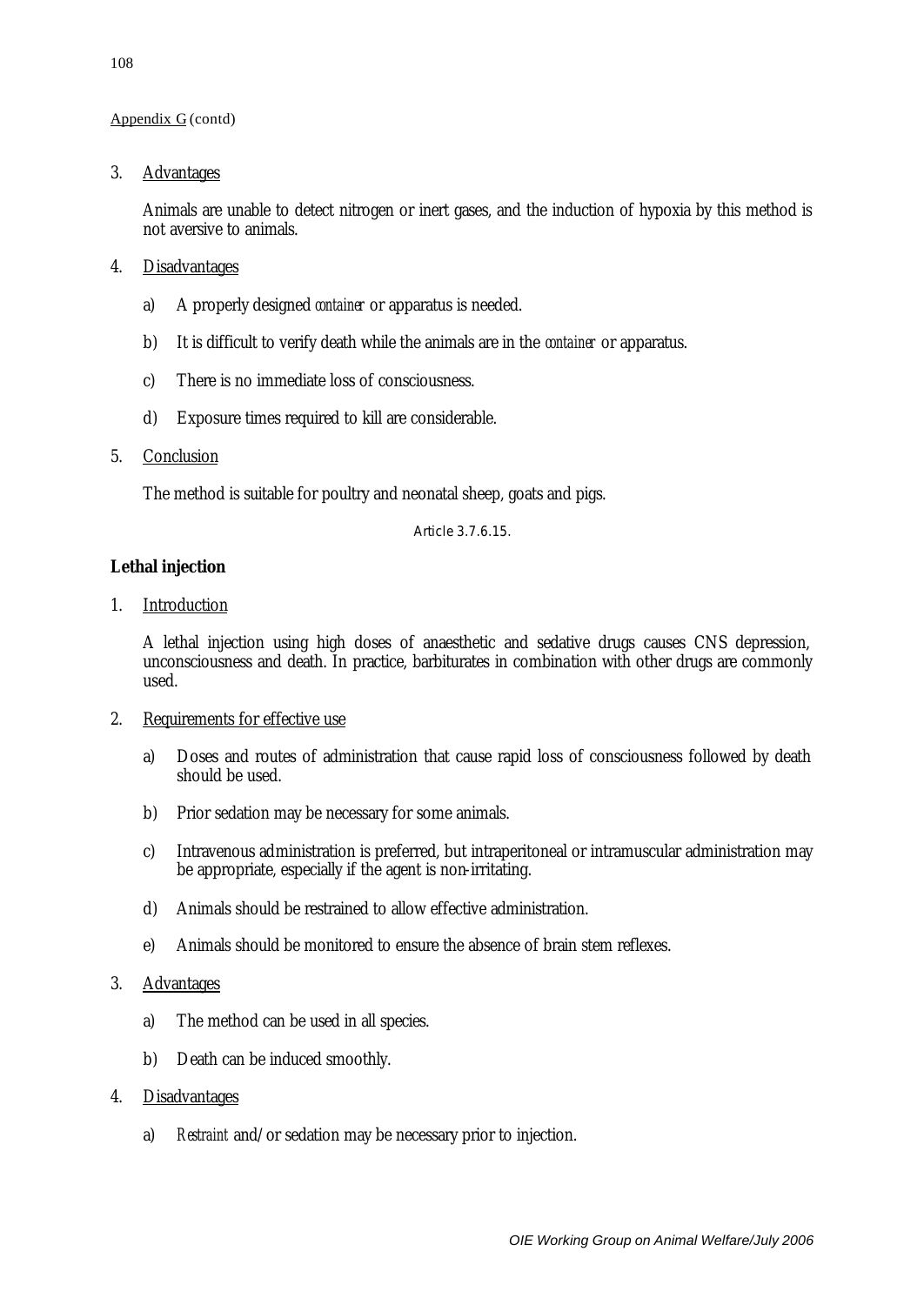#### Appendix G (contd)

- b) Some combinations of drug type and route of administration may be painful, and should only be used in unconscious animals.
- c) Legal requirements and skill/training required may restrict use to *veterinarians*.
- d) Contaminated carcasses may present a risk to other wild or domestic animals.

## 5. Conclusion

The method is suitable for *killing* small numbers of cattle, sheep, goats, pigs and poultry.

#### Article 3.7.6.16.

## **Addition of anaesthetics to feed or water**

# 1. Introduction

An anaesthetic agent which can be mixed with poultry feed or water may be used to kill poultry in houses. Poultry which are only anaesthetised need to be killed by another method such as cervical dislocation.

# 2. Requirements for effective use

- a) Sufficient quantities of anaesthetic need to be ingested rapidly for effective response.
- b) Intake of sufficient quantities is facilitated if the birds are fasted or water is withheld.
- c) Must be followed by *killing* (see Article 3.7.6.17.) if birds are anaesthetised only.

## 3. Advantages

- a) Handling is not required until birds are anaesthetised.
- b) There may be biosecurity advantages in the case of large numbers of diseased birds.

## 4. Disadvantages

- a) Non-target animals may accidentally access the medicated feed or water when provided in an open environment.
- b) Dose taken is unable to be regulated and variable results may be obtained.
- c) Animals may reject adulterated feed or water due to illness or adverse flavour.
- d) The method may need to be followed by *killing*.
- e) Care is essential in the preparation and provision of treated feed or water, and in the disposal of uneaten treated feed/water and contaminated carcasses.

## 5. Conclusion

The method is suitable for *killing* large numbers of poultry in houses.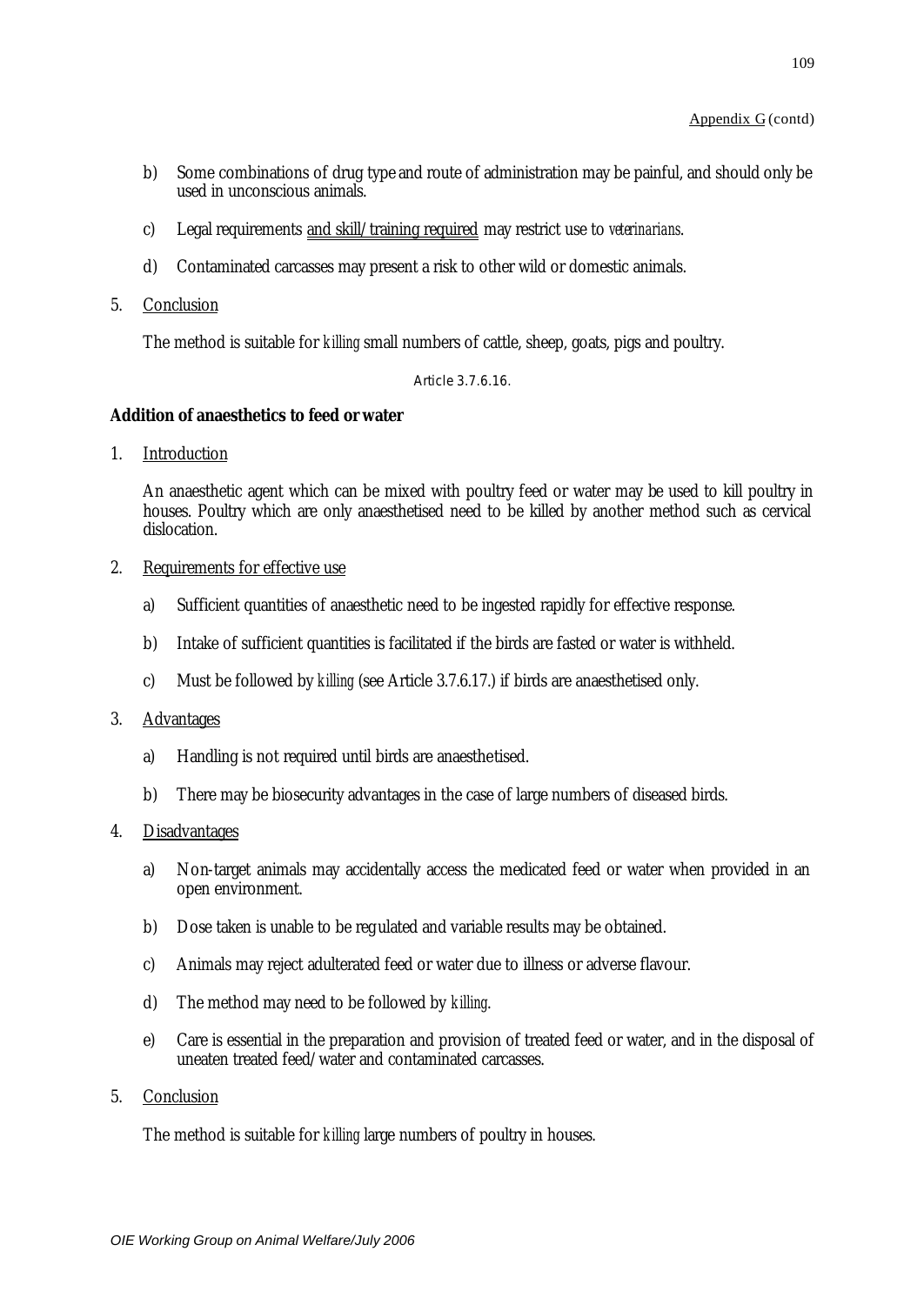Article 3.7.6.17.

#### **Killing methods for use on unconscious animals**

- 1. Method 1: Cervical dislocation (manual and mechanical)
	- a) Introduction

Poultry may be killed by either manual cervical dislocation (stretching) or mechanical neck crushing with a pair of pliers. Both methods result in death from asphyxiation and/or cerebral anoxia.

- b) Requirements for effective use
	- i) *Killing* should be performed either by manually or mechanically stretching the neck to sever the spinal cord or by using mechanical pliers to crush the cervical vertebrae with consequent major damage to the spinal cord.
	- ii) Consistent results require strength and skill so team members should be rested regularly to ensure consistently reliable results.
	- iii) Birds should be monitored continuously until death to ensure the absence of brain stem reflexes.
- c) Advantages
	- i) It is a non-invasive *killing* method.
	- ii) It can be performed manually on small birds.
- d) Disadvantages
	- i) Operator fatigue.
	- ii) The method is more difficult in larger birds.
- e) Conclusion

This method is suitable for *killing* unconscious poultry.

#### 2. Method 2: Decapitation

a) Introduction

Decapitation results in death by cerebral ischaemia using a guillotine or knife.

b) Requirements for effective use

The required equipment should be kept in good working order.

c) Advantages

The technique is effective and does not require monitoring.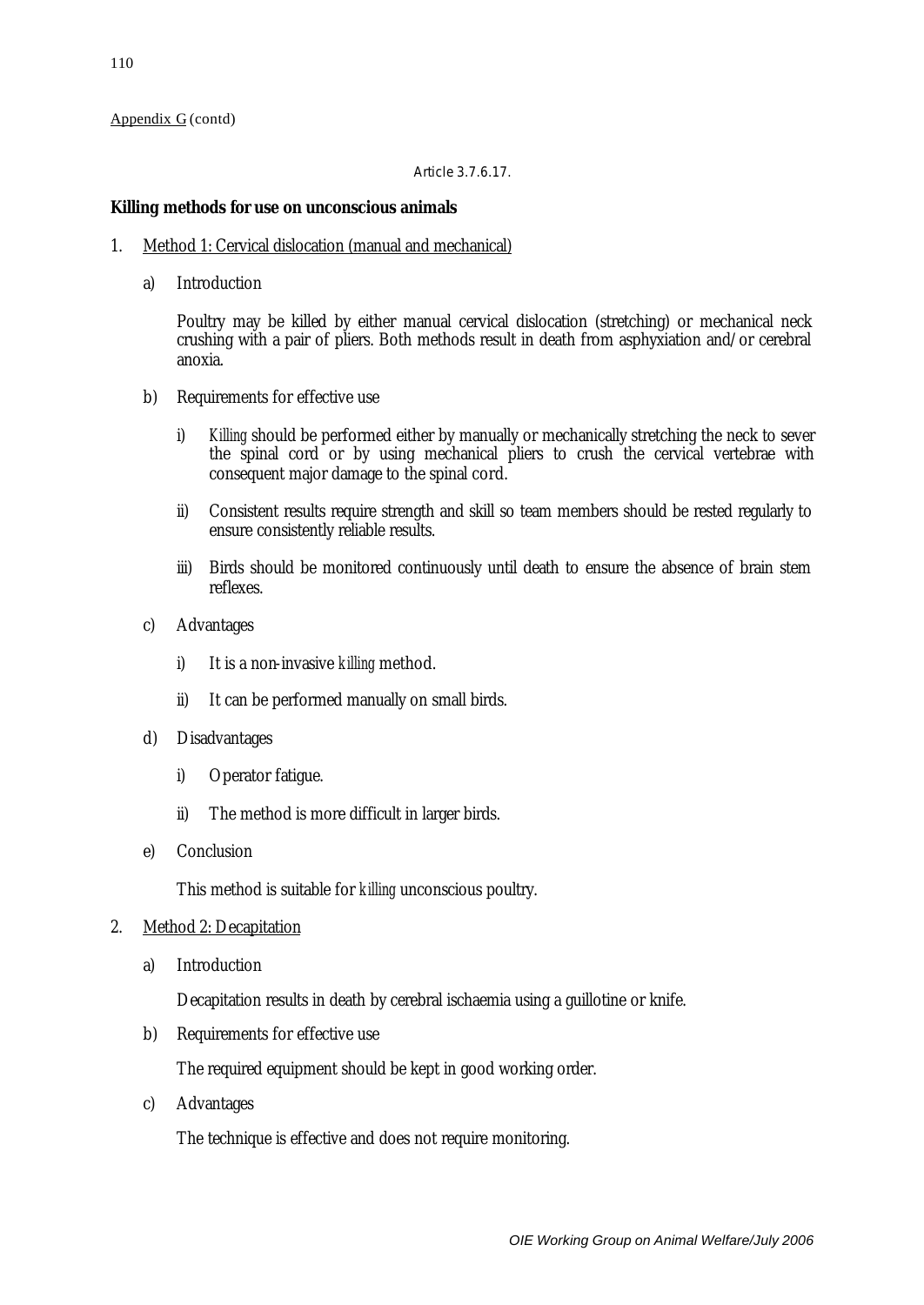## Appendix G (contd)

d) Disadvantages

The working area is contaminated with body fluids, which increases biosecurity risk.

e) Conclusion

This method is suitable for *killing* unconscious poultry.

## 3. Method 3: Pithing

a) Introduction

Pithing is a method of *killing* animals which have been stunned by a penetrating captive bolt, without immediate death. Pithing results in the physical destruction of the brain and upper regions of the spinal cord, through the insertion of a rod or cane through the bolt hole.

- b) Requirements for effective use
	- i) Pithing cane or rod is required.
	- ii) An access to the head of the animal and to the brain through the skull is required.
	- iii) Animals should be monitored continuously until death to ensure the absence of brain stem reflexes.
- c) Advantages

The technique is effective in producing immediate death.

- d) Disadvantages
	- i) A delayed and/or ineffective pithing due to convulsions may occur.
	- ii) The working area is contaminated with body fluids, which increases biosecurity risk.
- e) Conclusion

This method is suitable for *killing* unconscious animals which have been stunned by a penetrating captive bolt.

## 4. Method 4: Bleeding

a) Introduction

Bleeding is a method of *killing* animals through the severance of the major blood vessels in the neck or chest that results in a rapid fall in blood pressure, leading to cerebral ischaemia and death.

- b) Requirements for effective use
	- i) A sharp knife is required.
	- ii) An access to the neck or chest of the animal is required.
	- iii) Animals should be monitored continuously until death to ensure the absence of brain stem reflexes.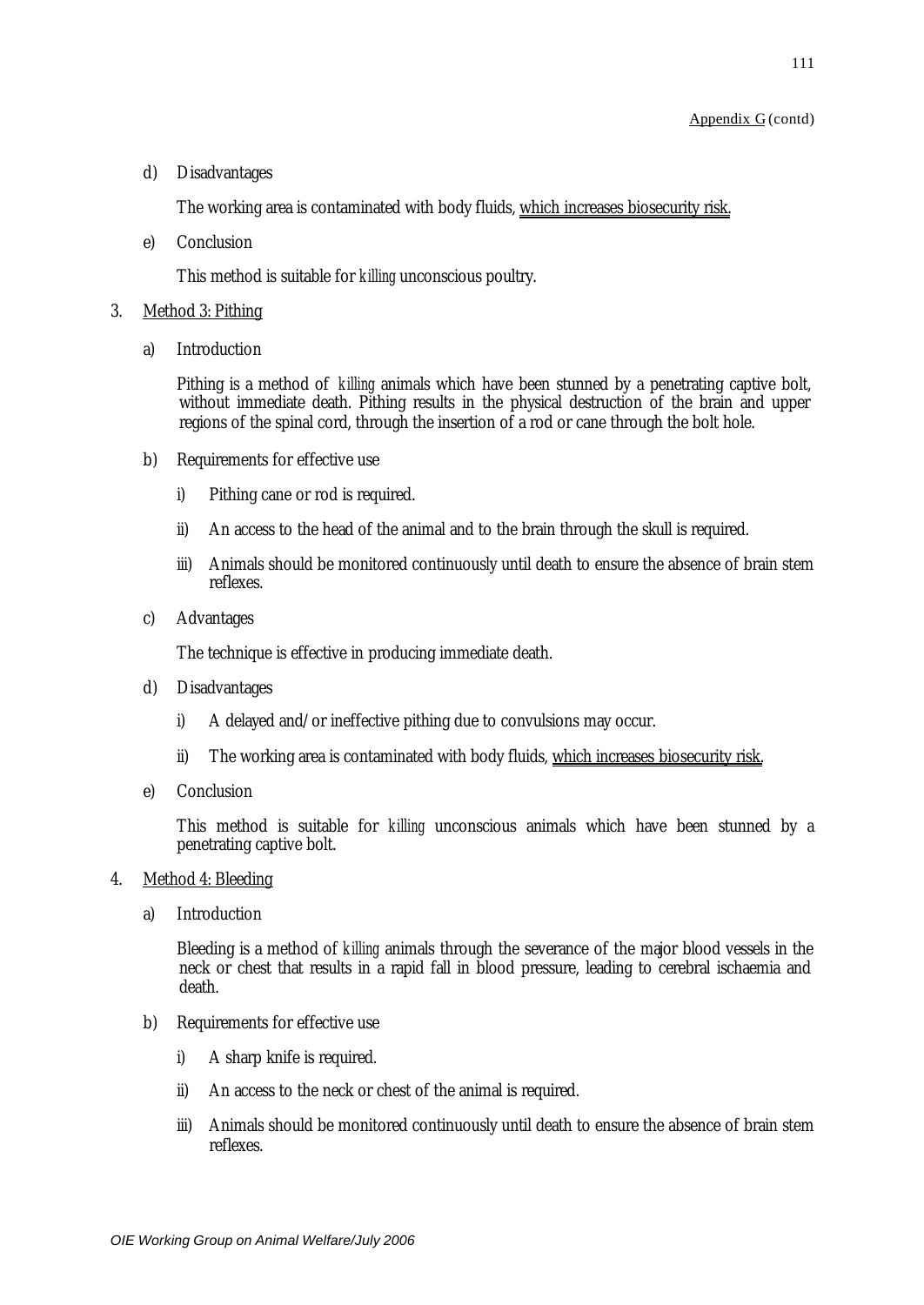c) Advantages

The technique is effective in producing death after an effective *stunning* method which does not permit pithing.

- d) Disadvantages
	- a) A delayed and/or ineffective bleeding due to convulsions may occur.
	- b) The working area is contaminated with body fluids, which increases biosecurity risk.
- e) Conclusion

This method is suitable for *killing* unconscious animals.

- - - - - - - - - - - - - - - - text deleted